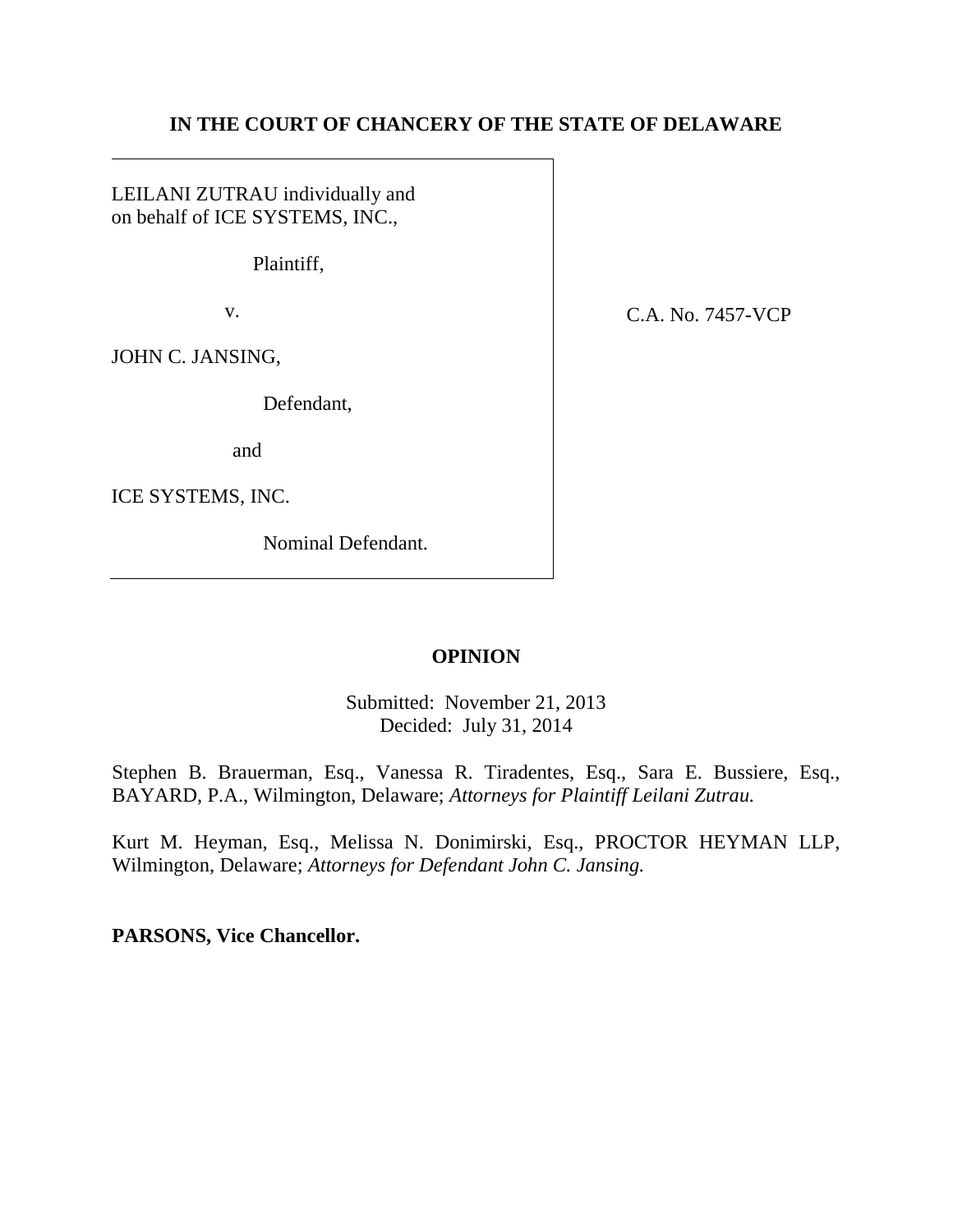This is an action by a former employee and minority stockholder of a private Delaware corporation specializing in proxy servicing against the president, sole director, and majority stockholder of that corporation. The defendant hired the plaintiff to start working for the company as a controller sometime in 2000 or 2001 and, in 2004, granted the plaintiff a minority equity interest in the company and promoted her to treasurer and, later, executive vice president. Beginning in 2004, the plaintiff and defendant were the sole stockholders of the company, which earns an average of \$3 million in revenues per year. Due to differences in management philosophies, among other factors, the defendant fired the plaintiff in 2007.

In 2009, the plaintiff commenced litigation against the defendant in the state of New York, asserting direct claims challenging her termination and derivative claims challenging numerous actions taken by the defendant in the course of running the company. In 2011, the New York court dismissed the plaintiff's derivative claims without prejudice, holding that they would need to be brought in a separate action.

In 2012, the plaintiff commenced this action, effectively reasserting her derivative claims. Shortly thereafter, the defendant executed a reverse stock split in which he cashed out the plaintiff's shares. The plaintiff subsequently amended her complaint to add claims challenging the propriety of the reverse stock split, including direct claims for breach of fiduciary duty, violation of Section 155 of the Delaware General Corporation Law ("DGCL"), and equitable fraud.

Although the plaintiff is no longer a stockholder of the company, the defendant has expressly waived any objection to the plaintiff litigating her derivative claims for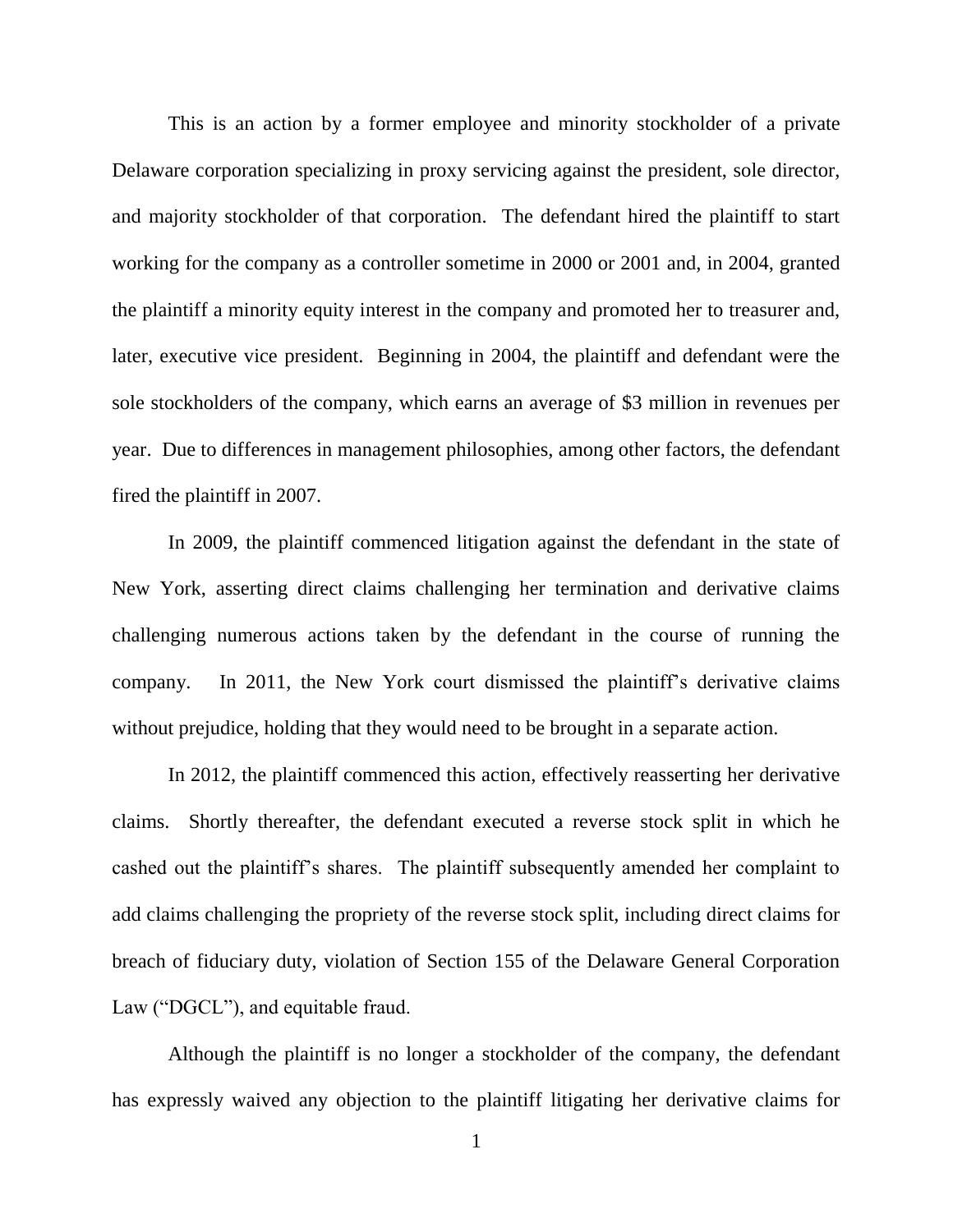purposes of valuing her interest in the company at the time of the reverse stock split. Any derivative claims that were outstanding at the time of the reverse stock split, therefore, may be treated as corporate assets that should be accounted for when valuing the company.

This Opinion constitutes my post-trial findings of fact and conclusions of law in this matter. In terms of the merits, I begin my analysis with the plaintiff's claim for equitable fraud based on her allegation that the defendant promised her that she would remain a stockholder of the company and benefit from its success until it could be sold, at which time she would share *pro rata* in the resulting proceeds. Plaintiff failed to demonstrate a false representation in connection with that claim, however, because she adduced no evidence that the defendant's alleged promises were false when made. She therefore failed to prove a claim for equitable fraud.

The plaintiff's derivative claims seemingly challenge virtually every decision the defendant made and actions he took, no matter how picayune, in running the company after the plaintiff's termination. The plaintiff failed to prove many of her claims, but did demonstrate that the defendant breached his fiduciary duties to the company by paying himself excessive compensation, by charging certain personal expenses to his companyissued credit card, and by causing the company to pay interest on sums that he withdrew from its credit line for his own purposes.

I then turn to the plaintiff's claims that the defendant breached his fiduciary duties and violated Section 155 of the DGCL by effecting the reverse stock split. Initially, I reject the plaintiff's contention that the defendant effected the reverse stock split for the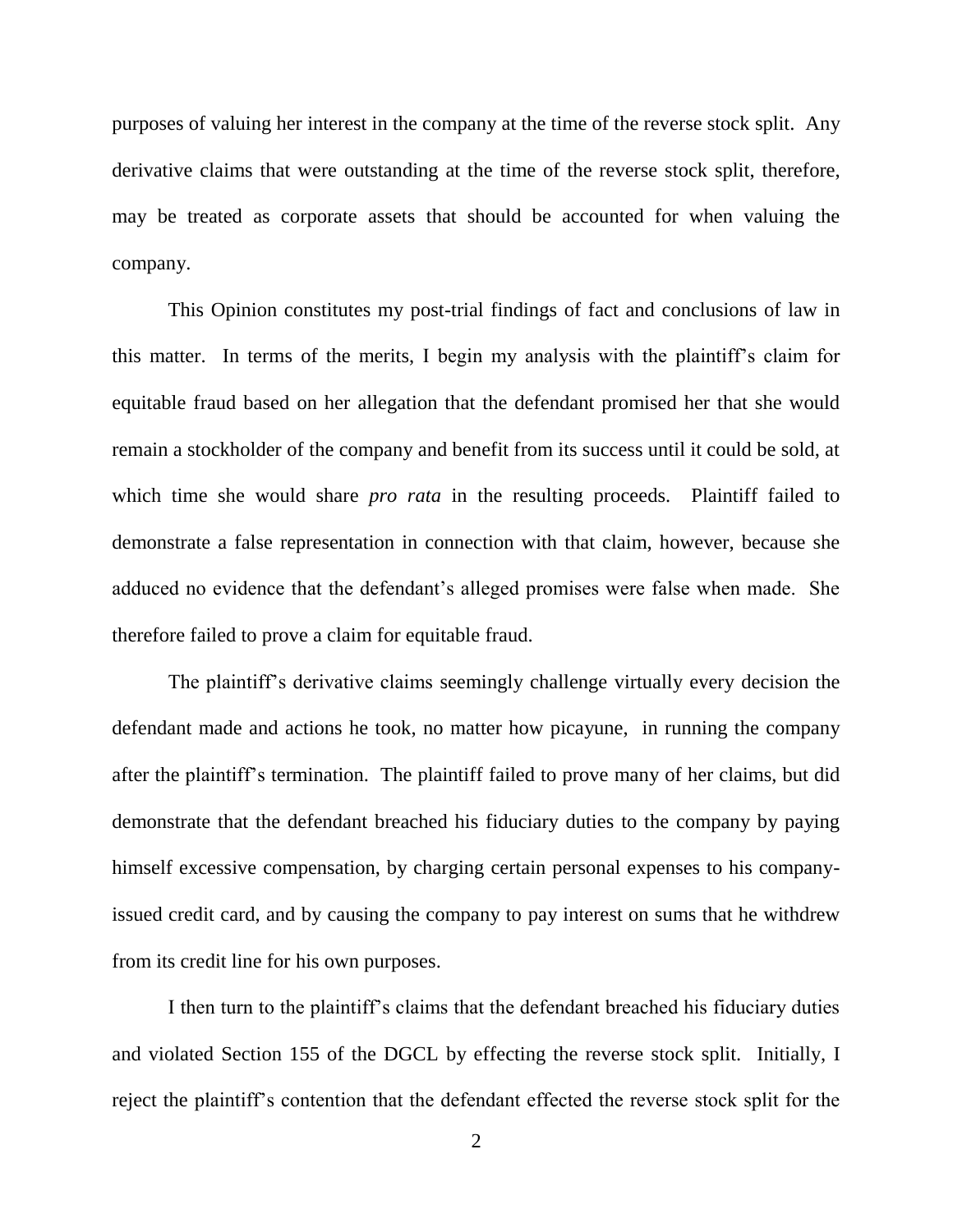purpose of depriving her of derivative standing based on a failure of proof. I do hold, however, that the reverse stock split was implemented at an unfair price, in breach of Jansing's fiduciary duties and Section 155. I reach this conclusion because the valuation on which the defendant relied to value the plaintiff's shares did not take into account his pre-existing breaches of fiduciary duty and their impact on the fair value of the company. As a remedy, I award the plaintiff the fair value of her shares.

In that regard, I determine that two adjustments must be made to the valuation that the defendant used to estimate properly the company's fair value. First, the monetary value of the meritorious derivative claims that the company had against the defendant at the time of the reverse stock split should be treated as a non-operating corporate asset and added to the value of the company. Second, because the valuation relied on a discounted cash flow analysis, which, in turn, used the company's historical performance to project its future performance, a normalizing adjustment is required to the historical data to remove expenses incurred as a result of the defendant's excessive compensation during the relevant period, so that the future projections are not artificially suppressed as a result of that self dealing.

Finally, I consider a counterclaim asserted by the defendant in this action. The court presiding over the New York litigation ultimately issued a post-trial opinion in which it awarded the plaintiff \$60,307 for the amount remaining in her capital account at the company. The defendant argues that this award should be setoff from any amount he is held to owe the plaintiff in connection with the reverse stock split, because the baseline valuation of the plaintiff's shares for purposes of the reverse stock split already included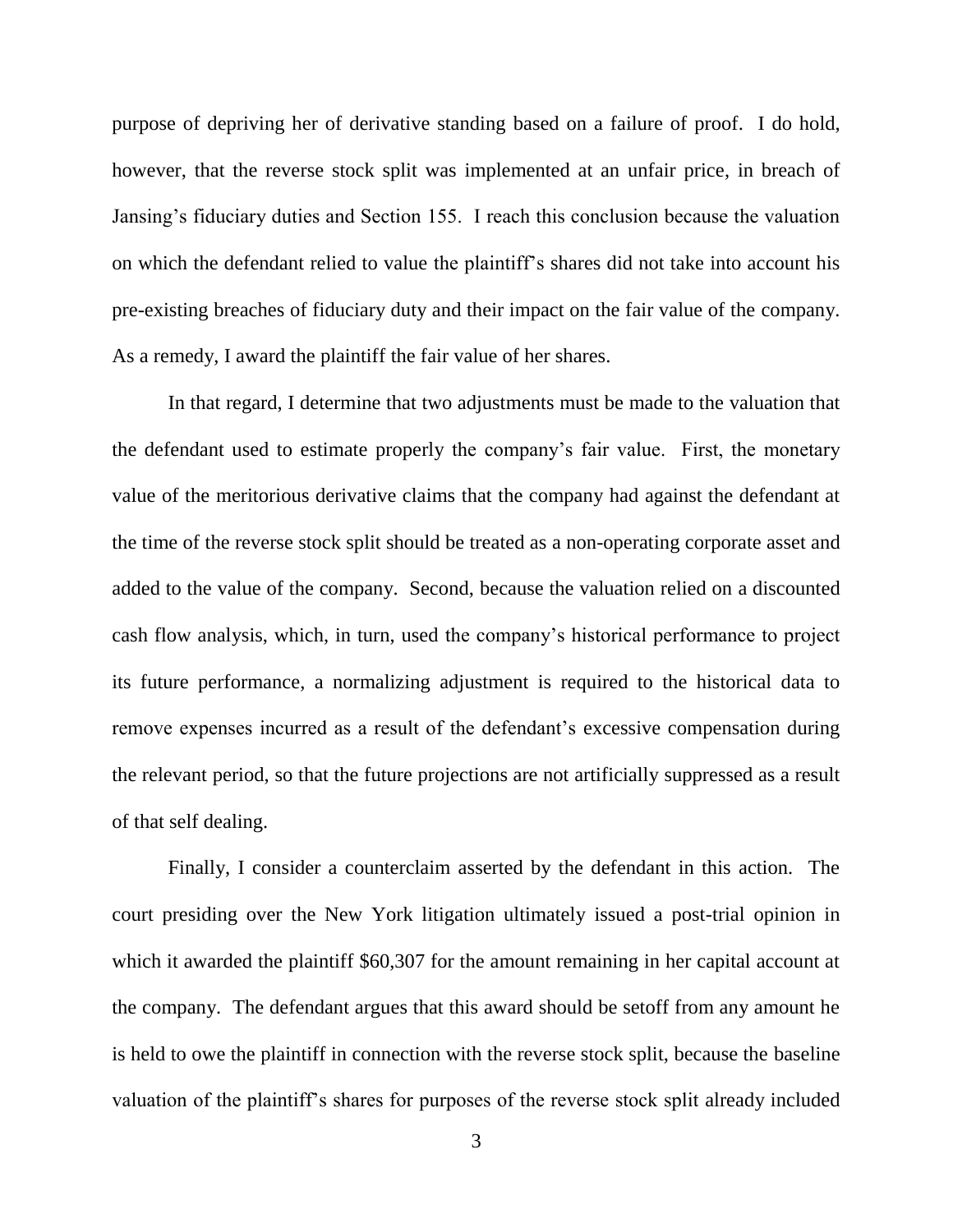the value remaining in her capital account. I reject this counterclaim as barred by collateral estoppel, because the same factual argument was made by the defendant to the New York court and ultimately was rejected by that court.

# **I. BACKGROUND<sup>1</sup>**

#### **A. The Parties**

Nominal Defendant, ICE Systems, Inc. ("ICE" or the "Company"), is a Delaware corporation that specializes in proxy services. It is one of only two companies in the United States that provides substantive third party proxy processing to trust institutions, such as banks, that hold shares on behalf of beneficial owners.

Defendant, John Jansing, is the President and sole director of ICE. Before the reverse stock split that is contested by the plaintiff in this action (the "Reverse Stock") Split"), Jansing was the majority stockholder of ICE, holding 78% of the shares of the Company. He now purports to be ICE's sole stockholder.

Plaintiff, Leilani Zutrau, is a former ICE employee. Zutrau served as ICE's controller and, at various points during her tenure with the Company, held the position of ICE's Treasurer and oversaw the Company's sales and marketing functions. Before the Reverse Stock Split, Zutrau was a minority stockholder of ICE, holding 22% of the shares in the Company.

 $\mathbf{1}$ Unless otherwise noted, this background is drawn from the stipulated facts section of the parties' First Amended Pre-Trial Stipulation and Order (D.I. No. 177) and from alleged facts admitted in Jansing's Answer to the Third Amended and Supplemental Verified Complaint (D.I. No. 129).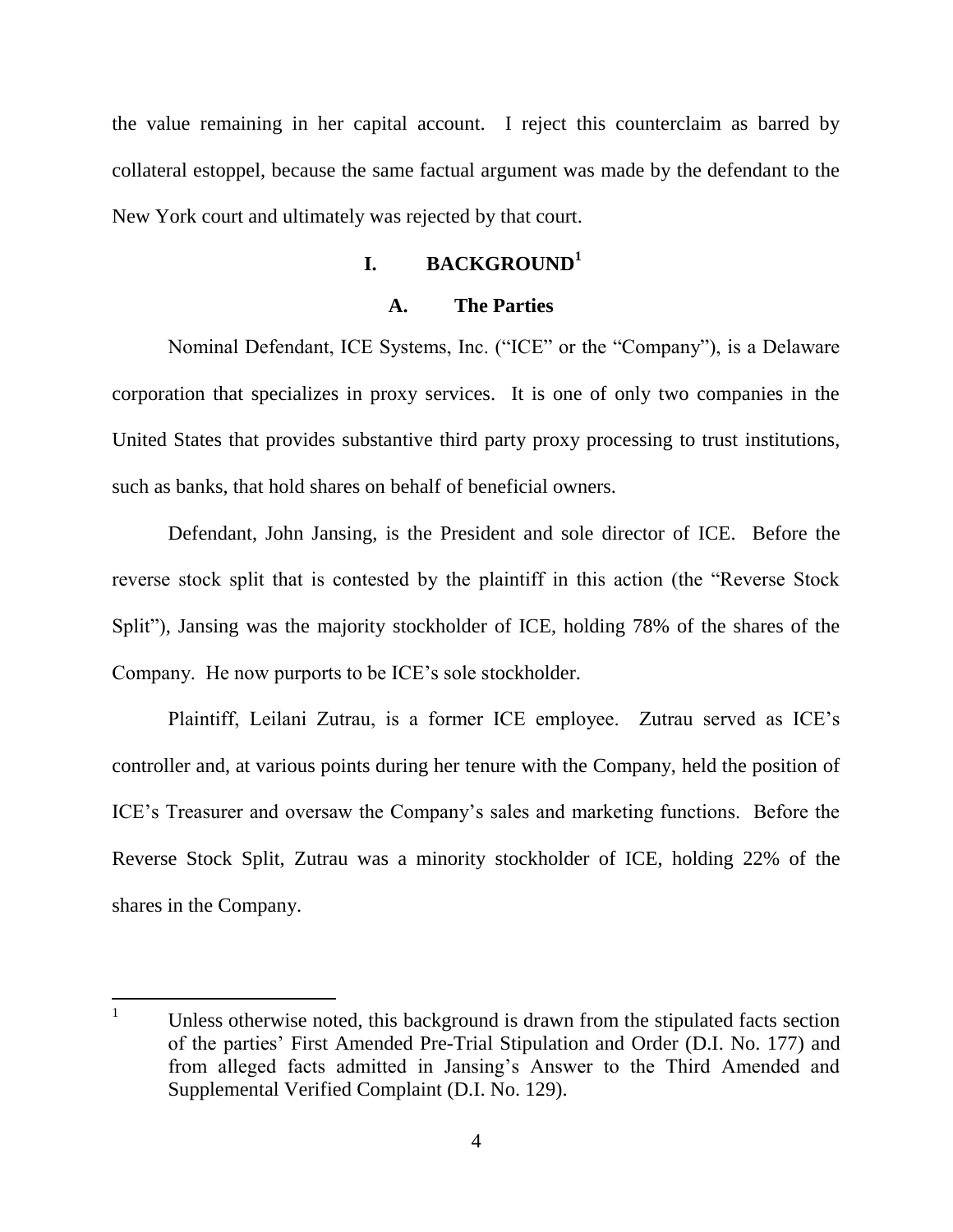#### **B. Facts**

#### **1. History and business of ICE**

ICE was formed as an S corporation under the laws of New York in 1990. In its early years, ICE's principal business activity was providing ballot processing services to trade associations, unions, and public advocacy groups. Jansing acquired an interest in ICE in 1993, becoming one of four equal stockholders in the Company. Although each of the four stockholders initially were employed by ICE, the three stockholders other than Jansing left their positions with the Company in the mid-to-late nineties.<sup>2</sup> In that same time frame, ICE ceased providing ballot processing services, instead becoming active in the proxy services business. Consistent with that change in its business focus, ICE began operating under the name "Proxytrust."<sup>3</sup>

Since entering the proxy services segment, ICE's principal business activity has been providing proxy processing services to trust institutions, typically banks, that hold shares on behalf of individual beneficial owners. $4$  ICE serves as an outsourcing solution for these institutions to print, distribute, and tabulate proxies in conjunction with corporate votes initiated by the issuing corporations, or issuers, for any shares that the bank is holding in trust.<sup>5</sup> Thus, ICE serves as an intermediary between beneficial owners

 $\overline{a}$ 

<sup>2</sup> Tr. 445-46 (Jansing). References in this form are to the trial transcript. Where the identity of the testifying witness is not apparent from context, it is indicated parenthetically after the page citation.

<sup>3</sup> *Id.* at 446.

<sup>4</sup> Tr. 6-7 (Zutrau); Tr. 448 (Jansing).

<sup>5</sup> Tr. 448 (Jansing).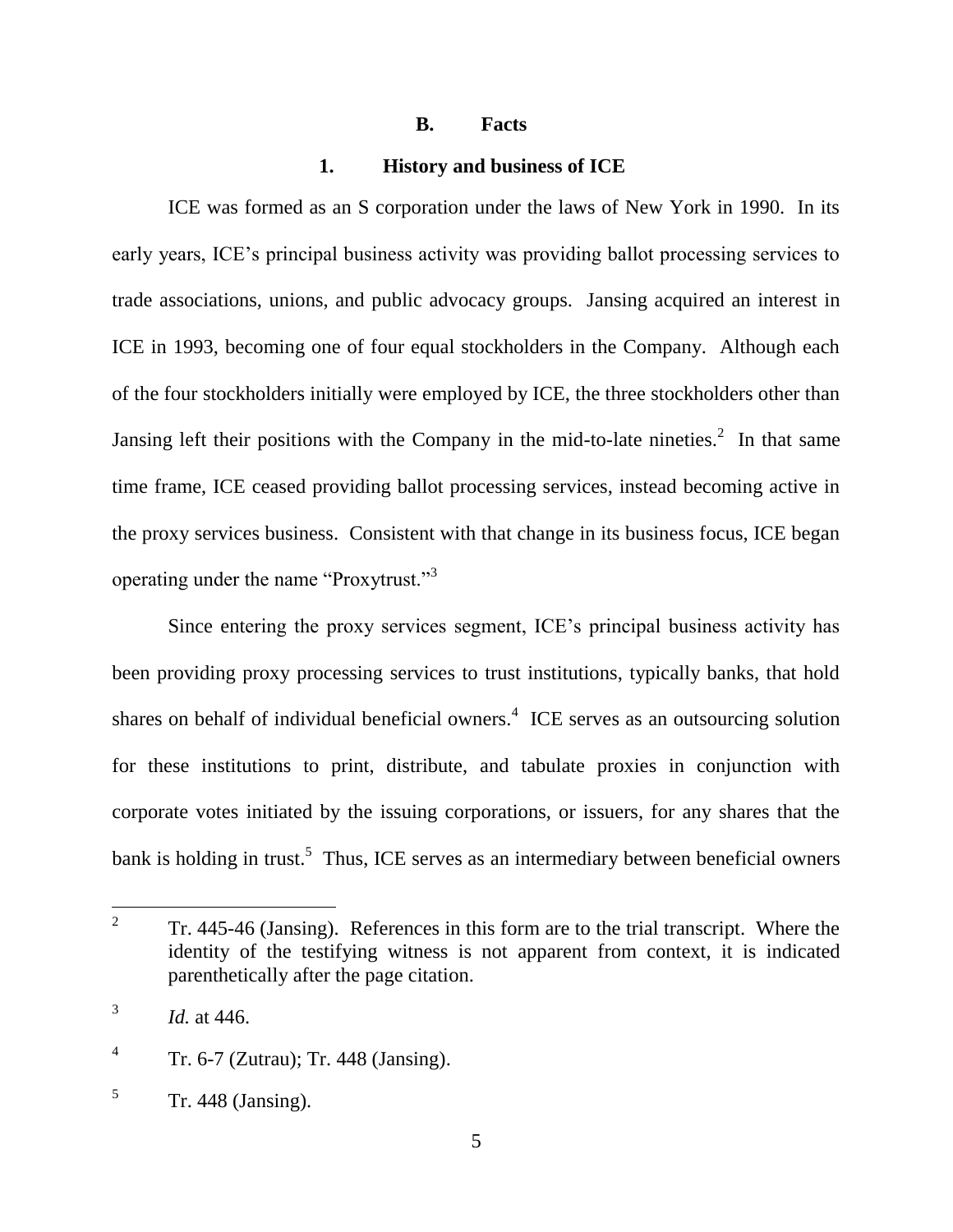of shares and publicly traded corporations, but its direct clients are the trust institutions or banks utilized by those beneficial owners. As of 2012, ICE was providing third-party proxy processing to 176 client banks in the United States. Those clients collectively represented over 850,000 beneficial owners. $<sup>6</sup>$  In any given year, ICE generally processes</sup> proxies from over 5,000 corporations.<sup>7</sup>

ICE communicates with its bank and trust clients through "data feeds" established with several trust system providers. A "data feed" allows for a two-way transfer of electronic data between ICE and a trust system provider. $^8$  Trust system providers process data for banks, including beneficial share owner data that ICE needs to perform the work that it is contracted to do.<sup>9</sup> The data feeds are the lifeline of the Company. To serve its clients and process the data obtained from those feeds, ICE has developed proprietary information processing software.<sup>10</sup> ICE incurs costs to establish and maintain data feeds, but those feeds are of no use to ICE if it does not have bank or trust clients using the particular data feed.<sup>11</sup>

<sup>6</sup> *Id.* at 448-49.

<sup>7</sup> *Id.*

<sup>8</sup> *Id.* at 460.

<sup>9</sup> *Id.* at 460-62.

 $10$  *Id.* at 457-58.

<sup>&</sup>lt;sup>11</sup> *Id.* at 462-64.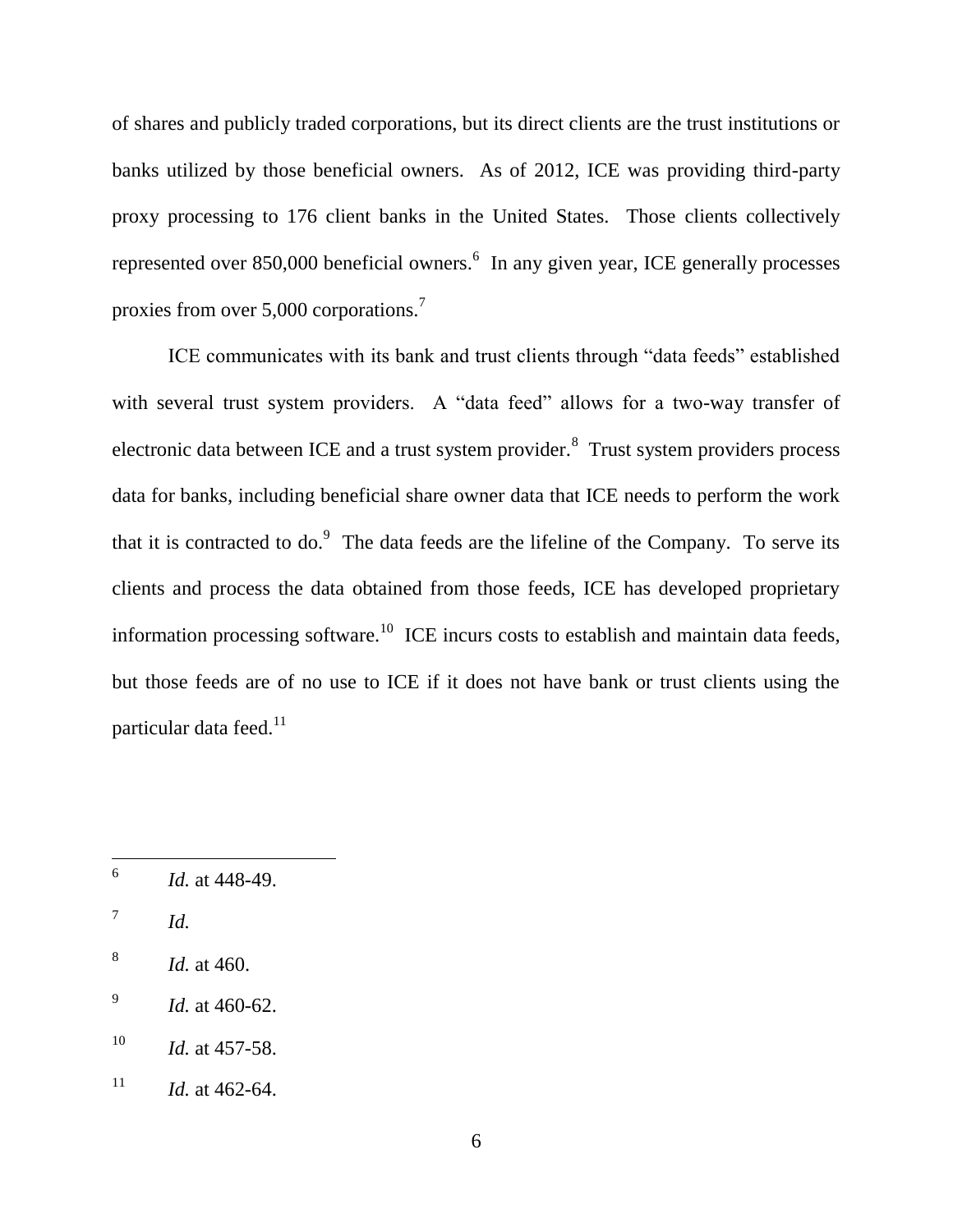Although ICE's direct clients are trust institutions, issuers are required under securities regulations to reimburse those institutions for the costs of distributing proxies.<sup>12</sup> Thus, ICE ultimately is paid by the issuers. Because of this arrangement, many of the fees that ICE can charge its clients are regulated by the New York Stock Exchange ("NYSE") with oversight from the Securities Exchange Commission ("SEC").<sup>13</sup>

ICE is one of only two companies that provide third-party proxy processing to trust institutions holding shares on behalf of beneficial owners. The other company operating in that space, and ICE's only direct competitor, is Broadridge Financial Solutions, Inc. ("Broadridge").  $14$  Broadridge, however, dominates the market. It is much larger than ICE, controls over 99% of the market in which ICE operates, and is an aggressive competitor.<sup>15</sup> Among other things, Broadridge provides a wider array of services than ICE does, including services outside of the proxy services sector. In addition, Broadridge offers various services to its clients for free in order to maintain or attract their proxy services business.<sup>16</sup> This has caused ICE to purchase similar services from third parties and offer them to its clients for free, including, for example, tax reporting services from Commerce Clearing House ("CCH").<sup>17</sup>

<sup>12</sup> Tr. 82-83 (Zutrau).

 $13$  Tr. 454-55 (Jansing).

 $14$  Tr. 6-7 (Zutrau).

<sup>15</sup> *Id.*; Tr. 449-50 (Jansing).

 $16$  Tr. 449-50 (Jansing).

<sup>&</sup>lt;sup>17</sup> *Id.* at 452-53.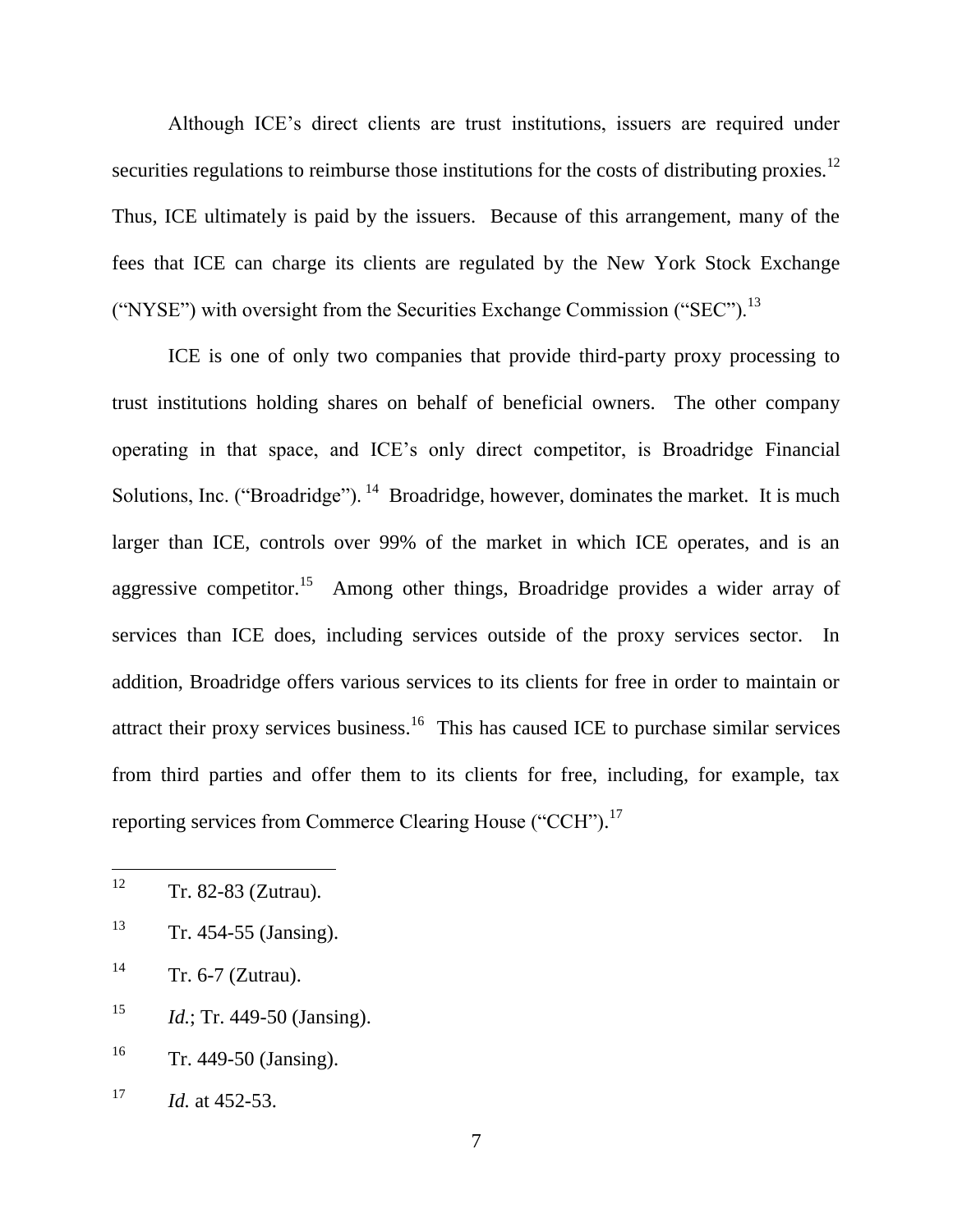The proxy services market is highly saturated. Thus, there are very few new or unclaimed clients in the market. That means ICE and Broadridge effectively are engaged in a "zero sum game."<sup>18</sup>

## **2. Zutrau becomes involved with ICE**

By 2000, Jansing was the President and sole Director of ICE. In its first ten years of operations, the Company had accumulated over \$1 million in debt, which Jansing had guaranteed personally. In 1999, Jansing contracted to sell ICE and its assets to Anne O. Faulk and Boardvote.com, Inc. for \$1,425,000. The transaction never closed, however, and instead devolved into litigation.

Following the failed transaction, Jansing retained an individual named Morton Berger as a consultant to help organize the Company and assist with various finance, human resource, and general and administrative tasks.<sup>19</sup> In May of 2000, Berger enlisted Zutrau to help with some of the financial aspects of his consulting work for ICE.<sup>20</sup> Berger and Zutrau were acquainted because Berger served as a director of a company for which Zutrau previously had worked.<sup>21</sup> While she was working at ICE in a consultative capacity, Zutrau purportedly caught Berger engaging in certain financial improprieties,

<sup>18</sup> *Id.* at 456.

 $19$  Tr. 467 (Jansing).

<sup>&</sup>lt;sup>20</sup> Tr. 9-10 (Zutrau).

<sup>&</sup>lt;sup>21</sup> *Id.* at 9.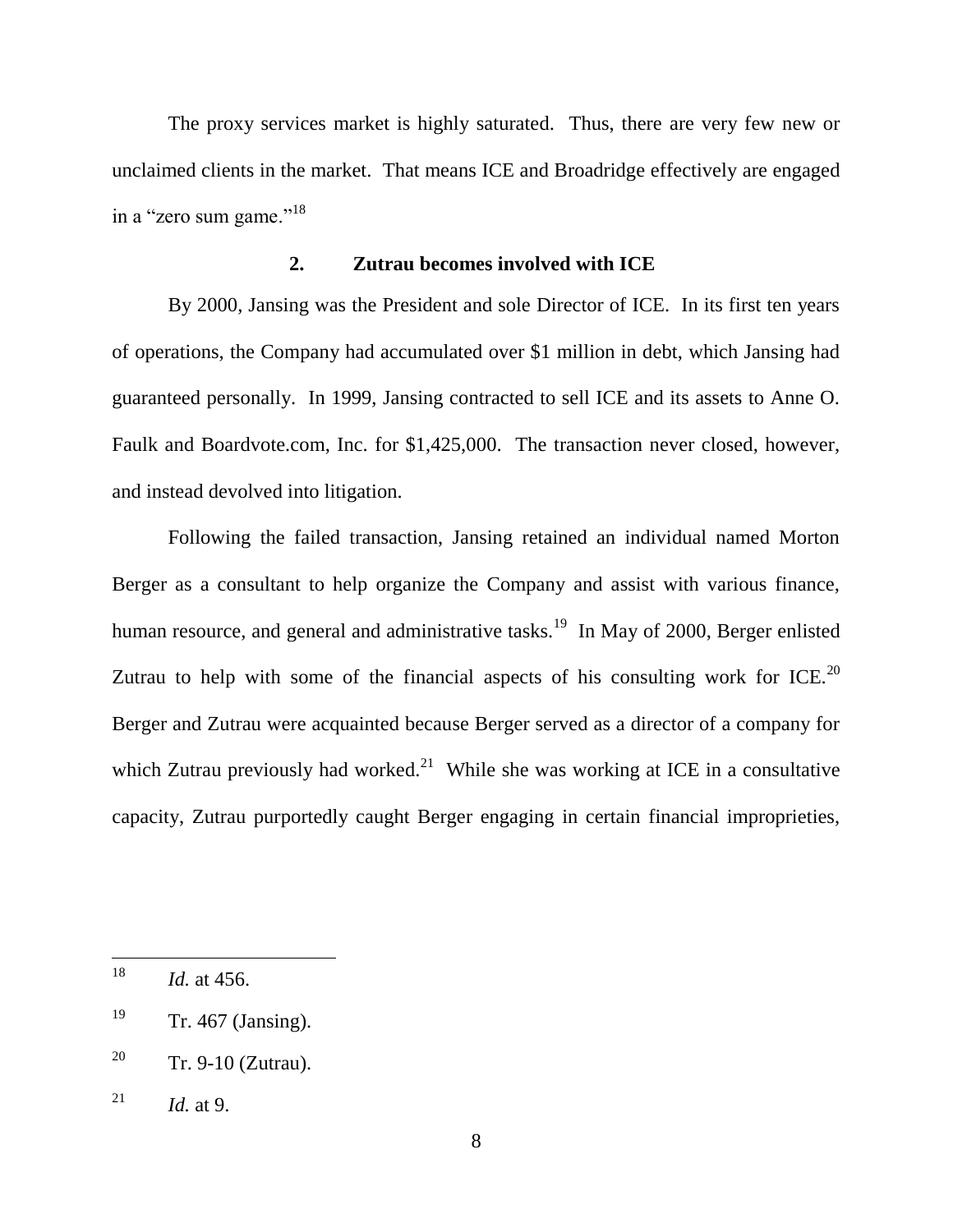including improperly charging expenses to ICE. Subsequently, Jansing refused to do business with Berger. $^{22}$ 

At ICE, Zutrau was tasked, among other things, with organizing financial records and managing the Company's accounts payable and accounts receivable.<sup>23</sup> She also had an assignment pertaining to SunGard, a trust systems provider that was ICE's largest business partner and source for client data. In June 2000, Sungard threatened to cancel a joint venture contract with ICE that involved revenue sharing between ICE and SunGard. Sungard had threatened cancellation based on ICE's delinquency in making the payments called for under the agreement.<sup>24</sup> Zutrau reviewed ICE's books and worked with Sungard to resolve those issues. In the course of doing so, Zutrau discovered that ICE actually had overpaid SunGard in the past.<sup>25</sup> Based on Zutrau's discovery, SunGard waived its claim against ICE for delinquent payments. $^{26}$ 

Pleased with the work that Zutrau had done, Jansing made her a full-time job offer, essentially to serve as ICE's controller, which she accepted.<sup>27</sup> Zutrau formally was given the title "controller" sometime in 2002 or 2003.<sup>28</sup>

<sup>22</sup>  $Tr. 469$  (Jansing).

<sup>&</sup>lt;sup>23</sup> Tr. 9-10 (Zutrau).

<sup>24</sup> *Id.* at 10.

<sup>&</sup>lt;sup>25</sup> *Id.* at 151-52.

<sup>&</sup>lt;sup>26</sup> Tr. 475-76 (Jansing).

<sup>&</sup>lt;sup>27</sup> Tr. 19 (Zutrau); Tr. 469-70 (Jansing).

 $28$  Tr. 134 (Zutrau).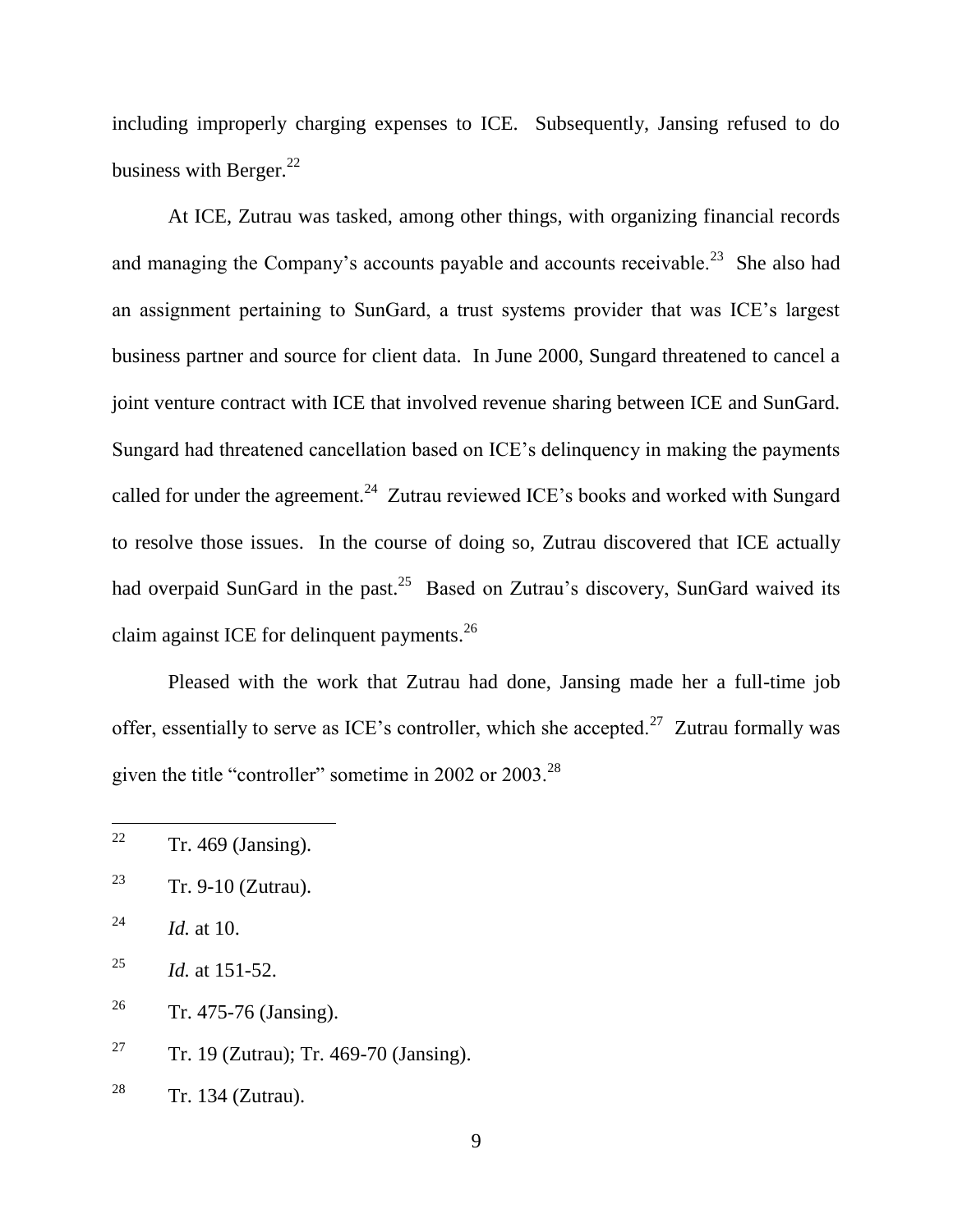According to Zutrau, in the spring of 2001, after she had become a full-time ICE employee, Jansing also offered her equity in the Company.<sup>29</sup> Specifically, Zutrau alleges that Jansing told her that he needed the help of someone with her accounting and financial skills to turn the Company around and promised her an equity stake in ICE if she would commit herself to rehabilitating the Company until it became profitable and could be sold.<sup>30</sup> Jansing purportedly further represented to Zutrau that she would share in the proceeds of the eventual sale of the Company in accordance with the percentage of her equity ownership and that, until such a sale occurred, they both would benefit from their efforts in line with the success of the Company. $31$ 

Jansing acknowledges having conversations with Zutrau about the possibility of her obtaining equity in the Company, but maintains that they were informal and nonspecific. According to Jansing, Zutrau approached him about obtaining equity in the Company.<sup>32</sup> When she first broached the subject, he explained that granting her equity at that time would be difficult because of the Company's three other stockholders.<sup>33</sup> Jansing admits, however, that he thought Zutrau had done good work and told her that he

- $31$  *Id.*
- $32$  Tr. 477 (Jansing).
- <sup>33</sup> *Id.*

<sup>29</sup> *Id.* at 17.

<sup>30</sup> *Id.* at 18.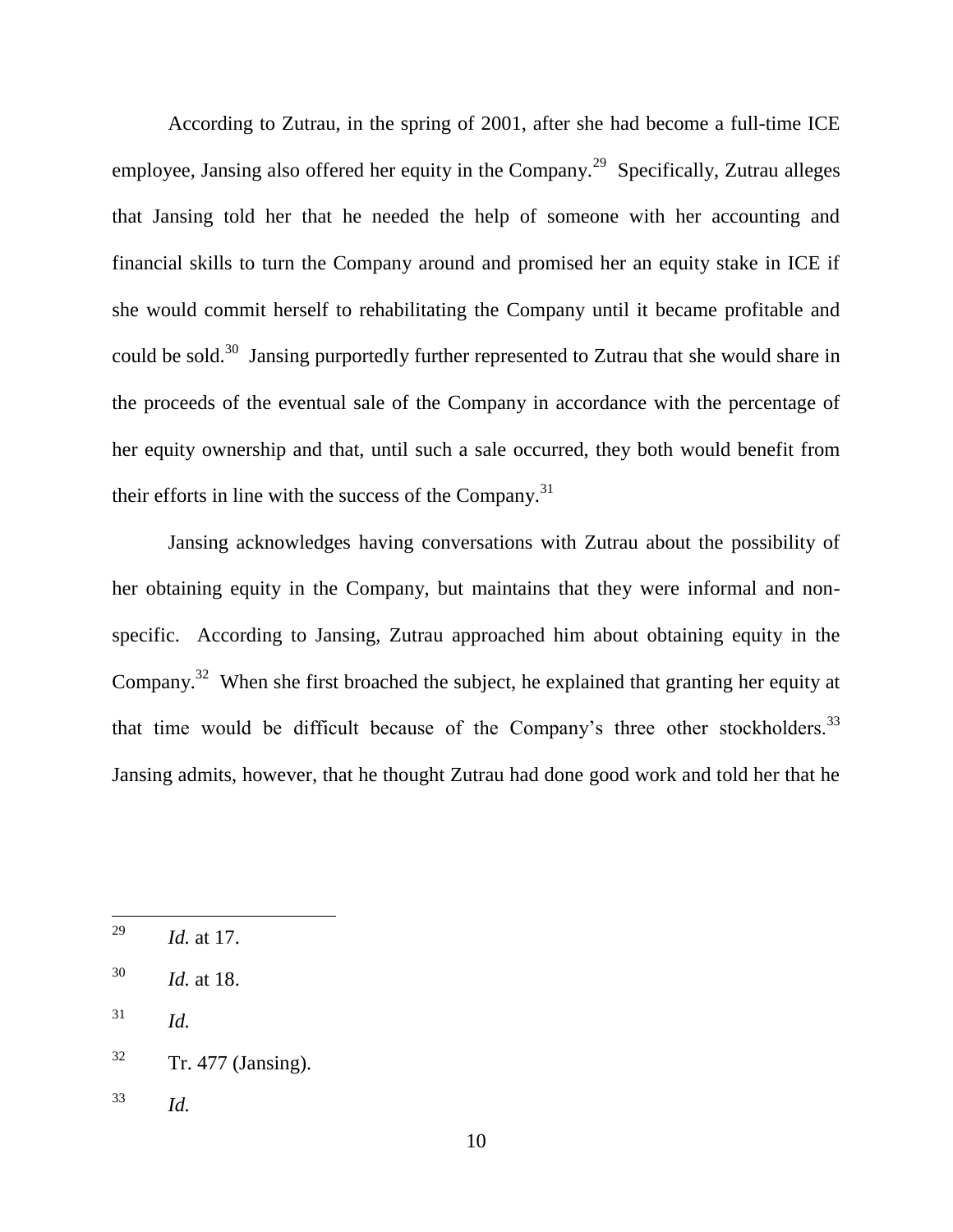would consider her request, stating something along the lines of "[i]f we can ever get around to it, I'll see what I can do."<sup>34</sup>

After her initial discussion with Jansing about equity, Zutrau worked hard to improve the operations of the Company. She continued to serve as its controller, in which role she, among other things, maintained and improved ICE's financial and accounting records, issued statements and invoices, and was responsible for the Company's accounts payable and receivable.<sup>35</sup> Before Zutrau started working at ICE, the Company had no reliable accounting system to track and collect receivables.<sup>36</sup> Zutrau researched software solutions to rectify that problem and discovered a software system called Sage, which was capable of managing ICE's receivables and interfacing with the Company's proprietary system. During Zutrau's employment at ICE, the Company purchased and installed the Sage software system, which it still uses today.<sup>37</sup> Zutrau also assisted in the Company's sales and marketing efforts by helping to produce professional marketing materials and by enrolling the Company in a number of industry conferences each year, some of which she attended personally.<sup>38</sup>

<sup>34</sup> <sup>34</sup> *Id.* at 477-78.

 $35$  Tr. at 19 (Zutrau).

<sup>36</sup> *Id.* at 38-39.

<sup>37</sup> *Id.*

<sup>38</sup> *Id.* at 35-36 (Zutrau); Tr. 485–86 (Jansing).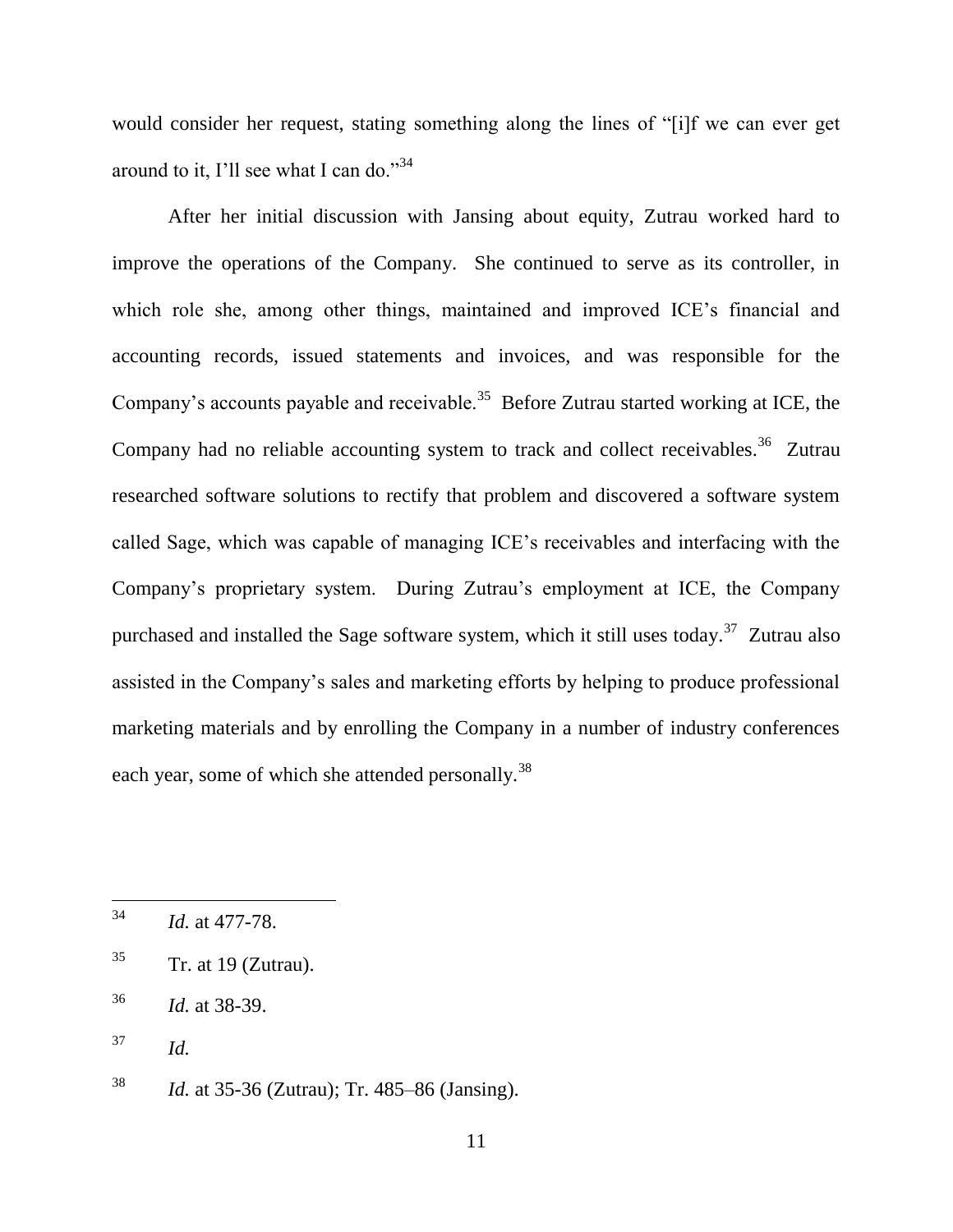In addition to her work efforts, Zutrau loaned money to ICE on a number of occasions, even before she had acquired an equity interest.<sup>39</sup> Around the time Zutrau began working for ICE, the Company had maxed out its available credit lines.<sup>40</sup> Zutrau then periodically and voluntarily would make unsecured, interest free loans to the Company to help cover operating expenses. ICE repaid those loans when it had sufficient funds available. $41$  In total, during her tenure at ICE, Zutrau loaned the Company approximately  $$400,000$ ,  $^{42}$  but all of those loans were repaid.<sup>43</sup>

In early 2003, Jansing had discussions with another ICE employee, Jeff Berg, the Company's IT specialist, about the possibility of granting him equity.<sup>44</sup> Zutrau strongly opposed that possibility and wrote a lengthy letter to Jansing in February 2003 expressing her view that Berg was not as deserving as she was.<sup>45</sup> In the letter, Zutrau stated that Berg "put[s] in less time than me, and hasn't yet made a commitment to work above and

- <sup>41</sup> *Id.* at 16-17, 315; JX 309 at 535.
- <sup>42</sup> *See* JX 309.

<sup>39</sup> Tr. 16-17 (Zutrau).

<sup>40</sup> *Id.* at 16.

 $43$  Tr. 315 (Zutrau).

<sup>44</sup> Tr. 478 (Jansing).

 $^{45}$  JX 533. At trial, Zutrau denied being opposed to Berg receiving equity in the Company. Tr. 166-67. The clear import of her letter to Jansing, however, belies her testimony in that regard. I also credit Jansing's testimony that Zutrau orally advised him of her opposition to Berg receiving stock. Tr. 478.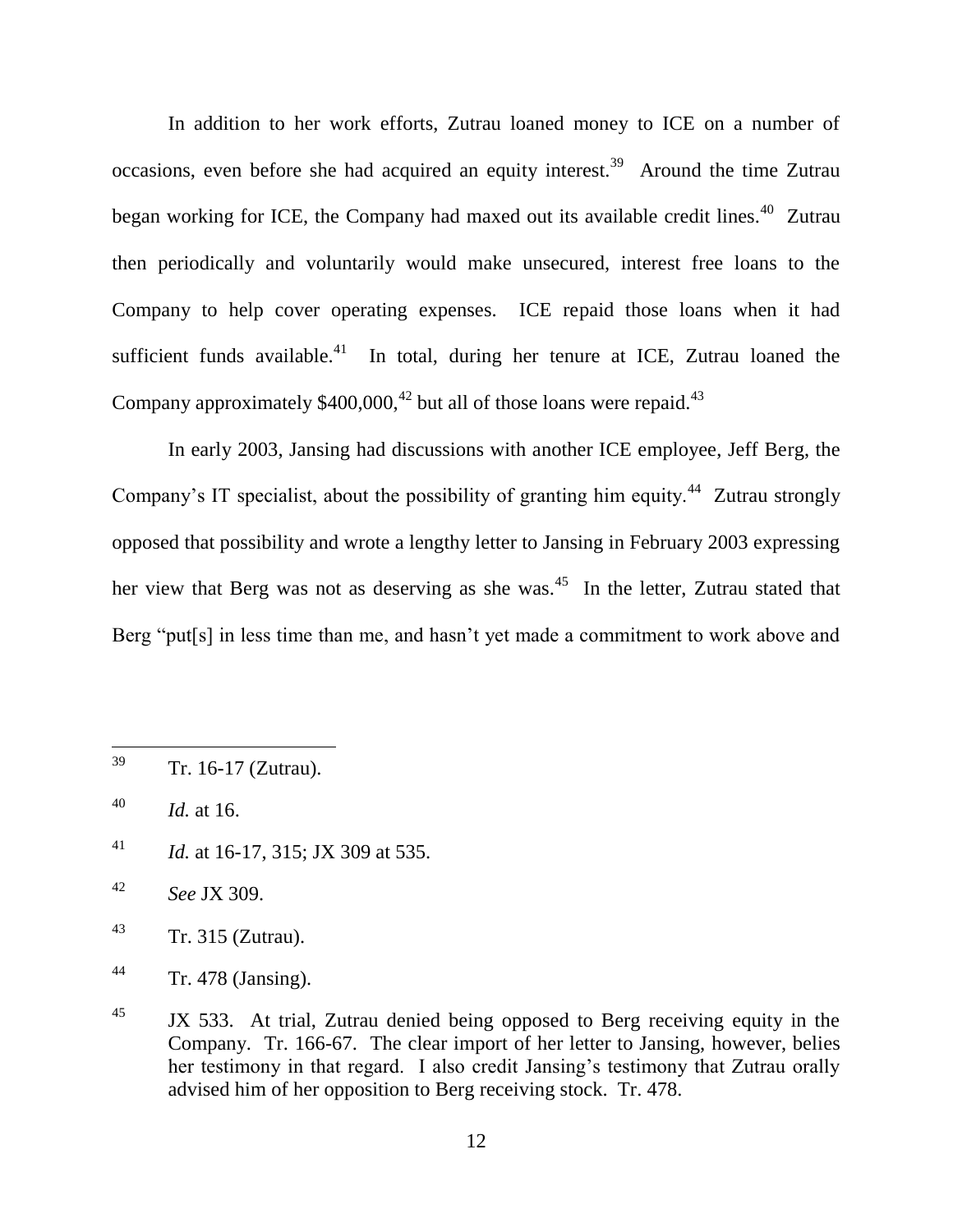beyond the normal work responsibilities."<sup>46</sup> The letter also noted that "although [Zutrau] gave without having a formal arrangement," she had stuck to the parties' "original" understanding" and had "been working for equity of some sort."<sup>47</sup> Ultimately, Berg chose not to accept any equity in the Company, instead opting to receive a higher salary.<sup>48</sup>

### **3. Zutrau becomes a stockholder of ICE**

In late 2003, Zutrau followed up with Jansing about receiving stock in the Company. Jansing responded that he would grant her equity, but that the other three stockholders would need to be bought out for that to occur.<sup>49</sup> Jansing then retained corporate governance attorneys ("ICE's Counsel") on behalf of ICE to issue stock to Zutrau, buy out the three non-participating stockholders, and reorganize ICE.

Because there were still other stockholders in addition to Jansing, and to legitimize the transfer of stock to Zutrau, ICE's Counsel recommended that the Company adopt a Stock Incentive Plan (the "Plan") as a vehicle to grant Zutrau stock. The Plan was implemented in December  $2003$ <sup>50</sup> In April 2004, before any equity had been issued under the Plan, ICE's Counsel prepared a Restricted Stock Agreement ("RSA") to

<sup>&</sup>lt;sup>46</sup> JX 533.

<sup>47</sup> *Id.*

<sup>48</sup> Tr. 478-79 (Jansing).

<sup>49</sup> Tr. 22-23 (Zutrau).

 $50$  JX 24.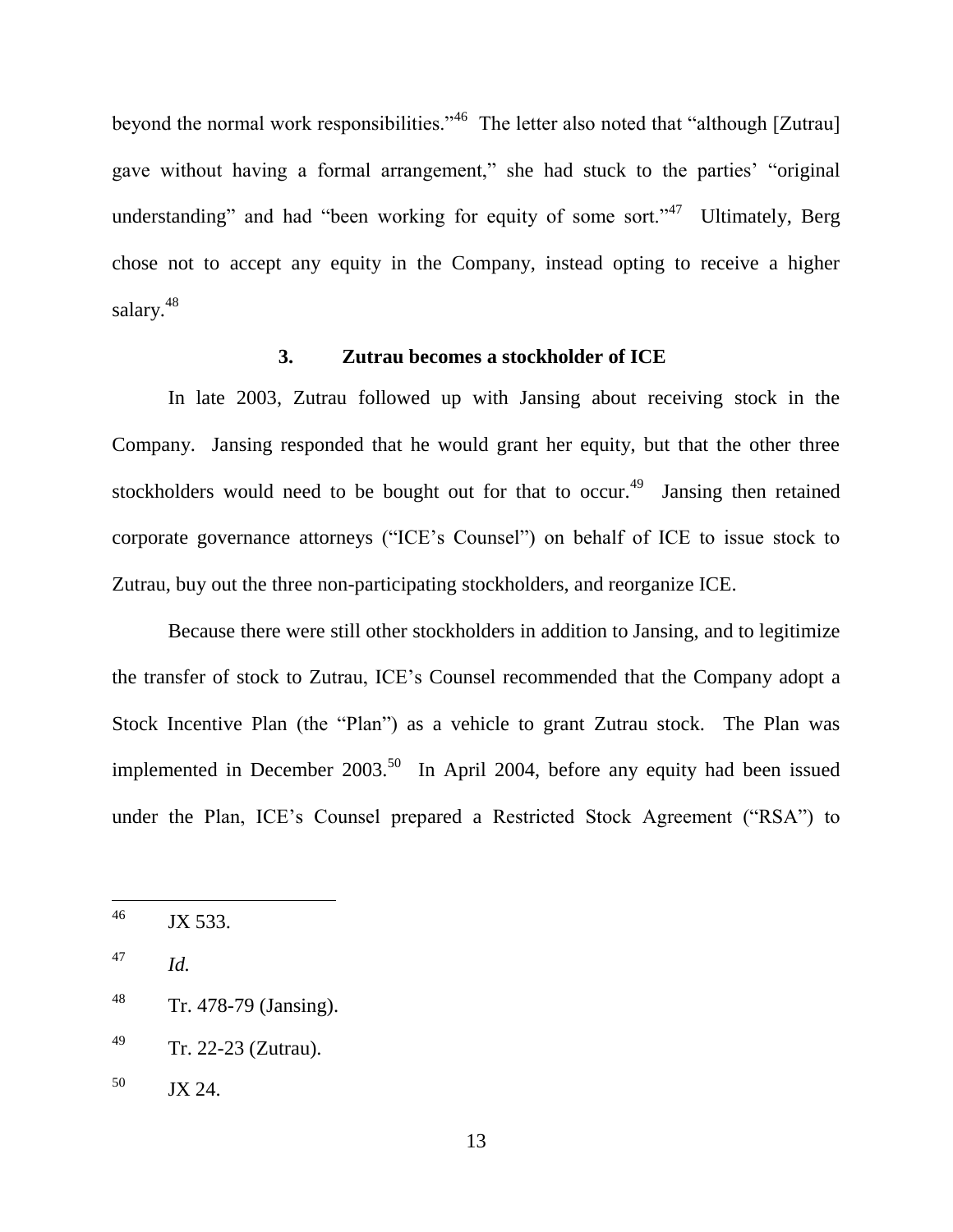formalize the terms of the stock issuance to Zutrau.<sup>51</sup> Zutrau reviewed the RSA and discussed its terms with ICE's Counsel before it was executed on April 23, 2004.<sup>52</sup>

Pursuant to the RSA, Zutrau received 36 shares of common stock in ICE, which fully vested on May 22, 2004. Among other things, the RSA contained an integration clause, which stated that "[t]his Agreement together with the Plan contain the entire agreement and understanding of the parties relating to the subject matter hereof, and supersede[s] all prior agreements, understandings, representations, warranties and covenants of any kind between the parties with respect to this subject matter.<sup>553</sup>

On May 25, 2004, ICE was reorganized and reincorporated in Delaware, and the original ICE Systems, Inc., the New York S corporation ("ICE NY"), was dissolved. In connection with the reorganization, the three non-participating stockholders were bought out with funds lent to the Company by Zutrau.<sup>54</sup> Zutrau's recently issued shares in ICE NY were converted to a 22% equity stake in ICE, the newly formed Delaware S corporation. Following the reorganization, Jansing owned the remaining 78% of ICE's stock.

Around the time of the reorganization, Jansing reiterated his promise that, together, he and Zutrau would improve ICE so that it could be sold and they could share

<sup>51</sup> <sup>51</sup> JX 472; Tr. 29-30 (Zutrau).

<sup>52</sup> Tr. 29-30 (Zutrau).

 $53$  JX 472 § 10.

<sup>54</sup> Tr. 24 (Zutrau).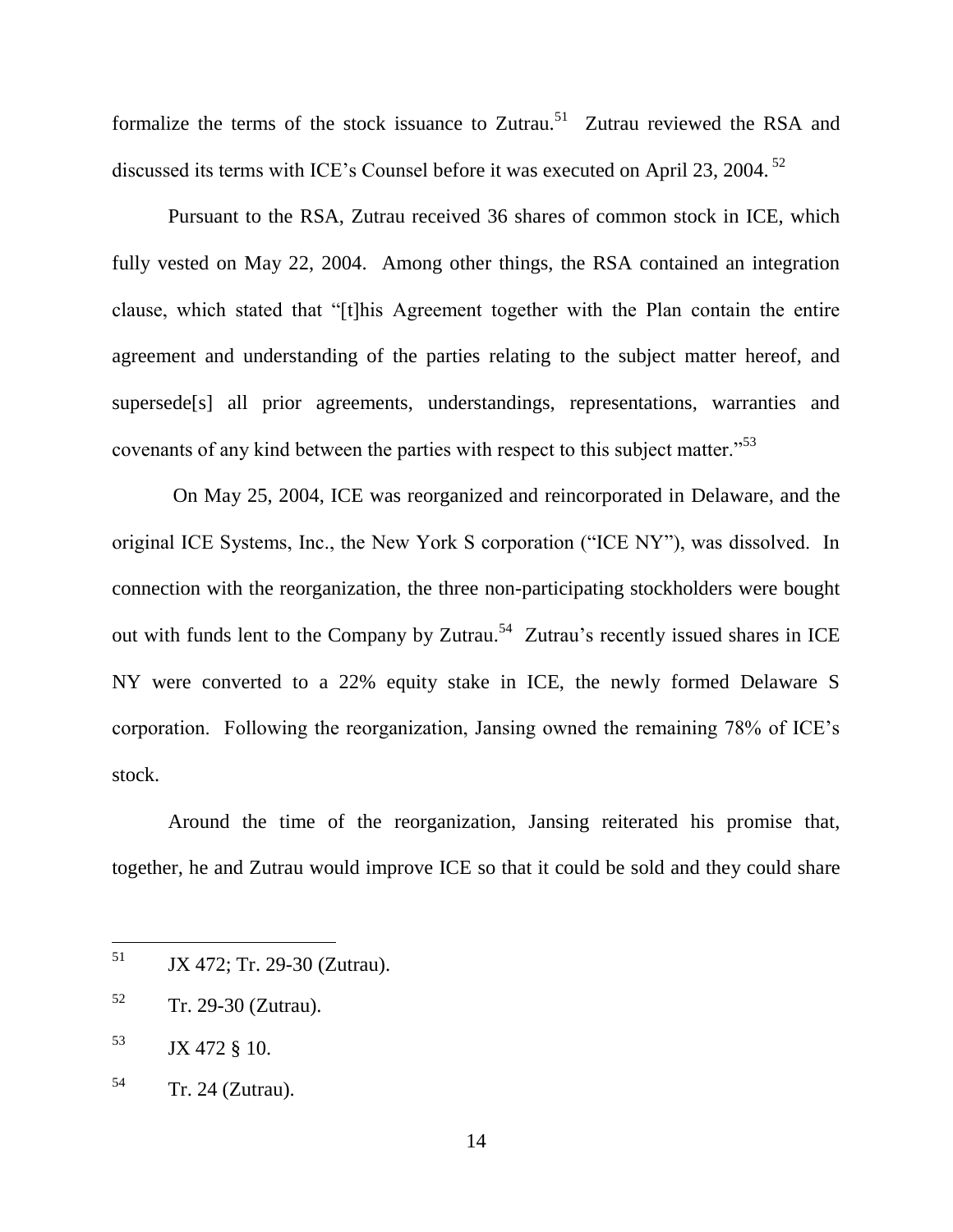the resulting proceeds.<sup>55</sup> Zutrau further alleges that Jansing told her at that time that he did not want her to incur tax liabilities in connection with her equity ownership.<sup>56</sup>

# **4. ICE's operations after Zutrau became a stockholder**

After the reorganization and issuance of stock to Zutrau, Jansing remained ICE's President and sole director.<sup>57</sup> On August 4, 2004, Jansing executed a Unanimous Written Consent (the "Consent"), as the sole director, that  $(1)$  abolished the Plan and  $(2)$  elected Zutrau to serve as ICE's Treasurer. Zutrau's responsibilities as Treasurer were similar to her responsibilities as ICE's controller and included overseeing ICE's books and records and making sure that they were kept in order.<sup>58</sup>

Both before and after the reorganization, ICE operated on a fairly informal basis. The Company had no written budget and did not have its books audited.<sup>59</sup> ICE also had no written policy regarding business or travel expenses,<sup>60</sup> which Jansing and certain other employees charged directly to Company credit cards.<sup>61</sup> Instead, ICE had an informal

- $57$  Tr. 481-82 (Jansing); JX 196 [2.
- <sup>58</sup> Tr. 135-36 (Zutrau).
- <sup>59</sup> Tr. 195-97 (Zutrau).
- <sup>60</sup> *Id.* at 192-93; Tr. 482 (Jansing).
- $61$  Tr. 586-87 (Jansing).

<sup>55</sup> *Id.* at 24, 27, 30-31.

<sup>56</sup> *Id.* at 24-25, 30-31. In an S corporation, by contrast to a C corporation, the stockholders, not the corporation itself, are liable for the taxes on the corporation's net earnings. 26 U.S.C.A.  $\S$  1363 (2005) ("The taxable income of an S corporation shall be computed in the same manner as in the case of an individual  $\ldots$ .").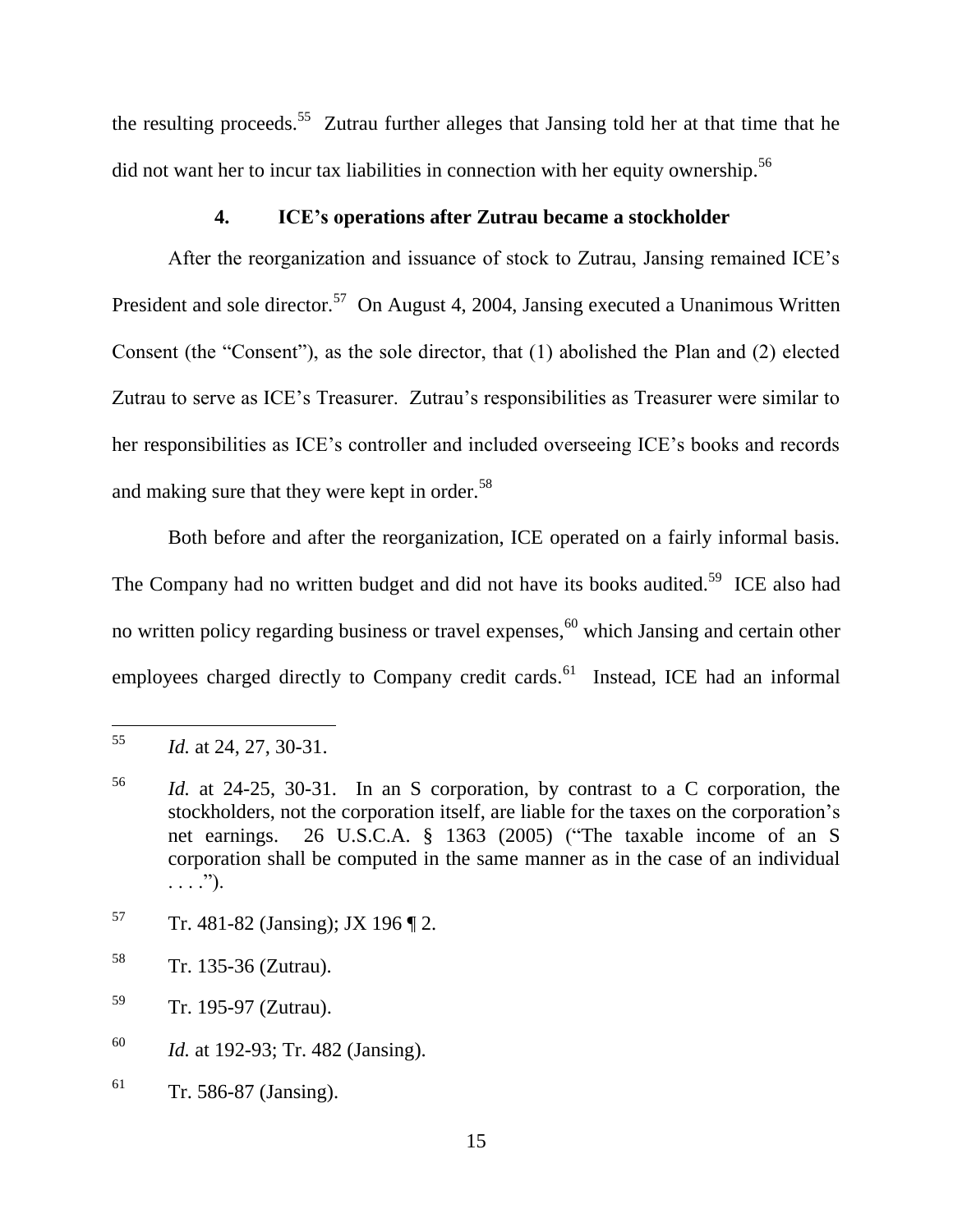policy that employees should be mindful of their expenditures and generally avoid expensive meals and lodging. <sup>62</sup> Zutrau typically reviewed business expenses charged by Company employees as well as other payments made by the Company when she entered them into ICE's accounting system. $^{63}$  If Zutrau found any charges or payments that she considered to be inappropriate, such as charges or payments for personal or non-business expenses, she brought them to Jansing's attention.<sup>64</sup> In that regard, during her tenure at ICE, Zutrau prompted Jansing to reimburse ICE for a number of personal expenses he had charged to his Company credit card.<sup>65</sup> For his part, Jansing maintains that those expenses were negligible and amounted to no more than a few thousand dollars.<sup>66</sup>

Similarly, ICE lacked a formal policy on compensation.<sup>67</sup> Zutrau provided some input on that topic,<sup>68</sup> but Jansing made the ultimate determination regarding how much to pay employees, including himself and Zutrau, both in salary and bonuses.<sup>69</sup>

After becoming a stockholder, Zutrau continued to make periodic loans to the Company and, in addition, used her creditworthiness to benefit ICE on several occasions.

<sup>65</sup> *Id.* at 37-38.

 $67$  Tr. 191 (Zutrau); Tr. 484 (Jansing).

<sup>68</sup> Tr. 191 (Zutrau).

<sup>69</sup> *Id.*; Tr. 485 (Jansing).

<sup>62</sup> <sup>62</sup> Tr. 192-93 (Zutrau); Tr. 482-83 (Jansing).

<sup>63</sup> Tr. 37, 341 (Zutrau).

<sup>64</sup> *Id.* at 37.

<sup>66</sup> Tr. 483-84.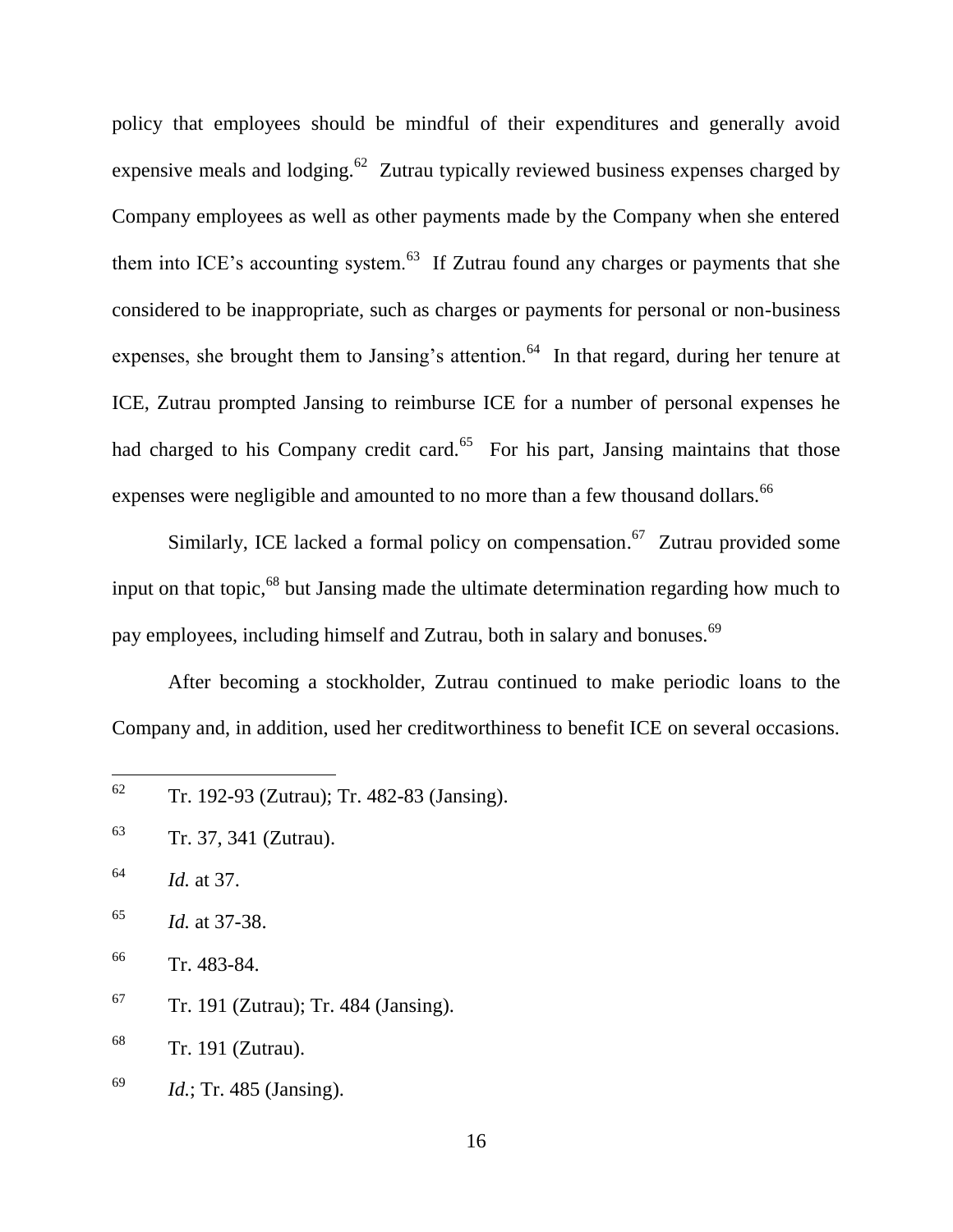In December 2004, Jansing and Zutrau signed as co-guarantors on ICE's new five-year office lease, which commenced in early 2005.<sup>70</sup> In that same month, Zutrau signed for and co-guaranteed, with Jansing, an auto loan in the Company's name for a truck to be used by Jansing.<sup>71</sup> In February 2007, Zutrau obtained and, together with Jansing, coguaranteed a \$250,000 business line of credit for ICE with Citibank, N.A. (the "Credit" Line").<sup>72</sup> The funding made available to ICE from the Credit Line obviated the need for Zutrau to make personal loans to the Company.<sup>73</sup> In each of these instances, however, Zutrau's creditworthiness facilitated the Company's actions because Jansing had poor personal credit.<sup>74</sup>

In early 2005, Jansing hired an individual named Walter Lotspeich to serve as a "relationship manager."<sup>75</sup> In that sales and marketing role, Lotspeich was responsible both for maintaining ICE's existing business relationships and for attempting to establish new ones. Jansing previously had interacted with Lotspeich in various business settings, including as an employee of one of ICE's clients, and had developed a good working relationship with him.<sup>76</sup> Each party to this dispute alleges that the other party was

 $72$  Tr. 32, 52 (Zutrau); Tr. 500 (Jansing).

 $T^3$  Tr. 52 (Zutrau).

- <sup>74</sup> *Id.* at 33-34; Tr. 496, 572-73 (Jansing).
- $75$  Tr. 36-37 (Zutrau).
- $76$  Tr. 514-16 (Jansing).

 $70\,$ JX 36.

 $T<sup>71</sup>$  Tr. 32 (Zutrau); Tr. 496 (Jansing).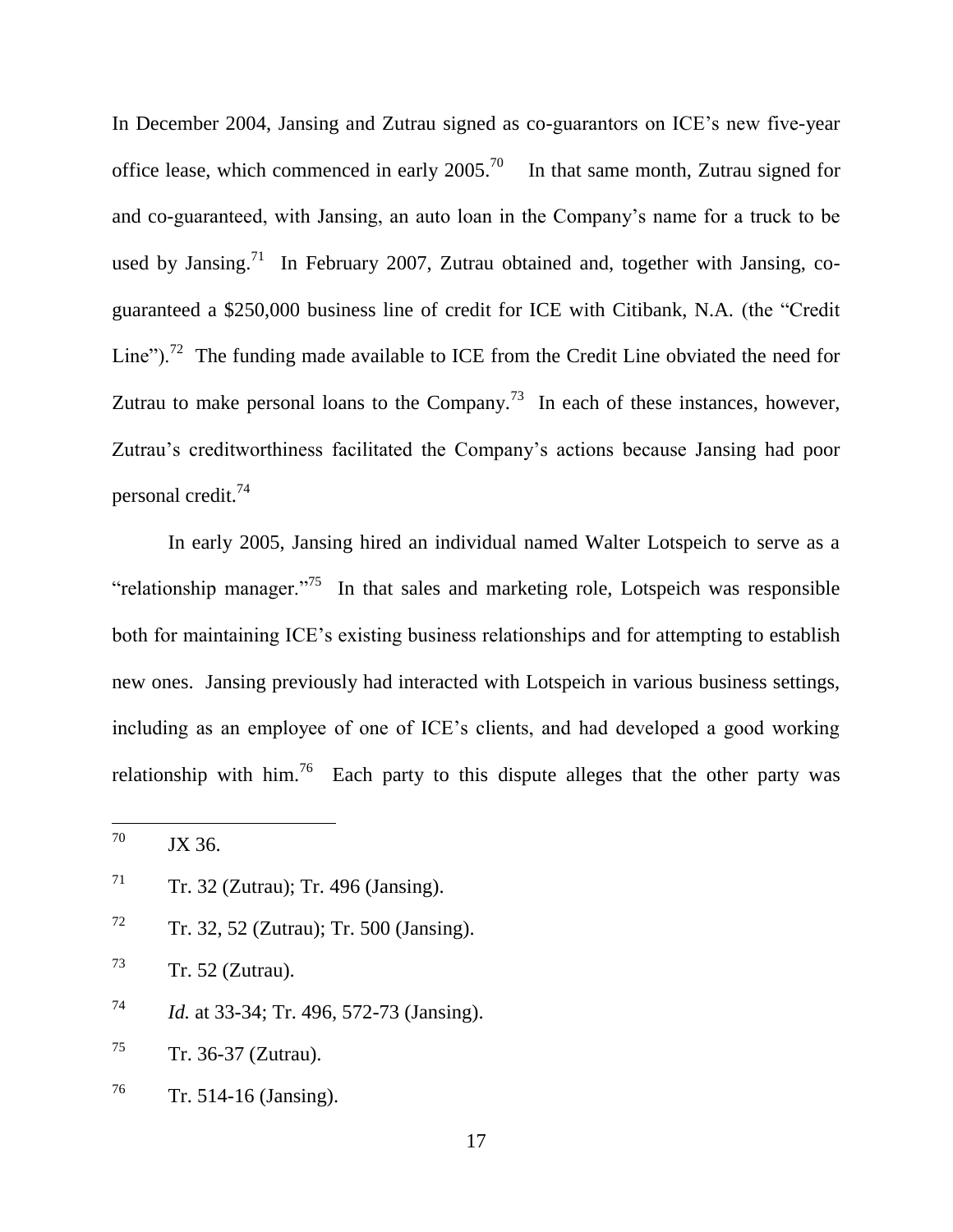concerned that Jansing and Lotspeich's pre-existing relationship would hinder Jansing's ability to supervise Lotspeich effectively, and insisted that Zutrau serve as his direct supervisor.<sup>77</sup> Regardless of who, in fact, proposed that arrangement, in February of 2005, Zutrau's job duties were expanded to include supervising Lotspeich and overseeing the sales and marketing functions of the Company. As part of that division of duties, Jansing and Zutrau agreed that Jansing would focus on the Company's internal operations.<sup>78</sup> Around that time, Zutrau also was given the title of "executive vice president."<sup>79</sup>

When Zutrau became more involved in the Company's marketing efforts, she helped organize an annual golf outing that ICE hosted for marketing purposes.  $80$  She also assisted in various giveaways and other marketing efforts, such as creating promotional ICE gear. $81$  In 2005 and 2006, the Company added approximately eighty new clients and successfully negotiated contracts with additional business partners. Zutrau signed on a few additional clients herself, but Lotspeich primarily was responsible for making sales presentations to and signing new clients. ${}^{82}$  In early to mid-2007, ICE was pursuing

- <sup>78</sup> Tr. 216-17 (Zutrau); Tr. 518 (Jansing).
- <sup>79</sup> Tr. 134 (Zutrau); Tr. 481 (Jansing).
- <sup>80</sup> Tr. 300-01 (Zutrau); JX 554, 618, 621, 622.
- $81$  Tr. 493 (Jansing).
- <sup>82</sup> Tr. 222-23 (Zutrau); Tr. 520-21 (Jansing).

18

<sup>77</sup> <sup>77</sup> Tr. 213, 216-17 (Zutrau); Tr. 517-18 (Jansing).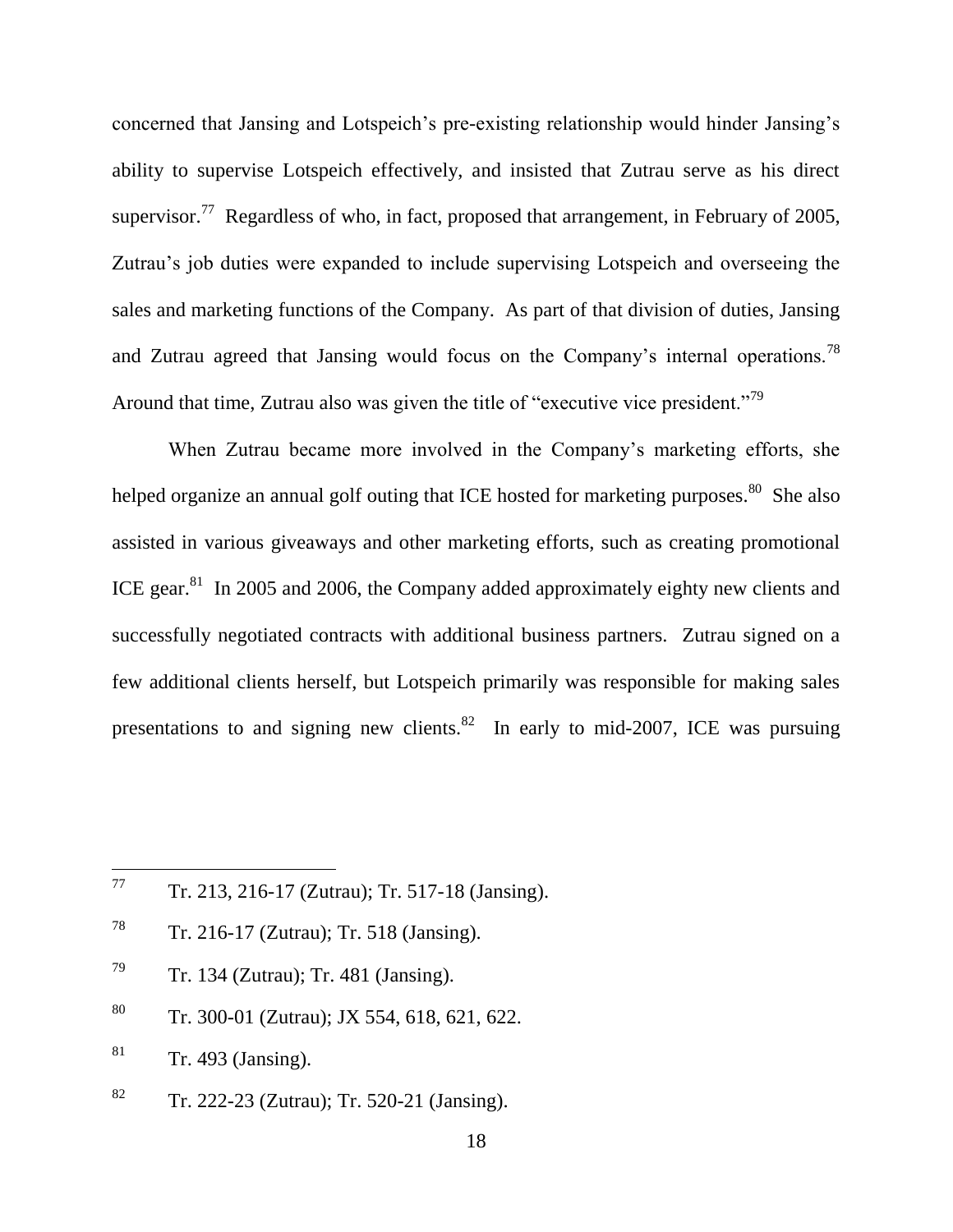several banks in an effort to switch them from Broadridge to ICE, including M&I, Investors Bank & Trust, US Bank, LaSalle Bank, Mitsubishi Trust, and Mizuho Trust.<sup>83</sup>

Between 2000 and 2006, the Company had grown significantly larger and more successful. In 2000, ICE's gross revenues were \$652,000 and the Company had over \$1 million in long term debt.<sup>84</sup> By 2006, gross revenues had risen to approximately \$2.6 million and the Company had paid off nearly all of its long term debt.<sup>85</sup> Moreover, by the end of 2006, the Company had been profitable for two consecutive years.<sup>86</sup> As ICE grew more successful, Jansing's and Zutrau's compensation also increased. In 2000, Zutrau and Jansing were compensated at the annual rates of \$75,000 and \$85,000, respectively. By 2006, Zutrau and Jansing's base annual salaries had grown to \$180,000 and \$200,000.<sup>87</sup> Moreover, in that year, Zutrau and Jansing collectively received more than \$1 million from ICE in total compensation, distributions, and benefits.

# **5. Companies express interest in acquiring ICE**

Due to its success, ICE received expressions of interest from a few potential acquirers in 2006. In January of that year, Jansing and Zutrau met with the CEO and another senior executive from Institutional Shareholder Services ("ISS"), which specializes in providing proxy voting recommendations to trust institutions based on their

<sup>83</sup> <sup>83</sup> Tr. 224-27 (Zutrau); Tr. 537-39 (Jansing); JX 293 at 22.

 $84$  JX 8.

 $85$  JX 293 Exs. 5.0, 5.1.

<sup>86</sup> *Id.* Ex. 5.1.

 $87$  JX 518.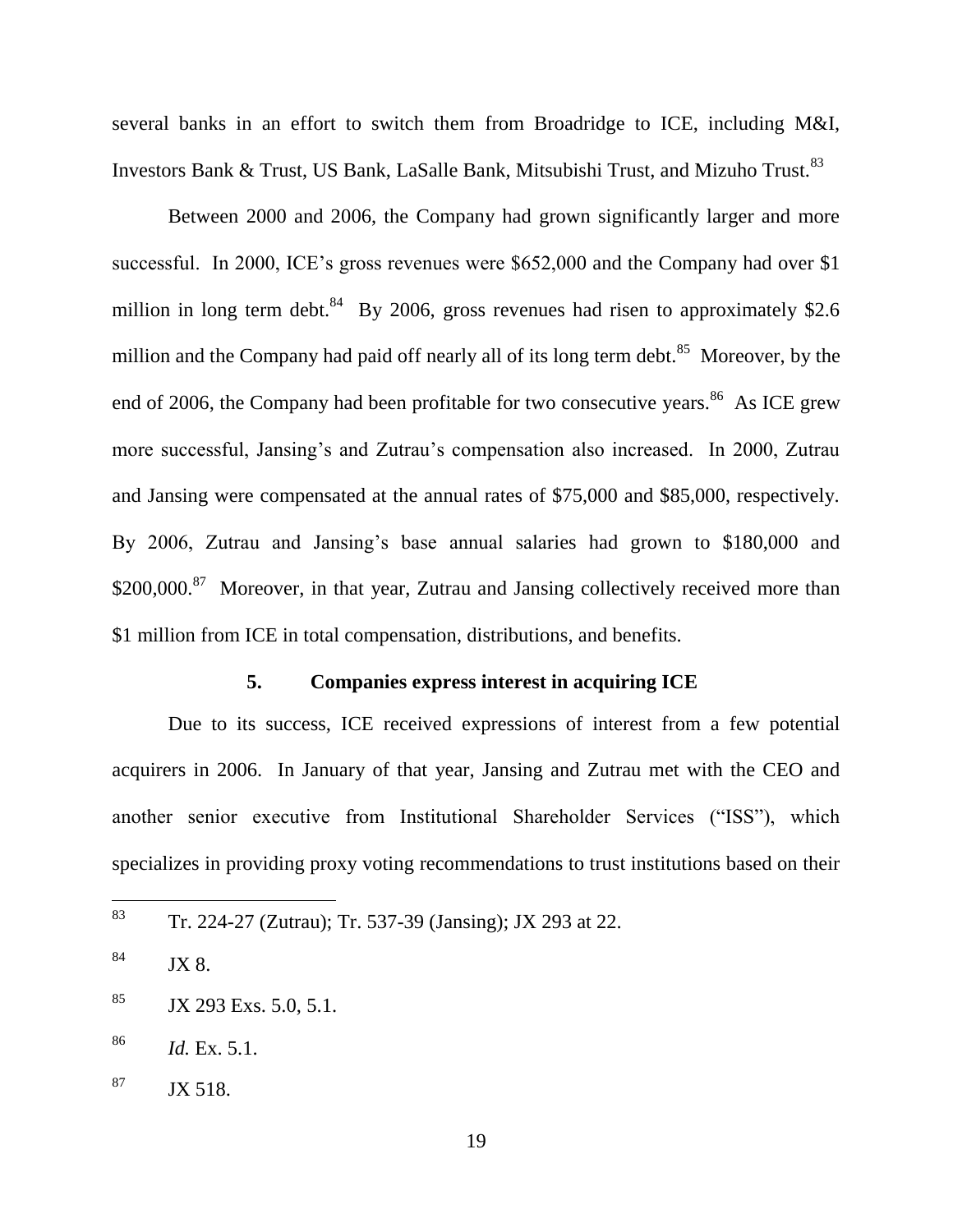preferred investment strategies.<sup>88</sup> Although the discussions were informal, the ISS executives expressed interest in the possibility of partnering with or acquiring ICE.<sup>89</sup> Jansing ultimately decided not to pursue a transaction with ISS, instead adopting a "wait" and see" approach.<sup>90</sup>

In November 2006, ICE also received an expression of interest from Computershare Limited ("Computershare"), a multinational company that engaged in limited proxy distribution activities in the United States.<sup>91</sup> Computershare expressed interest in acquiring ICE so that it could leverage ICE's business and technology to expand its operations in the U.S. proxy services sector. From November 2006 through May 2007, Jansing and Zutrau participated in discussions with Computershare regarding a potential acquisition. <sup>92</sup> Contemporaneous notes taken by Zutrau as well as notes emailed to Jansing and Zutrau by a Computershare representative indicate that, at a meeting held in late February or early March of 2007, the parties discussed the possibility of Computershare acquiring all of the equity in ICE for up to \$25 million in total consideration, consisting of \$8 million in cash upfront with a potential \$17 million earn-

<sup>88</sup> Tr. 40-42 (Zutrau).

<sup>89</sup> *Id.* at 41.

<sup>90</sup> *Id.* at 43-44.

<sup>91</sup> *Id.* at 44; Zutrau Del. Dep. 189; Paul Conn Dep. 7.

 $^{92}$  Tr. 45-46 (Zutrau).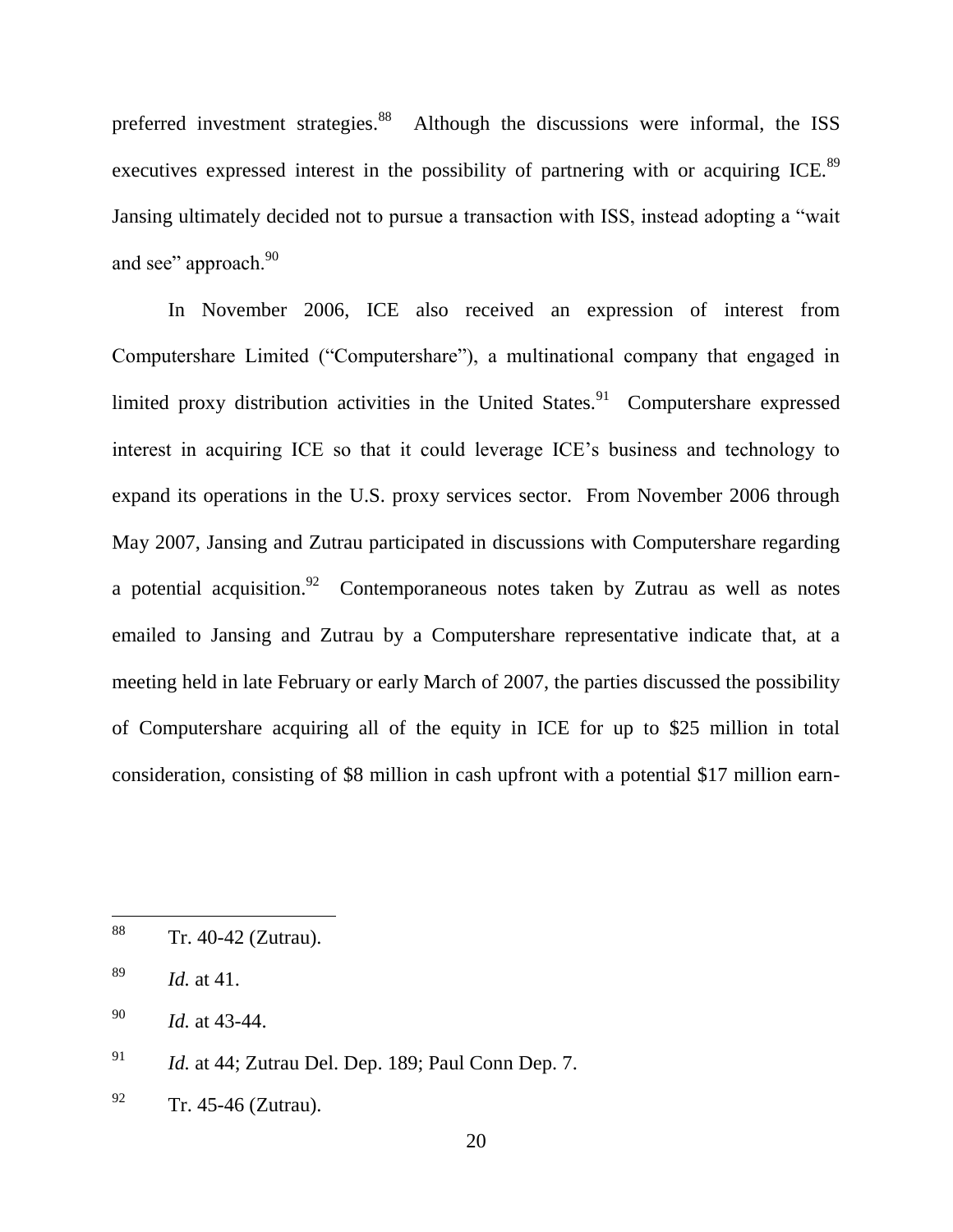out.<sup>93</sup> Computershare never made a firm offer to acquire the Company, however, and discussions between ICE and Computershare terminated without a deal being reached.<sup>94</sup>

# **6. Zutrau is Terminated from ICE**

Despite Zutrau's contributions to the Company, Jansing testified that a negative side of her involvement emerged in the 2004–2007 timeframe. According to Jansing, Zutrau did not get along well with the Company's other employees and had an abrasive management style that regularly brought her into conflict with the people under her.<sup>95</sup> For example, on one occasion, Zutrau insisted that Jansing write up an employee for insubordination, which he did, to his later regret.<sup>96</sup> The employee subsequently resigned because she felt Zutrau had targeted her unfairly.<sup>97</sup> Zutrau also had a tendency to micromanage the employees who reported to her. Ultimately, that caused Lotspeich to

<sup>93</sup> <sup>93</sup> JX 480, 481; *see also* Tr. 46-48 (Zutrau).

 $94$  Tr. 524 (Jansing). Zutrau claims that in late May or early June 2007, Garet Hill, a consultant who had been retained by Computershare, made a verbal final offer to Jansing on behalf of Computershare to acquire the Company for \$25 million. Tr. 236-37. There is no documentary evidence that such an offer was made, however, and Zutrau admits that she was not present when the purported offer was communicated to Jansing and that Jansing did not discuss the details of the offer with her. Rather, she alleges only that Jansing told her that some kind of an offer had been made. *Id.* at 237-38. Jansing, Hill, and Paul Conn, a Computershare executive who participated in the negotiations with ICE, however, all testified that Computershare never made a final offer to acquire ICE. Tr. 524 (Jansing); Hill Dep. 45-46, 64; Conn Dep. 132-33. Having considered the available evidence, I find that no such "final" or firm offer was ever made.

 $^{95}$  Tr. 512-13.

<sup>96</sup> *Id.* at 513-14.

<sup>97</sup> *Id.* at 514.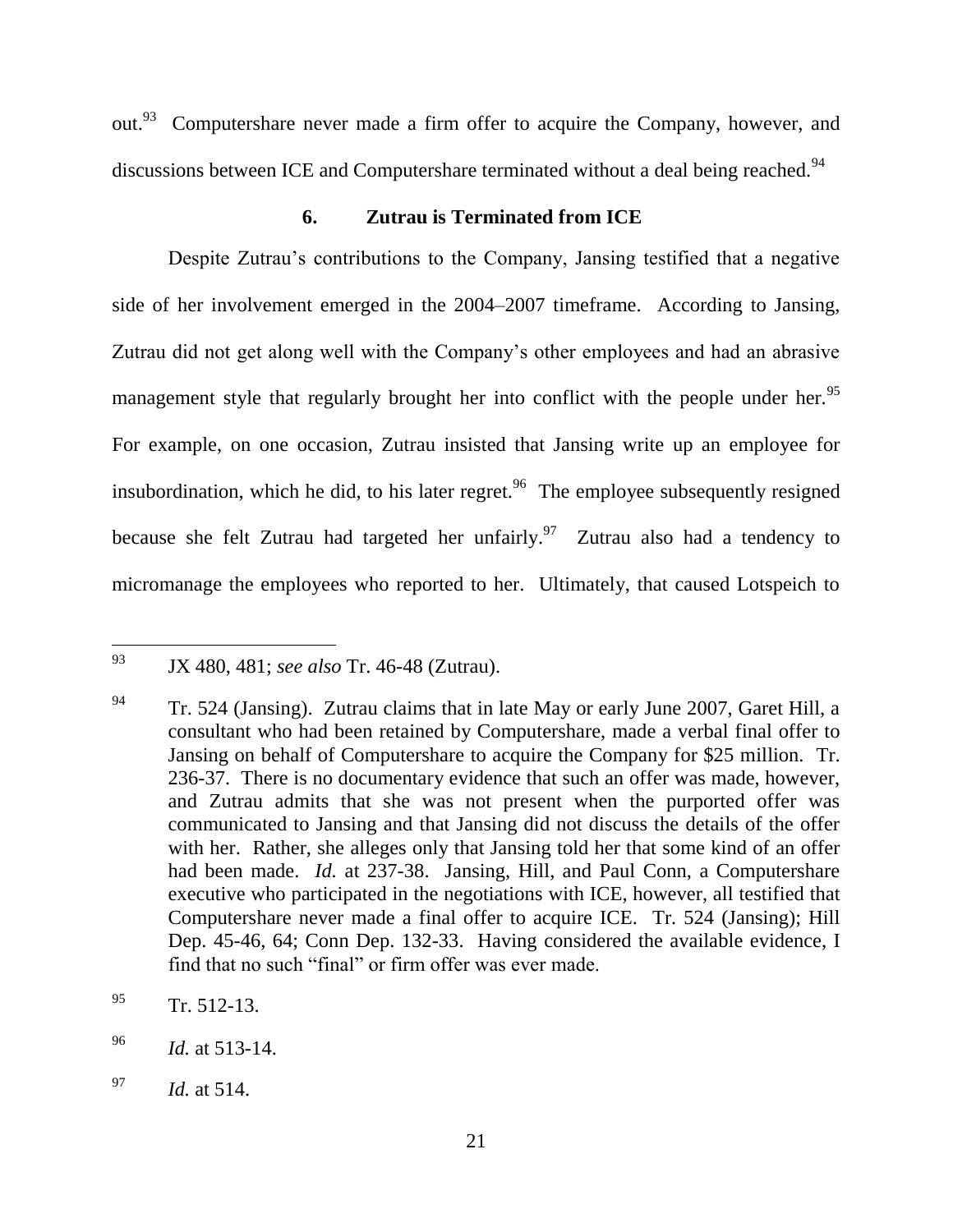threaten to leave the Company, citing a desire for greater autonomy, among other things.  $98$ 

Zutrau's management style also conflicted with that of Jansing, who gave priority to employee morale. Although Jansing had the final say, he and Zutrau clashed over a variety of issues such as whether certain employees should be required to clock in and out.<sup>99</sup> They also had disagreements regarding the salary and bonuses employees should receive, with Jansing generally wanting to pay employees more.<sup>100</sup> Zutrau's supervision of Lotspeich became another source of tension between her and Jansing. After Lotspeich was placed under Zutrau's supervision, she attempted to restrict any direct communication between Lotspeich and Jansing, apparently concerned that such communications would undermine her authority.<sup>101</sup> Indeed, if Zutrau discovered Lotspeich and Jansing communicating without her knowledge, even about non-workrelated matters such as a sporting event, she became irate and proceeded to chastise one or both of them. $102$ 

By June of 2007, Jansing had concluded that Zutrau was a "toxic element in the office" and resolved to terminate her.<sup>103</sup> Shortly before that, Zutrau had been diagnosed

| 98  | Lotspeich Dep. 60-61; Tr. 209-12 (Zutrau); JX 512. |
|-----|----------------------------------------------------|
| 99  | Tr. 529 (Jansing); Lotspeich Dep. 72-76.           |
| 100 | $Tr. 485$ (Jansing).                               |
| 101 | See id. at 517, 519-20; JX 476, 544, 545, 547.     |
| 102 | See Tr. 519-20 (Jansing); JX 476, 544.             |
| 103 | Tr. 529, 567 (Jansing).                            |

 $\overline{a}$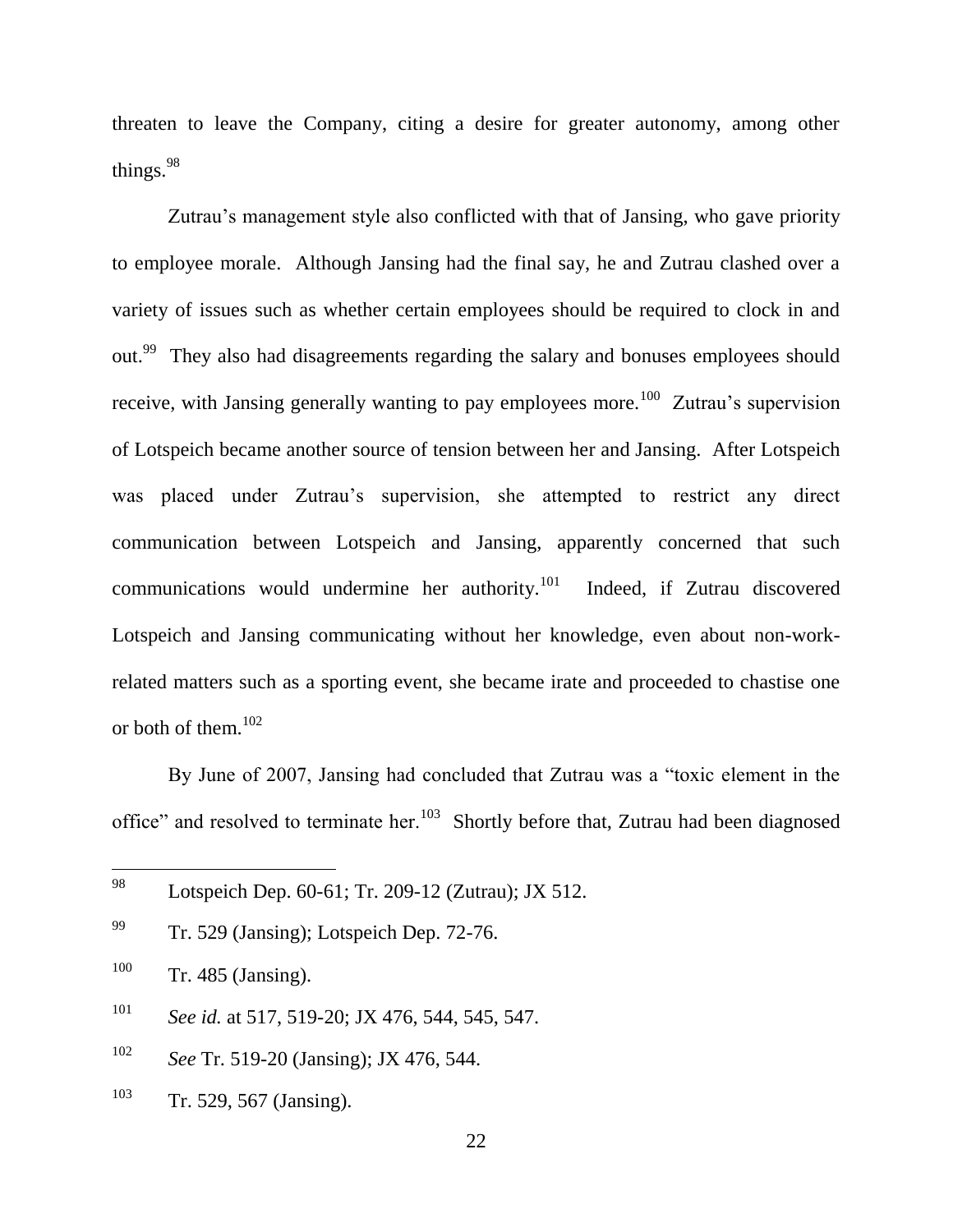with metastatic cancer, for which she was scheduled to go on medical leave sometime in mid-June.<sup>104</sup> Zutrau had postponed her medical leave until the end of June, however, to help prepare for an internal financial audit of the Company, which one of the Company's clients had requested.<sup>105</sup> Jansing was aware of Zutrau's diagnosis as well as her intention to take a medical leave of absence.<sup>106</sup>

On June 19, 2007, Jansing removed Zutrau's name and signatory power from all Company bank accounts, a credit card account, and a retirement benefits administration account, but left Zutrau's name as a co-guarantor on the Credit Line. On that same day, Jansing withdrew the full \$250,000 available on the Company's Credit Line and placed it in his personal Citibank account. Jansing testified that his banker at Citibank advised him to hold that amount in his personal account until a new credit line could be approved.<sup>107</sup> According to Zutrau, however, Jansing made it impossible, by doing so, for Zutrau to remove herself as a guarantor on the Credit Line.<sup>108</sup> The Company made the interest payments on the Credit Line after Jansing's withdrawal.

<sup>104</sup>  $Tr. 86$  (Zutrau).

<sup>105</sup> *Id.*

<sup>106</sup> At trial, Jansing denied knowing about Zutrau's planned medical leave, Tr. 570- 71, but I consider that testimony unreliable. In a prior deposition in the related New York Action, Jansing admitted that Zutrau requested to be able to take time off to deal with her medical condition and stated that he approved that request. Jansing N.Y. Dep. 133-34.

 $107$  Tr. 500-01.

<sup>108</sup> Tr. 87-88.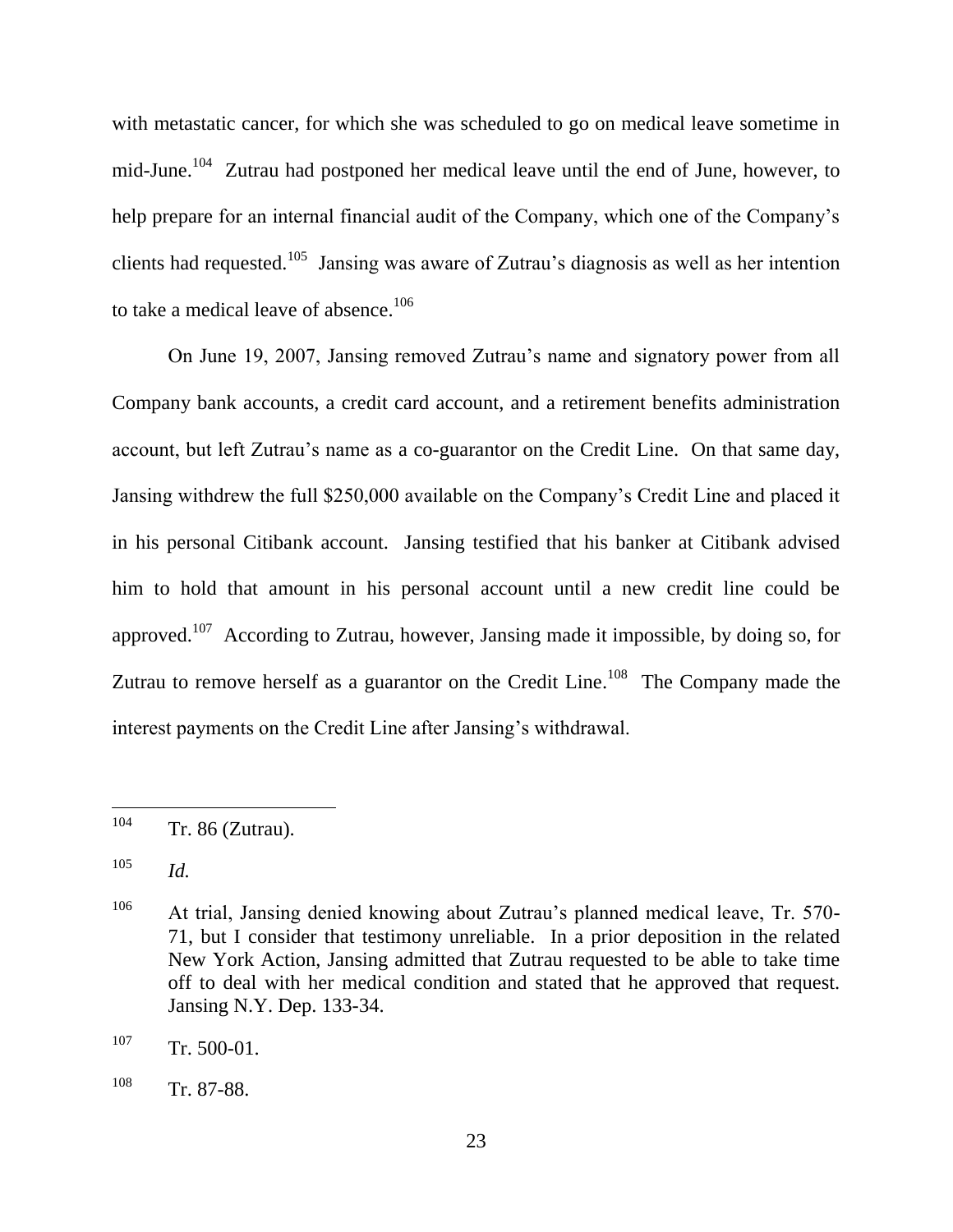On June 20, 2007, Jansing officially terminated Zutrau without giving her any prior notice. Rather, when Zutrau arrived at the Company, she discovered that the locks had been changed.<sup>109</sup> Although she attempted to speak with Jansing over the phone, he did not take or return her call.<sup>110</sup> Instead, Jansing faxed Zutrau a formal termination letter sometime that day.<sup>111</sup> He also did not provide Zutrau with any severance pay and cancelled her healthcare coverage.<sup>112</sup>

On June 22, 2007, Jansing made a \$271,000 down payment, including closing costs, on a new home in Southampton, New York.<sup>113</sup> The amount of the down payment is similar to the amount Jansing withdrew from the Credit Line and placed into his Citibank account two days earlier, but Zutrau failed to prove that the two transactions were related. The funds for the down payment came from Jansing's personal bank account at United States Trust, not his Citibank account.<sup>114</sup> After he had withdrawn the funds from the Credit Line, Jansing maintained the balance in his Citibank account at

- $110$  Tr. 569 (Jansing).
- $111$  *Id.* at 567-68; JX 94.
- $112$  Tr. 585 (Jansing).
- <sup>113</sup> *Id.* at 509-12 (Jansing); JX 341, 482.
- <sup>114</sup> Tr. 509-12 (Jansing); JX 482.

<sup>109</sup>  $Tr. 80$  (Zutrau).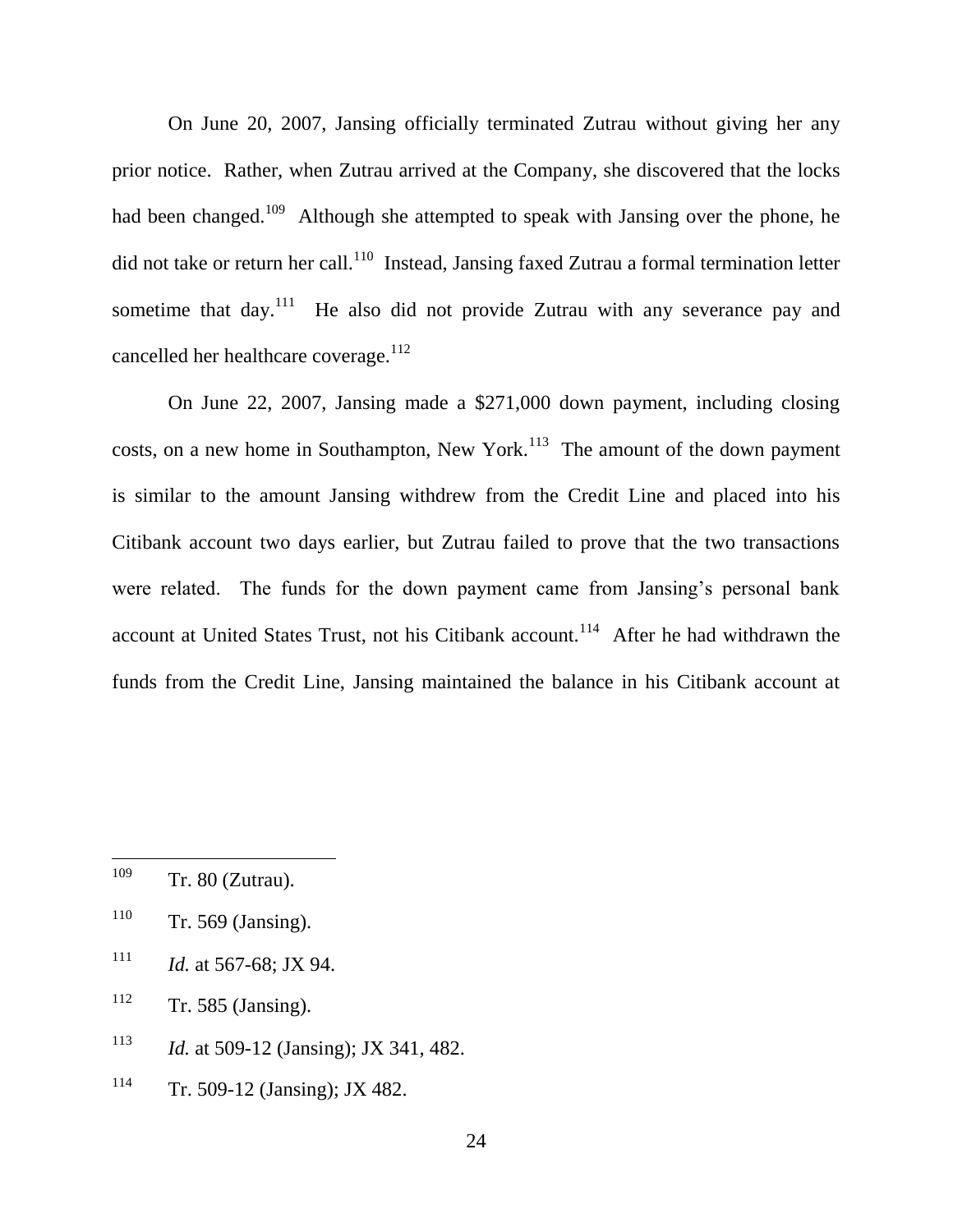approximately \$250,000, and at all times greater than \$240,000, until he used the funds in that account to repay the balance on the Credit Line on November 27, 2007.<sup>115</sup>

Citibank records subpoenaed by Zutrau indicate that Jansing did not apply for a new credit line with Citibank in or after June  $2007$ .<sup>116</sup> Rather, Jansing applied for an extension of the existing Credit Line in October 2008.<sup>117</sup> Citibank approved that application in December 2008 and expanded the Credit Line to \$500,000. By that time, Zutrau had been removed as a co-guarantor.<sup>118</sup>

# **7. ICE's operations after Zutrau's termination**

Following Zutrau's termination, Jansing hired Eric Henriksen to perform many of the day-to-day bookkeeping functions for which Zutrau had been responsible, including paying bills, tracking collections, and invoicing.<sup>119</sup> Jansing also began to rely on Maurice Kalaygian, Jansing's personal accountant, to serve as the Company's tax accountant.<sup>120</sup> Jansing did not appoint a replacement Treasurer.<sup>121</sup>

- <sup>118</sup> Tr. 250 (Zutrau); Tr. 502 (Jansing).
- <sup>119</sup> Tr. 582-83 (Jansing).
- <sup>120</sup> *Id.* at 583-84.
- $121$  *Id.* at 585-86.

<sup>115</sup> JX 692; Tr. 502-03 (Jansing). Jansing apparently intended to keep the amount in the Citibank account above \$250,000 until the Credit Line was repaid, and the handful of times the amount in that account dipped below \$250,000 resulted from poor bank management on his part. Tr. 502-03 (Jansing).

<sup>116</sup> *See* JX 221.

 $117$  JX 221 at 30-32.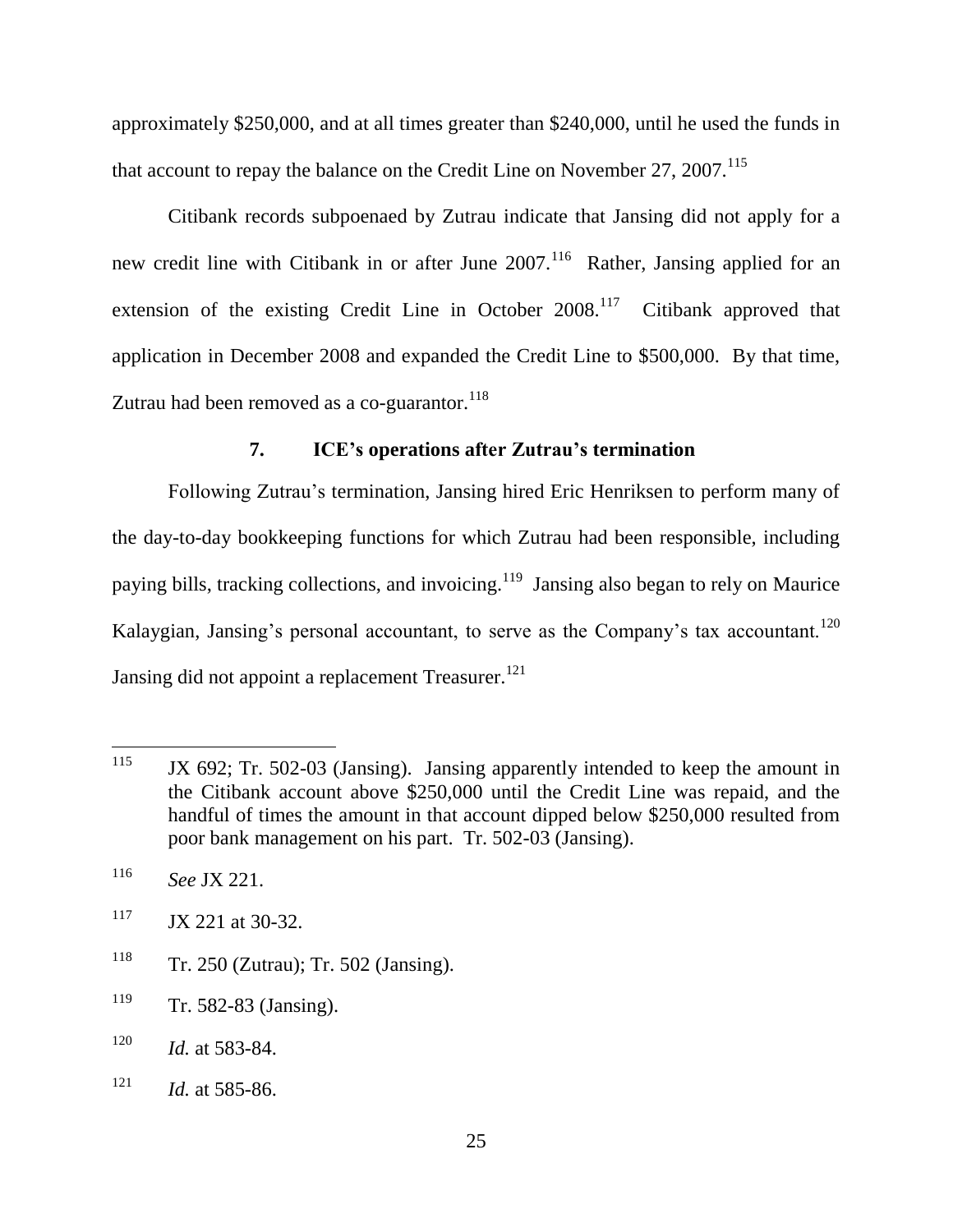ICE encountered some accounting difficulties after Zutrau's termination. First, ICE experienced significant problems with the Sage accounting software it had been using. Among other things, those problems threatened the integrity of ICE's historical accounting data and prevented the Company from keeping its accounting records up-todate.<sup>122</sup> ICE retained an outside computer consultant, Exeplex, to assess these problems and make recommendations for how to resolve them. Exeplex ultimately recommended that the Company take several actions, including catching up on previously released Sage upgrades, which it did.<sup>123</sup> The Company also paid for Henriksen to receive formal training in Sage.<sup>124</sup> In addition, the record shows that Zutrau had experienced difficulties with Sage during her time at ICE, due at least in part to ICE's failure regularly to update its software. $125$ 

Second, Jansing and Henriksen initially had trouble determining how to generate the Sungard revenue sharing reports. Zutrau previously had been responsible for that function and there were no written procedures in place as to how to generate the reports.<sup>126</sup> At one point, Henriksen asked Zutrau to help with the Sungard account. Zutrau offered to provide assistance, but only if she would be compensated. Jansing and

- <sup>123</sup> Tr. 531-32 (Jansing); JX 653, 654.
- $124$  Tr. 531 (Jansing).
- $125$  JX 612.
- $126$  Tr. 533 (Jansing).

<sup>122</sup> *Id.* at 529-32; JX 653, 654.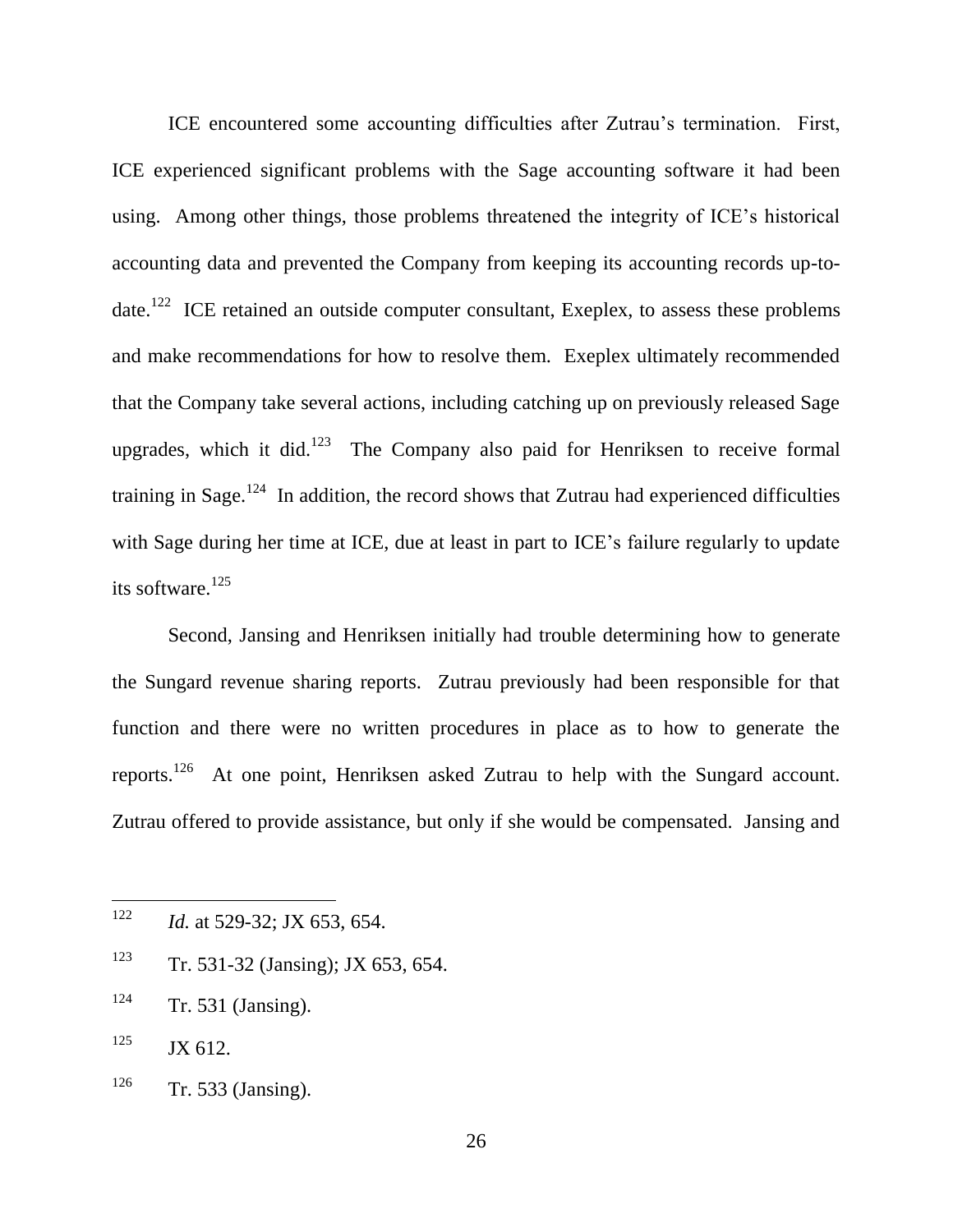Henriksen, with assistance from Exeplex, eventually resolved the issues related to Sungard independently.<sup>127</sup>

In most other respects, ICE's operations remained similar to how they had been before Zutrau's termination. As ICE's sole director, president, and majority stockholder, Jansing continued to have the authority to make all major decisions on behalf of the Company, including compensation and bonus decisions for himself and ICE's employees.<sup>128</sup> ICE continued to engage in various marketing activities begun while Zutrau was with ICE, such as the annual golf outing, and Lotspeich remained the primary driver behind the Company's direct sales efforts.<sup>129</sup> Although Lotspeich pursued the bank leads ICE had identified in the first half of 2007, his efforts did not produce any additional clients.<sup>130</sup> Certain of the targeted banks were acquired by other banks during that same time  $f<sup>131</sup>$ 

Following Zutrau's termination, ICE had further contact with Computershare and ISS. About a month after the termination, Hil sent Jansing an email referencing ongoing strategic discussions between Computershare and ICE and telling Jansing to "let me know if you need a buyer for the  $20\%$  equity position," an apparent reference to Zutrau's

<sup>129</sup> *Id.* at 520, 537-39; JX 202, 364, 378, 668.

<sup>130</sup> Tr. 537-39 (Jansing); JX 650.

<sup>127</sup> *Id.* 

<sup>128</sup> *Id.* at 485.

<sup>&</sup>lt;sup>131</sup> Tr. 226-27 (Zutrau); Tr. 538-39 (Jansing); JX 643, 674.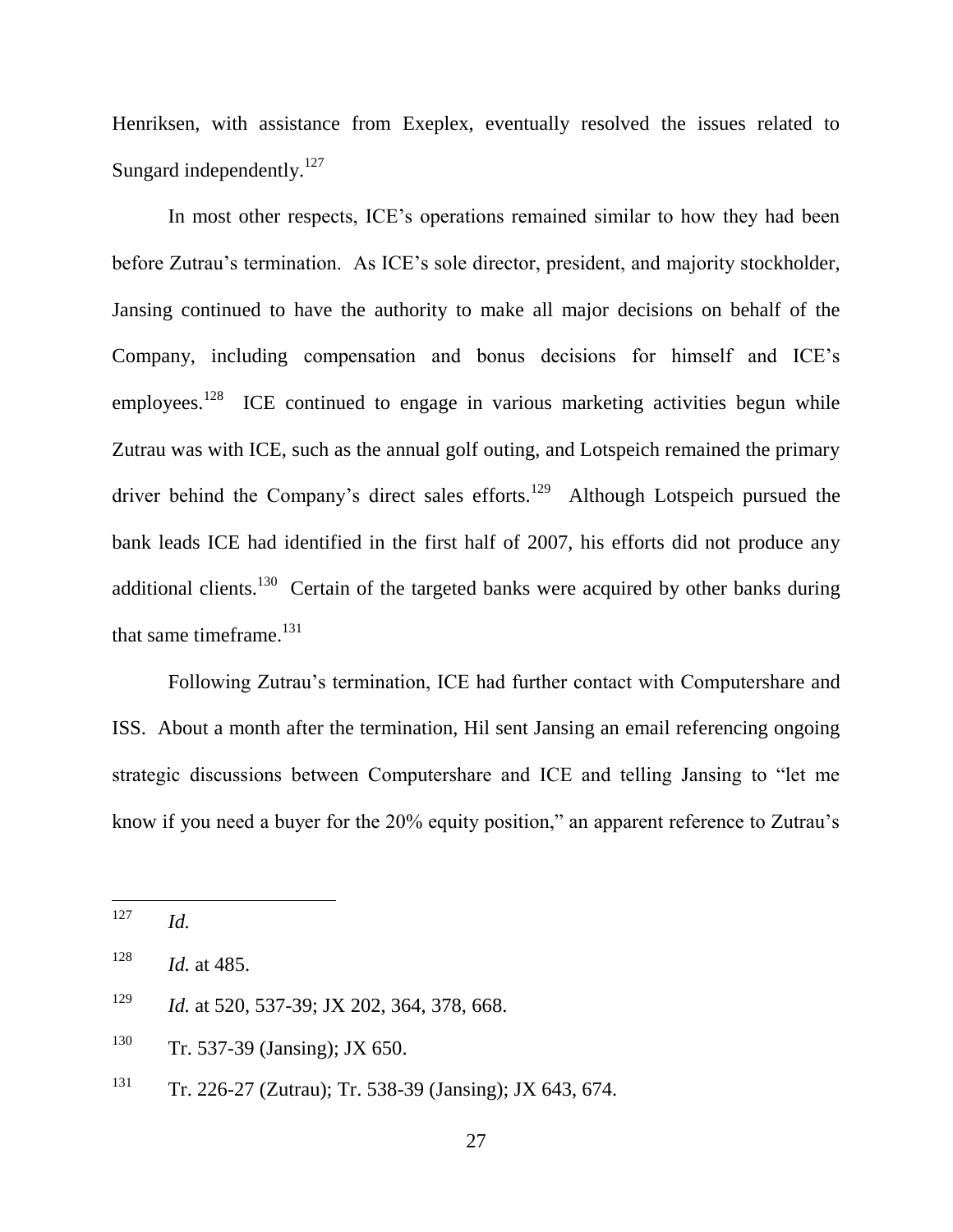minority stake.<sup>132</sup> Later, in March 2008, Zutrau approached Computershare to gauge their interest in acquiring her equity in  $ICE<sup>133</sup>$  Computershare expressed some interest initially and took steps toward executing a non-disclosure agreement.<sup>134</sup> According to Zutrau, Computershare contacted Jansing at some point during their discussions and then abruptly ceased its discussions with her.<sup>135</sup> Shortly thereafter, Zutrau alleges that Jansing, through counsel, offered her \$150,000 for her shares in ICE.<sup>136</sup> Jansing denies ever making such an offer. $137$ 

In 2009, ISS again approached Jansing about acquiring ICE. After preliminary due diligence, ISS submitted a non-binding indication of interest in acquiring ICE for

<sup>132</sup> JX 100. At trial, Jansing claimed that this statement referred to earlier conversations regarding Computershare purchasing an unrelated minority stake in ICE. Tr. 525-27 (Jansing). Based on the timing and phrasing of the email, however, I find that it was more likely a reference to Zutrau's equity position. *See* Tr. 49-52 (Zutrau).

<sup>133</sup> Tr. 242 (Zutrau).

<sup>134</sup> *Id.* at 127; JX 127. In an internal Computershare email dated March 25, 2006, Conn wrote "[w]e might be able to pick this up [*i.e.*, Zutrau's shares] for circa \$500K or \$500K-\$1M (vs \$4M+ If you assumed we'd had any interest in paying \$20-25M for the whole company, which we didn't. We thought it was worth approx  $$10M$ ." JX 127.

<sup>&</sup>lt;sup>135</sup> Tr. 242, 127.

<sup>136</sup> *Id*. at 243.

 $137 \text{ Tr. } 528.$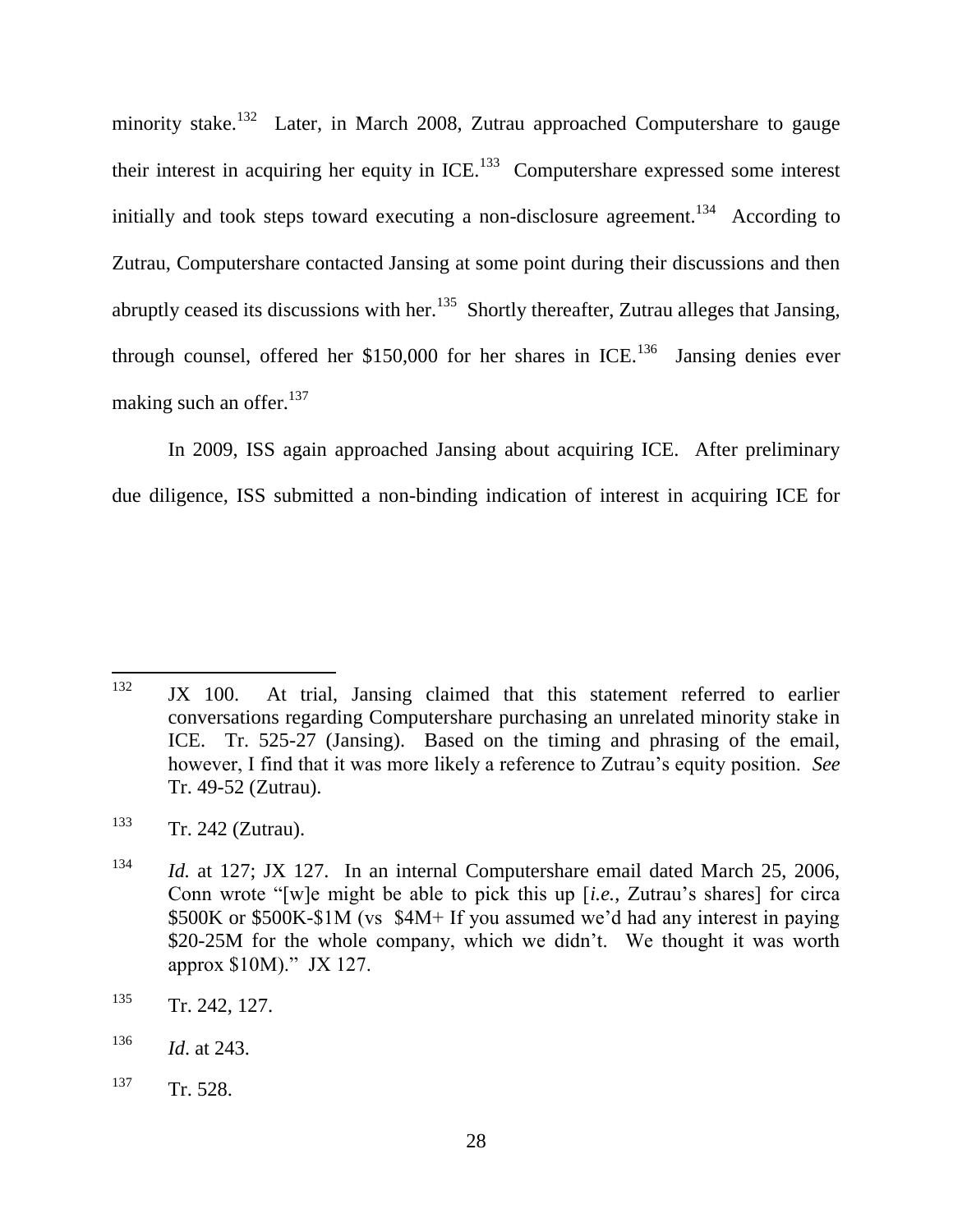\$2.5 million, with a maximum earnout potential of \$4 million.<sup>138</sup> But ISS terminated those discussions after its parent company was acquired.<sup>139</sup>

In terms of overall performance, ICE has experienced slight growth since 2006, with gross revenues for the past several years averaging at or just under \$3 million per year.<sup>140</sup> ICE's most profitable year on record was 2009, when revenues spiked due to certain non-recurring business and the Company became more current on its receivables resulting in a net profit of nearly \$1 million.<sup>141</sup> From 2010 to 2012, the last year for which the parties provided financial information, ICE recorded an overall net loss of approximately \$200,000 and operated at a loss in two of those three years.<sup>142</sup>

The parties dispute the reasons for ICE's recent lack of profitability. Zutrau blames it on, among other things, mismanagement, wasteful spending, and overcompensation of Jansing and ICE employees, citing overall net increases in payroll, fringe benefit, and travel and entertainment expenses.<sup>143</sup> Jansing attributes the increases in ICE's payroll and fringe expenses to its expanded staff, which has grown by three or four employees since  $2006$  and currently stands at thirteen,  $144$  and to ever increasing

<sup>141</sup> *Id.*; *see* Tr. 539-40 (Jansing).

 $142$  JX 293 Ex. 5.1.

- <sup>143</sup> *See id.*; Tr. 94-96, 106-09 (Zutrau).
- <sup>144</sup> *See* Tr. 108, 318 (Zutrau); Tr. 449 (Jansing).

<sup>138</sup> JX 375.

<sup>139</sup> Tr. 49 (Zutrau).

<sup>&</sup>lt;sup>140</sup> JX 293 Ex. 5.1.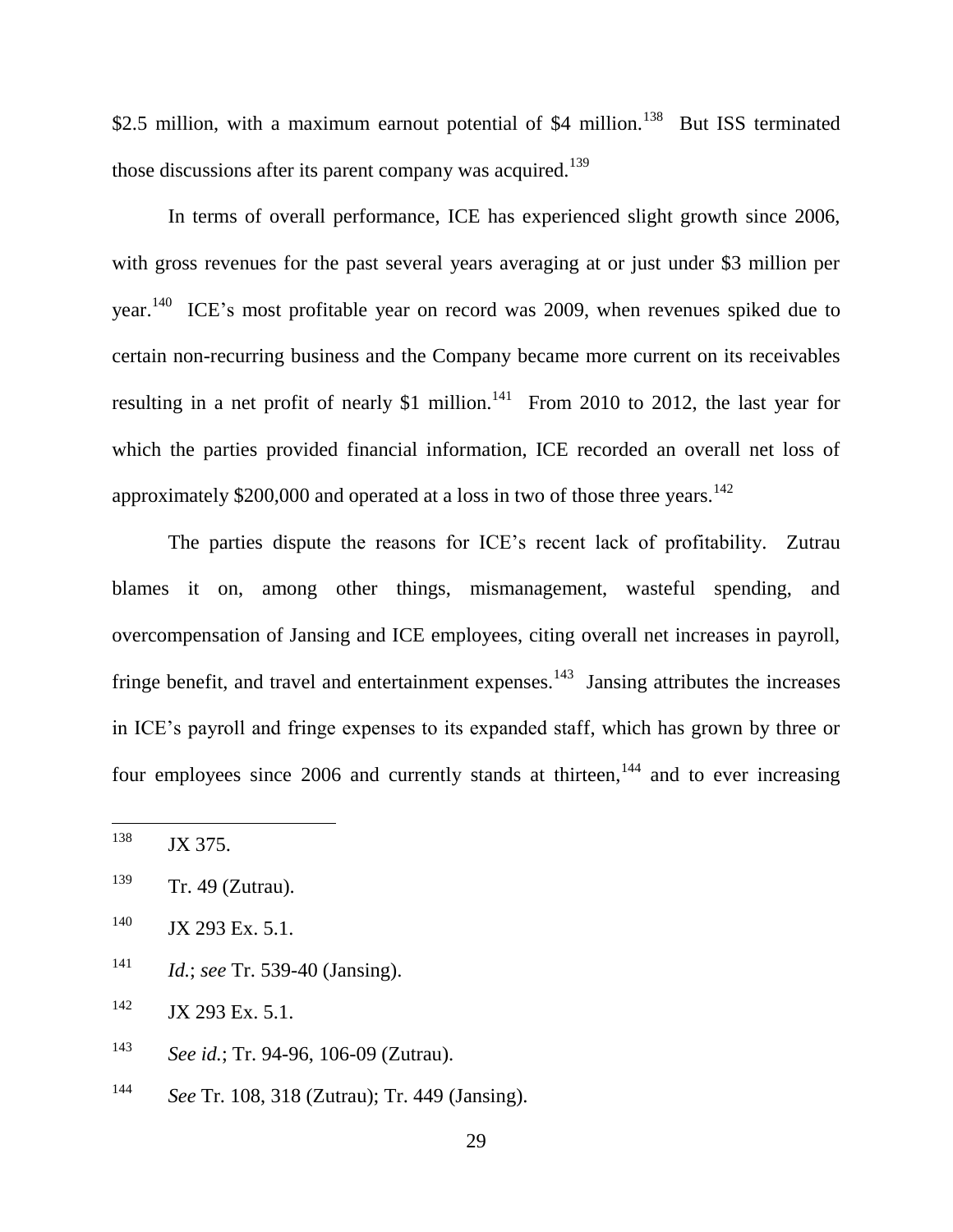healthcare costs.<sup>145</sup> Jansing also dismisses as insignificant the travel and entertainment expenses that Zutrau questions. Instead, he emphasizes that ICE's bottom line also has suffered due to increased competition from Broadridge, which has forced ICE to pay for and provide additional free services to its clients.<sup>146</sup>

In her complaint, Zutrau challenges, among other things, a wide array of the decisions Jansing made and actions he took in running the Company after her termination, claiming they constituted breaches of his fiduciary duties. To avoid unnecessary repetition, I defer until the analysis portion of this Opinion many of the other facts pertinent to the specific acts and decisions that Zutrau disputes.

# **8. The New York Action**

In March of 2008, Zutrau sent a formal request to inspect books and records of ICE. Following Jansing's refusal to comply with that request, Zutrau commenced a books and records action against Jansing and the Company in the Supreme Court of the State of New York for the County of Suffolk (the "New York Court"). On August 1, 2008, the New York Court ordered Jansing to produce ICE's responsive books and records to Zutrau.<sup>147</sup>

In September 2009, Zutrau filed another complaint against Jansing and ICE with the New York Court, broadly asserting: (1) direct claims challenging her termination; and (2) derivative claims based on numerous actions taken by Jansing in the course of

<sup>145</sup>  $Tr. 534-35.$ 

<sup>146</sup> *Id.* at 449-54, 534-35.

 $147$  JX 140.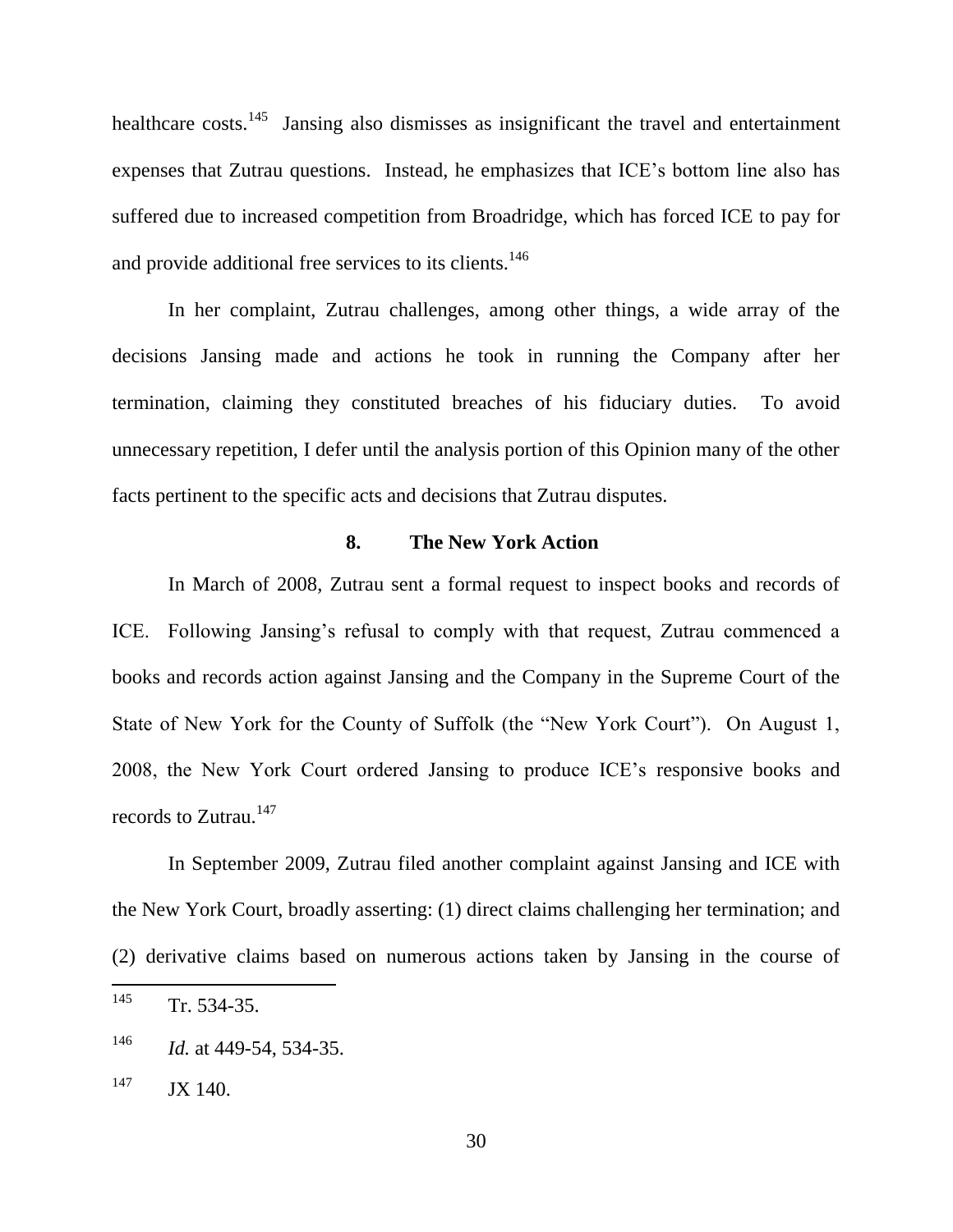running the Company (the "New York Action").<sup>148</sup> One of the direct claims Zutrau brought against Jansing was for breach of an alleged oral agreement to employ her until the Company could be sold.

In October 2011, the New York Court issued an opinion on Jansing and ICE's motion for summary judgment.<sup>149</sup> In that opinion, the New York Court dismissed Zutrau's derivative claims without prejudice, holding that they needed to be brought in a separate action.<sup>150</sup> Zutrau later reasserted those derivative claims and others in this action. The New York Court also granted summary judgment in favor of Jansing on Zutrau's breach of contract claim, based on the integration clause in the RSA.<sup>151</sup>

The remaining claims in the New York Action were tried in July and September 2012. In its post-trial opinion, issued in March 2013, the New York Court entered judgment against Zutrau on all but one of her remaining claims.<sup>152</sup> The one claim on which the court ruled in Zutrau's favor was a claim for \$60,307 that remained in Zutrau's accumulated capital account at ICE.<sup>153</sup> In its opinion, the New York Court made several other findings and rulings that are relevant to this action, including that the bonuses Jansing received in the years following Zutrau's departure were not, as Zutrau claimed,

<sup>148</sup> JX 672.

<sup>149</sup> *Zutrau v. Ice Sys., Inc.*, 2011 WL 5137152 (N.Y. Sup. Ct. Oct. 28, 2011).

<sup>150</sup> *Id.* at \*4.

 $151$  *Id.* at \*3-4.

<sup>152</sup> *Zutrau v. Ice Sys., Inc.*, 2013 WL 1189213 (N.Y. Sup. Ct. Mar. 20, 2013). <sup>153</sup> *Id.* at \*8.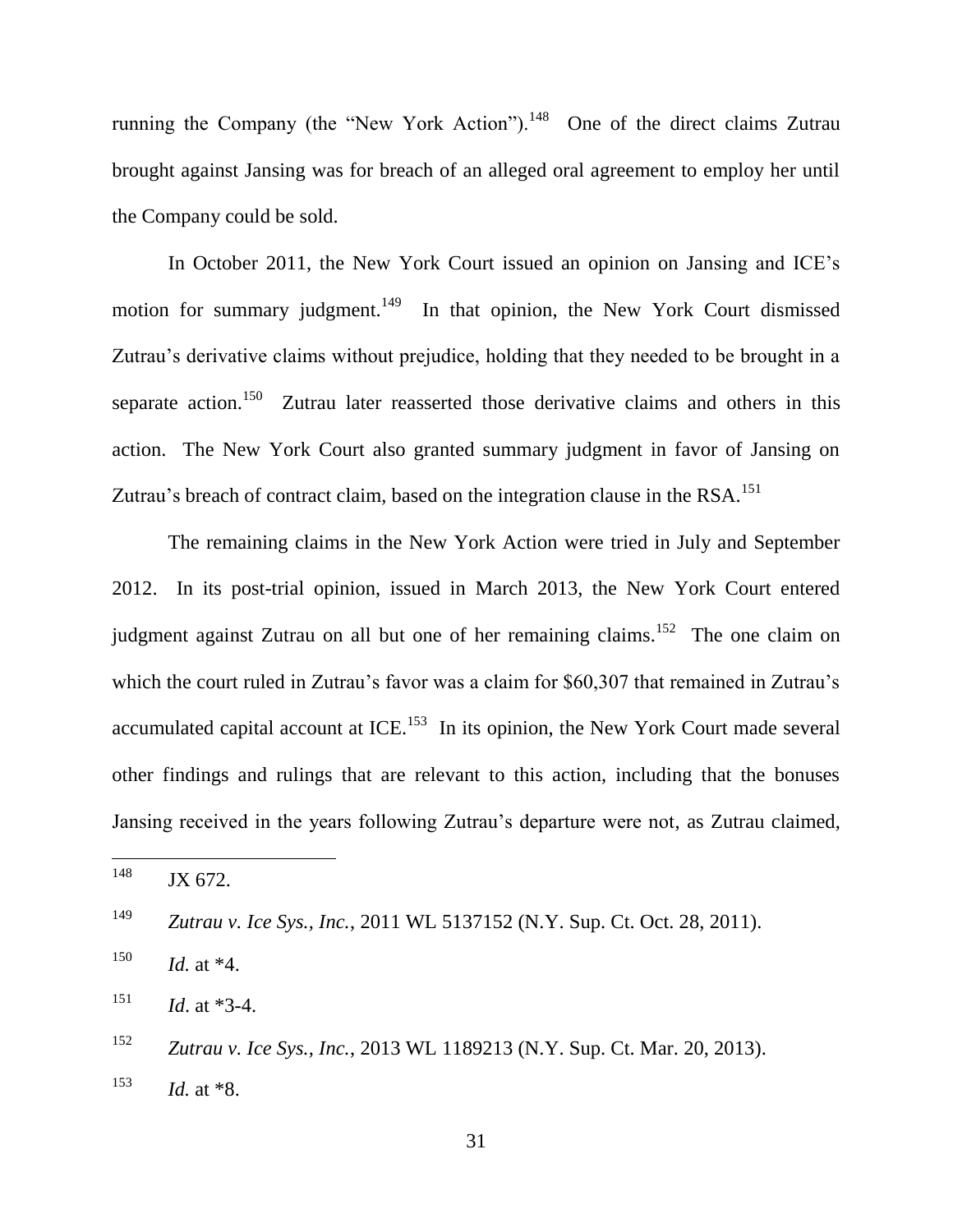disguised stockholder distributions as to which she was entitled to receive her *pro rata* share.<sup>154</sup> The New York Court further held that any challenges to the amounts of the bonuses themselves would need to be pursued as derivative claims in this action.<sup>155</sup> The court also held that a *pro rata* share of the stockholder distributions that ICE actually did make after Zutrau's termination had been credited properly to Zutrau's accumulated capital account. As a result, the Court awarded to Zutrau as damages the approximately \$60,307 that remained in that account.<sup>156</sup>

### **9. The Reverse Stock Split**

In December 2011, after the New York Court had dismissed the derivative claims without prejudice and before the commencement of this action, Jansing retained Farrell Fritz, P.C. as counsel to advise him regarding how to accomplish a reverse stock split.<sup>157</sup> On January 13, 2012, Jansing, through counsel, engaged Duff & Phelps, LLC for the purpose of "estimating [the] Fair Value of 100 percent of the Shareholders' Equity of ICE Systems as of a current date to be provided by [Farrell Fritz]. $158$ 

On June 11, 2012, after the filing of this action and shortly before his answer was due, Jansing filed an amendment to ICE's Certificate of Incorporation ("COI") purporting to effect a reverse stock split of all outstanding shares of the Company's common stock

<sup>154</sup> *Id.* at  $*6$ .

 $155$  *Id.* at  $*7$ .

 $156$  *Id.* at \*6-8.

<sup>157</sup> JX 496.

 $158$  JX 497.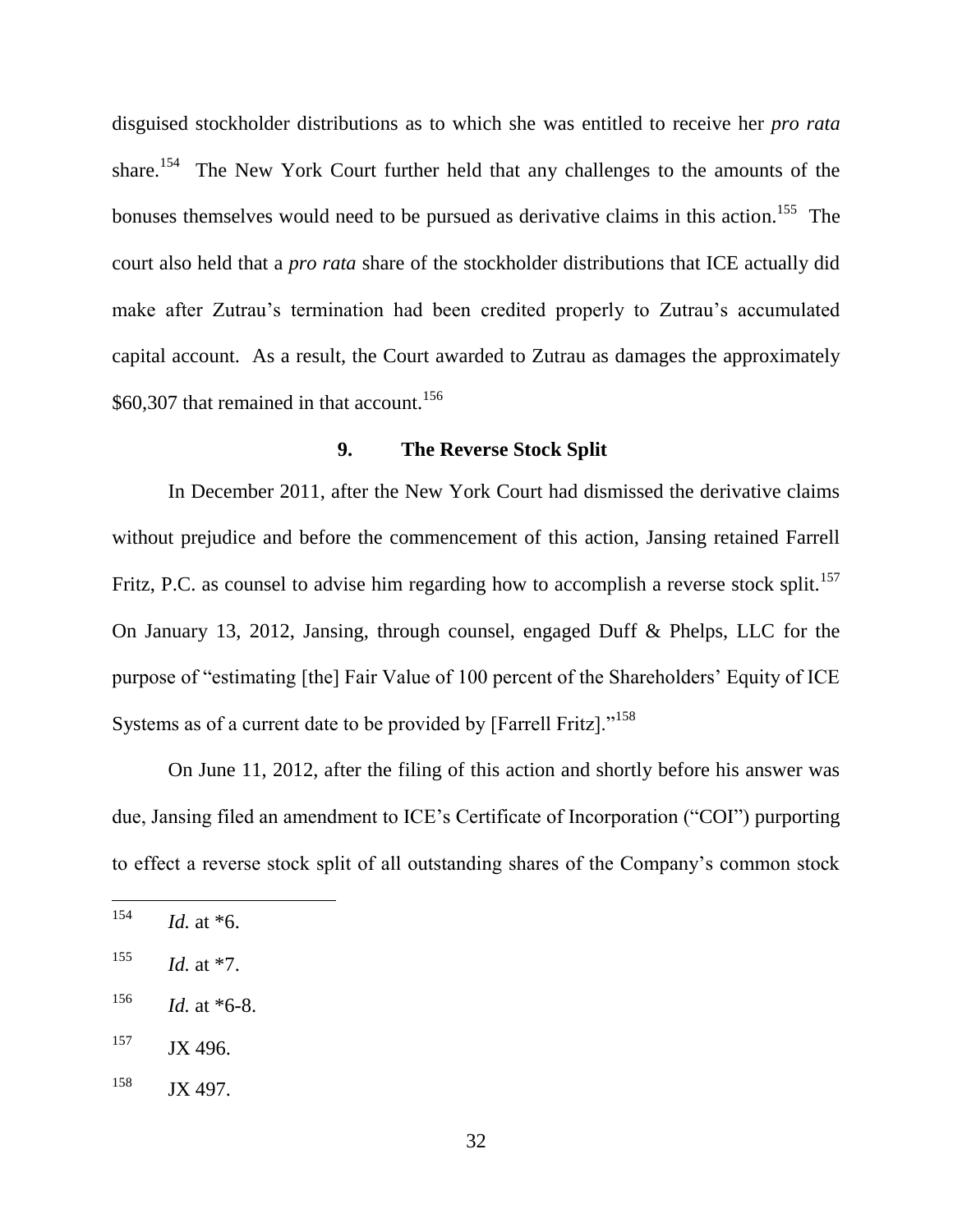(the "Reverse Stock Split"), thereby eliminating Zutrau's ownership interest in ICE. Jansing relied on a Duff & Phelps report dated June 11, 2012 as the basis for valuing Zutrau's 22% interest in the Company. Duff & Phelps estimated the fair market value of 100% of the equity in the Company as of June 5, 2012 as being \$2,217,233.<sup>159</sup> Thus, in connection with the Reverse Stock Split, ICE valued Zutrau's approximately 22% interest at \$495,779, reflecting her *pro rata* share of the Duff & Phelps valuation with no minority discount. ICE sent Zutrau a check for that amount, but she never deposited it.<sup>160</sup>

Of relevance to this action, the New York Court, in its post-trial opinion, rejected for lack of evidence an argument by Jansing that the \$60,307 left in Zutrau's accumulated capital account already had been incorporated into ICE's valuation of Zutrau's equity interest for purposes of the Reverse Stock Split.<sup>161</sup> On that basis, the Court awarded Zutrau \$60,307 in damages, notwithstanding the \$495,779 that had been tendered to her in connection with the Reverse Stock Split.

# **C. Procedural History**

On April 25, 2012, Zutrau commenced this litigation by filing a verified complaint against Jansing in which she effectively reasserted the derivative claims that had been severed from the New York Action. Those claims challenged the manner in which Jansing ran the Company following her termination. Zutrau subsequently amended her complaint.

<sup>159</sup>  $JX$  500 at 8.

<sup>&</sup>lt;sup>160</sup> JX 501; Tr. 131 (Jansing).

<sup>161</sup> *Zutrau*, 2013 WL 1189213, at \*8.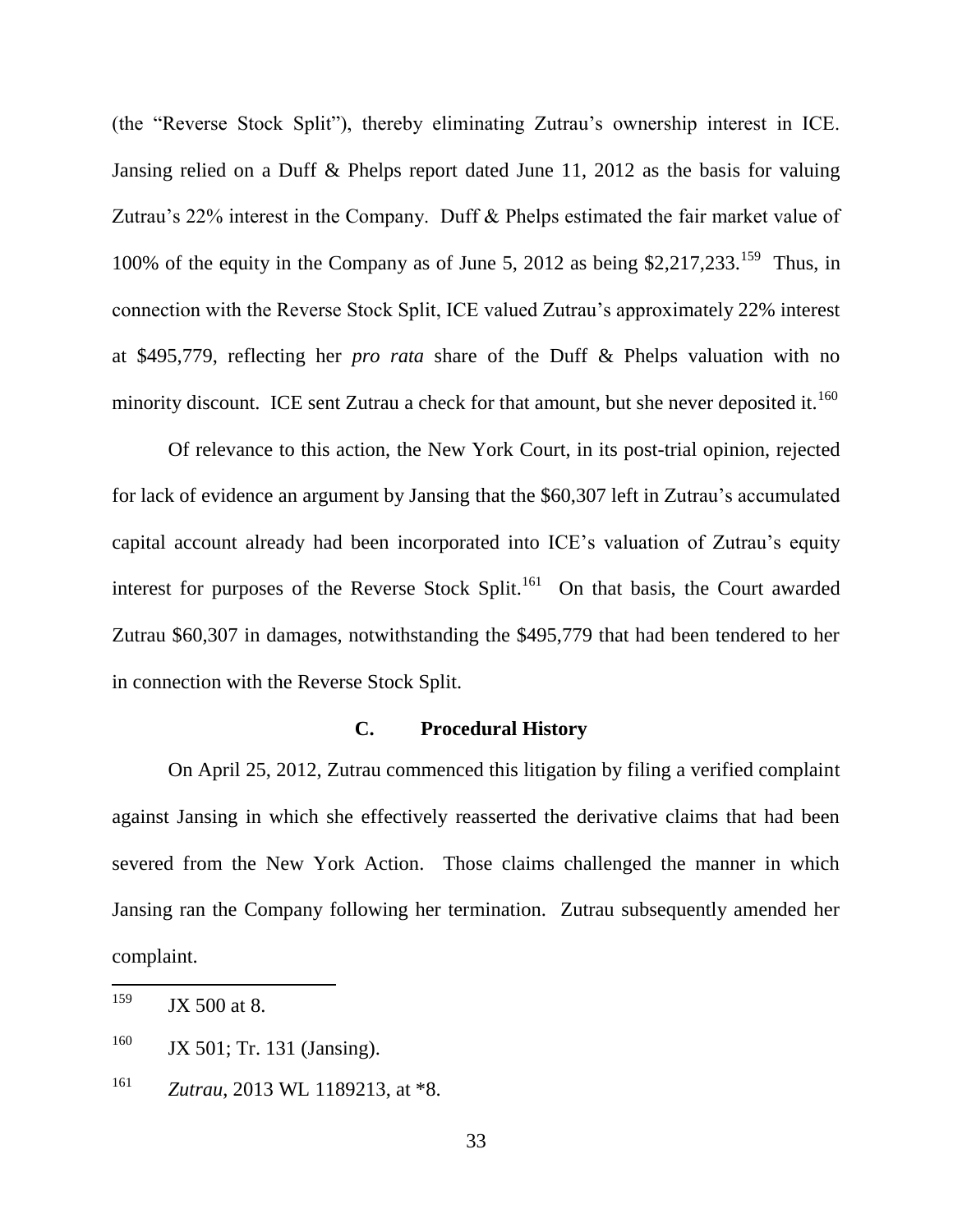On June 19, 2012, following the Reverse Stock Split, Jansing moved to dismiss Zutrau's amended complaint on the grounds that Zutrau lacked standing to pursue her derivative claims because she no longer owned ICE stock. On August 3, 2012, Zutrau filed a second amended and supplemental complaint that addressed the Reverse Stock Split. The new pleading asserted derivative and direct claims for breach of fiduciary duty and direct claims for failure to pay fair value for Zutrau's cashed-out stock under 8 *Del. C.* § 155 and for equitable fraud and negligent misrepresentation.

On September 21, 2012, Jansing moved to dismiss the second amended and supplemental complaint for failure to state a claim and on *res judicata* and collateral estoppel grounds.<sup>162</sup> In a Memorandum Opinion issued on March 18, 2013, I held that Jansing had failed to show that dismissal of any of the claims asserted by Zutrau was warranted and denied Jansing's motion in its entirety.<sup>163</sup>

On April 2, 2013, Jansing filed his answer to the second amended and supplemental complaint. In that pleading, Jansing also asserted two verified counterclaims, the first of which he later withdrew. The remaining counterclaim sought a

<sup>162</sup> In his reply brief in support of the motion to dismiss, Jansing raised several additional arguments against Zutrau's equitable fraud and negligent misrepresentation claims, including that they constituted an impermissible "bootstrap" of the breach of contract claim she asserted in the New York Action and "face[d] serious laches and statute of limitations obstacles." Def.'s Reply Br. in Supp. of the Mot. to Dismiss Pl.'s Second Am. Compl. 6-8. Because those arguments had not been addressed in Jansing's opening brief, however, I deemed them to be waived for purposes of his motion to dismiss. *Zutrau v. Jansing*, 2013 WL 1092817, at \*6 (Del. Ch. Mar. 18, 2013).

<sup>163</sup> *Zutrau*, 2013 WL 1092817, at \*6.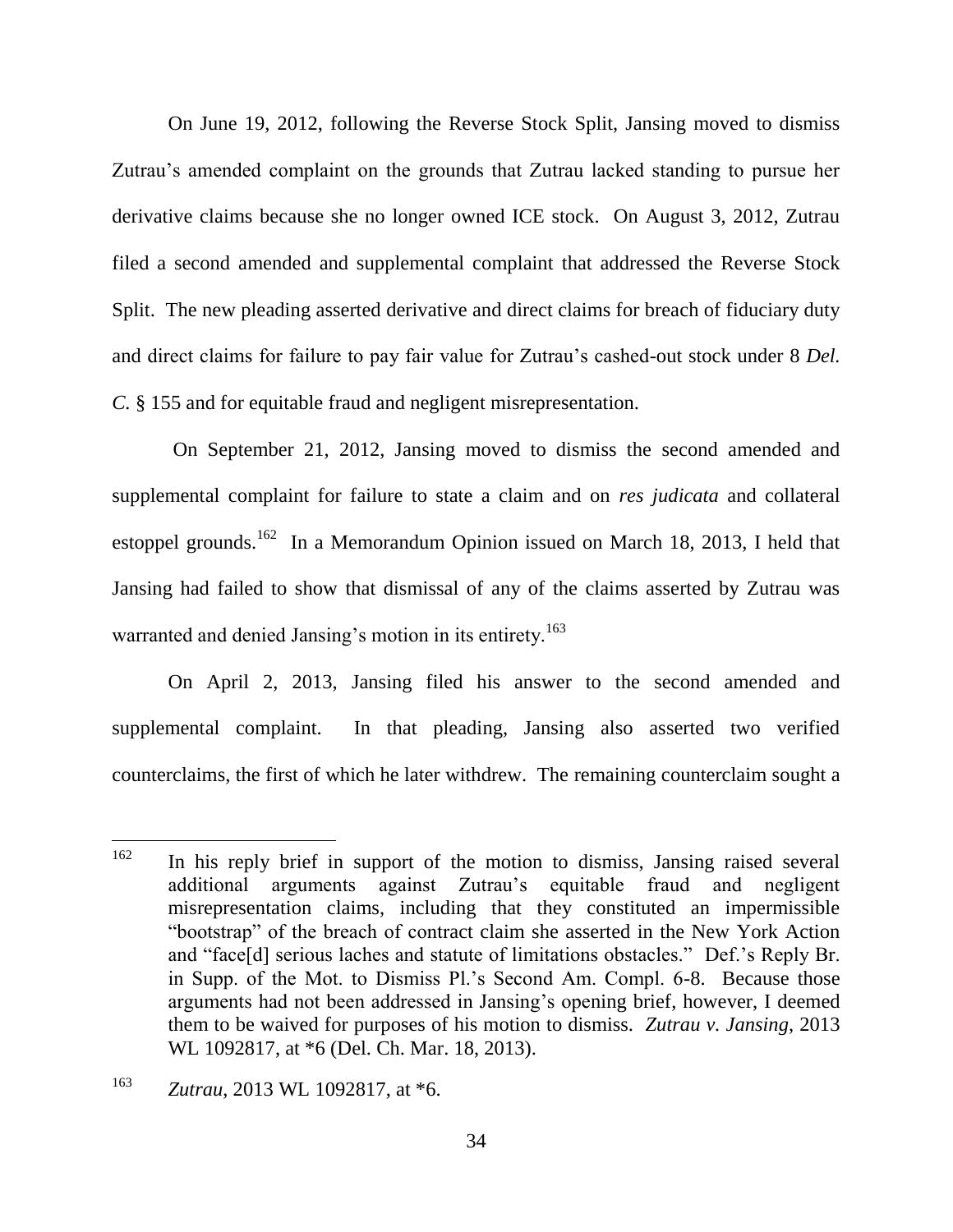setoff of the \$60,307 in damages awarded in the New York Action against any amount awarded to Zutrau in connection with the Reverse Stock Split.

On May 15, 2013, Zutrau filed her third amended and supplemental verified complaint (the "Complaint"), adding claims challenging the amount of Jansing's compensation.

In a pre-trial conference held on July 25, 2013, the Court heard argument on two motions to compel filed by Zutrau as well as a motion in limine by Jansing to exclude the amended report of Zutrau's valuation expert, Roy D'Souza. The Court ordered Jansing to produce his personal tax returns in response to Zutrau's second motion to compel, but reserved decision on the remaining motions and asked the parties to address any issues that remained outstanding in post-trial briefing.

From July 31 to August 2, 2013, I presided over a three-day trial in this action. After extensive post-trial briefing, counsel presented their final arguments on November 21, 2013. This Opinion constitutes my post-trial findings of fact and conclusions of law in this matter.

# **D. Parties' Contentions**

Zutrau asserts numerous claims against Jansing related to his conduct in running the Company after her termination and his execution of the Reverse Stock Split. As to Jansing's conduct in running the Company, Zutrau has asserted a derivative claim for breach of fiduciary duty, challenging a broad array of Jansing's actions and decisions. Specifically, Zutrau claims that Jansing breached his fiduciary duties by, among other things, failing to replace her with someone who could provide competent financial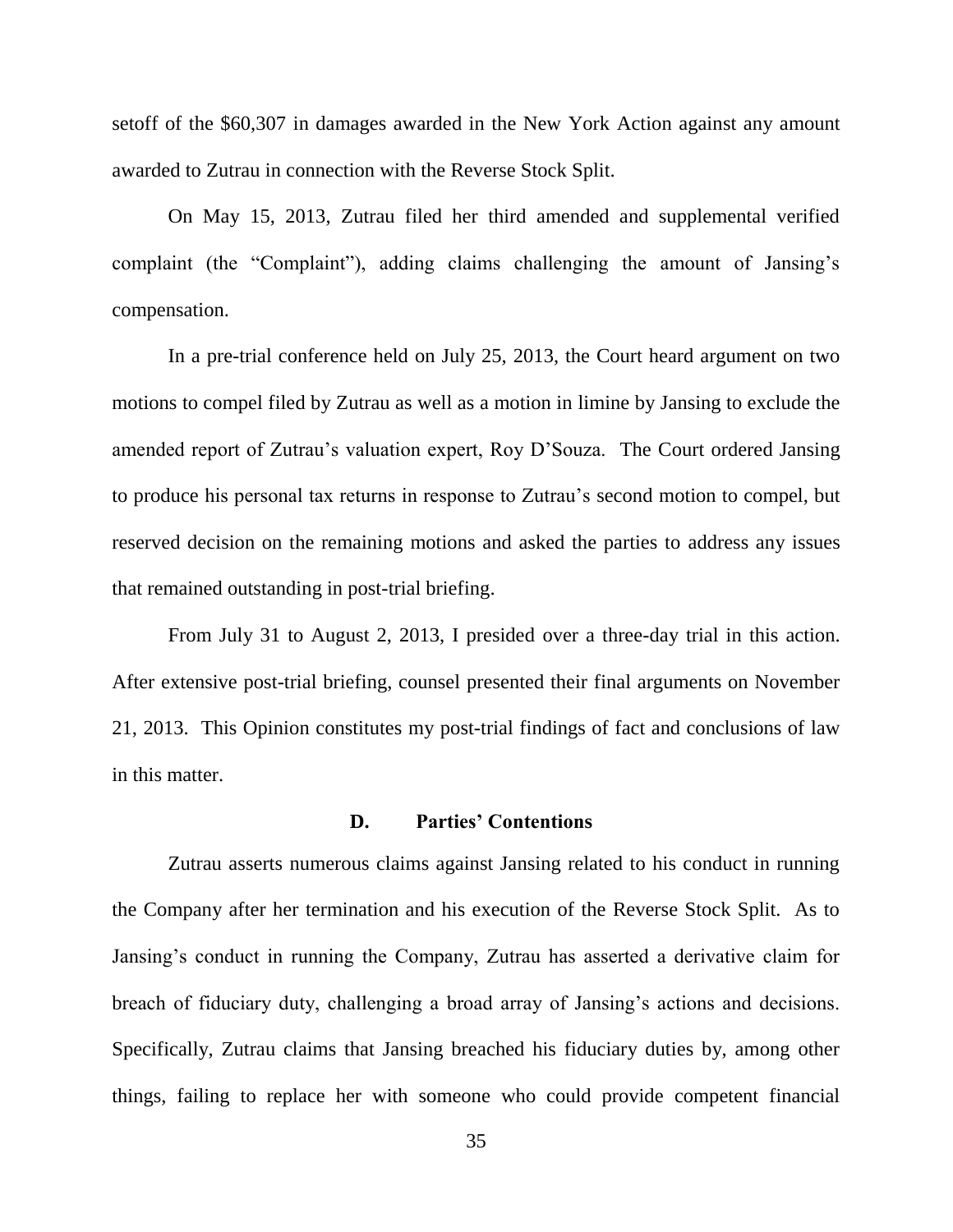oversight of the Company, paying unreasonable compensation to himself and his employees, causing ICE to pay for his personal expenditures, and wasting ICE's corporate assets.

Regarding the Reverse Stock Split, Zutrau brought a direct claim for breach of fiduciary duty, asserting that Jansing executed the Reverse Stock Split for the improper purpose of depriving her of derivative standing, thereby rendering the Reverse Stock Split invalid. Alternatively, Zutrau alleges that the Reverse Stock Split was executed at an unfair and inadequate price, in breach of Jansing's fiduciary duties and in violation of 8 *Del. C.* § 155. Zutrau also argues that Jansing is liable for equitable fraud because he previously had represented to her that she would retain her equity in ICE until the Company could be sold, at which time she would share in the profits of the sale on a *pro*  rata basis.<sup>164</sup> As a remedy for Jansing's alleged breaches of fiduciary duty and equitable fraud, Zutrau seeks rescission of the Reverse Stock Split and dissolution of the Company. Alternatively, Zutrau requests that the Court award money damages to her and to ICE as compensation for Jansing's wrongful conduct.

In his defense, Jansing contends that most of Zutrau's claims regarding his running of ICE after her termination challenge disinterested business decisions and, therefore, are protected by the business judgment rule and by the Company's exculpatory

<sup>164</sup> The Complaint characterizes Zutrau's fraud claim as being one for "Equitable Fraud / Negligent Misrepresentation." Compl. 22. Zutrau, however, made no reference to her claim for negligent misrepresentation at all in her post-trial briefs. Thus, she has waived that aspect of her fraud claim. *Emerald P'rs v. Berlin*, 726 A.2d 1215, 1224 (Del. 1999) ("Issues not briefed are deemed waived.").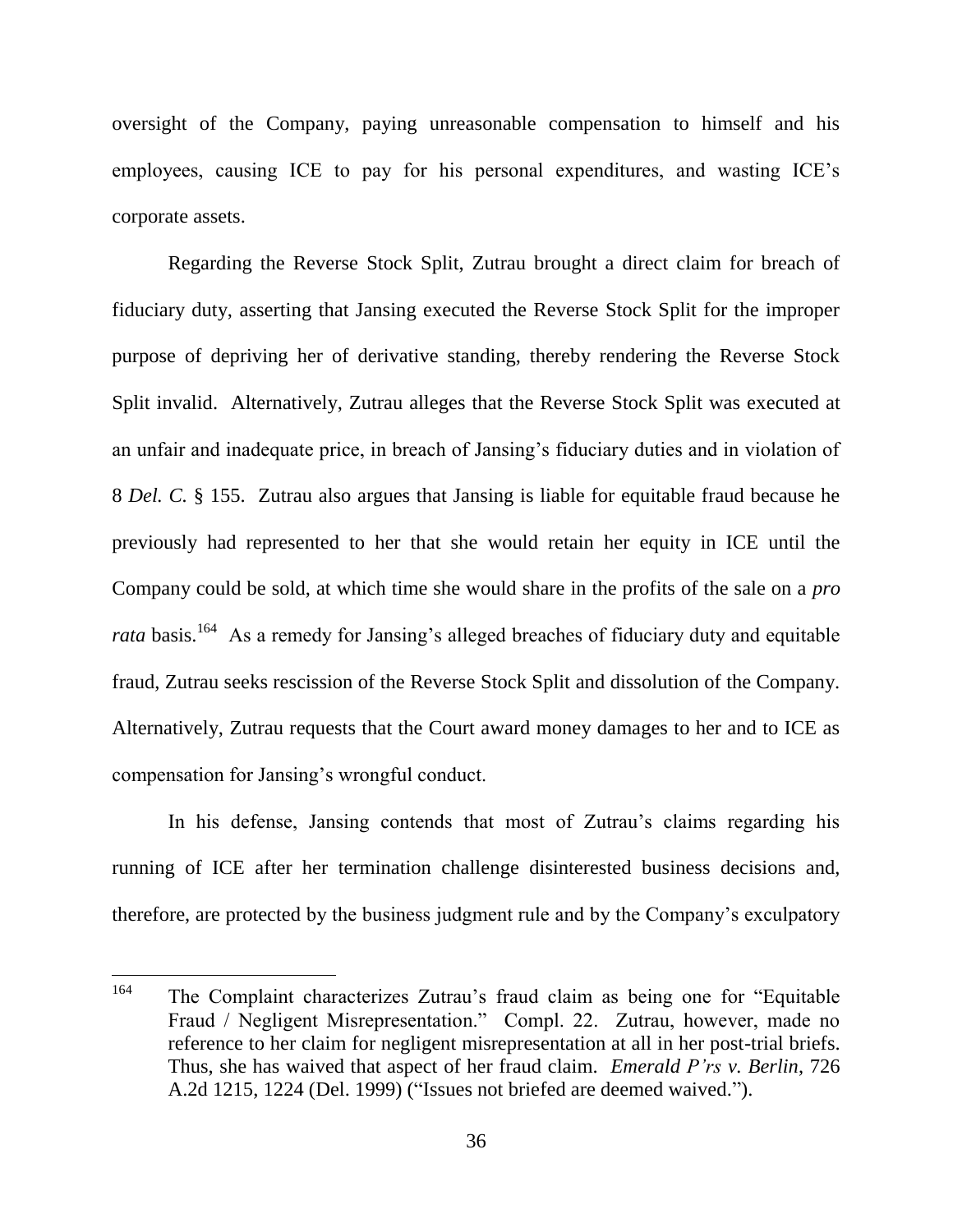charter provisions adopted pursuant to 8 *Del. C.* § 102(b)(7). For other decisions that Zutrau challenges, Jansing alleges that he relied in good faith upon the advice of experts and is thus shielded from liability under 8 *Del. C.* § 141(e). As to Zutrau's challenge to his compensation, Jansing avers that the compensation he received at the Company was reasonable, as confirmed by the analysis and report submitted by his compensation expert. Jansing attempts to brush off Zutrau's remaining claims that he caused the Company to pay for his personal expenditures as largely unsubstantiated and, in any event, involving amounts that are *de minimis*.

As to the Reverse Stock Split, Jansing claims that he initiated it as a means of bringing closure to the contentious relationship between the parties and not to deprive Zutrau of derivative standing. In that regard, Jansing emphasizes that he has not objected to Zutrau litigating the derivative claims for the purpose of determining her *pro rata* share of the value of those claims at the time of the Reverse Stock Split. He acknowledges that those claims could entitle Zutrau to additional consideration. Jansing also contends that the Duff & Phelps report fairly valued the equity of the Company, has not been rebutted effectively, and provided an appropriate basis for valuing Zutrau's interest. In addition, Jansing urges this Court to reject Zutrau's claims for equitable fraud because the facts are not as Zutrau alleges, Zutrau failed to prove the elements of equitable fraud, and the fraud claim is barred by the statute of limitations and the doctrine of laches.

Jansing also asserts that the \$60,307 left in Zutrau's accumulated capital account, which the New York Court awarded to Zutrau as damages, already had been incorporated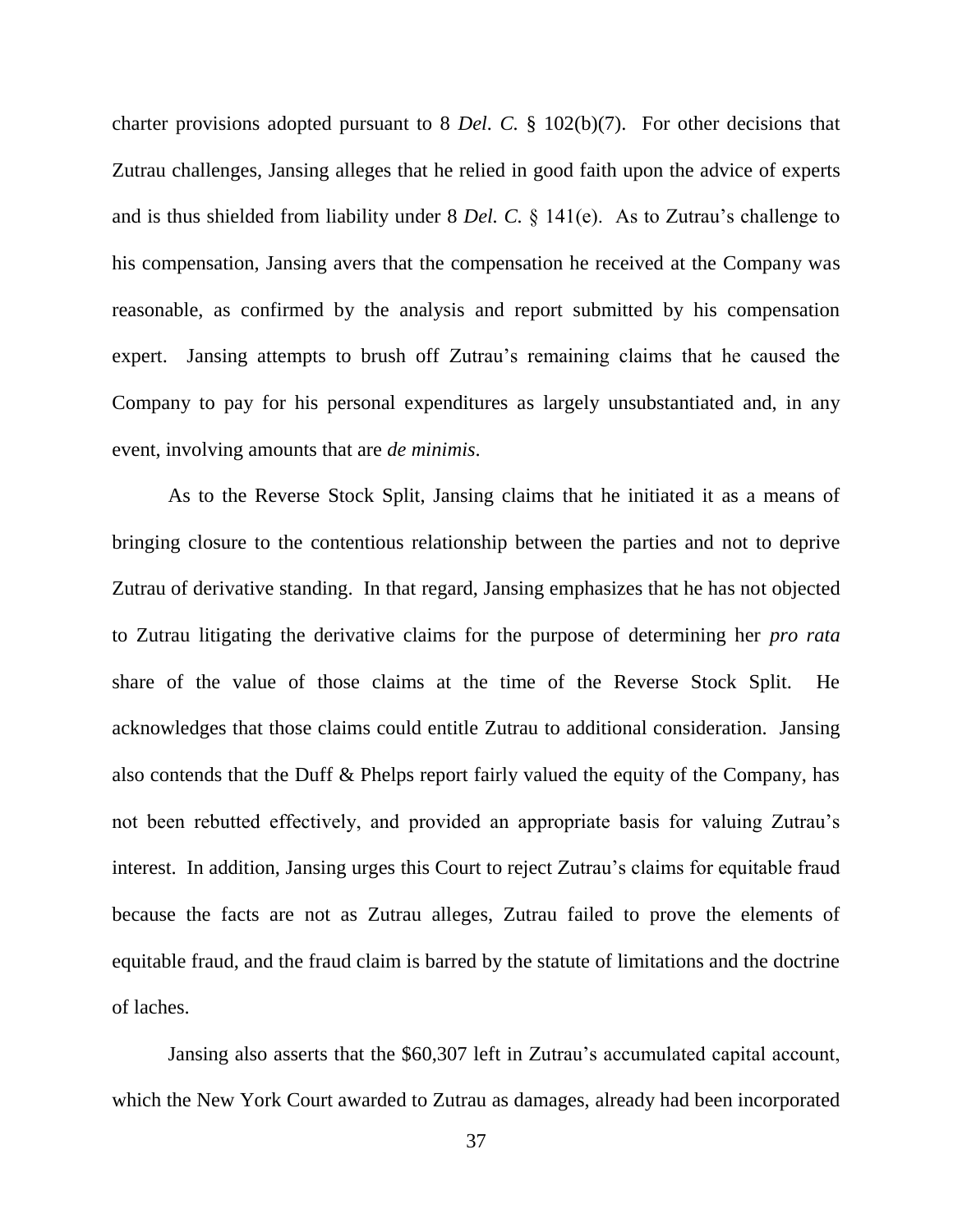into ICE's valuation of Zutrau's equity interest for purposes of the Reverse Stock Split. Thus, in a counterclaim, Jansing seeks a setoff of the \$60,307 from any amount awarded to Zutrau in connection with the Reverse Stock Split.<sup>165</sup>

#### **II. ANALYSIS**

In this analysis, I first consider Zutrau's claim against Jansing for equitable fraud. I then address Zutrau's derivative claim for breach of fiduciary duty based on Jansing's conduct in running the Company following her termination. Next, I examine Zutrau's claims challenging the validity and fairness of the Reverse Stock Split. Finally, I address the appropriate relief for any wrong Zutrau has established and Jansing's counterclaim for a monetary setoff from any amount awarded to Zutrau in connection with the Reverse Stock Split.

#### **A. Equitable Fraud**

In Delaware, the elements of common law fraud are as follows:  $(1)$  a false representation, usually one of fact, made by the defendant; (2) the defendant's knowledge or belief that the representation was false, or was made with reckless indifference to the truth; (3) an intent to induce the plaintiff to act or to refrain from acting; (4) the plaintiff's action or inaction taken in justifiable reliance upon the representation; and (5) damage to

<sup>165</sup> In response, Zutrau has alleged that, but for improper and self-interested accounting by Jansing and his accountant, her accumulated capital account would have contained an additional \$118,461. Thus, Zutrau denies that Jansing is entitled to deduct the New York Court's award of \$60,307 from any amounts that she is owed in connection with the Reverse Stock Split.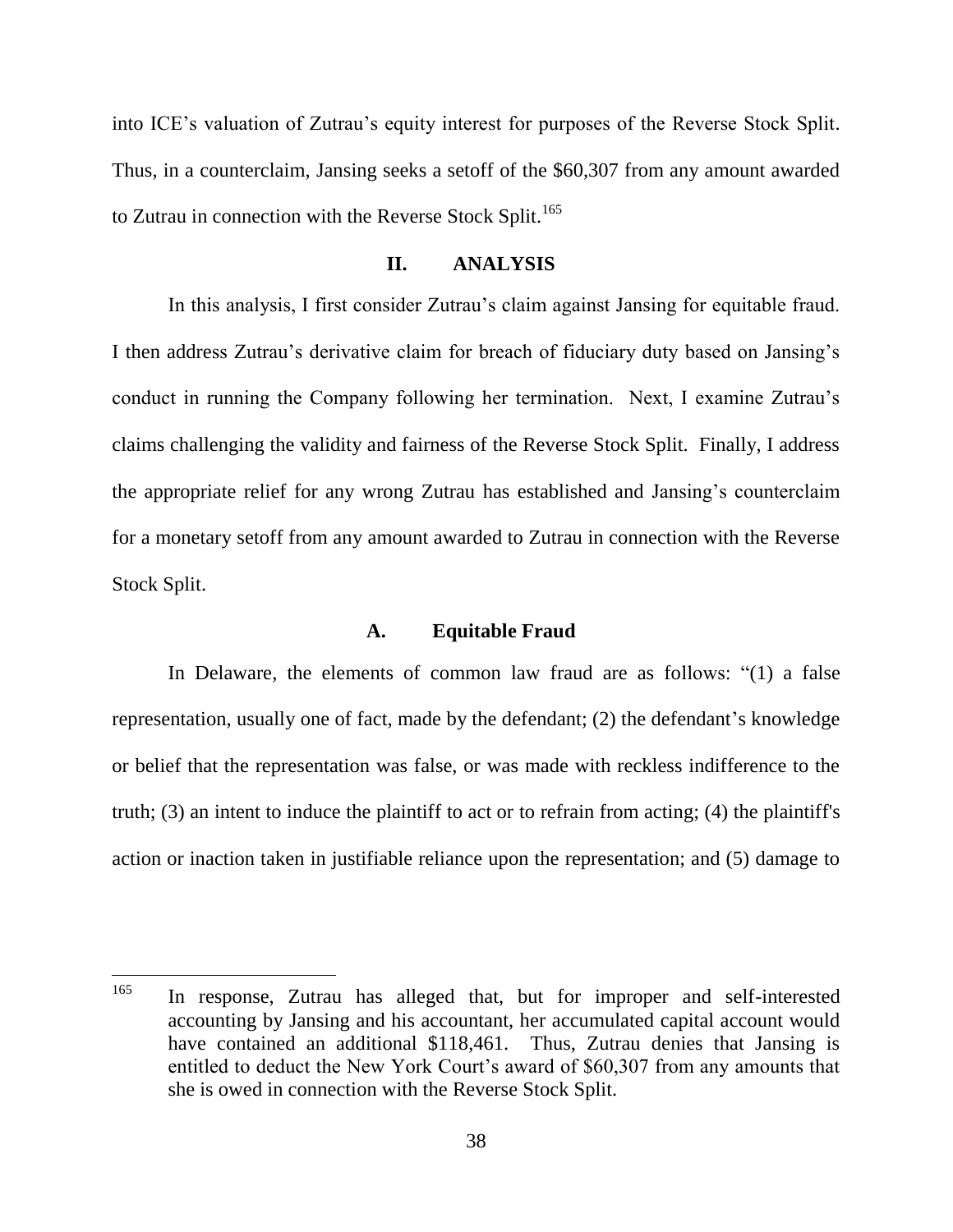the plaintiff as a result of such reliance."<sup>166</sup> The elements of equitable fraud are the same as those of common law fraud, except that "there is no requirement that the defendant have known or believed its statement to be false or to have made the statement in reckless disregard of the truth."<sup>167</sup> In contrast to common law fraud, however, "equitable fraud can only be applied in those cases in which one of the two fundamental sources of equity jurisdiction exist: (1) an equitable right founded upon a special relationship over which equity takes jurisdiction, or (2) where equity affords its special remedies, *e.g.*, 'rescission, or cancellation; where it is sought to reform a contract . . . or to have a constructive trust decreed."<sup>168</sup>

Zutrau alleges that Jansing committed equitable fraud by making false promises to her in conversations between the two in 2001, when he offered her equity in ICE, and in 2004, around the time she received that equity. According to Zutrau, in 2001, Jansing promised her that if she would dedicate herself to rehabilitating the Company until it was profitable and could be sold, he would grant her equity and, together, the parties would: (1) benefit from their efforts in line with the success of the Company; and (2) remain stockholders of the Company until the sale of ICE to a third party, at which point they would share in the sale proceeds according to their respective percentages of equity

<sup>166</sup> <sup>166</sup> *Zirn v. VLI Corp.*, 681 A.2d 1050, 1060 (Del. 1996) (citing *Gaffin v. Teledyne, Inc.*, 611 A.2d 467, 472 (Del. 1992)) (emphasis omitted).

<sup>167</sup> *Id.* (citing *Stephenson v. Capano Dev., Inc.*, 462 A.2d 1069, 1074 (Del. 1983)).

<sup>168</sup> *U.S. W., Inc. v. Time Warner Inc.*, 1996 WL 307445, at \*26 (Del. Ch. June 6, 1996) (citing 37 Am. Jur. 2d Fraud and Deceit § 220 (1968)).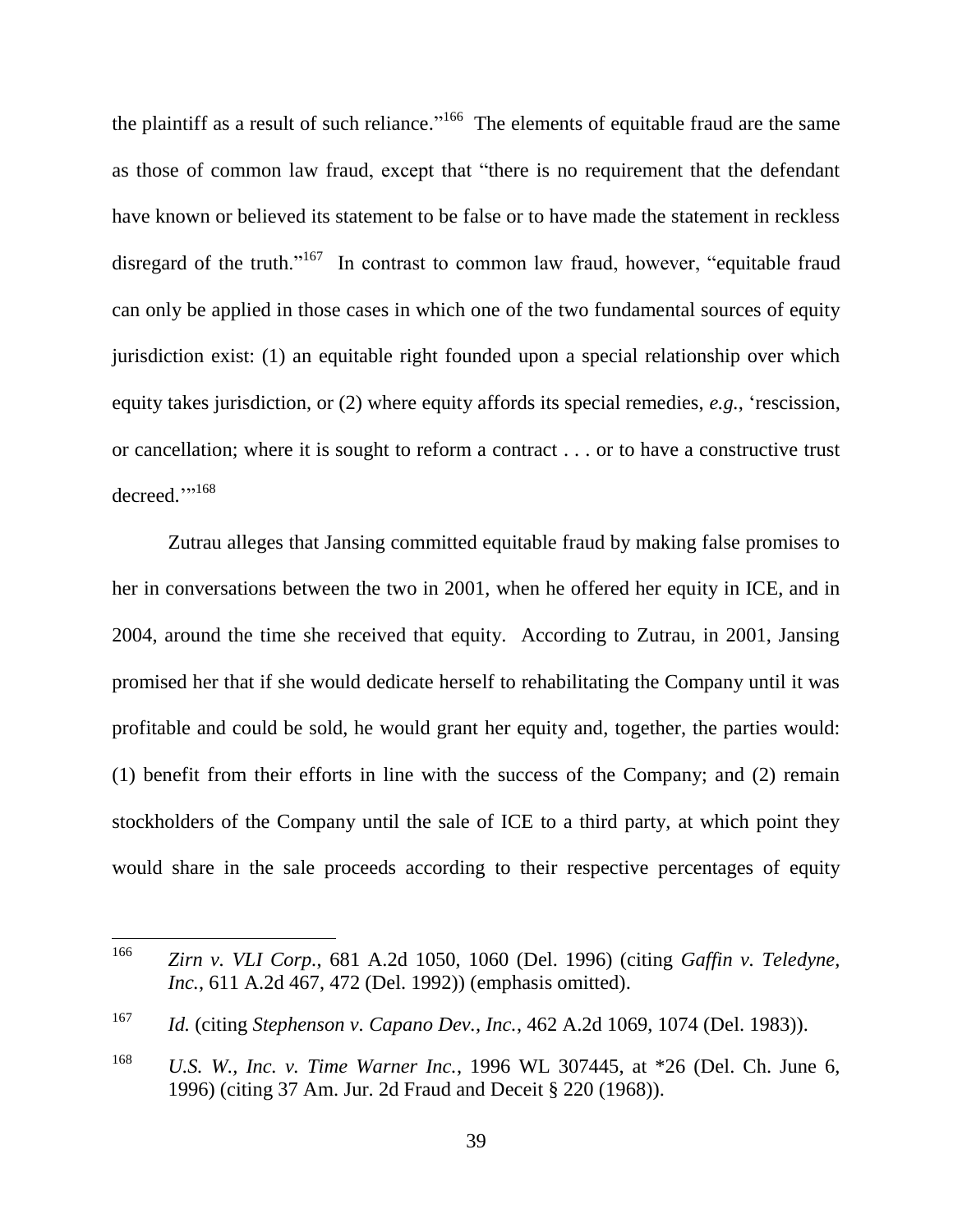ownership. Jansing allegedly reiterated those two promises in 2004, when Zutrau was granted stock in the Company.

Zutrau avers that those promises were later broken and proven false when Jansing effected the purported Reverse Stock Split in June of 2012 and froze out her shares, because after that she could no longer benefit from the success of the Company through distributions or otherwise and would be unable to share in the proceeds of a sale of the Company to a third party. Zutrau claims that she relied to her detriment on Jansing's false promises by investing herself completely in the Company and foregoing other opportunities. On that basis, she contends that Jansing is liable for equitable fraud for the false promises that he made to her.

Jansing contests the factual underpinnings of Zutrau's equitable fraud claim, denying, for example, that he made the promises that she claims he did. Even if Jansing did make those promises, however, Zutrau has failed to prove a claim of equitable fraud. As an initial matter, Zutrau's fraud claim appears to be an impermissible attempt to "bootstrap" the breach of contract claim she asserted in the New York Action. There, Zutrau alleged that she and Jansing had entered into an oral agreement based on a promise he made to her in 2001, and reiterated in 2004, that he would employ her for as long as she owned stock in ICE.<sup>169</sup> The New York Court ultimately dismissed Zutrau's breach of contract claim based on the integration clause in the  $RSA$ <sup>170</sup> Based on the

 $\overline{a}$ 

<sup>169</sup> *Zutrau v. Ice Sys., Inc.*, 2011 WL 5137152, at \*3 (N.Y. Sup. Ct. Oct. 28, 2011).  $170$  *Id.* at  $*4$ .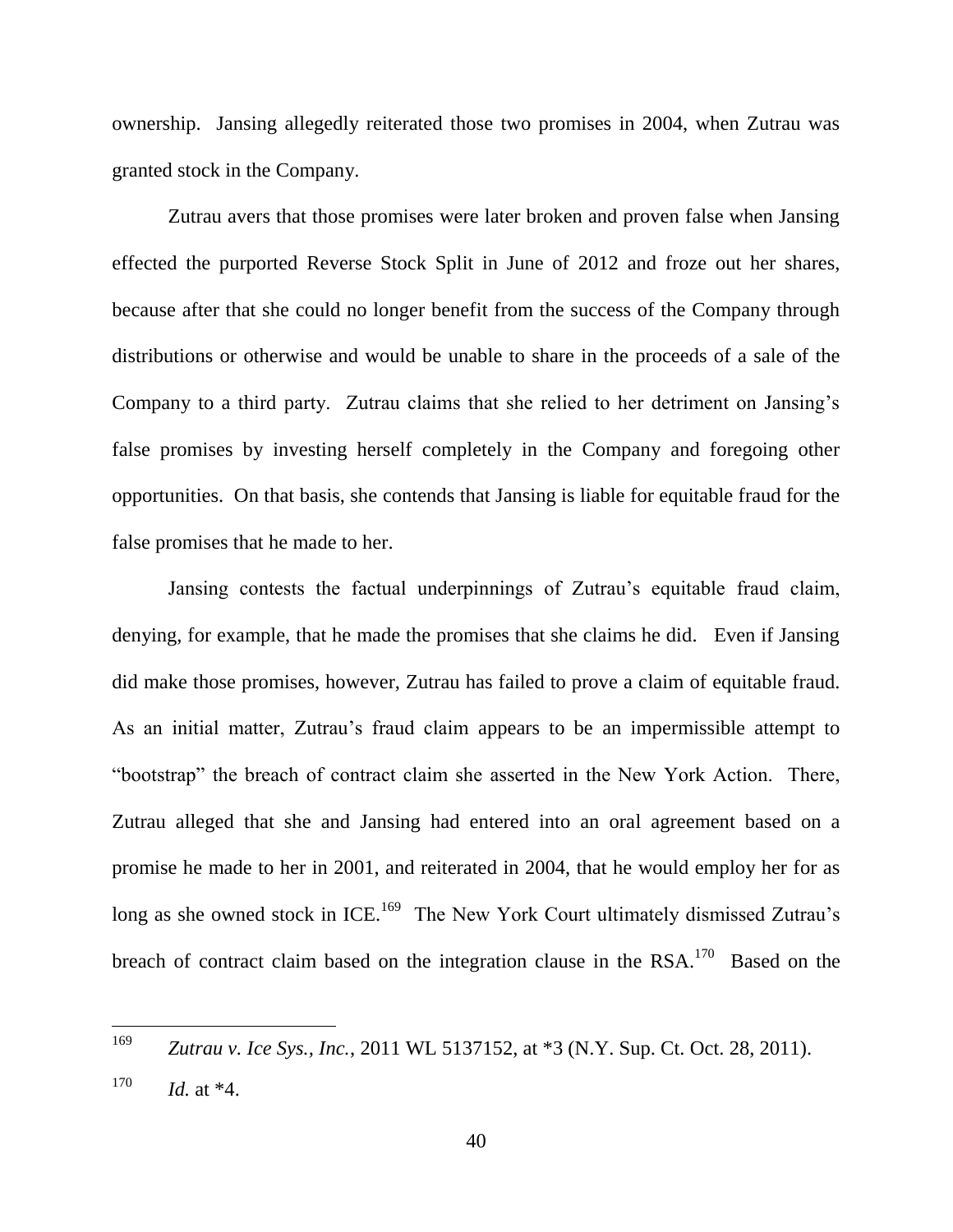timing and nature of the promises that Zutrau challenges in her equitable fraud claim here, it is reasonable to infer that they were part of the same alleged oral agreement that she asserted in the New York Action.<sup>171</sup> The law is clear, however, that a party who has asserted a breach of contract claim may not "bootstrap" that claim into a claim of fraud, merely by asserting that the promises underlying the contract were made fraudulently.<sup>172</sup>

Even if, however, the representations at issue here are treated as distinct from those underlying the breach of contract claim asserted in the New York Action, Zutrau still has failed to prove a claim of equitable fraud. Specifically, Zutrau has failed to prove that Jansing made a false representation that would support a fraud claim because the representations that she challenges were exclusively promises as to future conduct, and Zutrau has neither claimed nor submitted any convincing evidence indicating that Jansing did not intend to perform those promises when they were made.<sup>173</sup>

<sup>173</sup> For purposes of this analysis, I assume without deciding that Zutrau's equitable fraud claim could qualify as being within one of the two sources of equity jurisdiction discussed *supra* in the text accompanying note 168.

<sup>171</sup> In any event, Zutrau has not asserted a breach of contract claim in this action.

<sup>172</sup> *See Iotex Commc'ns, Inc. v. Defries*, 1998 WL 914265, at \*6 (Del. Ch. Dec. 21, 1998) ("[A] claim for breach of contract  $\dots$  cannot be 'bootstrapped' into a fraud claim merely by adding the words ‗fraudulently induced' or alleging that the contracting parties never intended to perform.‖). *See also Grunstein v. Silva*, 2009 WL 4698541, at \*6 (Del. Ch. Dec. 8, 2009); *BAE Sys. N. Am. Inc. v. Lockheed Martin Corp.*, 2004 WL 1739522, at \*8 (Del. Ch. Aug. 3, 2004).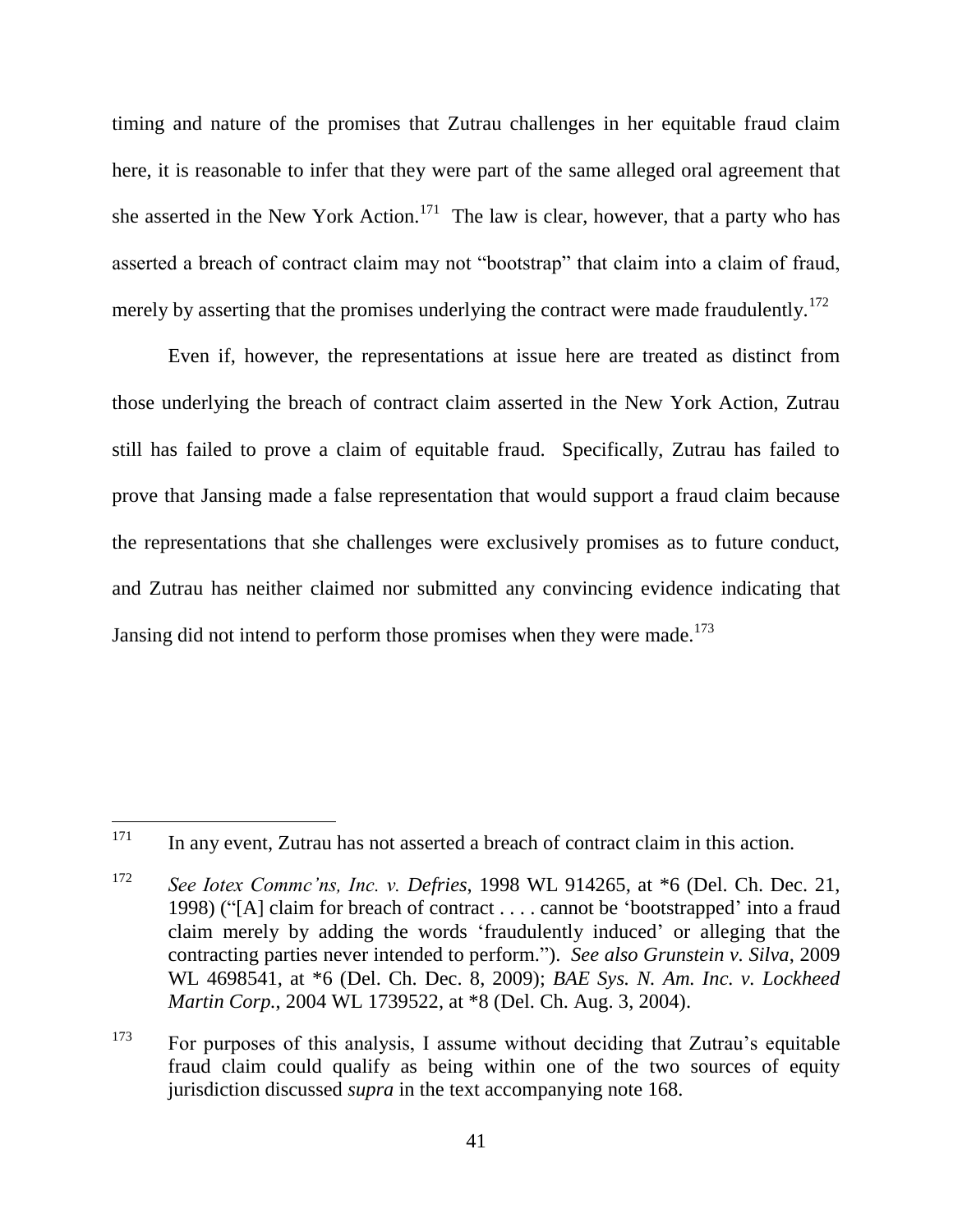―To support a claim for fraud, the putative misrepresentation must concern either a past or contemporaneous fact or a future event that falsely implies an existing fact.<sup> $,174$ </sup> In general, therefore, "statements which are merely promissory in nature and expressions as to what will happen in the future are not actionable as fraud.<sup> $175$ </sup> As an exception to this general rule, Courts have held that an unfulfilled promise of future performance can support a claim for fraud if, "at the time the promise was made, the speaker had no intention of performing."<sup>176</sup> That is because a promise is regarded as a representation of a promisor's intention or state of mind, and a "knowing misrepresentation of one's intention or state of mind is a misrepresentation of an existing fact.<sup> $1777$ </sup> Thus, a promisor's intention not to perform at the time a promise is made is a necessary factual predicate to that promise qualifying as a false representation for purposes of fraud. In that regard, I also note that, although scienter is not an element of equitable fraud, a

<sup>174</sup> <sup>174</sup> *Winner Acceptance Corp. v. Return on Capital Corp.*, 2008 WL 5352063, at \*7 (Del. Ch. Dec. 23, 2008) (citing *Berdel, Inc. v. Berman Real Estate Mgmt., Inc.*, 1997 WL 793088, at \*8 (Del. Ch. Dec. 15, 1997)).

<sup>175</sup> *Grunstein*, 2009 WL 4698541, at \*13 (quoting *Outdoor Techs., Inc. v. Allfirst Fin., Inc.*, 2001 WL 541472, at \*4 (Del. Super. Apr. 12, 2001)) (internal quotation marks omitted).

<sup>176</sup> *Id.* (citing *Winner Acceptance Corp.*, 2008 WL 5352063, at \*7).

<sup>177</sup> *Id.* (quoting *Stevanov v. O'Connor*, 2009 WL 1059640, at \*12 n.66 (Del. Ch. Apr. 21, 2009)).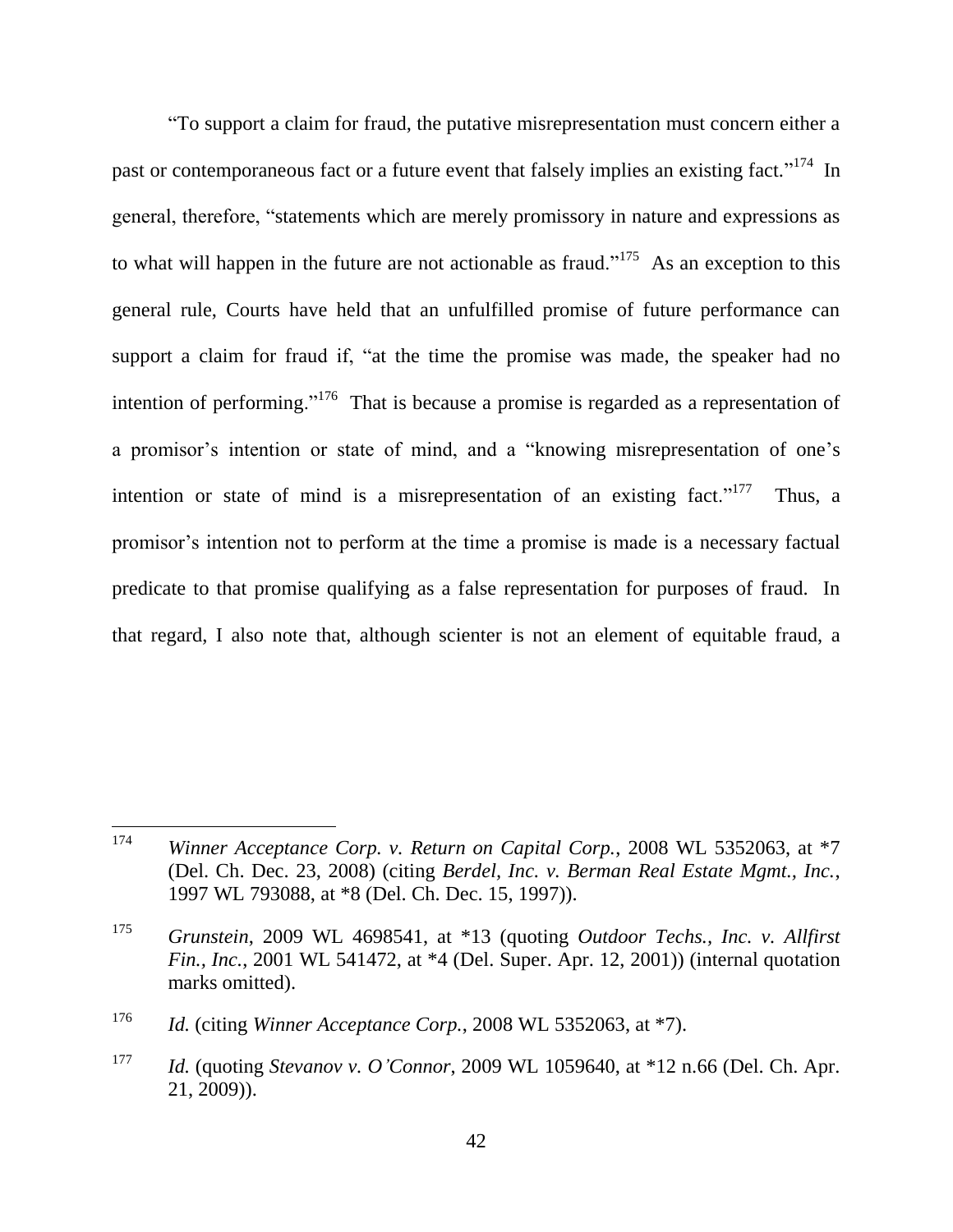plaintiff alleging equitable fraud nonetheless bears the burden of demonstrating that the defendant made an actionable false representation.<sup>178</sup>

Here, there can be no genuine dispute that the representations Zutrau cites in support of her equitable fraud claim were promises of future conduct. Indeed, in her own post-trial briefing, Zutrau characterizes those representations as promises.<sup>179</sup> Moreover, the promises related to future conduct by Jansing because, according to Zutrau, they represented commitments by him to share the success of the Company with her over time and to allow her to remain an ICE stockholder until the Company could be sold to a third party at some future date. Thus, in order for those promises to qualify as false representations for purposes of fraud, including equitable fraud, Jansing must have made those promises with the contemporaneous intent not to perform them.

Zutrau, however, adduced no evidence that Jansing did not intend to keep the disputed promises at the time that he made them. Indeed, when she was asked about this subject at trial, Zutrau admitted that she was not claiming that Jansing never intended to keep his alleged promises and that she did not see evidence of an intent by him to break

<sup>178</sup> <sup>178</sup> *Cf*. *Winner Acceptance Corp. v. Return on Capital Corp.*, 2008 WL 5352063, at \*9 n.56 (Del. Ch. Dec. 23, 2008) (Court's holding dealt only with a common law fraud claim).

<sup>&</sup>lt;sup>179</sup> *See* Pl.'s Opening Br. 50 ("Jansing committed equitable fraud by falsely *promising* Ms. Zutrau that the parties would jointly (i) benefit from ICE's success through distributions from its revenue stream once it became profitable, and (ii) remain stockholders of the company until the sale of ICE to a third party  $\dots$  .") (emphasis added).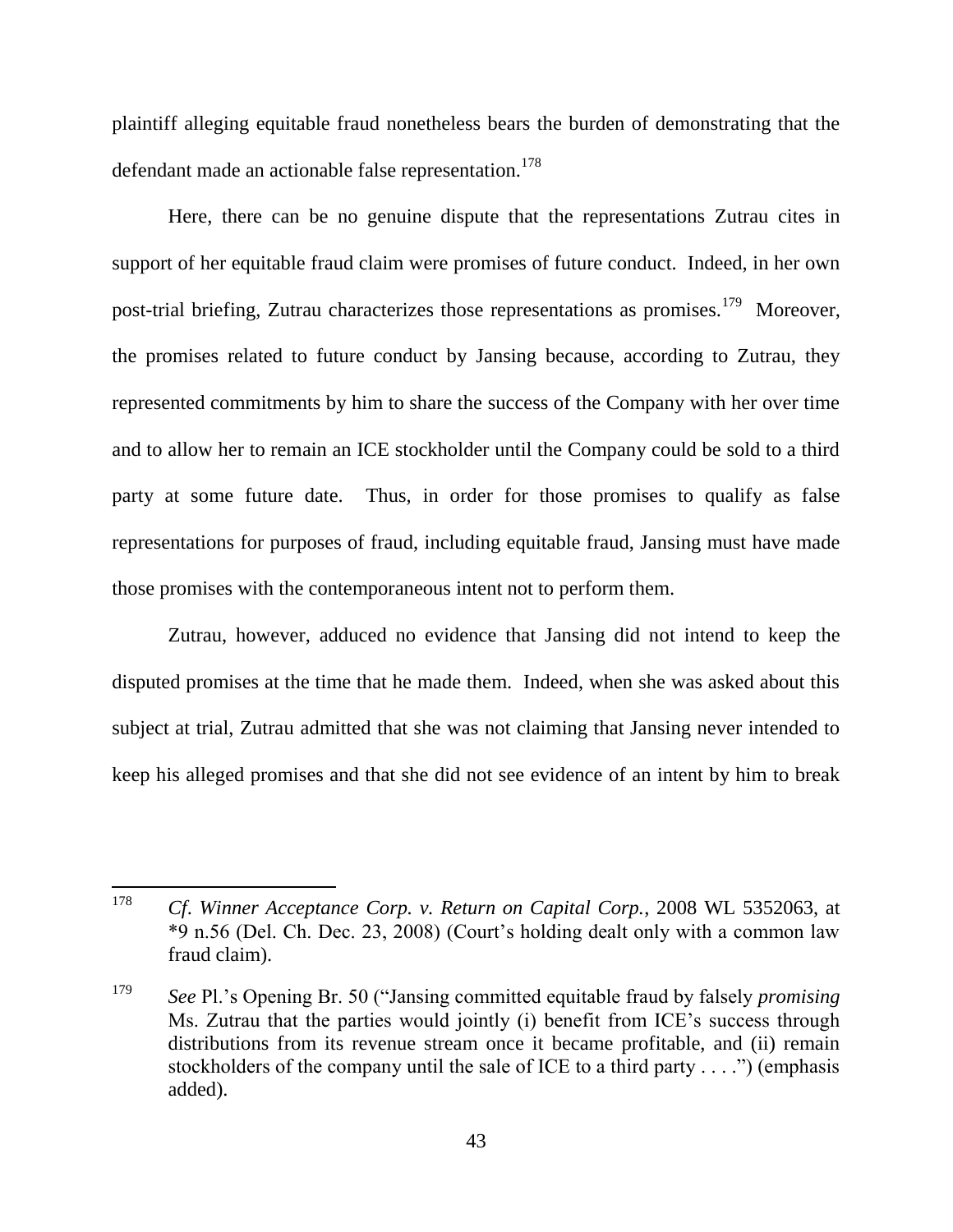those promises until after her termination.<sup>180</sup> Moreover, the evidence of Jansing's conduct before he terminated Zutrau comports with an original intent by Jansing to keep the alleged promises. In that regard, I note that between 2001 and 2007, Jansing granted Zutrau equity, paid her a generous and steadily increasing salary, and promoted her on several occasions. Although Zutrau claims that Jansing ultimately violated the alleged promises by executing the Reverse Stock Split, "a party's failure to keep a promise does not prove the promise was false when made."<sup>181</sup>

Thus, Zutrau has failed to prove that when Jansing made the promises she challenges as fraudulent, he intended not to keep those promises. The alleged promises, therefore, are not actionable false representations for purposes of fraud. On that basis, I find in favor of Jansing and against Zutrau on her claim for equitable fraud.

# **B. Standards Applicable to Breach of Fiduciary Duty Claims**

Zutrau has asserted both direct and derivative breach of fiduciary duty claims against Jansing, as ICE's sole director. The starting point in analyzing breach of fiduciary duty claims "is with the well-established presumption of the business judgment rule, which reflects and promotes the role of the board of directors, and not the Court, as the appropriate body to manage the business and affairs of the corporation."<sup>182</sup> The business judgment rule "is a presumption that in making a business decision the directors

<sup>180</sup> Tr. 178-79 (Zutrau).

<sup>181</sup> *Grunstein*, 2009 WL 4698541, at \*13 (quoting *Berdel, Inc. v. Berman Real Estate Mgmt., Inc.*, 1997 WL 793088, at \*8 (Del. Ch. Dec. 15, 1997)).

<sup>182</sup> *Wayne Cty. Employees' Ret. Sys. v. Corti*, 2009 WL 2219260, at \*10 (Del. Ch. July 24, 2009), *aff'd*, 996 A.2d 795 (Del. 2010) (citing 8 *Del. C.* § 141(a)).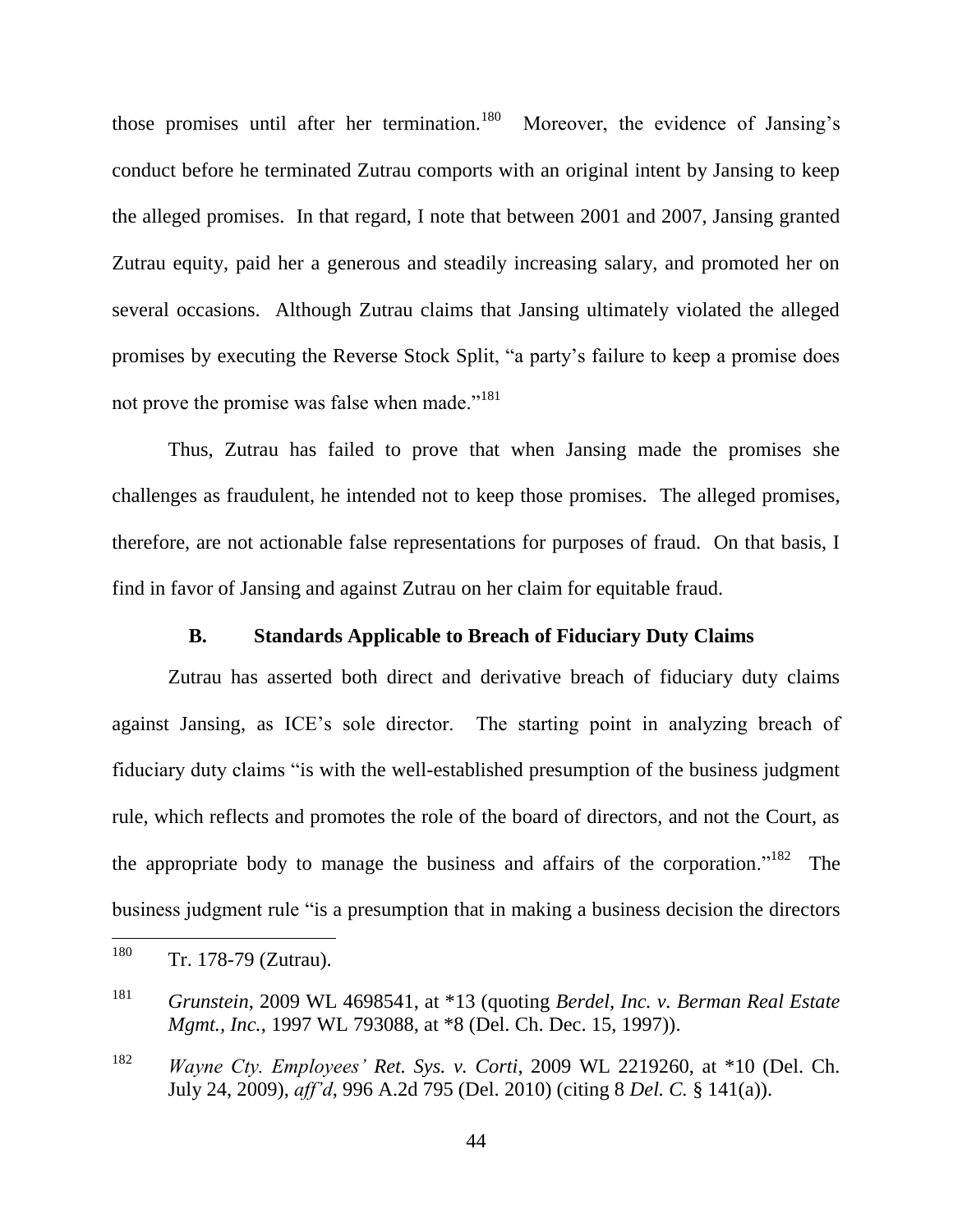of a corporation acted on an informed basis, in good faith and in the honest belief that the action taken was in the best interests of the company."<sup>183</sup> Where the business judgment presumption is applicable, a director-approved decision will be upheld unless it cannot be "attributed to any rational business purpose."<sup>184</sup> The burden is on the plaintiff to establish facts rebutting the presumption by "showing that the board breached either its fiduciary duty of due care or its fiduciary duty of loyalty."<sup>185</sup> If that showing is made, then the burden shifts to the defendant "to demonstrate that the transaction complained of was entirely fair to the stockholders."<sup>186</sup>

The fiduciary duty of care is a process-oriented duty that requires the directors of a Delaware corporation to "consider all material information reasonably available in making business decisions."<sup>187</sup> Duty of care violations are actionable only if the directors acted with gross negligence, which is "conduct that constitutes reckless indifference or actions that are without the bounds of reason."<sup>188</sup>

<sup>183</sup> <sup>183</sup> *Aronson v. Lewis*, 473 A.2d 805, 812 (Del. 1984).

<sup>184</sup> *In re Walt Disney Co. Deriv. Litig.*, 906 A.2d 27, 74 (Del. 2006) (quoting *Sinclair Oil Corp. v. Levien*, 280 A.2d 717, 720 (Del. 1971)).

<sup>185</sup> *Ryan v. Gifford*, 918 A.2d 341, 357 (Del. Ch. 2007).

<sup>186</sup> *Williams v. Geier*, 671 A.2d 1368, 1378 (Del. 1996).

<sup>187</sup> *In re Walt Disney Co. Deriv. Litig.*, 907 A.2d 693, 747 (Del. Ch. 2005), *aff'd*, 906 A.2d 27 (Del. 2006) (quoting *Brehm v. Eisner*, 746 A.2d 244, 259 (Del. 2000)) (internal quotation marks omitted).

<sup>188</sup> *McPadden v. Sidhu*, 964 A.2d 1262, 1274 (Del. Ch. 2008).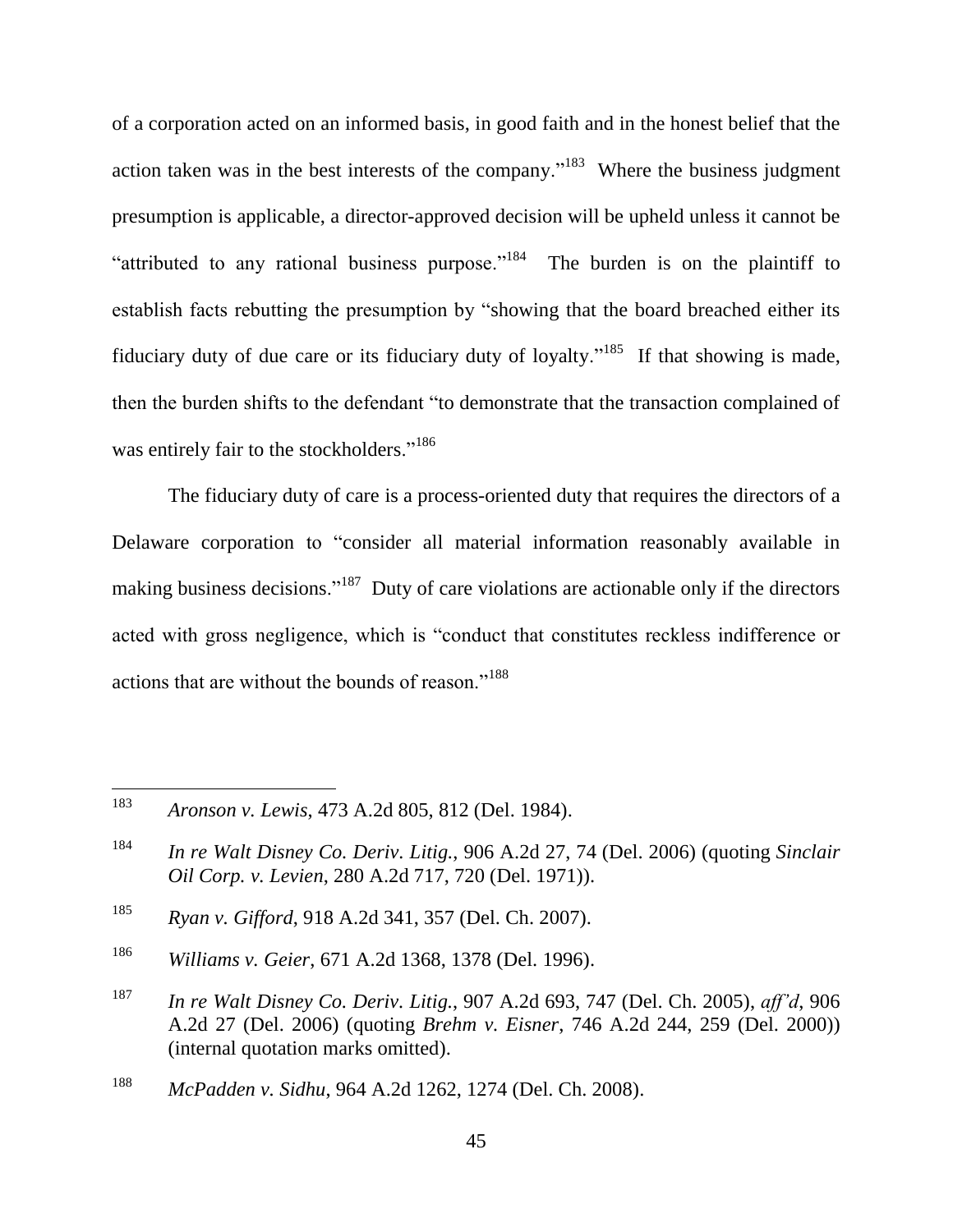The fiduciary duty of loyalty, in essence, "mandates that the best interest of the corporation and its shareholders takes precedence over any interest possessed by a director, officer or controlling shareholder and not shared by the stockholders generally."<sup>189</sup> Classic examples that implicate the duty of loyalty are "when a fiduciary either appears on both sides of a transaction or receives a personal benefit not shared by all shareholders."<sup>190</sup> The duty of loyalty also precludes directors from acting in bad faith, which may be shown, among other examples that might be cited, "where the fiduciary intentionally acts with a purpose other than that of advancing the best interests of the corporation, where the fiduciary acts with the intent to violate applicable positive law, or where the fiduciary intentionally fails to act in the face of a known duty to act, demonstrating a conscious disregard for his duties."<sup>191</sup>

If a plaintiff fails to rebut the business judgment presumption by showing a breach of the duties of care or loyalty, she will not be entitled to any remedy unless the challenged transaction constitutes waste.<sup>192</sup> To recover on a claim of waste, a plaintiff must prove that the relevant exchange was "so one sided that no business person of ordinary, sound judgment could conclude that the corporation has received adequate

<sup>189</sup> *Cede & Co. v. Technicolor, Inc.*, 634 A.2d 345, 361 (Del. 1993).

<sup>190</sup> *In re Walt Disney Co. Deriv. Litig.*, 907 A.2d at 749 (citing *Cede & Co. v. Technicolor, Inc.*, 634 A.2d at 362).

<sup>191</sup> *Stone v. Ritter*, 911 A.2d 362, 369 (Del. 2006) (citing *In re Walt Disney Co. Deriv. Litig.*, 906 A.2d 27, 67 (Del. 2006)).

<sup>192</sup> *In re Walt Disney Co. Deriv. Litig.*, 906 A.2d at 73-74 (citing *In re J.P. Stevens & Co. S'holders Litig.*, 542 A.2d 770, 780 (Del. Ch. 1988)).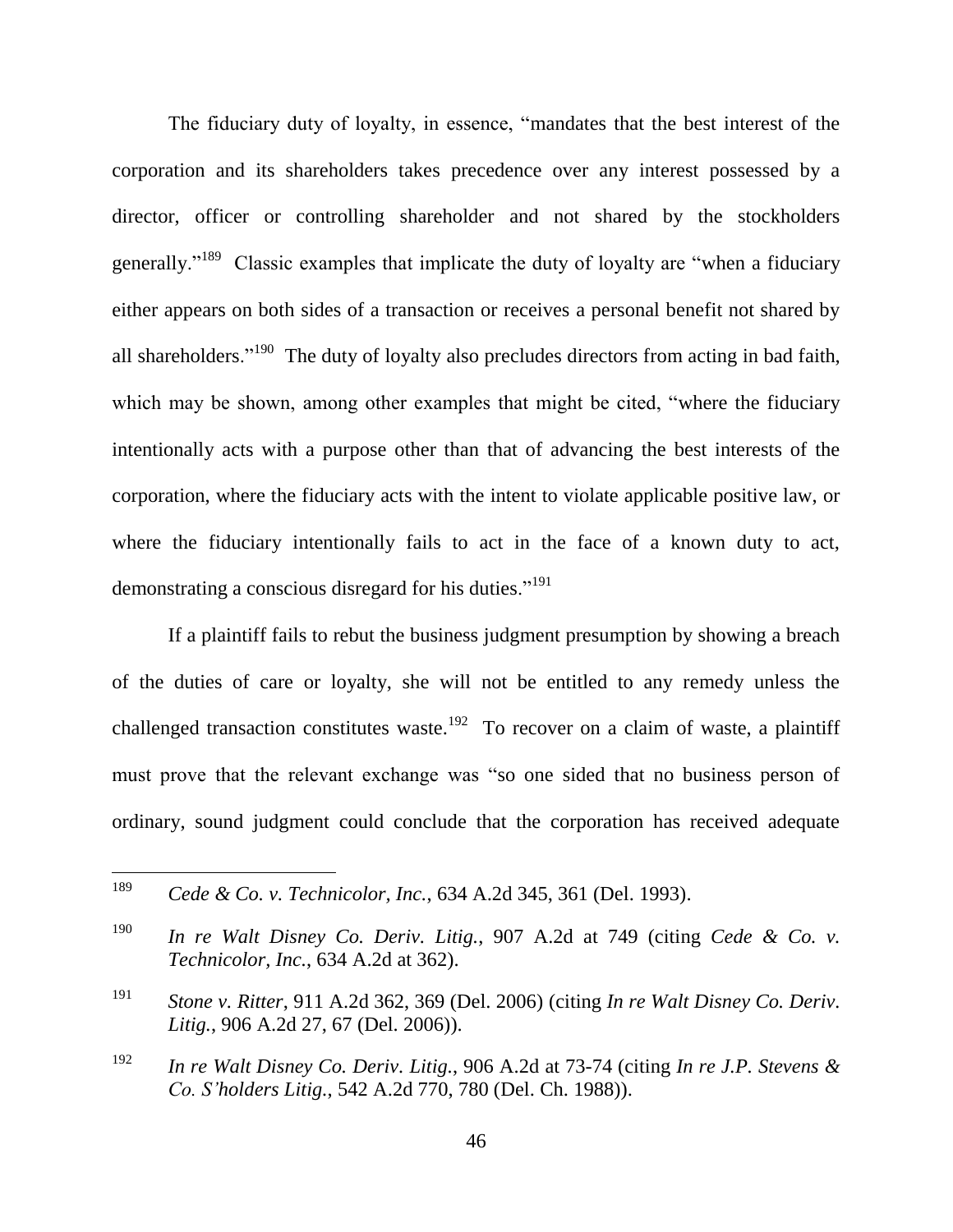consideration."<sup>193</sup> Thus, a claim of waste will lie "only in the rare, unconscionable case where directors irrationally squander or give away corporate assets."<sup>194</sup>

I also note that ICE's COI includes an exculpatory provision adopted pursuant to 8 *Del. C.* § 102(b)(7). Such a provision prohibits the recovery of monetary damages from directors for a successful shareholder claim that is based solely upon establishing a violation of the duty of care.<sup>195</sup> A provision adopted under Section 102(b)(7) does not, however, eliminate a director's fiduciary duty of care, as a court still may grant injunctive relief for a violation of that duty.<sup>196</sup>

### **C. Derivative Claims for Breach of Fiduciary Duty**

In her derivative claims against Jansing for breach of his fiduciary duties, Zutrau challenges a wide array of decisions he made and actions he took while running the Company after her termination. As a threshold matter, I note that one possible consequence of the Reverse Stock Split, assuming it was valid, would be that Zutrau technically would lack standing to bring her derivative claims on behalf of ICE because she no longer would qualify as an ICE stockholder.<sup>197</sup> Under those circumstances,

<sup>195</sup> *Emerald P'rs v. Berlin*, 787 A.2d 85, 91 (Del. 2001).

<sup>193</sup> <sup>193</sup> *Id.* (quoting *Brehm v. Eisner*, 746 A.2d 244, 263 (Del. 2000)) (internal quotations omitted).

<sup>194</sup> *Id.*

<sup>196</sup> *In re Walt Disney Co. Deriv. Litig.*, 907 A.2d 693, 752 (Del. Ch. 2005), *aff'd*, 906 A.2d 27 (Del. 2006) (citing *Malpiede v. Townson*, 780 A.2d 1075, 1095 (Del. 2001)).

<sup>197</sup> *See* 8 *Del. C*. § 327; Ct. Ch. R. 23.1; *Parfi Hldg. AB v. Mirror Image Internet, Inc.*, 954 A.2d 911, 935 (Del. Ch. 2008) ("a plaintiff, bringing a derivative suit on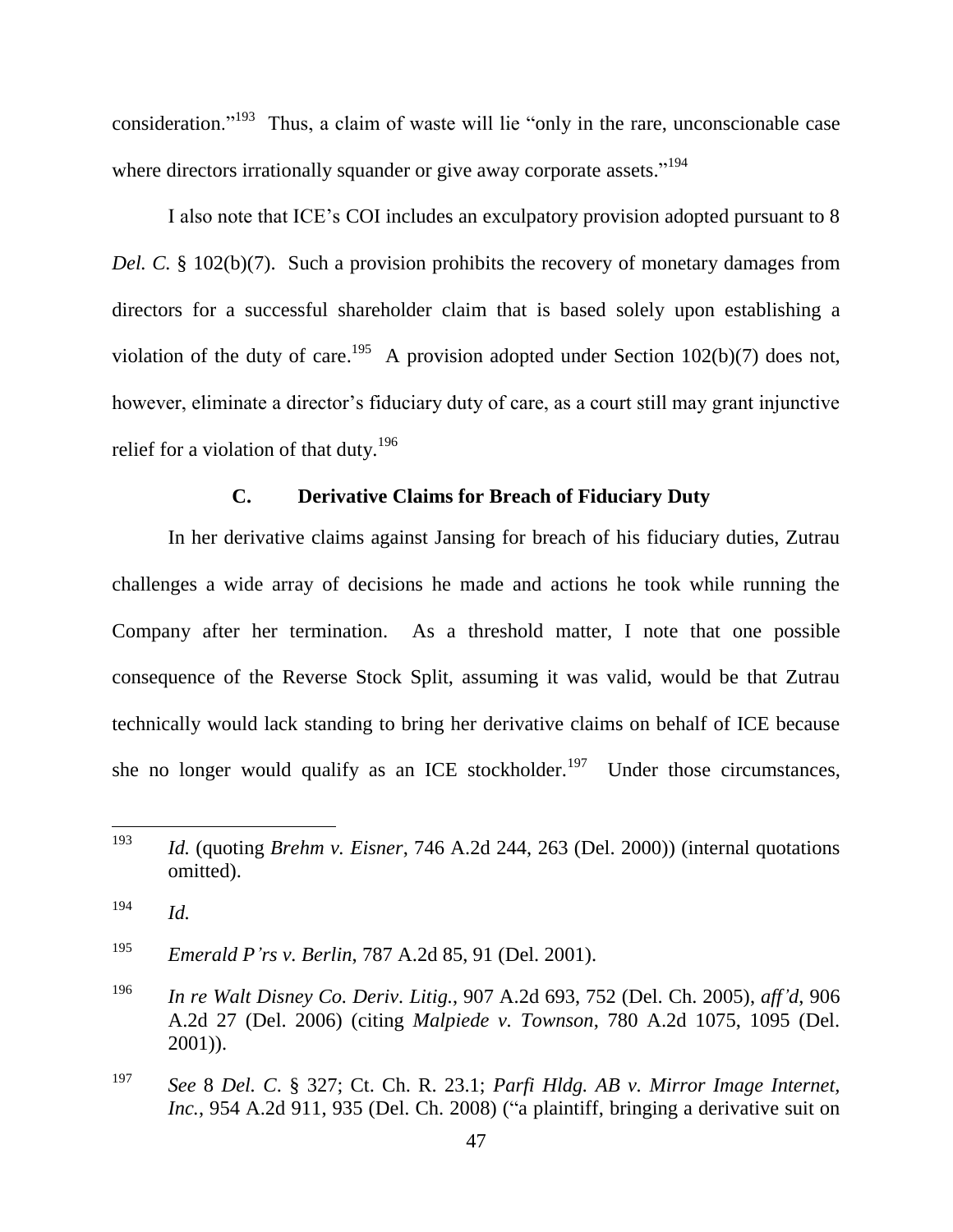however, the derivative claims would qualify as corporate assets which would be relevant to determining the fair value of Zutrau's shares at the time of the Reverse Stock Split.<sup>198</sup> In addition to challenging the validity of the Reverse Stock Split, Zutrau questions, in the alternative, the adequacy of the consideration she received in the Reverse Stock Split.

Zutrau's standing to pursue her derivative claims, however, is not at issue in this case. Jansing has waived any objection to Zutrau litigating her derivative claims in the context of valuing her interest in ICE in connection with the Reverse Stock Split.<sup>199</sup> Thus, Jansing's liability for any derivative claims that existed at the time of the Reverse Stock Split will be relevant to assessing the damages in this action, whether or not the Reverse Stock Split ultimately is upheld as a valid corporate action. On that premise, I next evaluate the merits of the derivative claims Zutrau has asserted against Jansing.

Zutrau's derivative breach of fiduciary duty claims fall into several different categories. Specifically, Zutrau alleges that Jansing breached his fiduciary duties by engaging in the following five categories of misconduct: (1) failing to replace Zutrau

behalf of a corporation, must be a stockholder of the corporation at the time he commences the suit and must maintain that status throughout the course of the litigation.‖) (quoting *Heit v. Tenneco, Inc.*, 319 F. Supp. 884, 886 (D. Del. 1970)) (internal quotation marks omitted); *Lewis v. Anderson*, 477 A.2d 1040, 1049 (Del. 1984) ("A plaintiff who ceases to be a shareholder, whether by reason of a merger or for any other reason, loses standing to continue a derivative suit.").

<sup>198</sup> *See Bomarko, Inc. v. Int'l Telecharge, Inc.*, 1994 WL 198726, at \*3 (Del. Ch. May 16, 1994) (holding, in the appraisal context, that derivative "breach of fiduciary duty claims . . . are corporate assets that may be included in the determination of fair value.") (citing *Cavalier Oil Corp. v. Harnett*, 564 A.2d 1137, 1142-44 (Del. 1989)).

<sup>&</sup>lt;sup>199</sup> Def.'s Opening Post-trial Br. 58.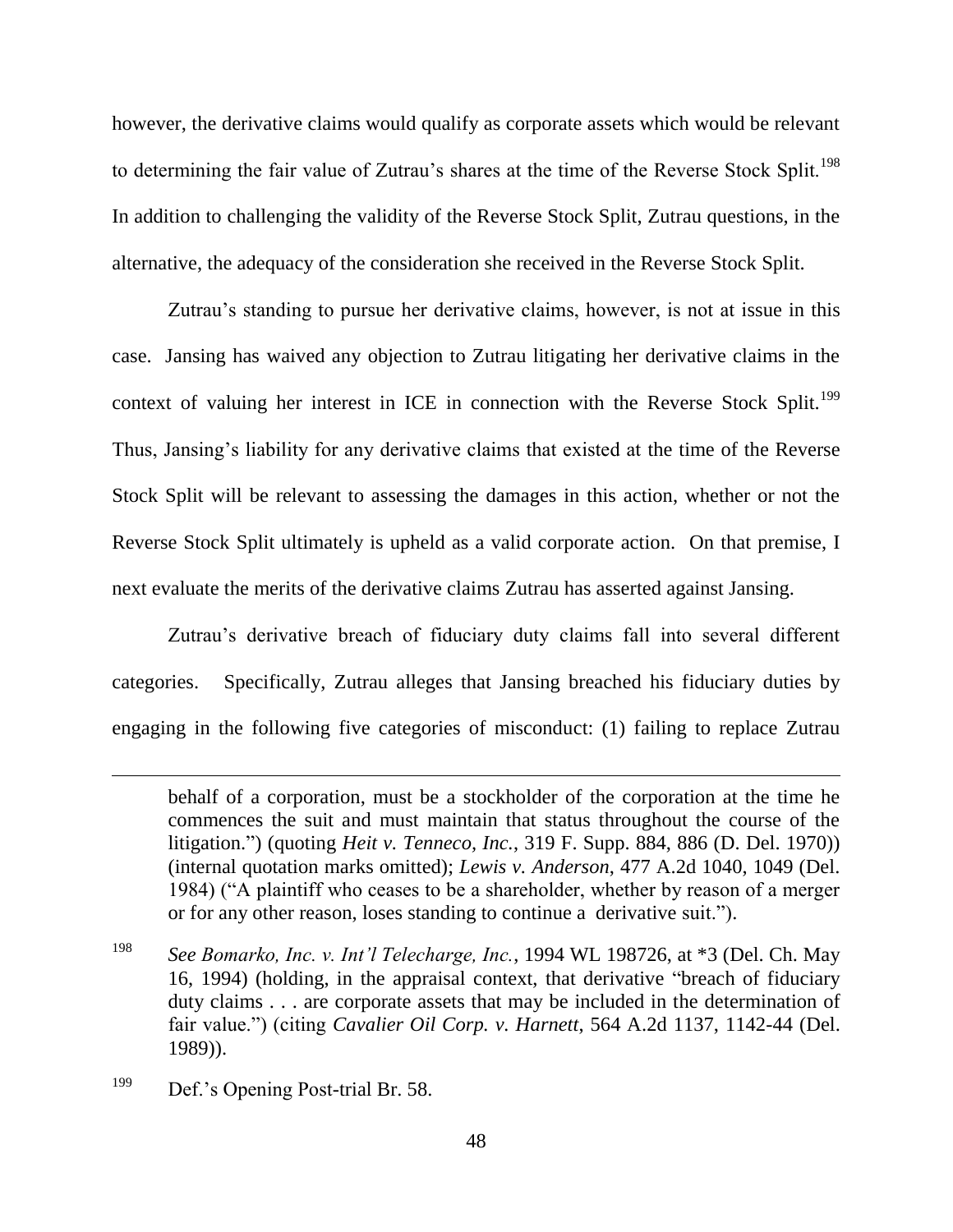with anyone who could provide competent financial oversight of the Company; (2) paying himself unreasonable compensation; (3) causing ICE to pay for his personal expenditures; (4) paying unreasonable compensation, fringe benefits, and remuneration to ICE employees; and (5) wasting ICE's assets. I address these claims in approximately reverse order. First, I examine the fourth and fifth categories of alleged misconduct, for which Zutrau does not allege direct self-dealing by Jansing. Then, I turn to the second and third categories of alleged misconduct, which do involve self-dealing by Jansing. Finally, I address the first category of alleged wrongdoing. Central to the latter claim is Zutrau's assertion that Jansing terminated her and failed to appoint an adequate replacement in order to facilitate all of his other breaches of fiduciary duty. Because that claim depends to some extent on the strength of her more specific claims, I find it helpful to consider it last.

# **1. Zutrau's claim that Jansing paid unreasonable compensation to ICE employees**

Zutrau alleges that Jansing breached his fiduciary duties by paying unreasonable compensation to ICE employees following her termination. Among other things, she complains that Jansing began paying larger salaries and bonuses to certain employees. Zutrau's former co-worker, Berg, who received a bonus of \$7,500 in  $2006$ ,  $200$  began receiving larger annual bonuses thereafter including a bonus of \$30,000 in  $2011.^{201}$  In addition, after Zutrau's termination, Henriksen and one other ICE employee who

<sup>200</sup> JX 329 at ICE010119.

 $201$  JX 409.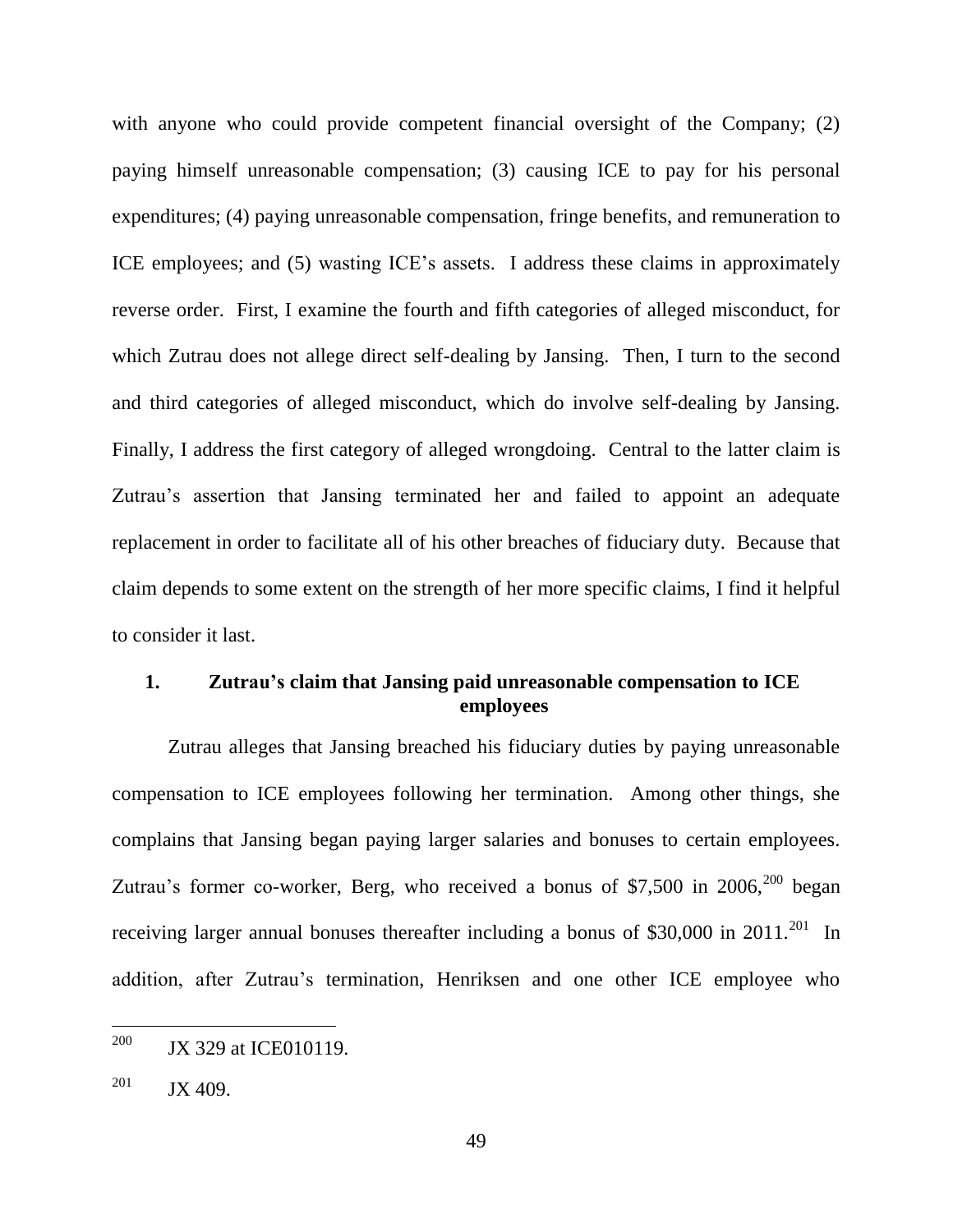previously had received only minor bonuses began receiving annual bonuses in the range of  $$20,000-\$25,000.<sup>202</sup>$  Zutrau also complains that ICE has no formal policy on employee bonuses and that Jansing determines bonus awards solely through the exercise of his discretion.

In addition to challenging employee bonuses, Zutrau disputes various fringe benefits that Jansing has awarded to ICE employees. In that regard, Zutrau objects to ICE's payment of vehicle expenses for Lotspeich and another sales employee, $^{203}$  as well as social club expenses for Lotspeich.<sup>204</sup> Zutrau also complains that Jansing has caused ICE to award employees holiday gifts that have included \$500 gift cards and i-Pads.<sup>205</sup> In general, she argues that Jansing's lavish and excessive spending on Company employees for increases in ICE's payroll and fringe expenses have caused ICE's bottom line to suffer.<sup>206</sup> Similarly, to the extent that ICE's increased fringe expenses are due to increased healthcare costs, Zutrau contends Jansing should have reduced the healthcare coverage that ICE offers its employees.

<sup>202</sup> <sup>202</sup> *Compare* JX 329 at ICE010126, *with* JX 409.

<sup>203</sup> Jansing Del. Dep. 141-43.

<sup>&</sup>lt;sup>204</sup> Jansing N.Y. Dep., vol. 2, 412-13; JX 372.

<sup>&</sup>lt;sup>205</sup> Henriksen Del. Dep. 101-02; Pollino Del. Dep. 28-30.

 $206$  Zutrau also has alleged that certain of the perks and benefits given to ICE employees were not accounted for properly for tax purposes. Pl.'s Opening Br. 24-25, 40-41. Zutrau did not provide any expert testimony or cite to any tax laws or regulations in support of that argument, however. Thus, I reject Zutrau's allegation that the disputed tax treatment was improper for lack of proof.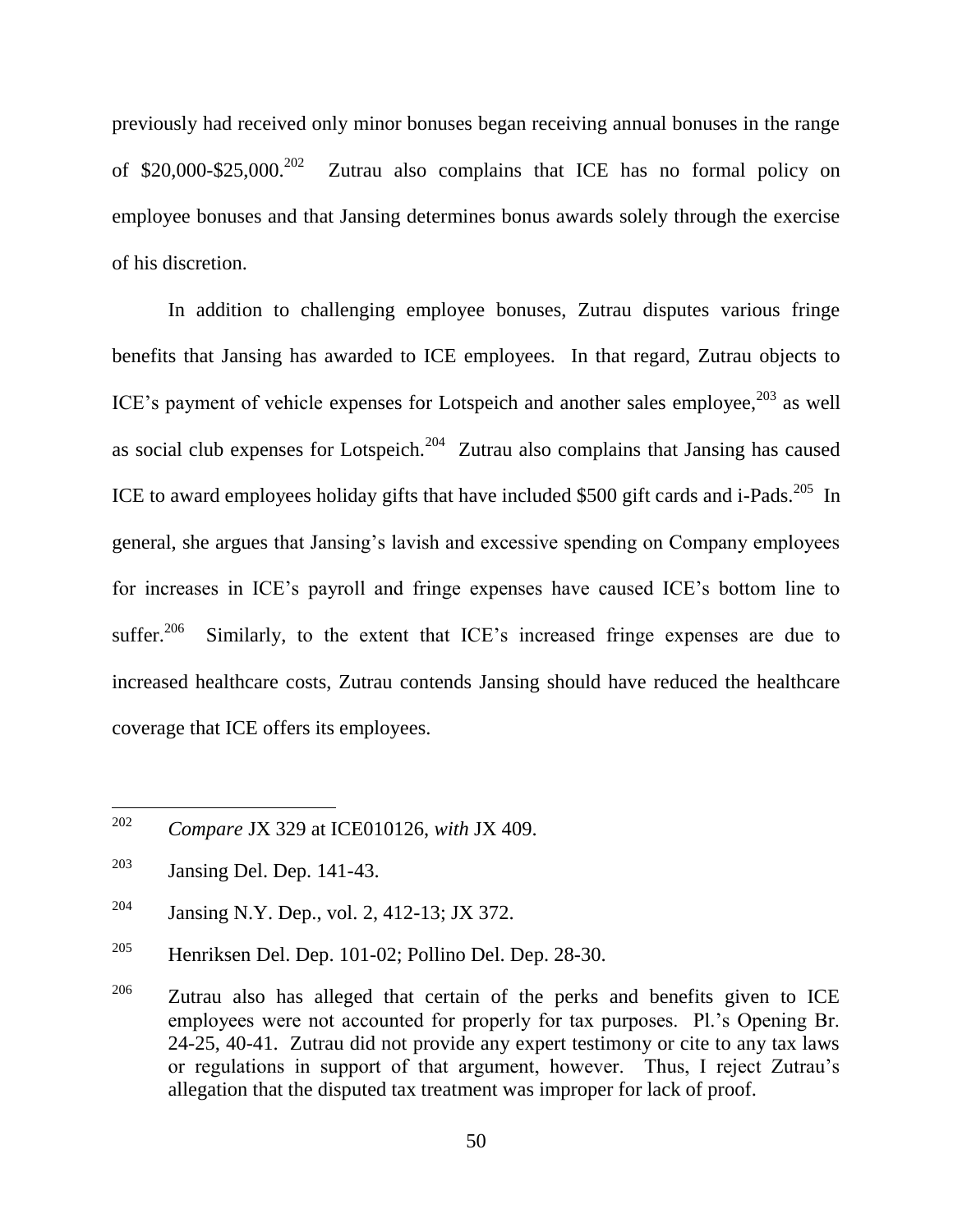As the sole director of ICE, Jansing's decisions regarding what level of compensation and benefits to provide to ICE employees are entitled to the presumption of the business judgment rule. Thus, Zutrau bears the burden of demonstrating that Jansing's decisions breached his fiduciary duties of loyalty or care, or constituted waste. She has failed to do so.

As to the duty of loyalty, Zutrau argues that Jansing's decisions regarding employee compensation were made in bad faith and were indirectly self-interested. She alleges that Jansing intentionally overpaid ICE employees in order to deprive Zutrau of any return on her investment, ostensibly so that she would be forced to sell her shares to him at an unfair price.<sup>207</sup> The only evidence that Zutrau offers to support this theory is her testimony that, in the past, Jansing had interfered with her negotiations with Computershare and offered her a lowball price of \$150,000 for her shares, which Jansing denies. Even if I accept Zutrau's testimony on the Computershare negotiations, however, it is insufficient to support her theory that Jansing intentionally overpaid ICE employees to deprive her of a return. At the time of the challenged compensation decisions, Jansing was the majority stockholder of ICE, owning 78% of its shares compared to Zutrau's 22% equity stake. Thus, any unnecessary reduction in ICE's profits would have

<sup>207</sup> At various points in her testimony and in her post-trial briefs, Zutrau also insinuates that Jansing may have overpaid ICE employees in order to elicit favorable testimony from them in the New York Action. Tr. 319-20 (Zutrau); Pl.'s Opening Br. 26. In support of this accusation, Zutrau cites only the fact that ICE's overall payroll and fringe expenses increased during the same timeframe as the New York Action. This minimal evidence, however, fails to support a reasonable inference that Jansing acted for the purposes Zutrau alleges.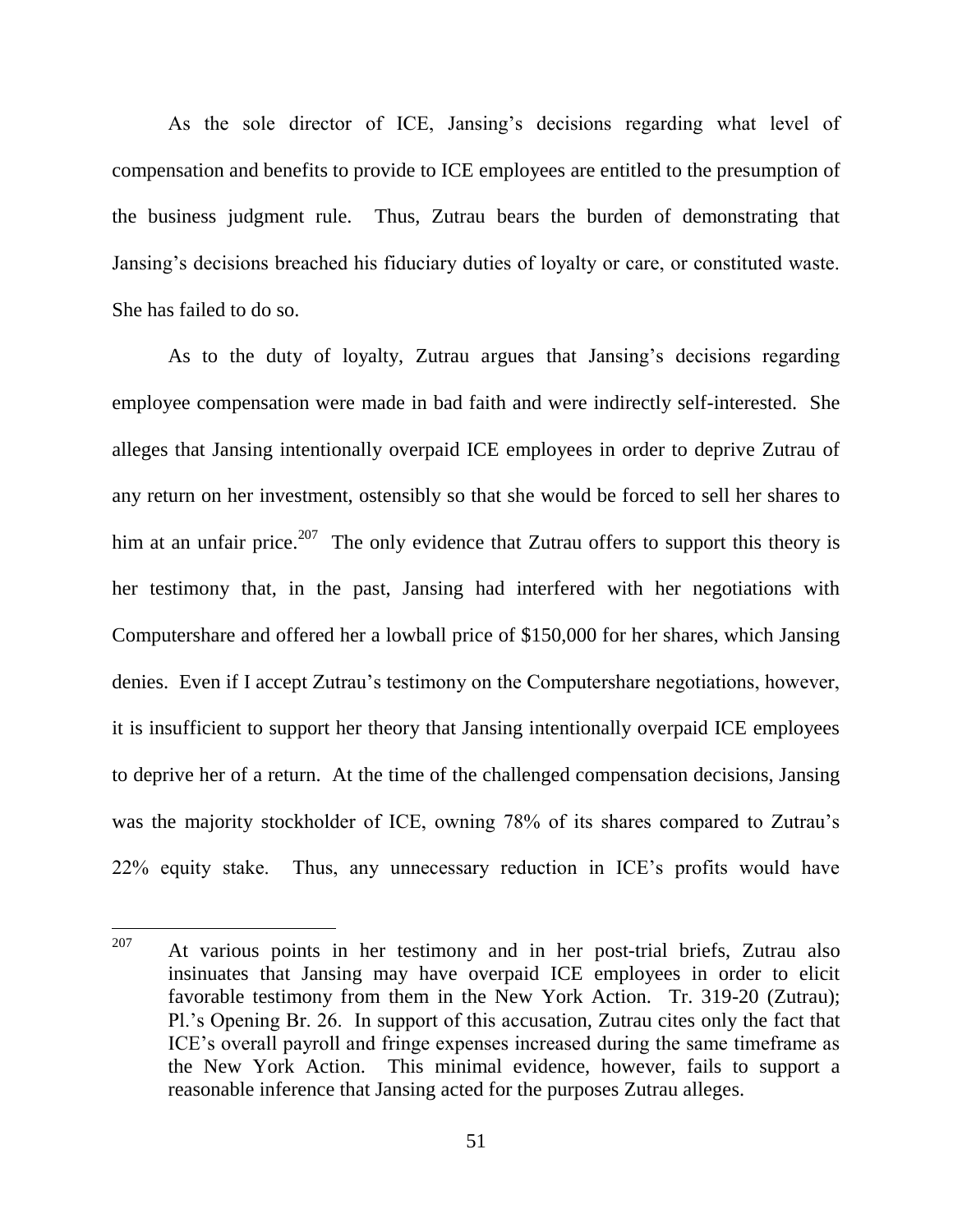negatively impacted Jansing's return, and the value of his stake in the Company, nearly four times as much as it would Zutrau's. Under these circumstances, I find that, more likely than not, Jansing would not intentionally have overpaid ICE employees in order to diminish the value of the Company and place additional pressure on Zutrau to sell her shares. Thus, Zutrau has failed to demonstrate that Jansing's employee compensation decisions were a breach of his duty of loyalty.

Regarding the duty of care, the only legally cognizable claim that Zutrau asserted with respect to Jansing's employee compensation decisions challenged his process for determining employee bonuses.<sup>208</sup> Jansing described the criteria he used to determine whether to give employee bonuses as including: "[p]erformance; attitude; behavior; contributions . . . on a professional level, on a business level. You know, just generally their contribution from a performance standpoint."<sup>209</sup> When asked how he measured performance, and whether he relied on any objective factors to do so, Jansing answered: "[n]o, there are no real – there's no policy, and I don't have anything written, ... it's just generally I go from year to year. And I look back on the year and make a determination based on what's transpired and work off that."<sup>210</sup> Zutrau asserts that the relatively

<sup>208</sup> Zutrau generally averred that the level of compensation and benefits Jansing provided to ICE employees was excessive and not in the economic best interests of the Company. As this Court previously has noted, however, "merely alleging that Defendants made poor business decisions does not rebut the business judgment rule or state a claim for breach of the duty of care." *TVI Corp. v. Gallagher*, 2013 WL 5809271, at \*13 (Del. Ch. Oct. 28, 2013).

<sup>209</sup> Jansing Del. Dep. 164.

<sup>210</sup> *Id.*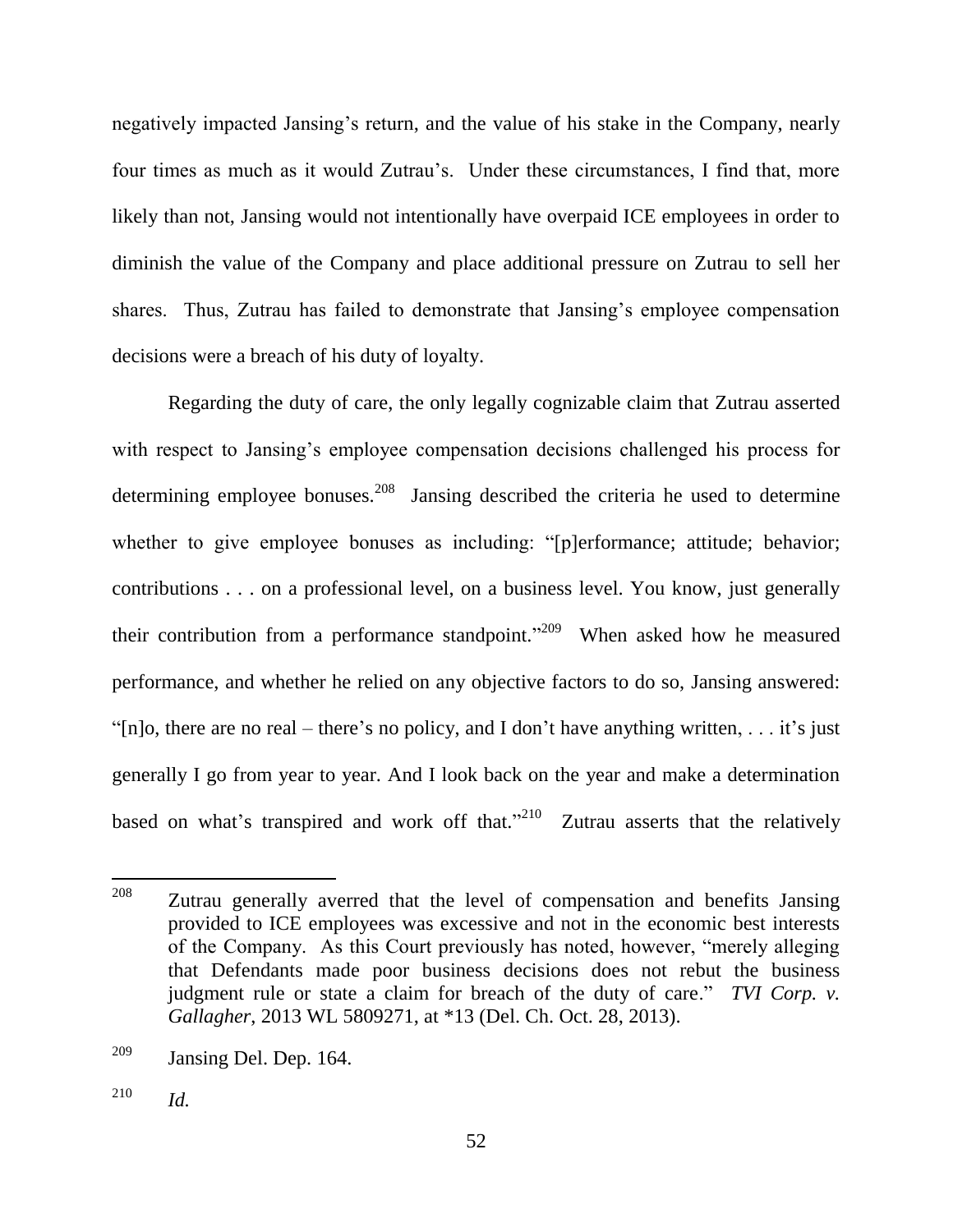imprecise and subjective process Jansing used for making bonus determinations and the lack of a formal policy amounted to a breach of his duty of care.

As previously noted, to demonstrate a breach of the duty of care, a plaintiff must demonstrate that a director defendant was grossly negligent in, for example, failing to inform himself of reasonably available material information before making a challenged corporate decision. Delaware courts have long recognized that there is "no single" blueprint<sup> $211$ </sup> for satisfying the duty of care and that "[e]xactly what the law requires varies according to the nature and importance of the considered transaction.<sup>2212</sup> For a micro-cap company such as ICE, which employs only thirteen people, I do not consider it unreasonable, and certainly not grossly negligent, for the chief executive to base annual employee bonuses upon his qualitative assessment of each employee's performance, attitude, behavior, and professional contributions for the preceding year. The mere lack of a formal written policy does not render such a decision-making process unreasonable. For these reasons, Zutrau has failed to prove her claim that Jansing breached his fiduciary duty of care in connection with awarding employee bonuses after Zutrau was terminated.

Finally, I hold that Zutrau has not shown that the compensation and benefits Jansing awarded to ICE employees constituted corporate waste. There was a significant increase in aggregate payroll and fringe benefit expenses at ICE between 2006 and 2012,

<sup>211</sup> <sup>211</sup> *Barkan v. Amsted Indus., Inc.*, 567 A.2d 1279, 1286 (Del. 1989).

<sup>212</sup> *Blackmore P'rs, L.P. v. Link Energy LLC*, 2005 WL 2709639, at \*8 (Del. Ch. Oct. 14, 2005) (citing *Citron v. Steego Corp.*, 1988 WL 94738 (Del. Ch. Sept. 9, 1988)).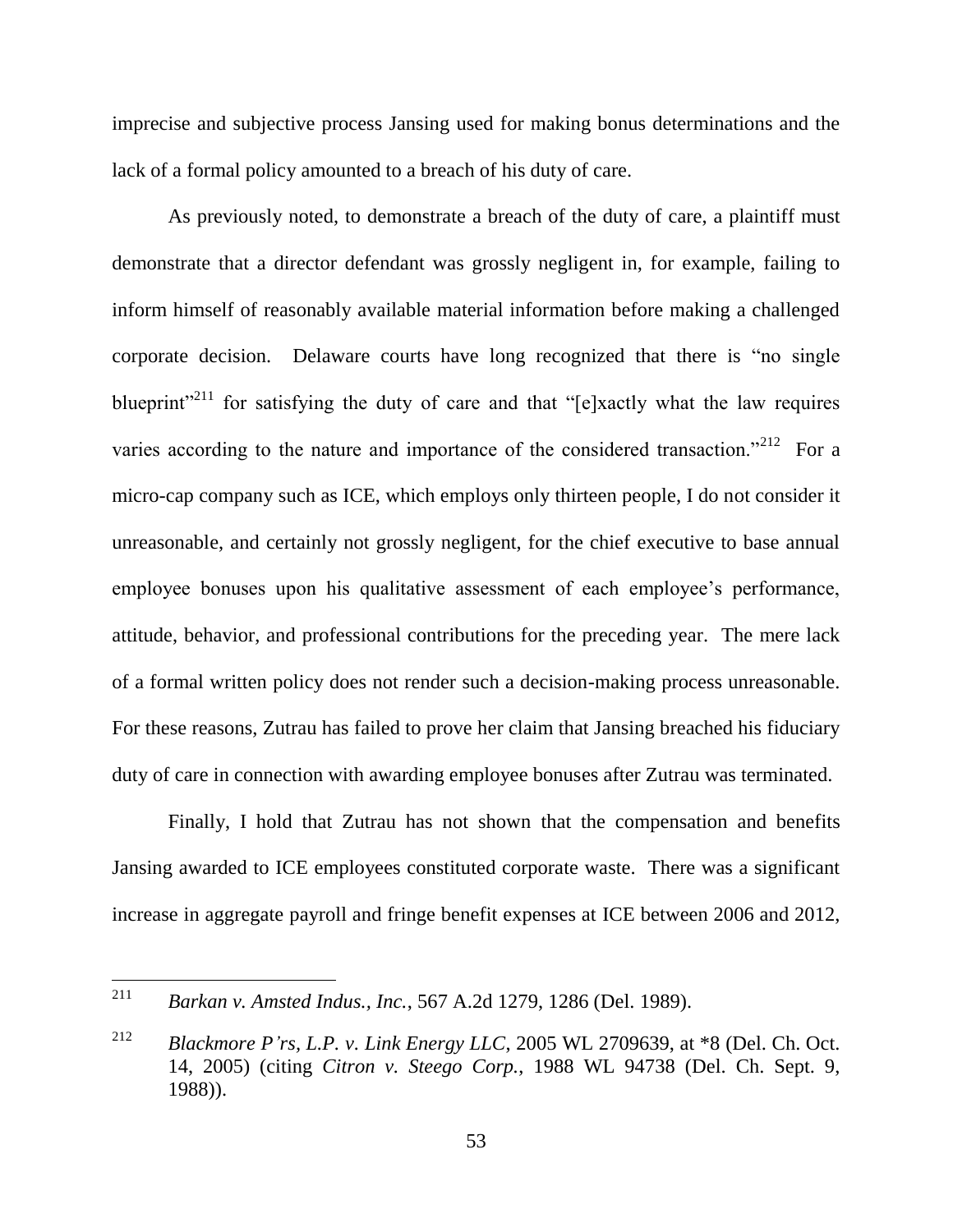although the precise magnitude of that increase is disputed. Jansing credibly testified, however, that a significant portion of that increase was due to the addition of new staff and increasing healthcare costs. Those types of standard operating costs associated with running a business almost by definition do not qualify as waste. Nevertheless, Zutrau also complains about specific examples of what she considers to be lavish and excessive spending, including ICE making employee vehicle payments, paying employee social club dues, and giving employees holiday gifts. But, each of these categories of expenditures can be attributed to a rational business purpose, including, respectively, enabling ICE salespeople to travel to conferences and visit prospective clients, providing an environment for ICE salespeople to meet with prospective clients, and improving employee morale and loyalty. None of these expenditures comes close to qualifying as "irrationally squander [ing] or giv[ing] away corporate assets,"<sup>213</sup> as would be required to establish a claim for waste.

Thus, Zutrau has failed to prove that Jansing's decisions regarding employee compensation breached his fiduciary duties. I next consider Zutrau's claim that Jansing wasted ICE's corporate assets through various other, non-compensation related expenditures.

### **2. Zutrau's claim that Jansing wasted ICE's corporate assets**

As previously noted, the traditional test for waste is whether the disputed exchange was "so one sided that no business person of ordinary, sound judgment could

<sup>213</sup> *Brehm v. Eisner*, 746 A.2d 244, 263 (Del. 2000).

 $\overline{a}$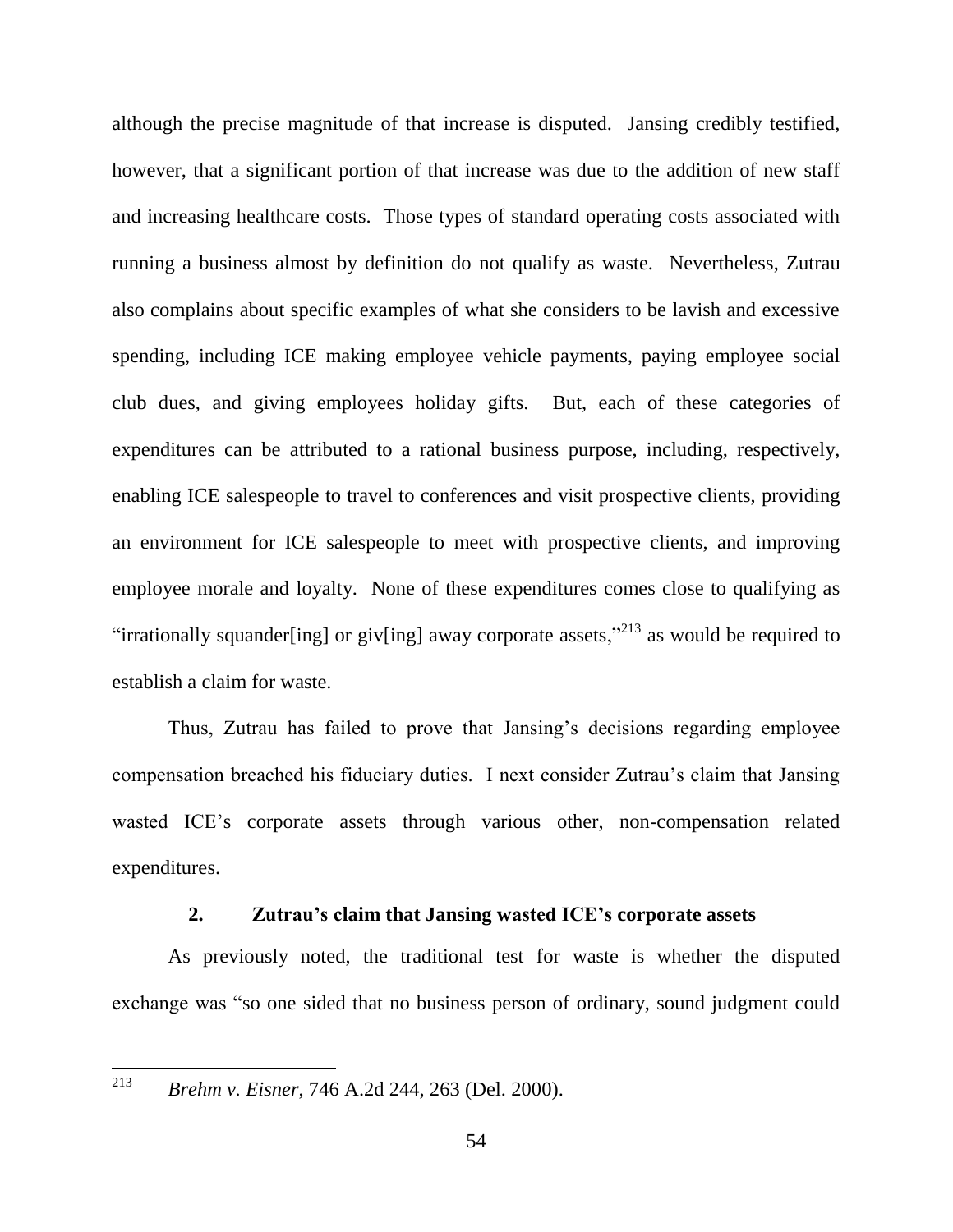conclude that the corporation has received adequate consideration.<sup> $214$ </sup> This stringent standard "is a corollary of the proposition that where business judgment presumptions are applicable, the board's decision will be upheld unless it cannot be 'attributed to any rational business purpose."<sup>215</sup>

Zutrau challenges as wasteful numerous actions and decisions Jansing made while running the Company from 2007 to 2012. Among other things, Zutrau takes issue with Jansing's decision to upgrade ICE's Sage accounting software, his making of a loan on behalf of ICE to a business acquaintance, his alleged overpayment of vendors, and other miscellaneous expenditures that he caused ICE to incur. None of these criticisms suffices to prove a waste claim.

In 2007, after the Company had experienced several technical malfunctions related to its Sage accounting software, Jansing, on the advice of outside consultants, caused ICE to pay for the system to be upgraded. The upgrades and related training cost the Company approximately  $$60,000$ <sup>216</sup> Zutrau alleges that she was able to use the software effectively before the upgrades and that acquiring them was a waste of ICE's corporate assets.<sup>217</sup> Because the record shows that ICE experienced disruptive malfunctions of the Sage system, including some during Zutrau's tenure and that Jansing relied on an outside

<sup>214</sup> <sup>214</sup> *In re Walt Disney Co. Deriv. Litig.*, 906 A.2d 27, 74 (quoting *Brehm v. Eisner*, 746 A.2d at 263) (internal quotation marks omitted).

<sup>215</sup> *Id.* (quoting *Sinclair Oil Corp. v. Levien*, 280 A.2d 717, 720 (Del. 1971)).

 $216$  Tr. 532 (Jansing).

<sup>&</sup>lt;sup>217</sup> Tr. 102-05 (Zutrau).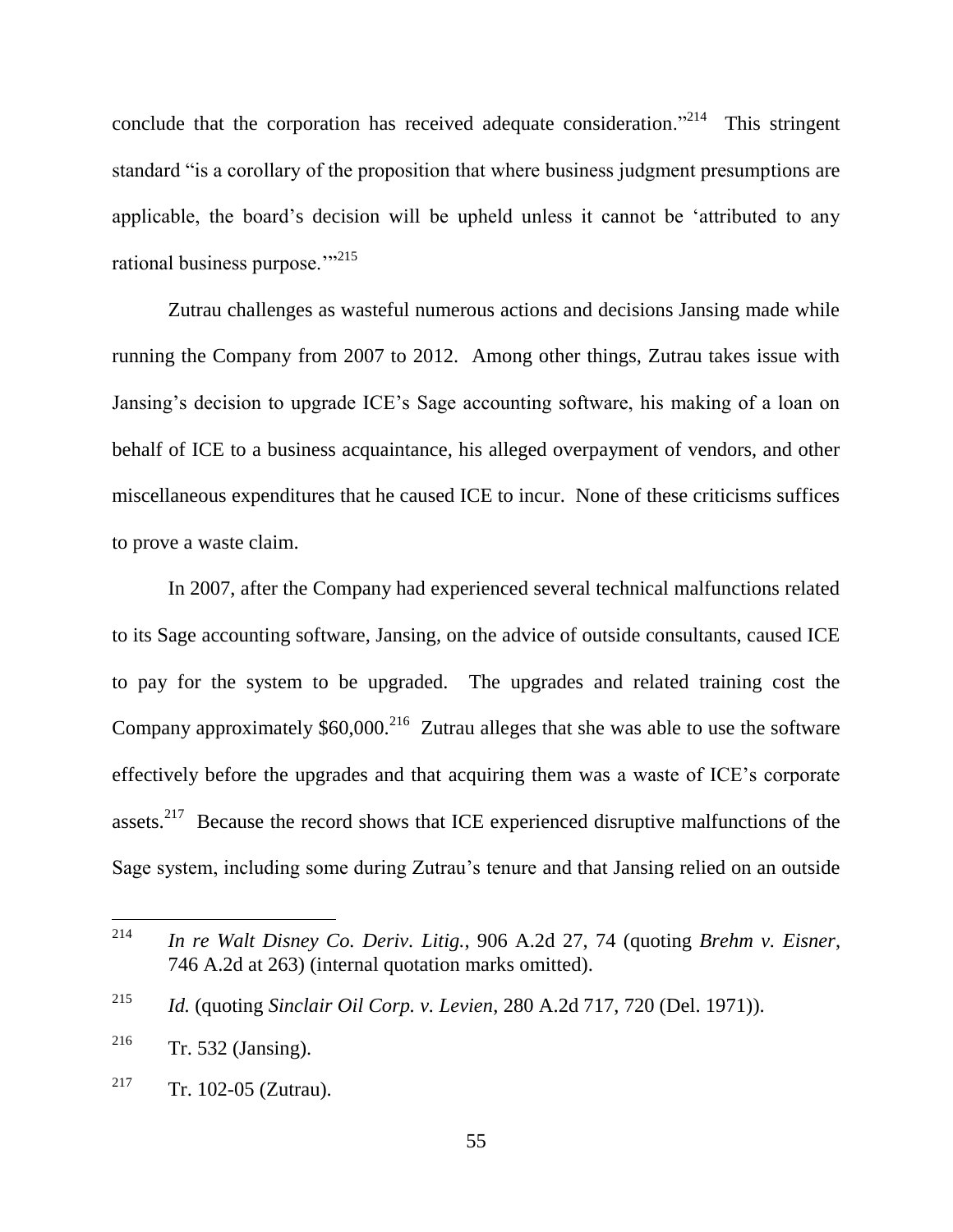consultant in responding to those problems, I find that the upgrades had a rational business purpose and do not constitute waste.

As to the loan made on behalf of ICE to a business acquaintance, sometime in 2009, Jansing made a phone call to Ray Unger, the President of Accutech, an ICE business partner. In that phone call, Unger revealed that he did not expect his company to be able to make payroll the following day.<sup>218</sup> Jansing responded by offering Unger a loan from ICE, which Unger accepted. The loan, executed that day, was for \$200,000; it was unsecured and had no specified repayment date.<sup>219</sup> Zutrau challenges the loan as irrational and a waste of ICE's resources. The loan, however, was repaid with interest. Moreover, Jansing credibly testified that part of his reason for making the loan was his concern that if Accutech failed, it would negatively impact ICE's business.<sup>220</sup> In those circumstances, I find that the loan was not so one-sided as to be irrational, and did not amount to waste.

Zutrau also claims that Jansing wastefully caused ICE to overpay certain vendors. Specifically, she asserts that he over-estimated amounts owing to a firm known as Infovisa, and caused ICE to pay them \$32,000 instead of \$23,000, an alleged overpayment of \$9,000. She also avers that, in 2009, Jansing caused ICE to overpay vendor Commerce Clearing House ("CCH") by \$57,000, paying more than double what

<sup>218</sup>  $Tr. 540$  (Jansing).

<sup>219</sup> *Id.* at 541-42.

<sup>220</sup> *Id.* at 542.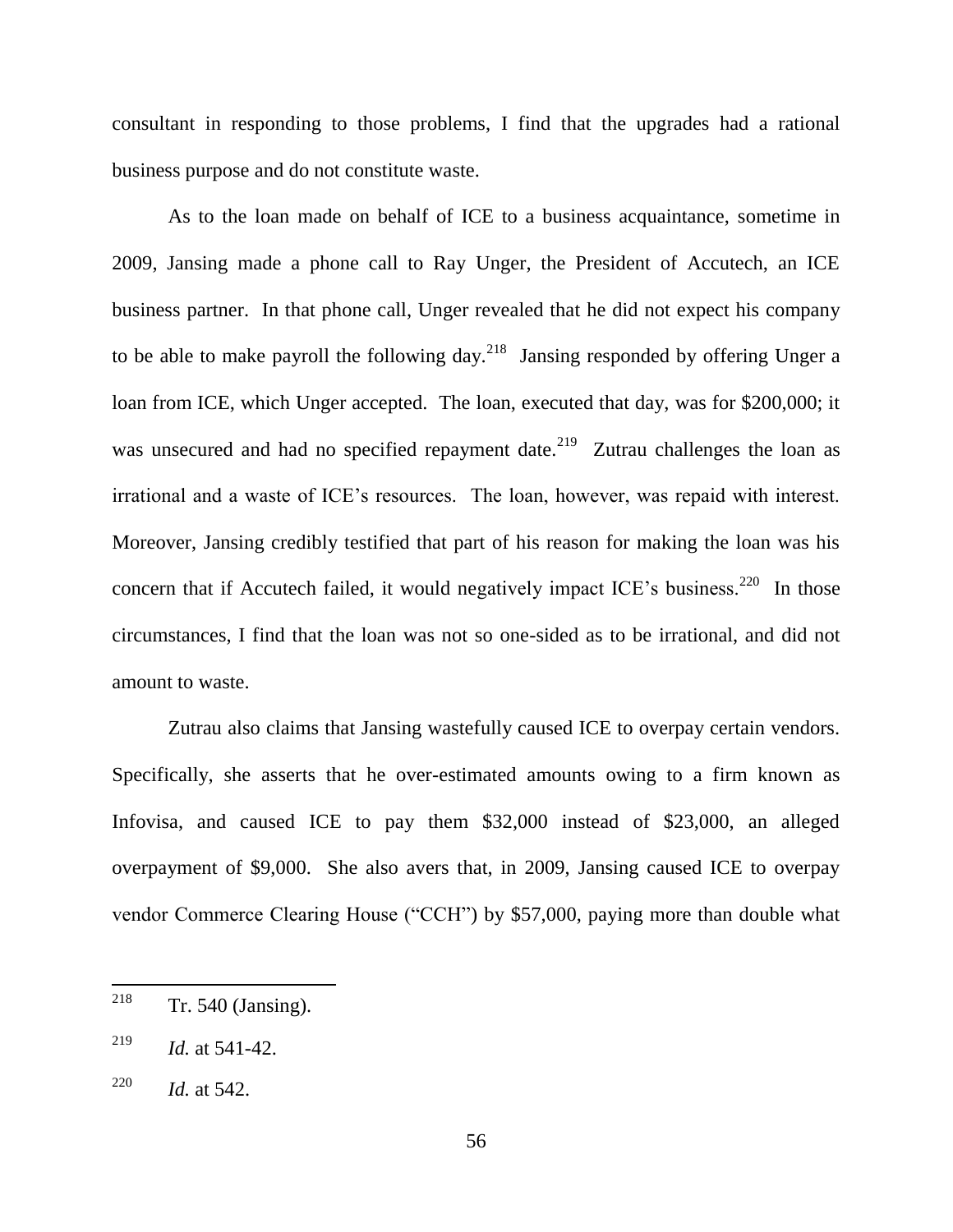contractually was required. Zutrau, however, has offered no competent evidence in support of her allegations that these expenditures meet the stringent test for waste. As to Infovisa, she merely has compared the amounts that company charged during her tenure at ICE with what it charged in later years. For her claim that Jansing overpaid CCH, Zutrau relies almost exclusively on her own deposition testimony.<sup>221</sup> Jansing offered undisputed testimony that ICE needed to increase the services it obtained from vendors such as CCH sometime after Zutrau left to meet competition from Broadridge.<sup>222</sup> Zutrau asserts that, even so, ICE was overpaying for CCH's services. But, that allegation is insufficient to support a waste claim for which a claimant must show that virtually no consideration was received in the relevant exchange. Thus, Zutrau failed to establish waste as to Jansing's alleged overpayment of vendors.

Finally, Zutrau challenges as wasteful a large number of miscellaneous expenditures, including, but not limited to, spending on company outings for ICE employees, office supplies, and an apparently large supply of gummy bear snacks for the office. Having reviewed the record and considered the briefing and arguments of both sides, I conclude that none of Zutrau's complaints about these miscellaneous expenditures provide a basis for a finding of waste.

<sup>221</sup> See Pl.'s Opening Br. 24. In the circumstances of Zutrau's limited knowledge as to the rationale for payments after her termination, the value of her testimony on this issue is limited.

<sup>222</sup> *See* Tr. 452-54.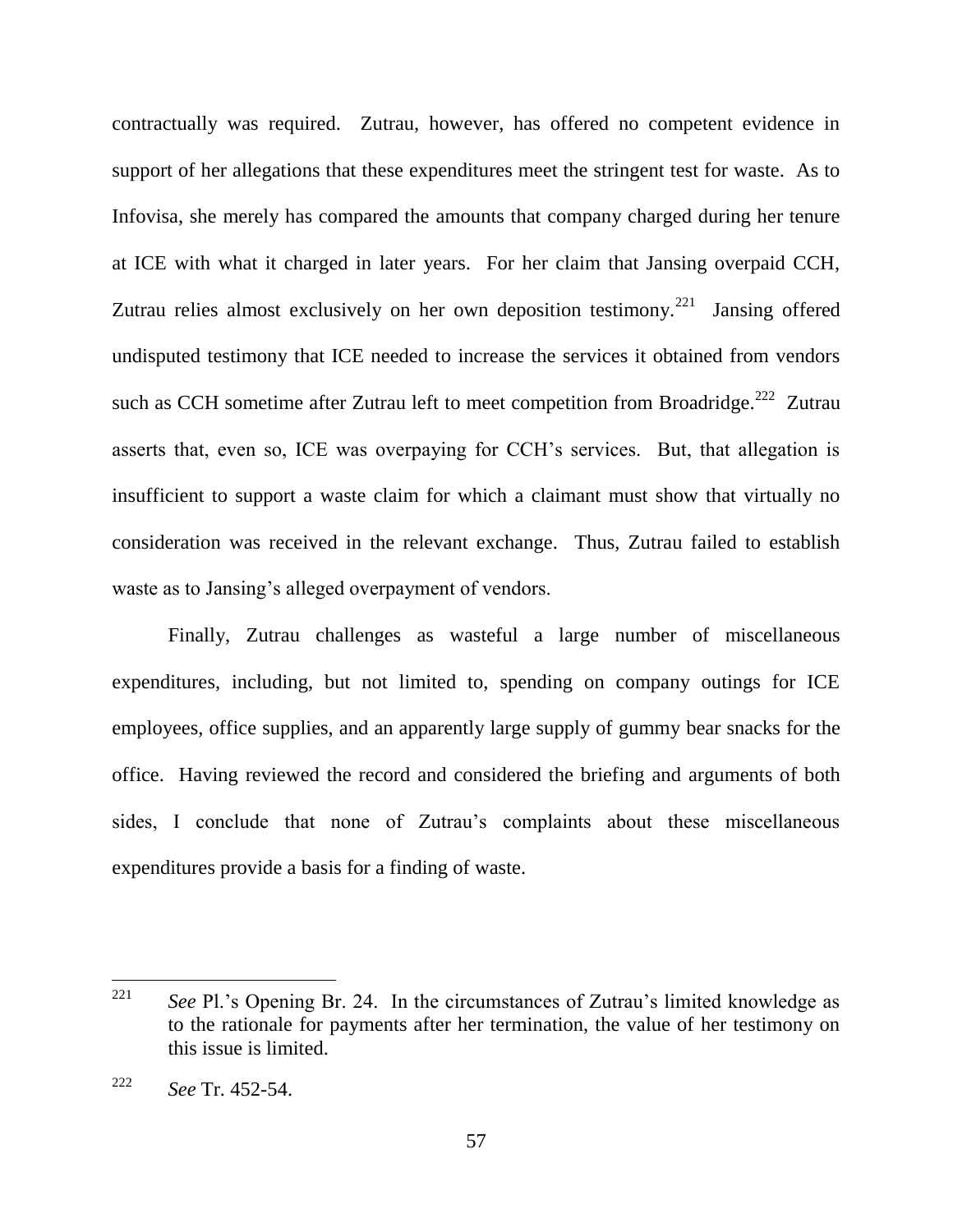### **3. Zutrau's claim that Jansing paid himself unreasonable compensation**

Zutrau alleges that Jansing also breached his fiduciary duties by paying himself unreasonable bonuses from ICE during the six years from 2007 to 2012. It is uncontested that, during that timeframe, Jansing was responsible for determining his own compensation at ICE, as he had been before Zutrau's termination. In each of the years in question, Jansing earned a base salary of \$200,000. He also awarded himself a bonus of over \$100,000 in five of those years. Specifically, the bonus income Jansing received from ICE is as follows: \$432,000 in 2007; no bonus in 2008; \$275,000 in 2009; \$172,000 in 2010; \$272,866 in 2011; and \$180,172 in 2012. Thus, from 2007 to 2012, Jansing received, in the aggregate, approximately \$1.3 million in bonus compensation. His total compensation from both salary and bonuses was approximately \$2.5 million during that period.

―Like any other interested transaction, directoral self-compensation decisions lie outside the business judgment rule's presumptive protection, so that, where properly challenged, the receipt of self-determined benefits is subject to an affirmative showing that the compensation arrangements are fair to the corporation.<sup> $223$ </sup> Thus, "self-interested compensation decisions made without independent protections are subject to the same entire fairness review as any other interested transaction.<sup> $224$ </sup> Under this heightened

<sup>223</sup> <sup>223</sup> *Telxon Corp. v. Meyerson*, 802 A.2d 257, 265 (Del. 2002).

<sup>224</sup> *Valeant Pharm. Int'l v. Jerney*, 921 A.2d 732, 745 (Del. Ch. 2007).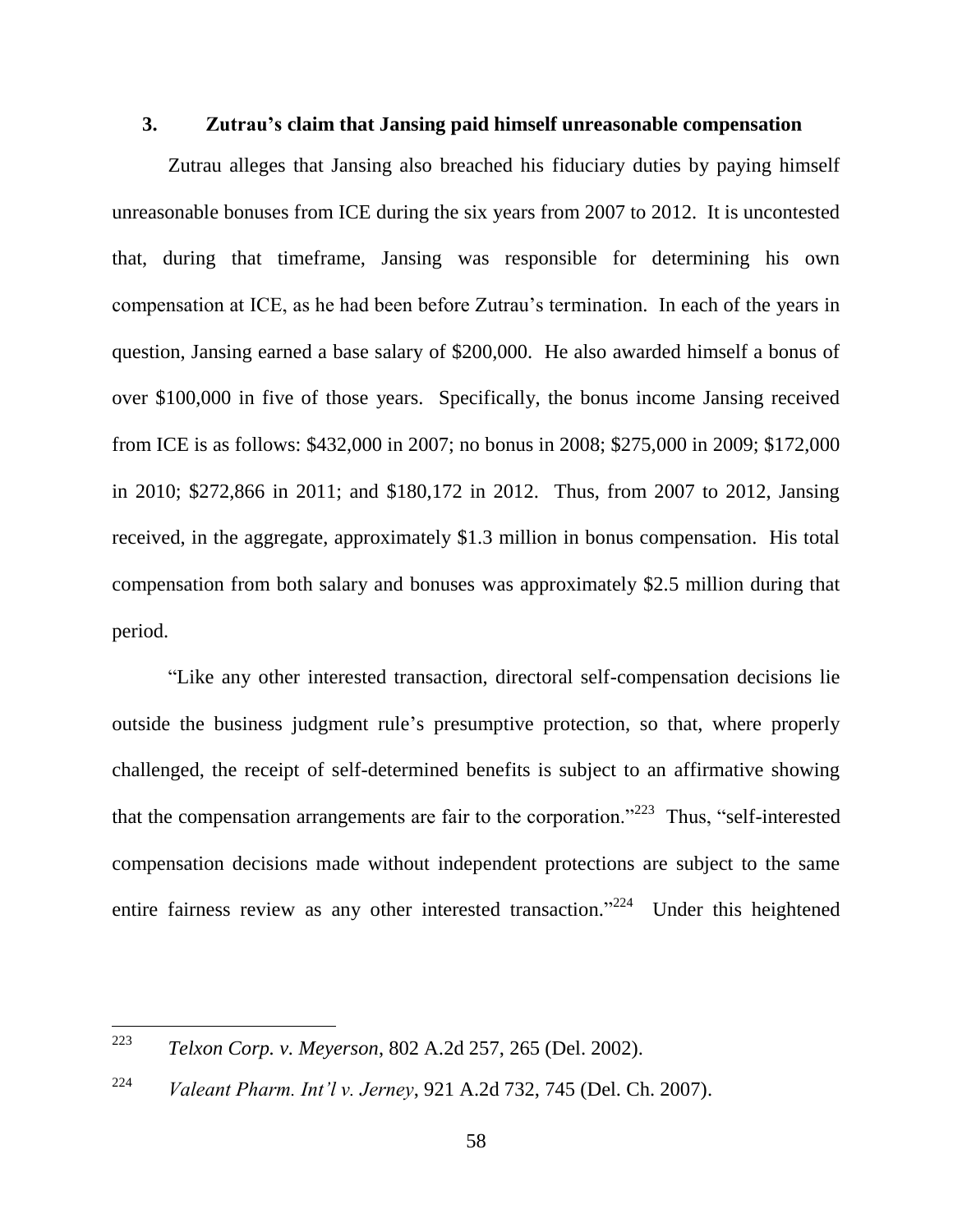standard of review, the defendant must demonstrate to the court's satisfaction and subject to its exacting scrutiny that the challenged transaction is entirely fair to stockholders.<sup>225</sup>

The concept of entire fairness has two basic components: fair dealing and fair price. $^{226}$ Fair dealing "concerns how the board action was initiated, structured, negotiated, and timed." $^{227}$ Fair price "relates to the economic and financial considerations of the [transaction.]<sup>228</sup> The two aspects of entire fairness are not independent, however. Rather, "the fair dealing prong informs the court as to the fairness of the price obtained through the process. The court does not focus on the components individually, but determines the entire fairness based on all aspects of the entire transaction."<sup>229</sup>

#### **a. Fair dealing**

The only record evidence on the process utilized by Jansing to award himself bonuses are his answers to a handful of questions posed at depositions in the New York Action and in this action. Based on that limited evidence, Jansing has failed to demonstrate that he undertook any meaningful process to ensure that the amount of his bonus awards would be reasonable and fair to the Company or its minority stockholder.

<sup>225</sup> See Paramount Commc'ns Inc. v. OVC Network Inc., 637 A.2d 34, 42 n.9 (Del.) 1994); *Cede & Co. v. Technicolor, Inc.*, 634 A.2d 345, 361 (Del. 1993).

<sup>226</sup> *Weinberger v. UOP, Inc.*, 457 A.2d 701, 711 (Del. 1983).

<sup>227</sup> *In re Digex Inc. S'holders Litig.*, 789 A.2d 1176, 1207 (Del. Ch. 2000).

<sup>228</sup> *Weinberger v. UOP, Inc.*, 457 A.2d at 711.

<sup>229</sup> *Valeant Pharm. Int'l v. Jerney*, 921 A.2d at 746.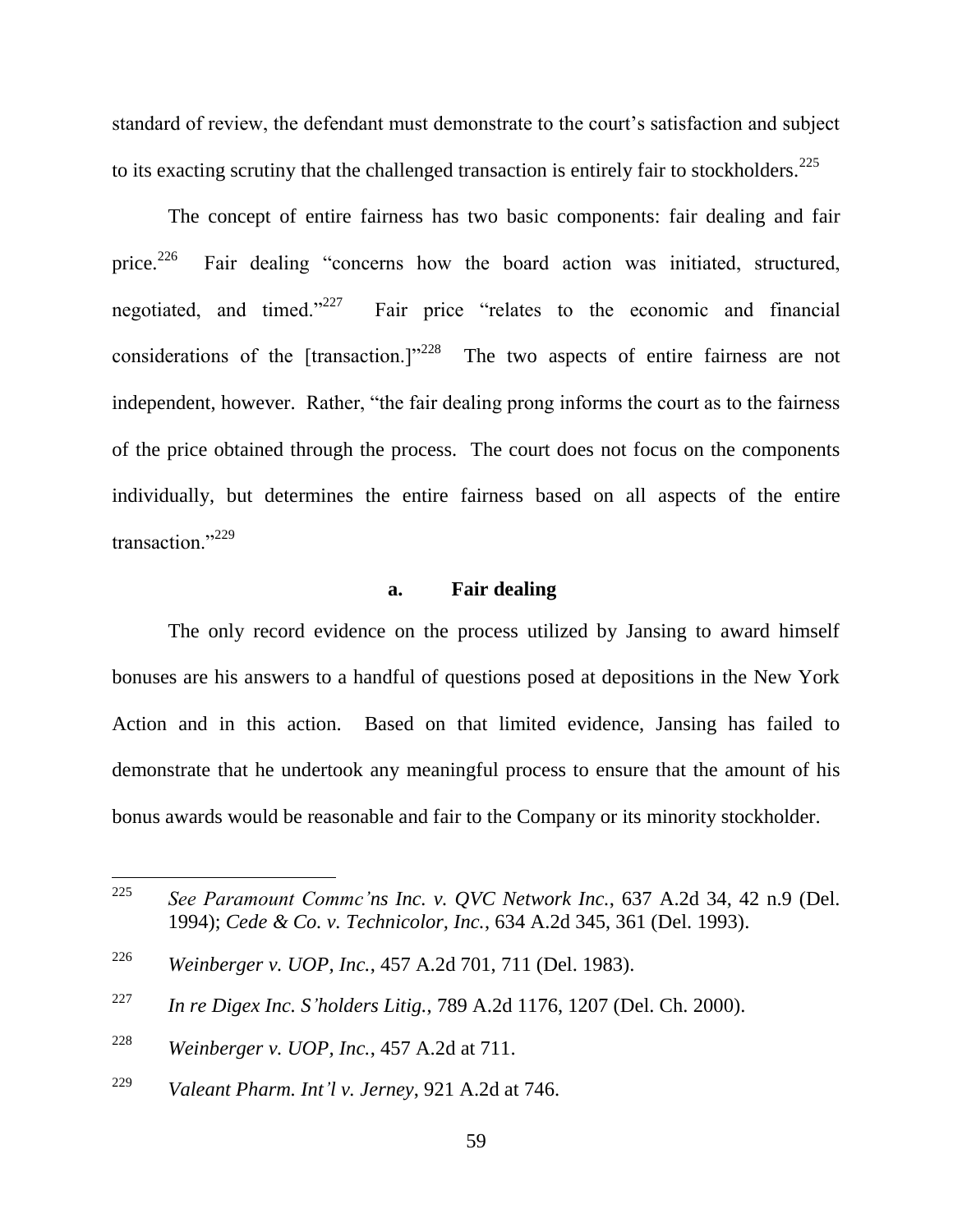On March 21, 2011, in his deposition in the New York Action, Jansing was asked

how he determined his annual bonus for 2010. He answered as follows:

[T]he way that we do our year end financial management . . . is we try to pay as many bills as we can, try to clear up as much as we possibly can, get as much money as we possibly can, pay bonuses to employees, try to legitimately come up with expenses for the business, and after that, if there's money left over, . . . I will take a bonus. So I wait until everything else is accomplished until I determine what my bonus is. $^{230}$ 

When Jansing was pressed further on how he determined the amount of any bonus he

received, he replied "I just take whatever is . . . appropriate at that point. *There is no real* 

formula or process."<sup>231</sup>

On April 29, 2013, in Jansing's deposition in this action, the following exchange

occurred during questioning as to his 2012 bonus:

- Q. Do you think it's appropriate to give yourself a sixfigure bonus when ICE lost money?
- A. Yes.
- Q. Why?
- A. I thought we did a great job as a company, and I was responsible for its operations. And this was all during a time when we were going through litigation and were distracted, and we still managed to do a lot of good things. And, you know, as far as – you're asking me about my bonus and employees' bonuses or just mine?
- Q. Just right now asking about yours.

<sup>230</sup> Jansing N.Y. Dep. 317.

<sup>&</sup>lt;sup>231</sup> *Id.* at 318 (emphasis added).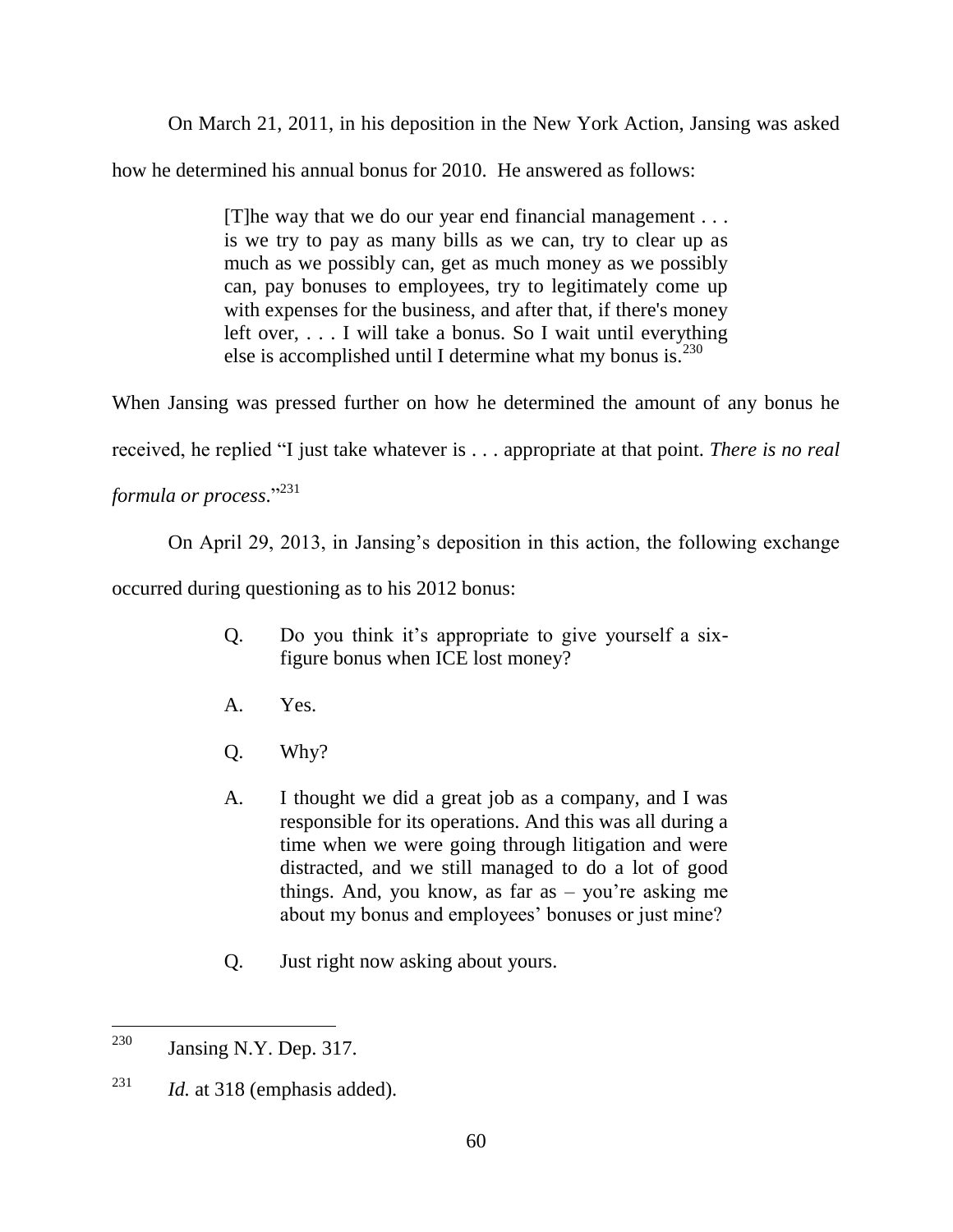- A. Okay. If I could have, I would have paid myself more.
- Q. Why didn't you?
- A. I just decided that was the amount that I would take. Whatever that amount was.<sup>232</sup>

Jansing has submitted no evidence of any independent review of his bonus determinations, and has not identified any objective criteria, formula, or procedure used to ensure that the amount of his bonuses was reasonable. Rather, his statements under oath indicate that he merely waited to see if the Company had cash left over at the end of the year, without regard to whether the Company had turned a profit or to the rights of the minority stockholder, Zutrau, and, if there was cash left over, he would award himself some discretionary amount as a bonus, on a seemingly arbitrary basis. The process that Jansing employed lacks any semblance of fairness.

In defense of his method for determining his bonuses, Jansing makes two arguments, neither of which is persuasive. First, Jansing asserts that it would be unreasonable to expect a Company with ICE's size and ownership structure to use an independent compensation committee. Second, Jansing contends that the procedural fairness of his bonus determinations for the years in question is supported by the fact he never has had a formal process for determining the amount of his bonuses, including during Zutrau's tenure with the Company.

The first argument is a red herring. Even if it would be unreasonable to expect a Company such as ICE to use an independent compensation committee, that would not

<sup>232</sup> Jansing Del. Dep. 196-97.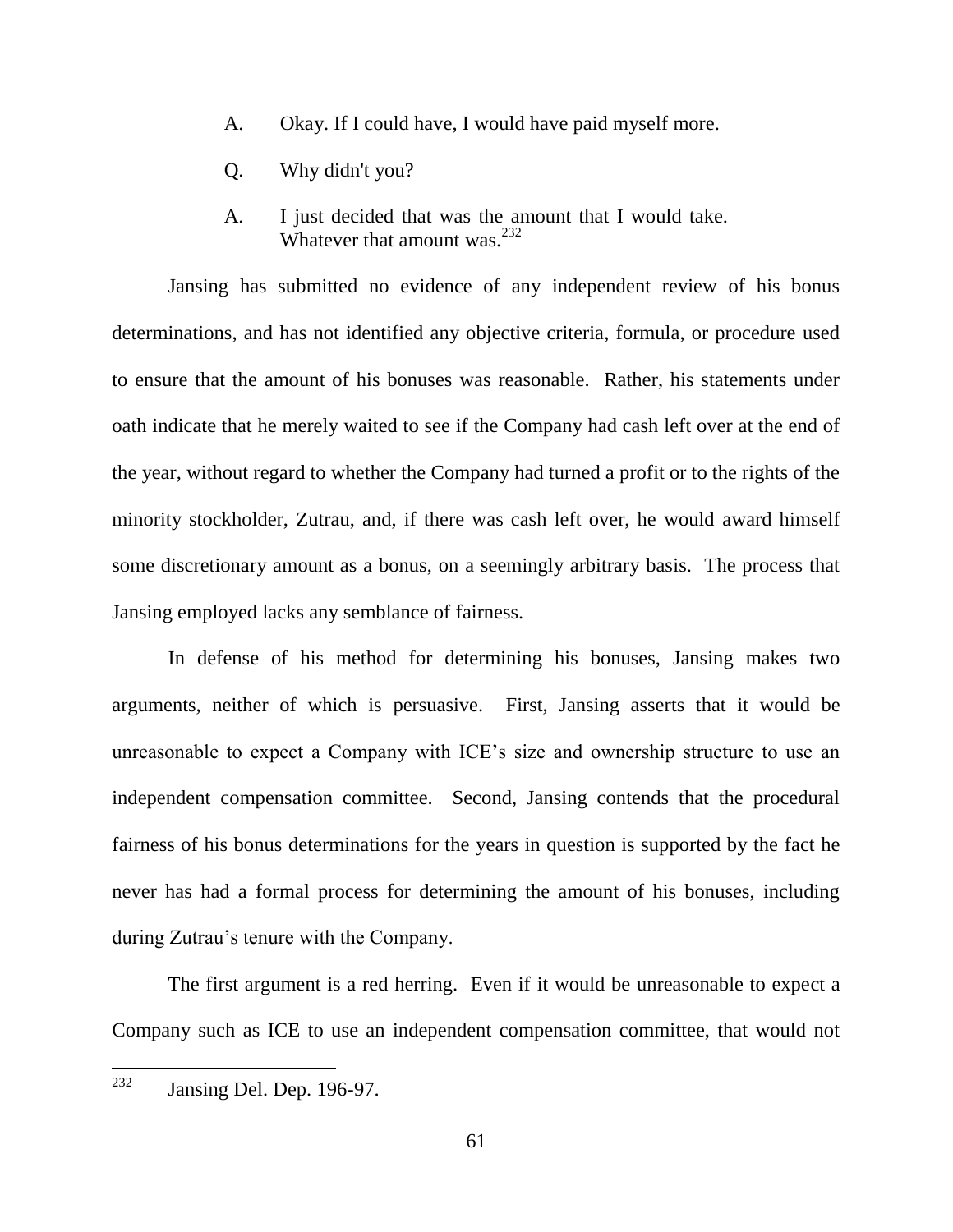excuse Jansing's complete and total failure to adopt *any* meaningful procedure for ensuring that his self-interested bonus awards were fair to ICE and its minority stockholder. Jansing's second argument is equally unavailing. A wholly unconstrained process for executing self-interested transactions does not amount to fair dealing simply because it comports with a defendant's past practices.

For all of these reasons, I conclude that Jansing's bonus awards were not the result of an adequate and fair process.

## **b. Fair price**

Having concluded that Jansing's bonuses during the 2007-2012 timeframe were

the product of an unfair process, I proceed to consider whether the amount of those

bonuses was fair. As this Court previously has noted:

The court's finding that . . . [an interested] board used an unfair process to authorize the bonuses does not end the court's inquiry because it is possible that the pricing terms were so fair as to render the transaction entirely fair. Nevertheless, where the pricing terms of a transaction that is the product of an unfair process cannot be justified by reference to reliable markets or by comparison to substantial and dependable precedent transactions, the burden of persuading the court of the fairness of the terms will be exceptionally difficult. Relatedly, where an entire fairness review is required in such a case of pricing terms that, if negotiated and approved at arm's-length, would involve a broad exercise of discretion or judgment by the directors, common sense suggests that proof of fair price will generally require a showing that the terms of the transaction fit comfortably within the narrow range of that discretion, not at its outer boundaries. 233

 $\overline{a}$ 

<sup>233</sup> *Valeant Pharm. Int'l v. Jerney*, 921 A.2d at 748-49.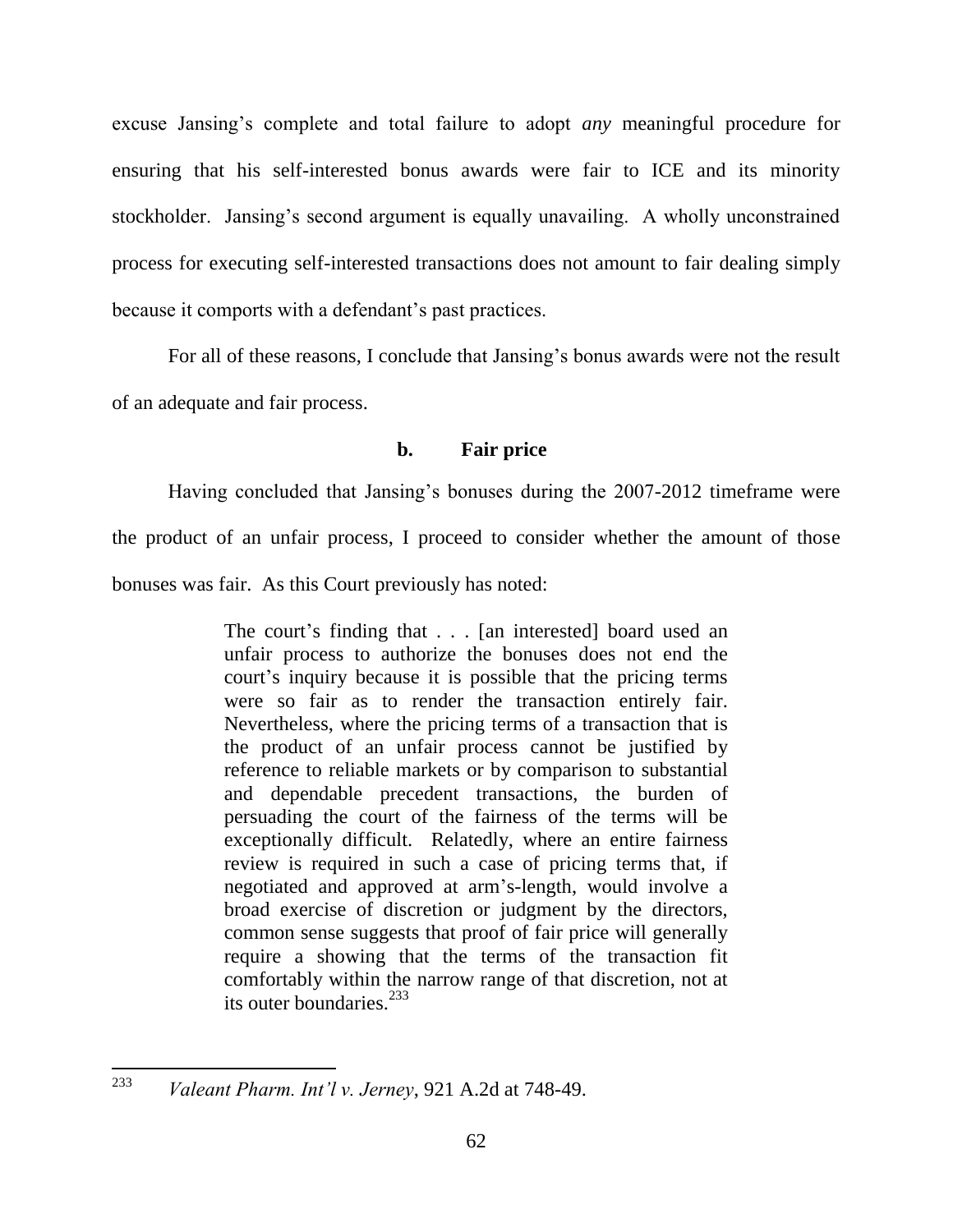Among the factors a Court may consider in determining whether salary is reasonable are whether it bears a reasonable relation to salary received in the past and how the amount of the challenged salary compares to other salaries paid by the employer.<sup>234</sup> Thus, I consider the amount of salary and bonuses that Jansing and Zutrau received in the three years preceding Zutrau's termination to be a useful starting point in this analysis.

During those three years, Jansing was the President and sole director of ICE and Zutrau was its Treasurer and Vice President. As President, Jansing ultimately was responsible for all of ICE's major operational decisions and effectively acted as the Company's CEO. Jansing received a base salary of \$200,000 in each of the three years from 2004 to 2006.<sup>235</sup> Zutrau's annual salary was \$140,000 in 2004 and 2005, and \$180,000 in 2006.<sup>236</sup> As for bonuses, in 2004, bonuses of \$120,000 were awarded to Jansing and Zutrau; in 2005, Jansing received no bonus and Zutrau received \$100,000; and in 2006, Jansing and Zutrau received bonuses of \$378,000 and \$211,000, respectively.<sup>237</sup> Thus, in the three years preceding Zutrau's termination, substantial

<sup>235</sup> JX 518.

<sup>236</sup> *Id.*

<sup>234</sup> <sup>234</sup> *Wilderman v. Wilderman*, 315 A.2d 610, 615 (Del. Ch. 1974).

<sup>&</sup>lt;sup>237</sup> *Id.* Although the sums of \$378,000 and \$211,000 were paid as bonuses through payroll to Jansing and Zutrau, respectively, in 2007, Zutrau maintains that only she received a bonus that year. Specifically, she claims that \$100,000 of the amount she received was actually a bonus, and that the remaining amounts that were paid to herself and Jansing were actually disguised shareholder distributions, awarded to them to cover their shareholder tax liability and issued through payroll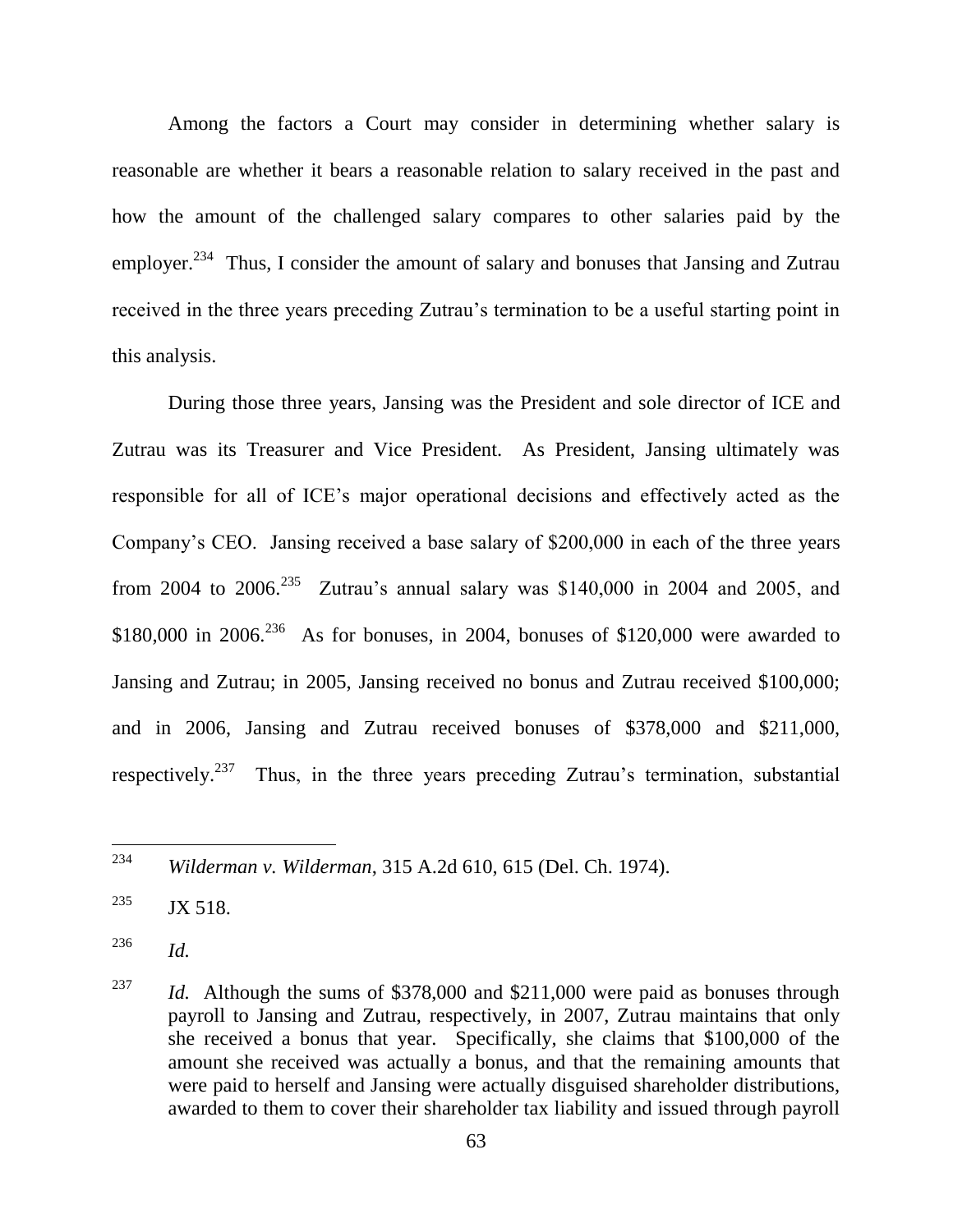bonuses had been awarded to ICE's officers, with Jansing and Zutrau each receiving average bonuses of approximately \$166,000 and \$144,000, respectively. As Jansing's bonuses were only slightly larger than Zutrau's in those three years, despite his more senior position, I consider those bonus awards to be presumptively fair. The average size of Jansing's annual bonus in the six years from 2007-2012, however, was approximately \$222,000, significantly larger than his previous bonuses. Moreover, even if the size of Jansing's average annual bonus had not increased after Zutrau's termination, Jansing still would bear the burden of proving that the same level of bonus compensation was justified and entirely fair in those later years.

so they could be written off by ICE as compensation expenses. *See* Tr. 54-55. I reject this argument as barred by collateral estoppel or issue preclusion.

Zutrau made precisely this same argument to the New York Court. She claimed that the bonuses Jansing awarded himself from 2007-2012 were also disguised shareholder distributions, in which she was entitled to share on a *pro rata* basis. JX 439 at 32-33. In rejecting that claim, the New York Court held as follows: "Maurice Kalaygian, Jansing's personal accountant and a CPA, testified that it is not an acceptable accounting practice to make shareholder distributions through payroll. He also testified that ICE paid shareholder distributions in 2010 and 2011, but not before 2010. The court credits Kalaygian's testimony over contradictory testimony by [Zutrau], who is not an accountant and has no formal training in accounting. Moreover, the documentary evidence supports the defendants' view that the bonuses were not shareholder distributions." Zutrau v. *Ice Sys., Inc.*, 2013 WL 1189213, at \*8 (N.Y. Sup. Ct. Mar. 20, 2013). I therefore consider this factual issue to have been resolved conclusively in the New York Action and I will not revisit that issue here. *See Sanders v. Malik*, 711 A.2d 32, 33 (Del. 1998) ("The doctrine of collateral estoppel essentially prohibits a party who has litigated one cause of action from relitigating in a second cause of action matters of fact that were, or necessarily must have been, determined in the first action.").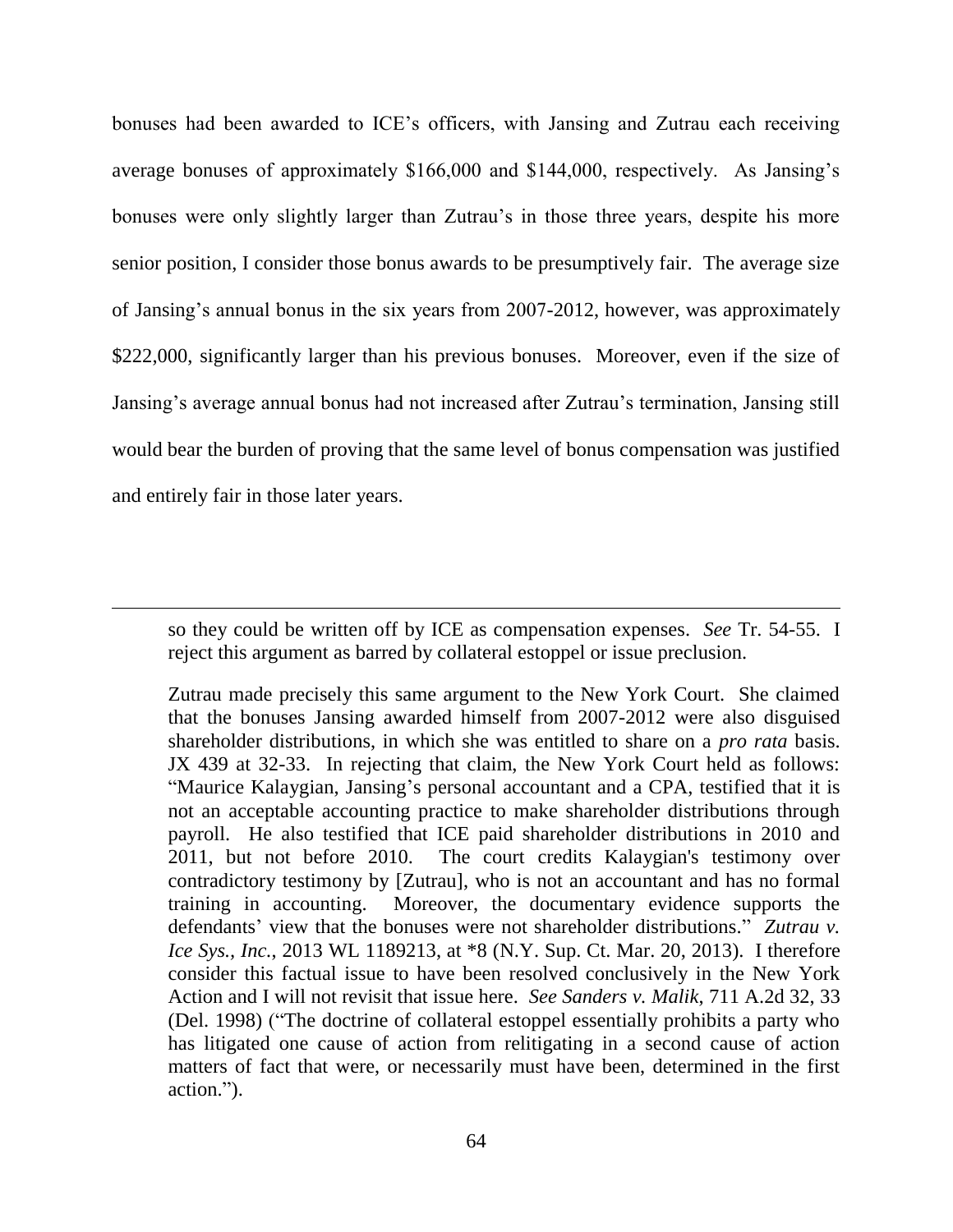Jansing, who has remained ICE's President and sole director throughout the relevant time period, has not identified any change in his business responsibilities at ICE that would justify an increase in his compensation. Rather, to support the fairness of the amount of his bonus awards, Jansing relies almost exclusively on the report and testimony of his expert witness on compensation, Priya Kapila, who conducted a marketbased assessment of Jansing's compensation levels.<sup>238</sup>

To determine what level of compensation would be reasonable for Jansing, Kapila first compared ICE's financial performance (as a proxy for Jansing's performance as President) with the financial performance of a peer group of six companies (the "Peer Group").<sup>239</sup> The companies in the Peer Group are similar in size to ICE (reporting onehalf to two times ICE's annual revenues) and their operations include data processing services (defined by having a Standard Industry Classification ("SIC") code of 7374, as does ICE).<sup>240</sup> Kapila concluded that ICE performed in the  $90<sup>th</sup>$  percentile compared to the Peer Group in the first three years under consideration (2007-2009), and in the  $50<sup>th</sup>$ percentile in the last three years  $(2010-2012).^{241}$  Using those percentiles, Kapila then compared Jansing's total compensation for each year, including total cash compensation (*i.e.*, salary and bonuses), long-term incentives, and "perks," to market compensation

- <sup>240</sup> JX 509 at 4-7.
- <sup>241</sup> *Id.*

<sup>238</sup> <sup>238</sup> *See* Tr. 758-83; JX 509.

<sup>&</sup>lt;sup>239</sup> Tr. 759-61; JX 509 at 4-7.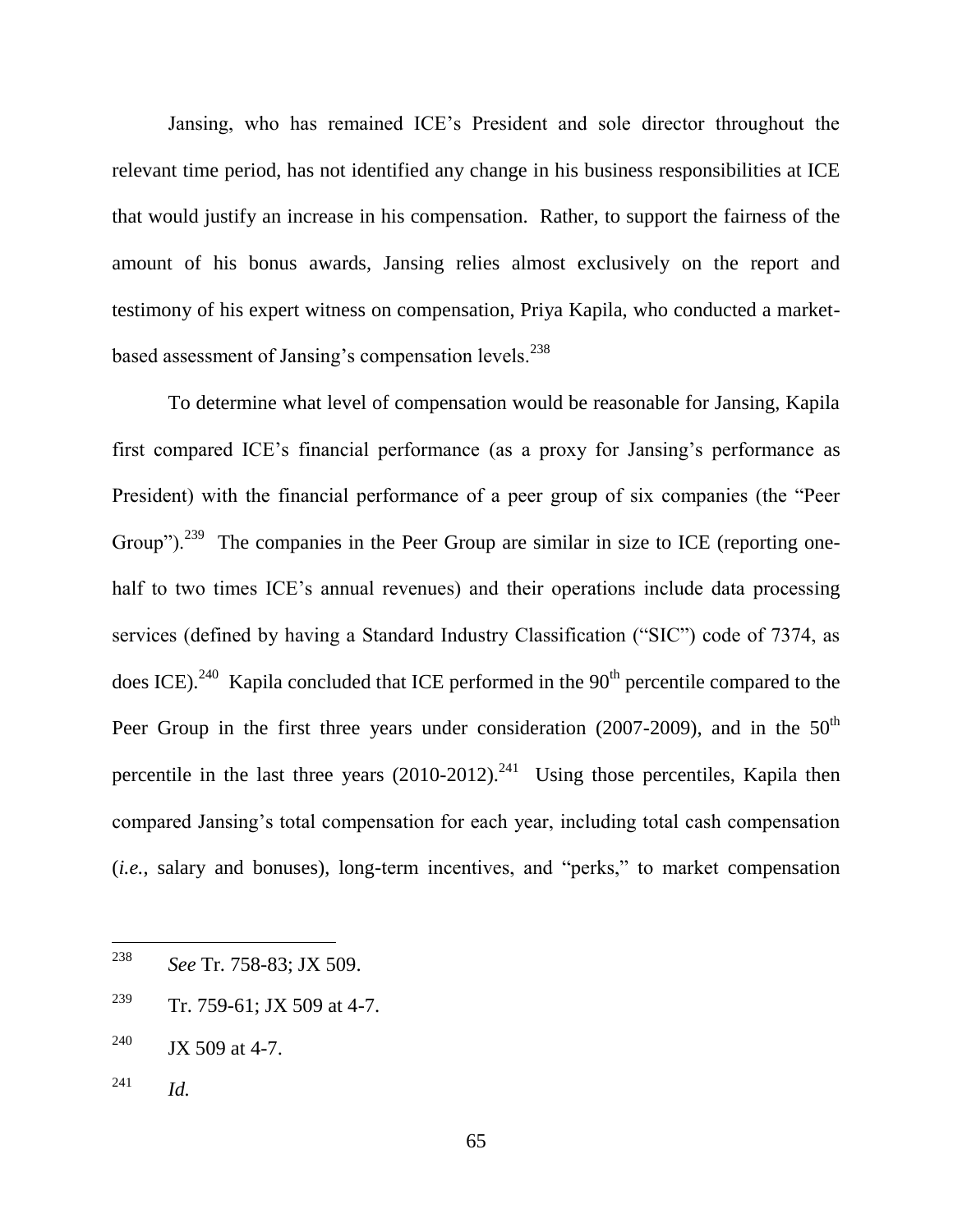survey data for CEOs. She collected the market data from five different sources.<sup>242</sup> Assuming that Jansing received perks of approximately \$3,000 per year, Kapila concluded that his aggregate total compensation for the six years in question, which she calculated to be \$2,550,038, was reasonable under the circumstances and could have been higher by  $$248,503$  and still been reasonable.<sup>243</sup>

Zutrau presented the report and testimony of a rebuttal expert on compensation, Thomas Tilghman. Tilghman highlighted a number of problems with Kapila's analysis that he contends render unreliable her conclusion that Jansing's compensation during the relevant period was reasonable.<sup>244</sup> Most significantly, Tilghman identified problems with the Peer Group and with the survey compensation data utilized by Kapila in her report.

As to the Peer Group, Tilghman asserted that six companies is significantly below the number that typically is recommended for a peer group analysis and opined that it is not a sufficient sample size to make meaningful comparisons to ICE.<sup>245</sup> At trial, Kapila conceded that WorldatWork, the professional organization of compensation experts that sets guidelines for compensation analyses, suggests that a peer group survey should include at least twelve or more companies.<sup>246</sup> Tilghman also observed that, although the companies in the Peer Group use the same SIC code in government reporting as ICE

<sup>242</sup> Tr. 761-63; JX 509 at 7-13.

<sup>&</sup>lt;sup>243</sup> JX 509 at 7-13.

<sup>244</sup> *See* Tr. 784-90; JX 510.

 $245$  JX 510 at 6.

 $246$  Tr. 777.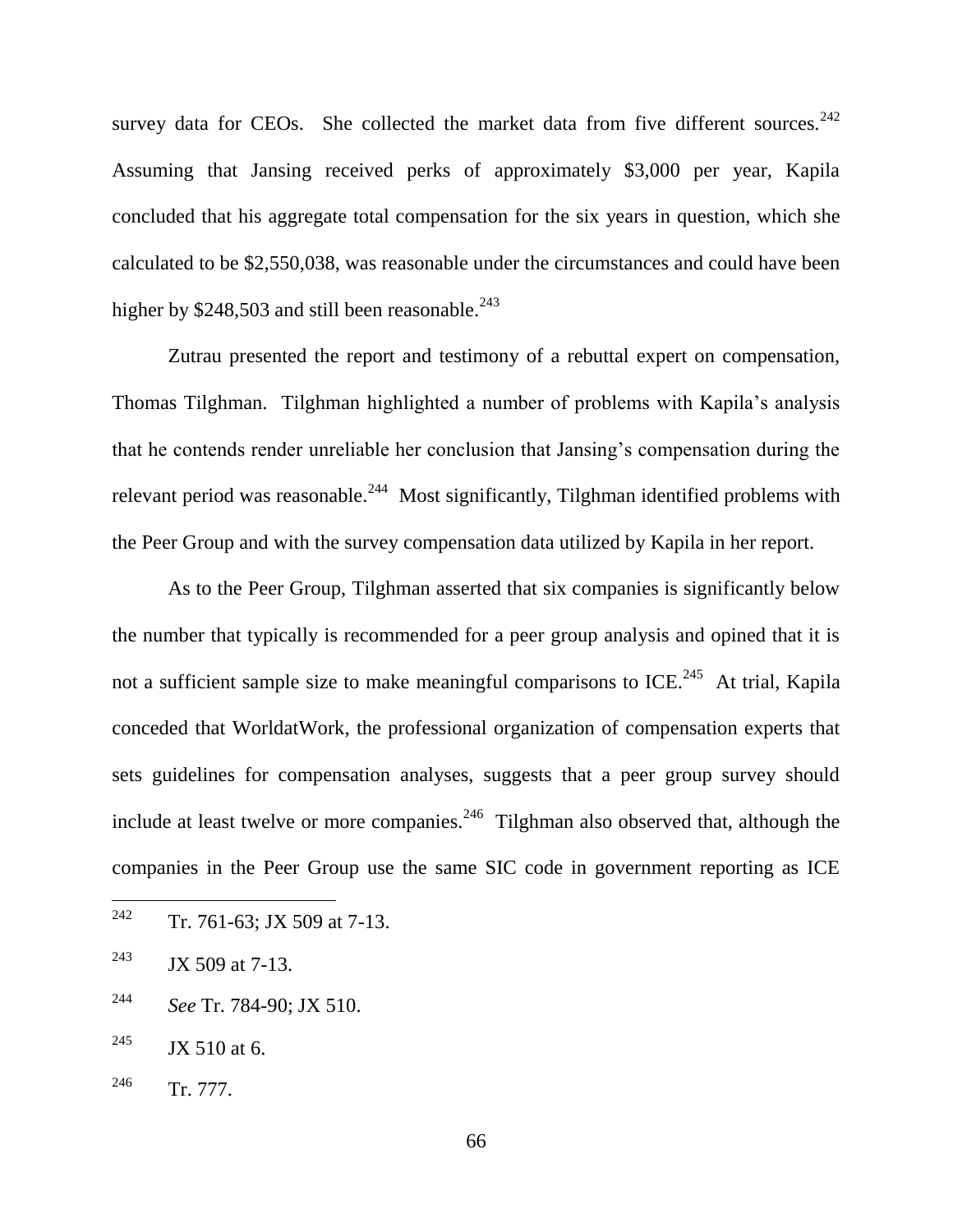does, they do not appear to be genuinely comparable.<sup>247</sup> In that regard, public filings of the companies in the Peer Group indicate that only one of them provides proxy services, while three are in the business of credit card or other payment processing and two operate in the healthcare industry. $248$  Finally, the overall performance of the supposedly comparable companies was markedly poor for the years in question, with at least half of the companies having had negative income in each year and with even the  $75<sup>th</sup>$  percentile income levels being negative in three of the six years.<sup>249</sup>

Based on the Peer Group's small sample size, lack of comparability with ICE, and notably poor performance during the relevant timeframe, I find that the Peer Group does not provide an effective gauge of ICE's performance for the years in question. Yet, Kapila used the Peer Group to justify her conclusion that Jansing was entitled to receive compensation in the  $90<sup>th</sup>$  percentile for three of the six years she analyzed. If the Peer Group benchmarks are disregarded and Jansing's compensation is compared instead to, for example, the  $50<sup>th</sup>$  percentile of the compensation survey data, his compensation appears to have been unreasonable.<sup>250</sup> Specifically, assuming Jansing was entitled to the 50<sup>th</sup> percentile compensation levels that Kapila included in her report, reasonable

<sup>247</sup>  $JX$  510 at 6.

<sup>248</sup> *See id.* Ex. 4.

<sup>249</sup> *See* JX 509 at 5-7.

<sup>250</sup> *See id.* at 11-12.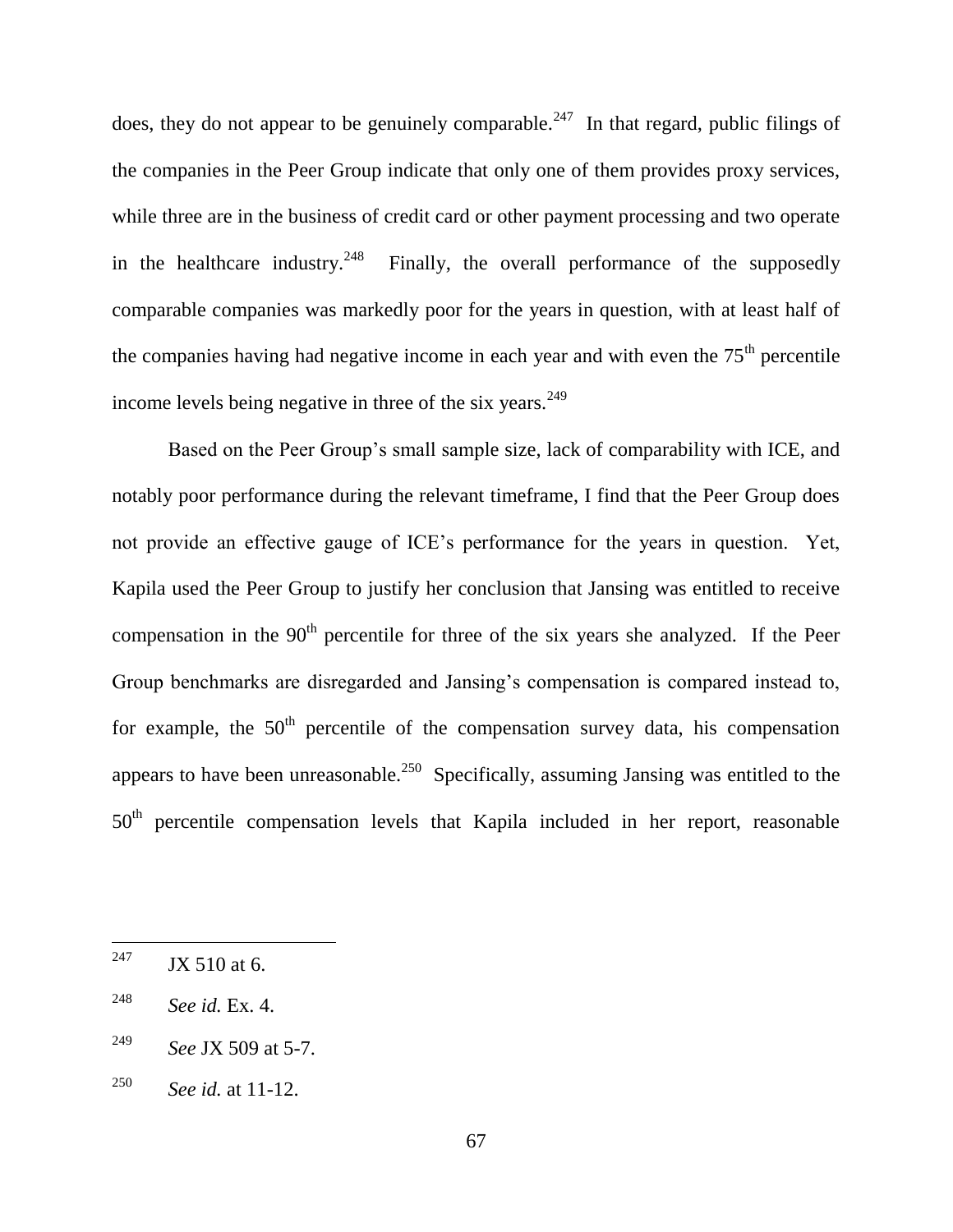aggregate compensation for Jansing for the years from 2007-2012 would be \$2,057,983. That would imply that Jansing overpaid himself by approximately  $$500,000.<sup>251</sup>$ 

In addition to identifying problems with the Peer Group, Tilghman objected to Kapila's use of broad based compensation surveys to derive reasonable compensation figures for Jansing.<sup>252</sup> In that regard, Tilghman noted that at least two of the five survey sources relied upon by Kapila collect information primarily from publically traded companies that are substantially larger than  $ICE$ <sup>253</sup>. The category comprised of the smallest companies for which one of those sources collects information consists of companies earning under \$1 billion or employing fewer than 1,000 full time employees revenue and employment statistics that dwarf ICE's.<sup>254</sup> Although Kapila attempted to fit the data she collected to a company of ICE's size through regression calculations, Tilghman credibly averred that such calculations can lead to skewed results for companies whose size is far different from the mean for the relevant data sample.<sup>255</sup> Tilghman also asserted that the industry classifications for several of the survey sources, including classifications such as "professional services" or "services," were too broad to

<sup>251</sup> <sup>251</sup> *Id.*

<sup>&</sup>lt;sup>252</sup> Tr. 787-89; JX 510 at 4-6.

<sup>&</sup>lt;sup>253</sup> JX 510 at 5.

<sup>254</sup> *Id.*

<sup>&</sup>lt;sup>255</sup> *Id.* The highest annual revenue ICE achieved in the 2007-2012 period was approximately \$3.7 million. *See* JX 500 Schedule 3b. Similarly, the most employees ICE had in that timeframe was thirteen. Tr. 449 (Jansing).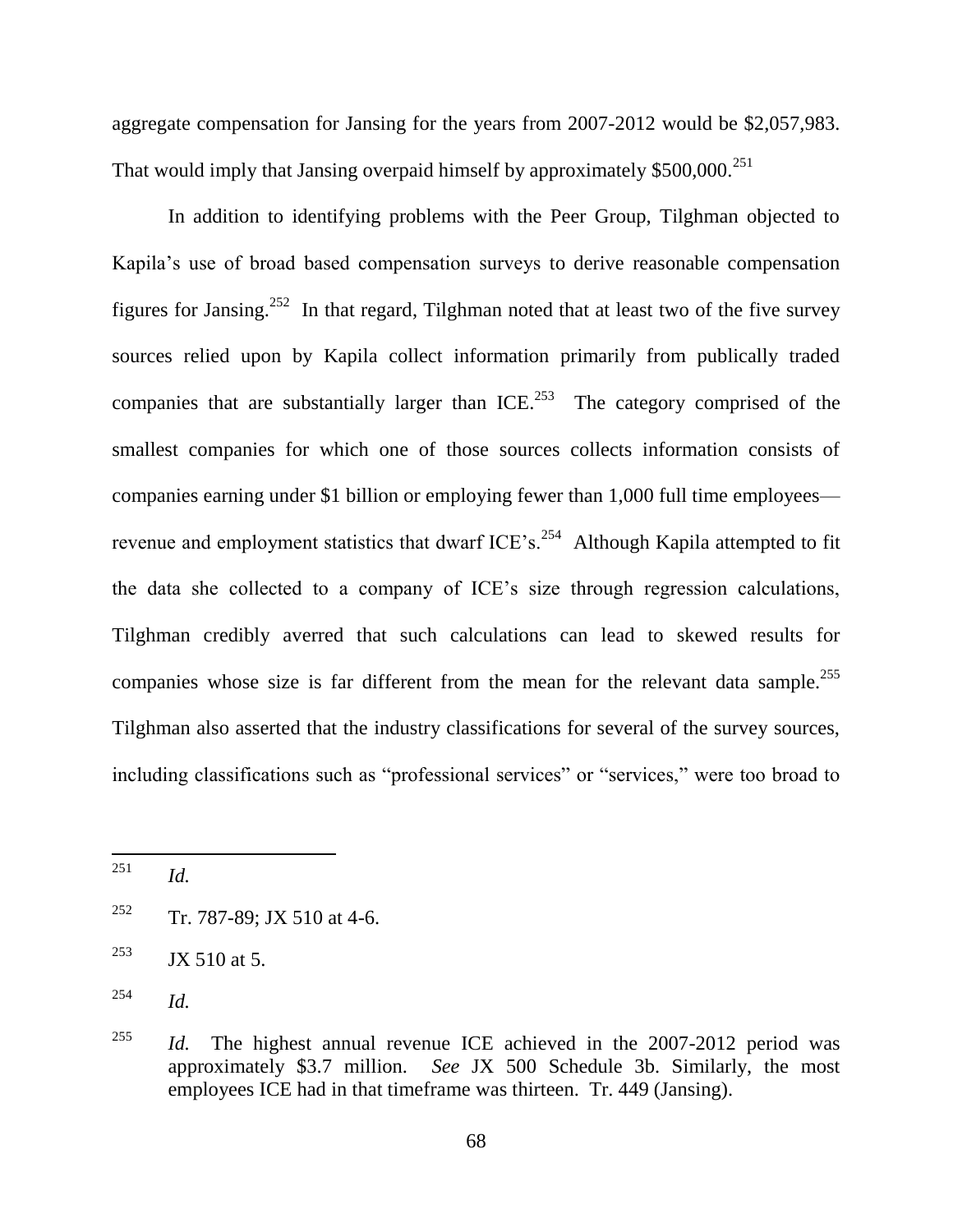reflect accurately the niche industry within which ICE operates.<sup>256</sup> I found Tilghman to be a competent and reliable witness and agree that the considerations he identified limit the probative value of the compensation statistics upon which Kapila relied.

For the foregoing reasons, I conclude that Jansing failed to prove that the bonus compensation he received from 2007-2012 was at a fair price to the Company.

#### **c. Jansing's bonuses were not entirely fair**

Because Jansing's bonus awards from 2007-2012 were the result of an unfair process and Jansing failed to prove the fairness of the amount of those bonuses, I hold that those bonuses were not entirely fair and that Jansing's payment of those bonuses to himself constituted a breach of his duty of loyalty. The remaining question, therefore, is what remedy to provide for that breach. "When a transaction does not meet the entire fairness standard, the Court of Chancery may fashion any form of equitable and monetary relief as may be appropriate."<sup>257</sup> Although rescission frequently is granted where selfdealing transactions are found not to be entirely fair, "where an officer-director has fixed his or her own compensation, our courts have recognized a right to recover under a theory of quantum meruit." $258$ 

Although Jansing failed to demonstrate that the full amount of the bonuses he awarded himself from 2007 to 2012 was reasonable, I recognize that, before Zutrau's

<sup>&</sup>lt;sup>256</sup> Tr. 788; JX 510 at 5.

<sup>257</sup> *Julian v. E. States Const. Serv., Inc.*, 2008 WL 2673300, at \*19 (Del. Ch. July 8, 2008).

<sup>258</sup> *Technicorp Int'l II, Inc. v. Johnston*, 1997 WL 538671 (Del. Ch. Aug. 25, 1997); *see also Wilderman v. Wilderman*, 315 A.2d 610, 614-16 (Del. Ch. 1974).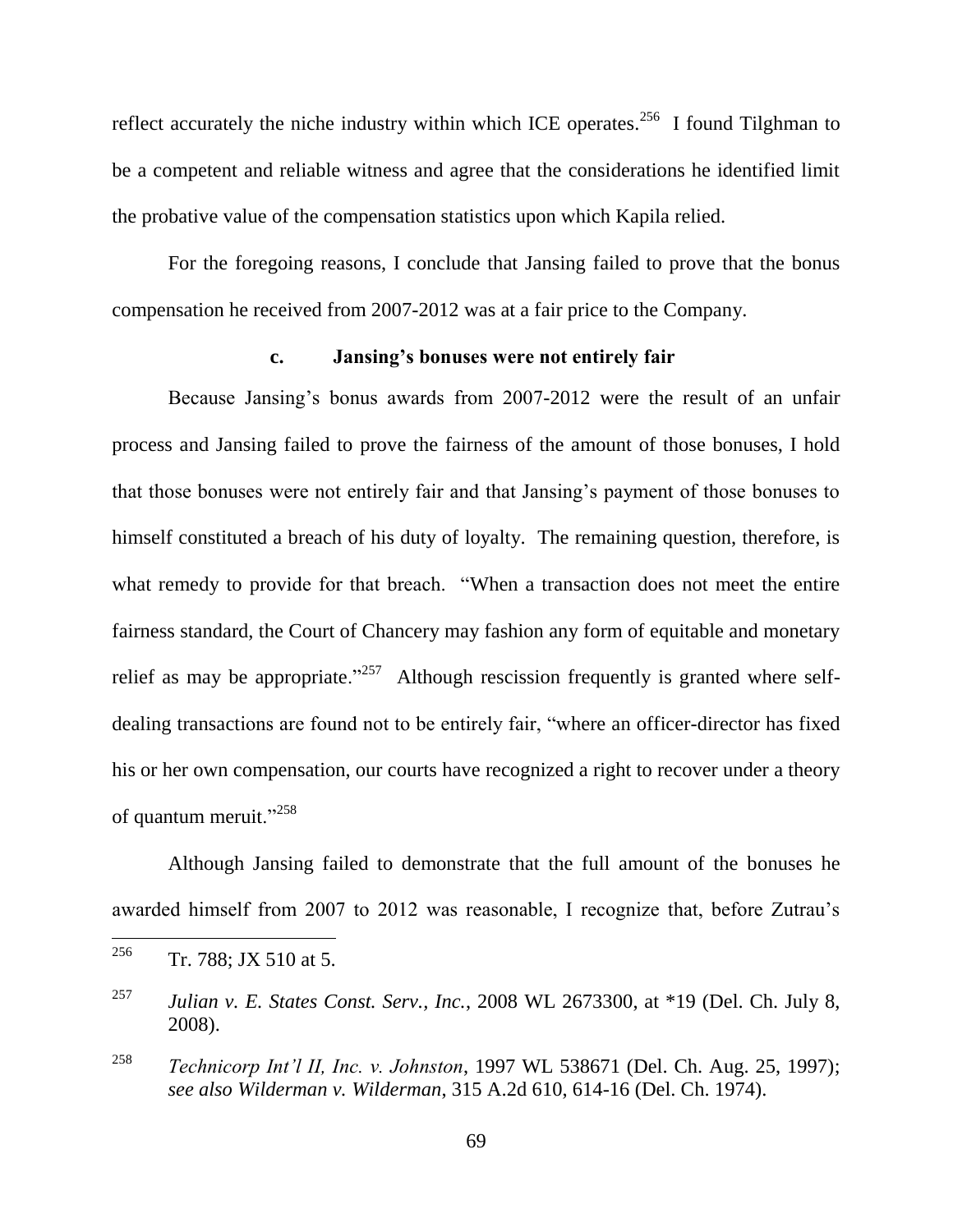termination, Jansing and Zutrau both received bonuses that constituted a significant portion of their total compensation as officers. In addition, Jansing has not increased his baseline salary, even for cost of living adjustments, since at least 2004. Overall, however, ICE was not as profitable from 2007 to 2012 as it had been in the preceding three years, due mainly to its mediocre performance since 2010. On the other hand, the Company has increased in size since 2007 and it experienced its most profitable year under Jansing's leadership in 2009. Based on these factors, and in consideration of all of the other facts and circumstances relevant to Jansing's performance, I conclude that Jansing was entitled to receive annual bonus compensation from 2007 to 2012 at approximately 75% of the rate he previously had been receiving, which would equate to about 56% of the rate of bonus compensation that he actually awarded himself from 2007-2012. Thus, for purposes of determining appropriate damages for this claim, I consider it useful to quantify the amount of excess compensation that Jansing received, which would be 44% of the bonus compensation that he awarded himself each year in the 2007-2012 timeframe. The amount of excess compensation year-to-year based on Jansing's bonus compensation, therefore, would be as follows: \$190,080 for 2007; \$121,000 for 2009; \$75,680 for 2010; \$120,061.04 for 2011; and \$79,275.68 for 2012.<sup>259</sup>

<sup>259</sup> For the sake of completeness, I have stated here the putative amount associated with Jansing's excess compensation in 2012. For the reasons stated *infra* in note [363,](#page-103-0) however, this amount ultimately was not relevant to any remedy the Court is awarding Zutrau.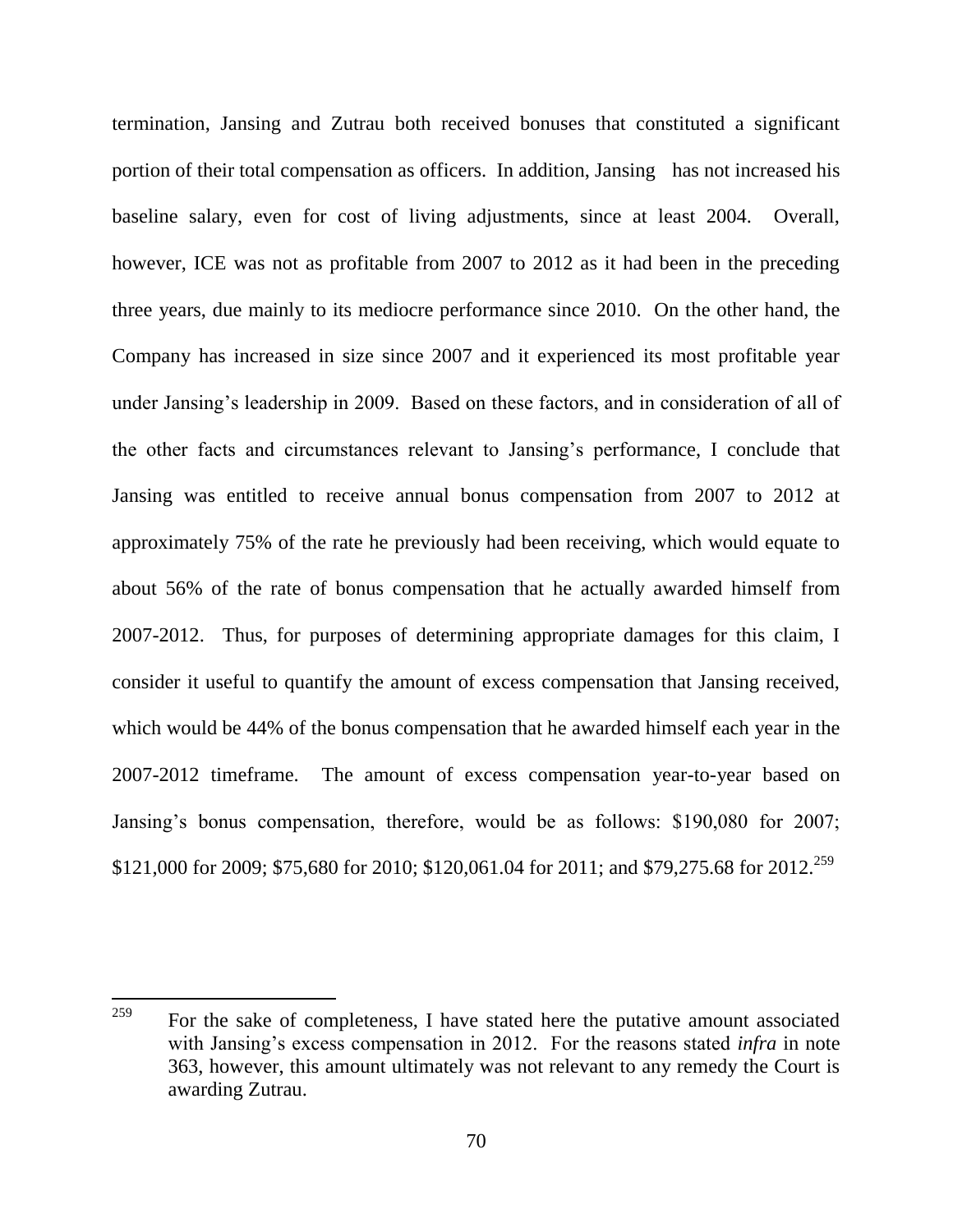### **4. Zutrau's claim that Jansing caused ICE to pay for personal expenditures**

Zutrau claims that Jansing breached his fiduciary duties after her termination by causing ICE to pay for various personal expenditures. Most significantly, she alleges that, on numerous occasions, he improperly charged personal expenses to his companyissued American Express ("Amex") card. She also alleges that Jansing improperly caused the Company to pay for several other personal expenses. I first address the claim relating to Jansing's use of his Amex card.

# **a. The personal expenditures Jansing allegedly improperly charged to his Amex card**

Zutrau challenges \$50,992.42 in allegedly improper expenses that Jansing charged to his Amex card from 2007 to 2012 (the "Amex charges"), including meal, travel, vehicle, mailing, and other miscellaneous charges, some as low as  $$5.99$ <sup>260</sup> It is undisputed that, both before and after Zutrau's termination, Jansing used his Amex card predominantly to pay for business expenses. The \$50,992.42 in expenses that Zutrau challenges are out of a total of over \$1 million in expenses that were charged to Jansing's Amex card during the relevant period. Zutrau also complains about Jansing's use of his Amex card's "rewards points" to pay for personal expenditures. Specifically, she alleges that he improperly used 1,391,770 rewards points that, according to Zutrau, have an approximate value of \$.01 each, for a total value of  $$13,917.70$ <sup>261</sup>

 $\overline{a}$ 

 $^{260}$  JX 507 Ex. B.

 $^{261}$  Tr. 315.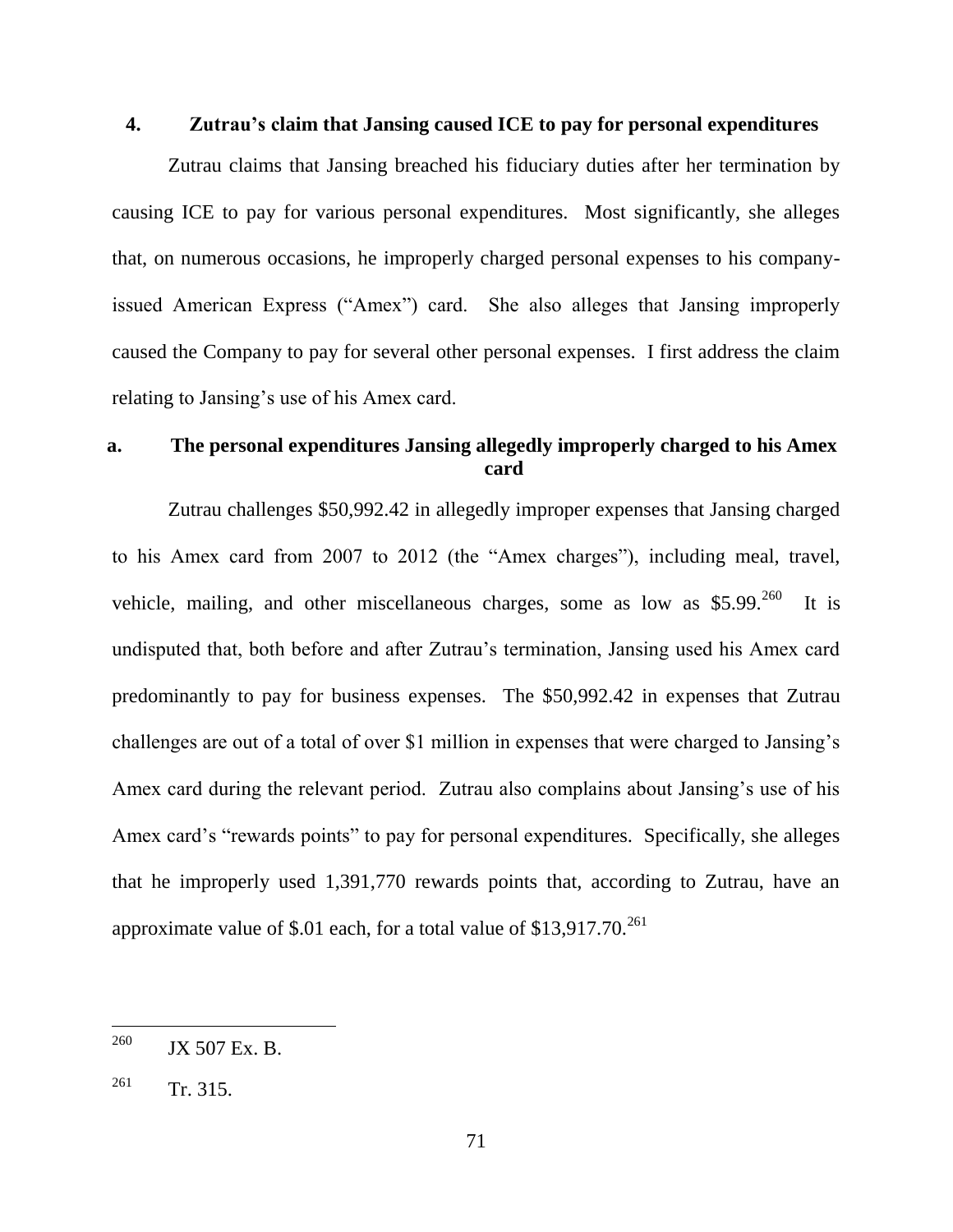As to the rewards points, Jansing does not dispute that he redeemed them for personal expenditures. Rather, he avers that his use of the rewards points did not cost the Company any money and should be treated as a *de minimis* perk. Zutrau admits that Jansing's use of the rewards points did not require any cash outlays by the Company.<sup>262</sup> She asserts, however, that they could have been used for other purposes, such as purchasing office supplies.<sup>263</sup> ICE had no formal policy on rewards points,<sup>264</sup> but no evidence has been offered to suggest that Jansing's use of the rewards points was inconsistent with past practices at ICE or with general industry custom. Here, where the alleged market value of the rewards points accumulated on Jansing's Amex card was approximately \$2,300 per year, or just over 1% of his base salary of \$200,000 (the fairness of which is not disputed), I find Jansing's use of them to be a *de minimis* perk rather than a breach of his fiduciary duties. At trial, Jansing provided uncontroverted testimony that he used rewards points to pay for \$5,976.70 of the Amex charges that Zutrau challenges.<sup>265</sup> Thus, the value of the remaining charges for which Jansing could be held liable is \$45,015.72.

<span id="page-72-0"></span>

 $262$  Tr. 316.

<sup>263</sup> Tr. 362; *see* Tr. 601 (Jansing).

 $264$  Tr. 601 (Jansing).

<sup>&</sup>lt;sup>265</sup> *See* Tr. 551-52 (Jansing); Def.'s Demonstrative Ex. ("DDX") 1. Zutrau has objected to DDX 1 and I refer to it only for limited noncontroversial purposes, including to the extent it reflects uncontroverted testimony or admissions by Jansing.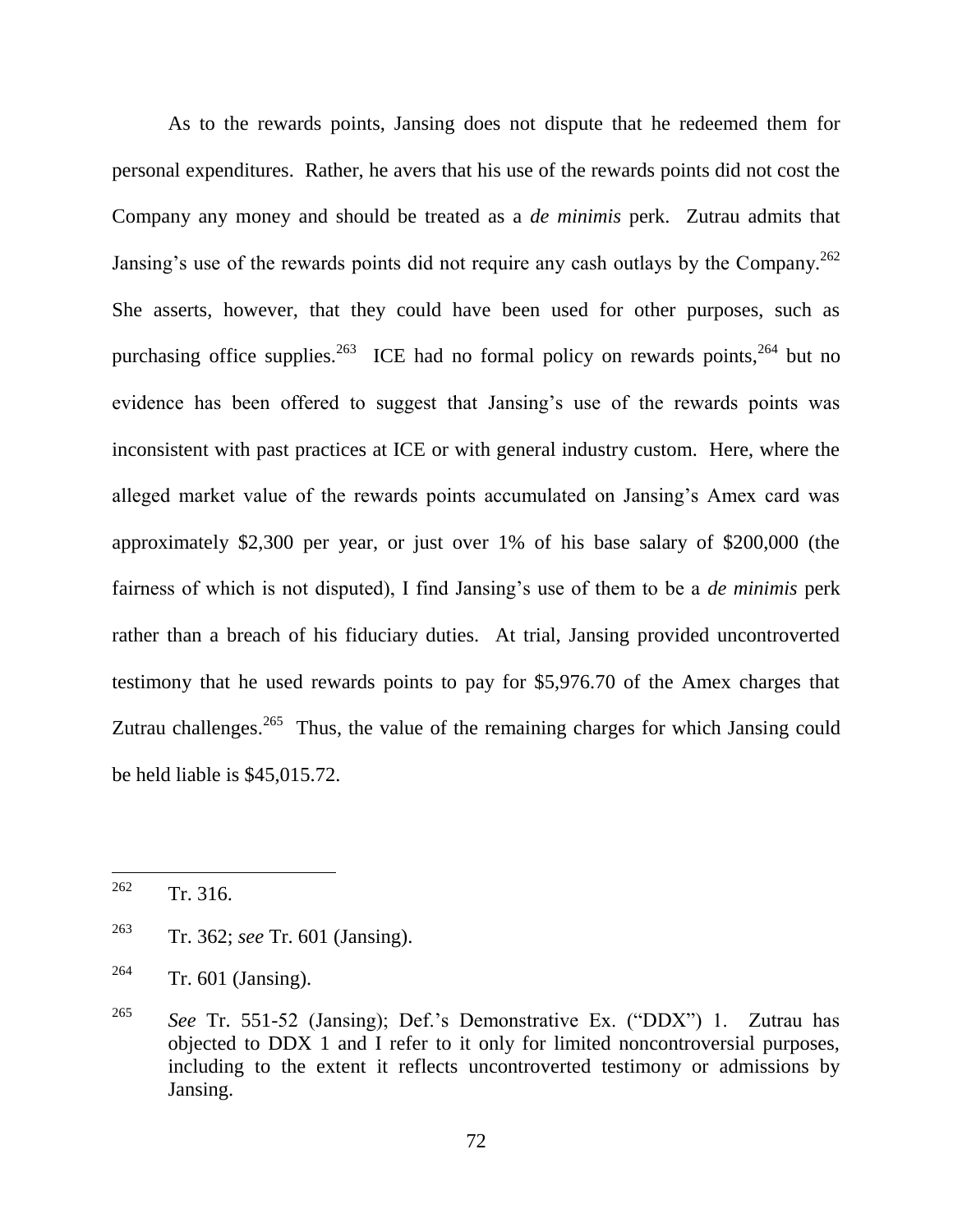Jansing avers that a substantial majority of the remaining Amex charges were for business expenses, but admits that some were for personal expenses and did not get reimbursed because Jansing considered them to be negligible.<sup>266</sup> In that regard, Jansing admitted that \$4,134.26 of the Amex charges were personal, as reflected in a demonstrative that he presented at trial. $267$  Jansing also admitted that an additional \$5,065.54 of the Amex charges were combined-purpose travel expenses.<sup>268</sup> This category of expenses included travel expenses for trips that Jansing took with his daughter and visits to his relatives, including during the holidays.<sup>269</sup> Although Jansing claims that he also did work on these trips,  $270$  I find that the charges were predominantly personal expenses for which ICE should not have been charged. Thus, at least \$9,199.80 of the Amex charges were for personal expenses.

<sup>266</sup> Tr. 484.

<sup>267</sup> *See* Tr. 551-53; DDX 1. In DDX 1, one purchase for \$216.74 from Hertz Car Rental on February 15, 2009 was described as "Personal" but not included in the calculation of "Total Personal Expenses," which were listed as having a value of \$3,917.52. I take the description of the  $$216.74$  expense as "Personal" in DDX 1 as an admission and note that Jansing also previously described that expense as personal in a deposition. Jansing N.Y. Dep. 566. Thus, I consider its exclusion from the "Total Personal Expenses" to be an oversight and deem Jansing's admitted "Total Personal Expenses" to be \$4,134.26.

<sup>268</sup> *See* Tr. 551-53; DDX 1.

<sup>269</sup> *Id.*; Jansing NY Dep. 554-55.

<sup>&</sup>lt;sup>270</sup> Tr. 552-53.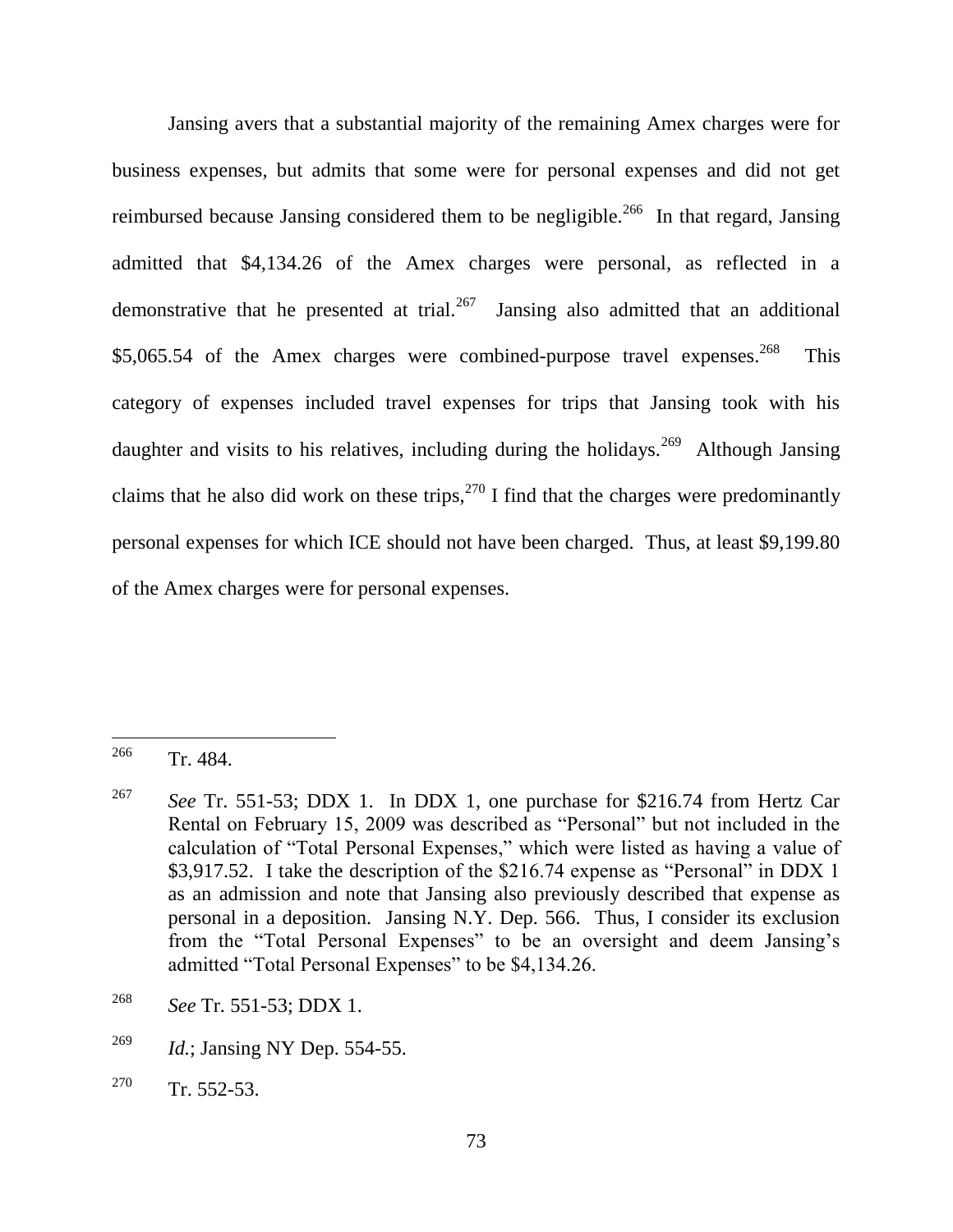Of the remaining \$35,815.92 in Amex charges, \$7,943.60 relate to maintenance and repair of Jansing's Company vehicle, a truck.<sup>271</sup> The record indicates that the truck was purchased for business purposes, including to facilitate transportation of business materials, and provided ICE with a tax benefit.<sup>272</sup> Although Zutrau alleges that Jansing used this truck primarily as his personal vehicle, I am satisfied that maintenance and repair of the truck was a business expense.

Thus, \$27,872.32 of the Amex charges remain in dispute. Apart from \$1,473.38 in charges for which Jansing cannot recall the purpose, Jansing generally has averred that all of the remaining charges were for business expenses.<sup>273</sup> Based on her review of the Amex card statements, Zutrau stated her opinion at trial that each of these expenses was most likely personal or otherwise not a proper business expense, but she admitted that the information available from the credit card statements does not provide definitive proof one way or another.<sup>274</sup> Because neither side has submitted convincing evidence as to the nature of these expenses, whether Jansing's charging of them to the Amex card should be treated as a breach of his fiduciary duties will depend upon who bears the burden of proof.

As the decision of whether or not to charge an expense to the Company card is a business decision, it is, by default, entitled to the presumption of the business judgment

- <sup>272</sup> *See* Tr. 202-03 (Zutrau); JX 539.
- <sup>273</sup> *See* Tr. 549-51; DDX 1.
- $274$  Tr. 101, 272-75.

<sup>271</sup> *See* Tr. 551-52 (Jansing); DDX 1.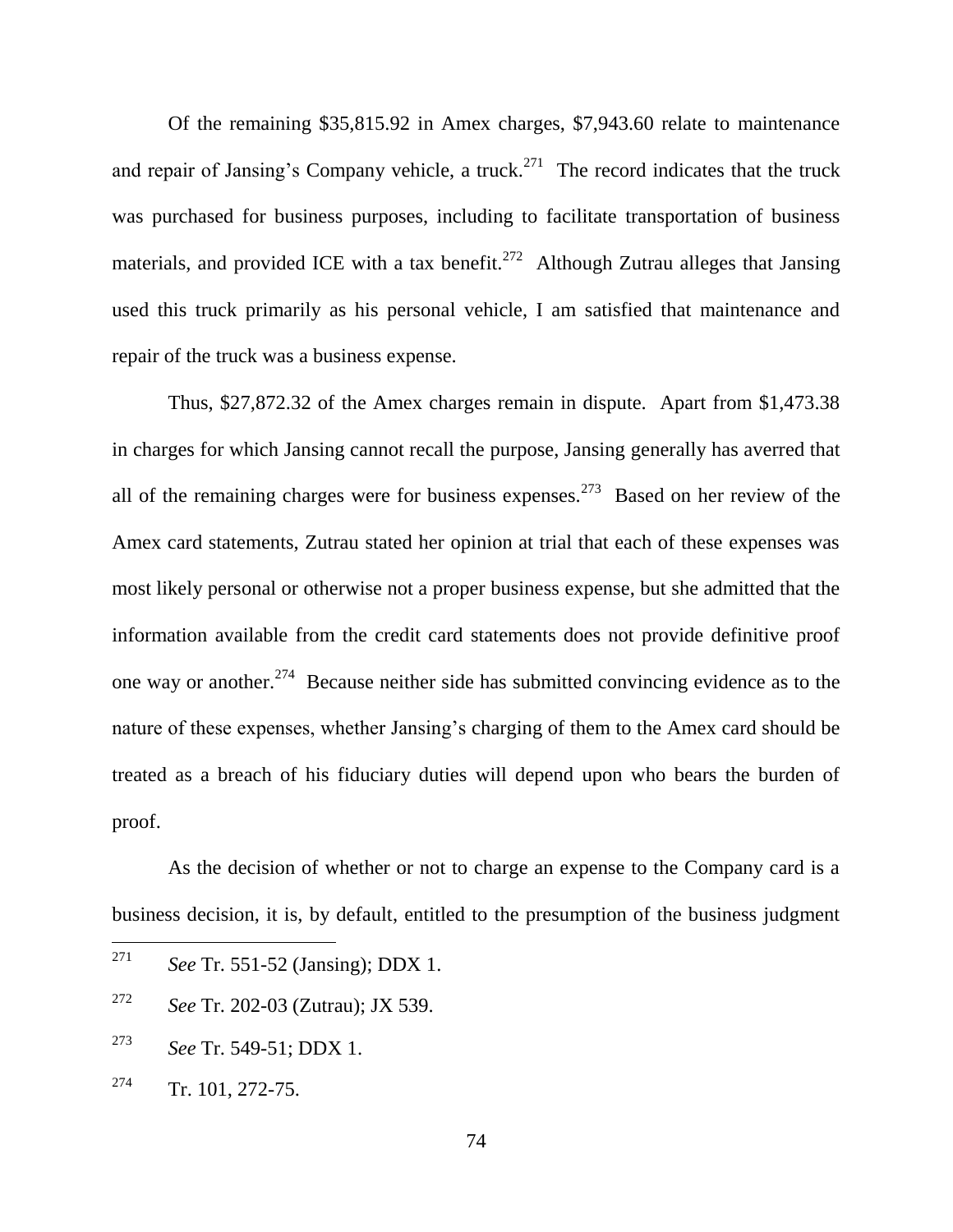rule.<sup>275</sup> Nonetheless, Zutrau makes two arguments for shifting the burden to account for the Amex charges to Jansing in the circumstances here.

First, citing *Technicorp Int'l II, Inc. v. Johnston*, <sup>276</sup> Zutrau argues that, because there are undisputed instances where Jansing used corporate funds to pay for personal expenditures, Jansing should bear the burden of demonstrating that the remaining charges she challenges were incurred for a proper business purpose. I do not read *Technicorp* as supporting Zutrau's position. In *Technicorp*, the plaintiffs made a "*prima facie* showing" that the two individual defendants had diverted over \$11 million away from one of the plaintiff companies while it was under the exclusive control of the defendants.<sup>277</sup> Under those circumstances, the Court stated that the defendants "have the burden of showing that they dealt properly with corporate funds and other assets entrusted to their care" and ―have a duty to account for their disposition of those funds, i.e., to establish the purpose, amount, and propriety of the disbursements."<sup>278</sup> Here, Zutrau has not made a *prima facie* showing that any of the remaining Amex charges were incurred improperly; rather, her challenges to those charges are based on speculation and are not supported by substantial evidence. $279$ 

<sup>275</sup> <sup>275</sup> *See Aronson v. Lewis*, 473 A.2d 805, 812 (Del. 1984).

 $276$  2000 WL 713750 (Del. Ch. May 31, 2000).

<sup>&</sup>lt;sup>277</sup> *Id.* at \*15.

<sup>&</sup>lt;sup>278</sup> *Id.* at \*16.

<sup>279</sup> *See* Tr. 101, 272-75 (Zutrau).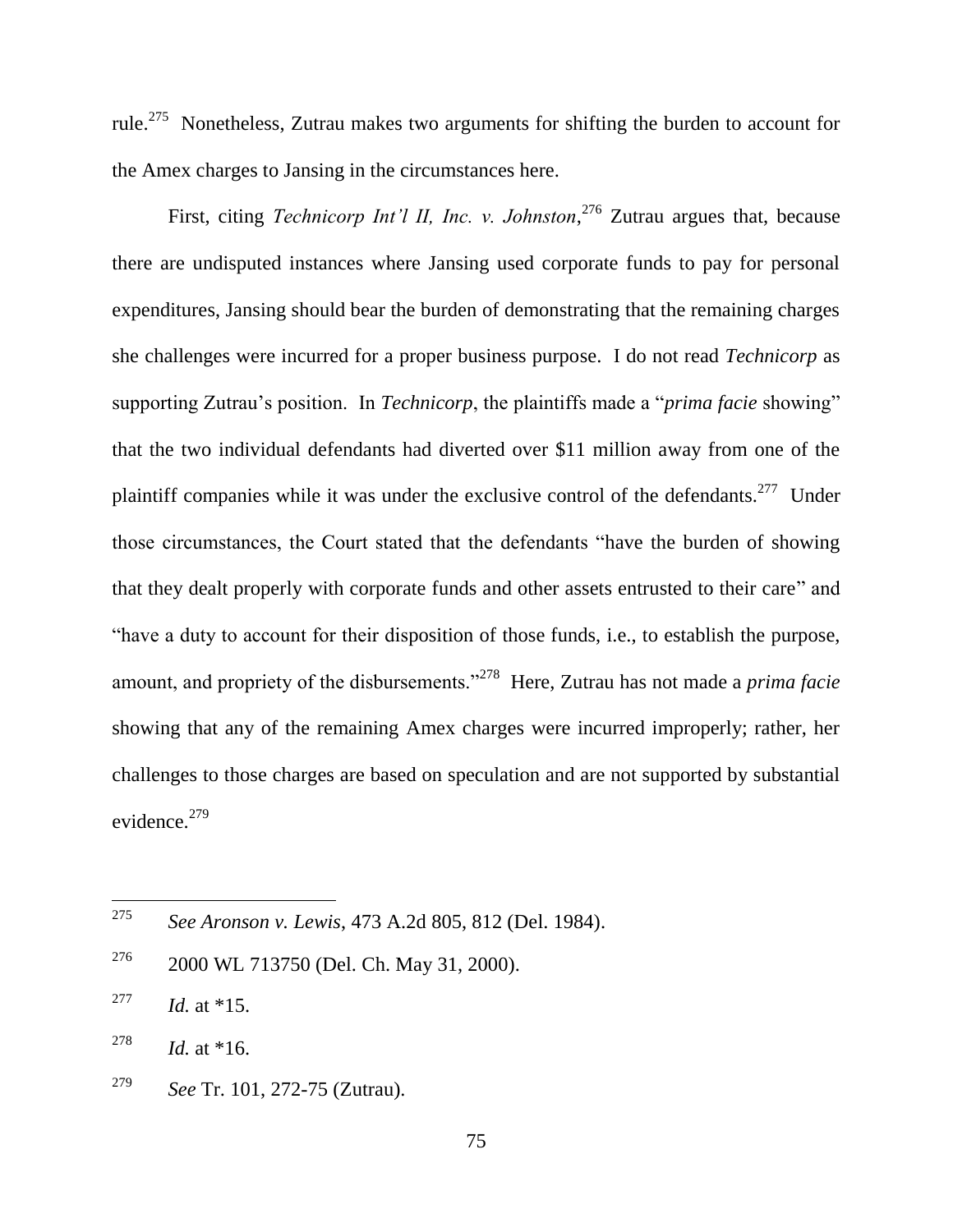Another case that arguably supports Plaintiff's first argument for shifting the burden is *Carlson v. Hallinan*, but it, too, is not controlling under these facts.<sup>280</sup> In *Carlson*, in response to evidence submitted by the plaintiff that the defendant directors systematically were diverting corporate assets to benefit other entities they owned, and failing to keep track of those expenditures, the Court concluded that an accounting was necessary "to determine the extent of the misallocation of expenses and the damages resulting therefrom."<sup>281</sup> Although ICE's lack of formal expense reporting is far less than ideal, I find that the relatively minimal nature of the personal expenses that Jansing has been shown to have charged to the Company over a span of six years is not sufficient to warrant shifting the burden of proof to him.<sup>282</sup>

Second, Zutrau renews her first motion to compel and argues that a shifting of the burden of proof is appropriate as a sanction for Jansing's failure to comply with his discovery obligations. By way of background, on February 27, 2013, Zutrau served Jansing with her Third Request for the Production of Documents (the "Third Request for Production"), $^{283}$  in which she requested, among other things, approximately eighty-five merchant receipts for various purchases charged to Jansing's Amex card from 2007 to

<sup>280</sup> 925 A.2d 506 (Del. Ch. 2006).

<sup>281</sup> *Id.* at 537.

<sup>282</sup> *See Sutherland v. Sutherland*, 2010 WL 1838968, at \*16 (Del. Ch. May 3, 2010) (rejecting plaintiff's attempt to "have the Court impose an affirmative duty on fiduciaries to come forward and explain the allocation of company funds at the behest of any inquiring shareholder".

 $283$  Pl.'s Mot. to Compel Ex. C (D.I. No. 112).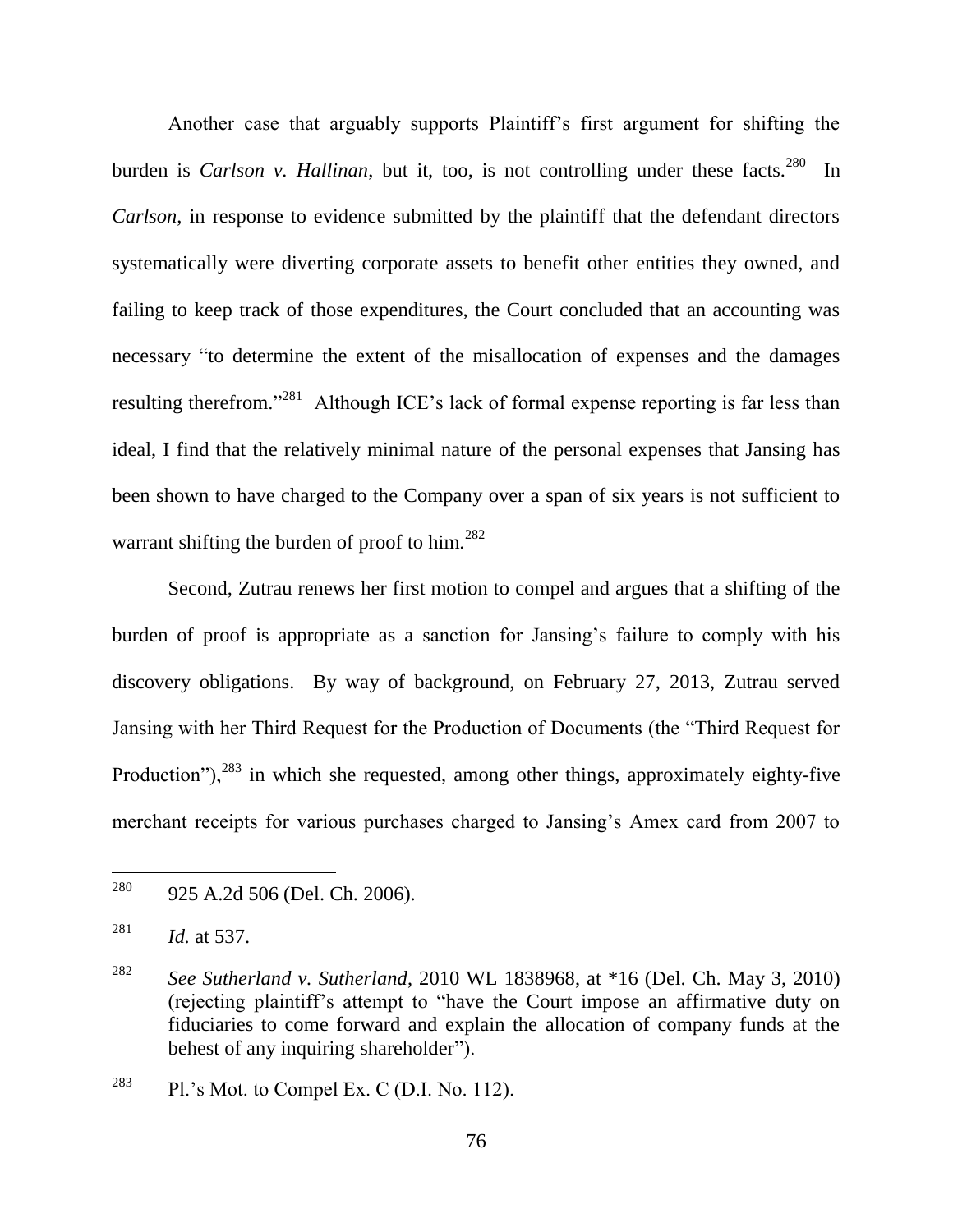2012. On April 4, 2013, Jansing responded to the Third Request for Production. He objected to Zutrau's requests for receipts, among other requests, on the grounds that they were unduly burdensome, duplicative, and unnecessary,  $284$  and refused to produce the receipts.

Zutrau filed a motion to compel production of withheld documents responsive to the Third Request for Production on May 1, 2013, the last day of fact discovery.<sup>285</sup> I heard argument on that motion in conjunction with the pre-trial conference on July 25, 2013, less than a week before the commencement of trial. Due to the limited time remaining before trial, I determined that ordering production of the multitude of documents requested by Zutrau's motion would not be practical, but took the motion under advisement and granted Zutrau leave to pursue certain burden shifting arguments originally raised in her motion in post-trial briefing.

Zutrau now argues that, based on Jansing's failure to produce the receipts she requested in her Third Request for Production, the burden should be shifted to him to prove that all of the challenged Amex charges were proper business expenses. At the outset, I conclude that such wholesale burden-shifting would be inappropriate. Only nineteen of the receipts that Zutrau requested in her Third Request for Production actually correspond to any of the over 300 Amex charges that she questions in this

 $^{284}$  *Id.* Ex. D.

<sup>&</sup>lt;sup>285</sup> Pl.'s Mot. to Compel; First Am. Case Scheduling Order (D.I. No. 94).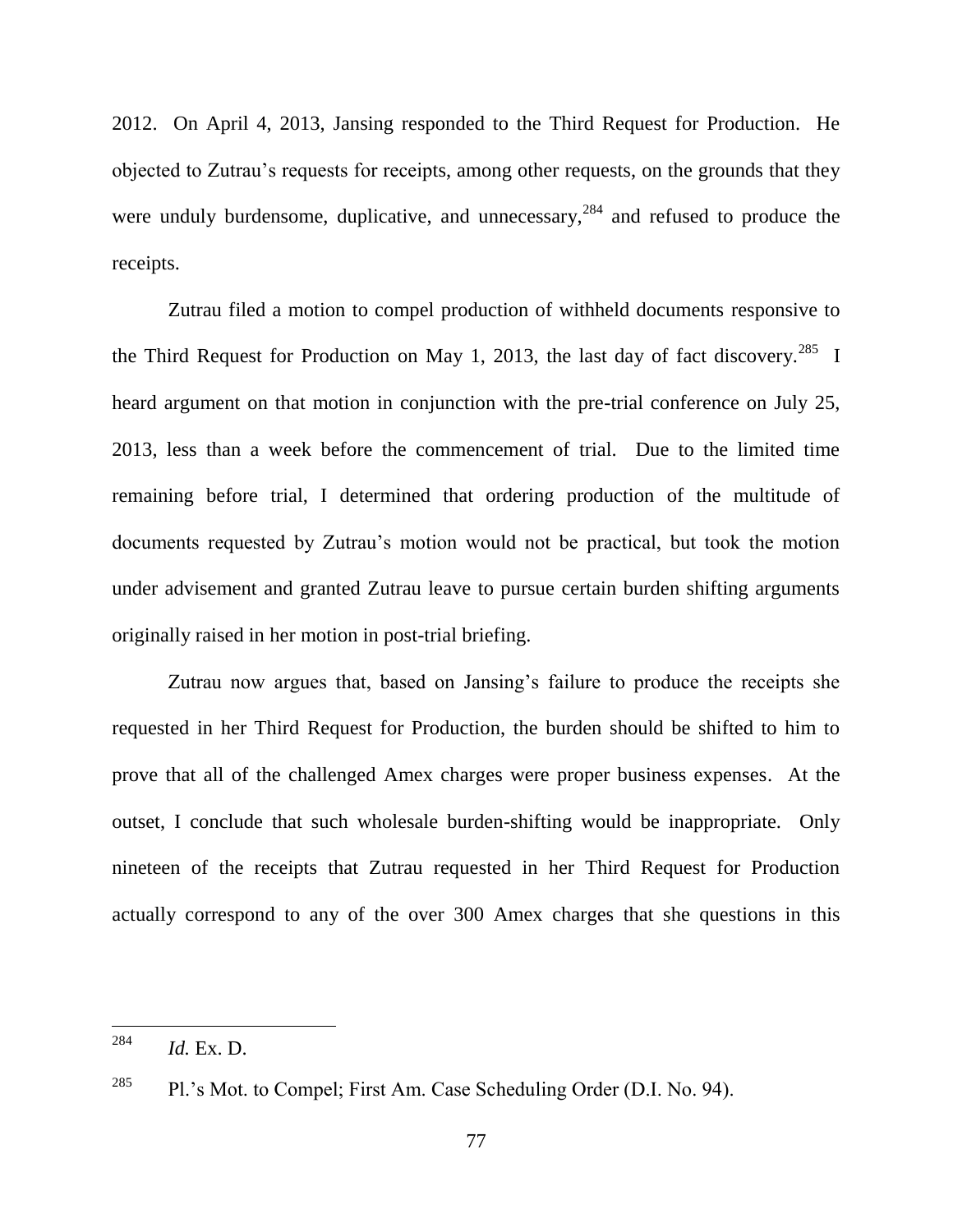<span id="page-78-0"></span>action.<sup>286</sup> Moreover, of the nineteen receipts that are relevant to Zutrau's claims, twelve relate to purchases that were made using rewards points.<sup>287</sup> Thus, only seven of the numerous receipts Zutrau requested correspond to Amex charges that she challenges in this action that were not redeemed with rewards points. Those charges were for the following transactions: (1) \$150 to the Golf Shop Inc. on July 30, 2007; (2) \$1004.50 to PC Richard & Sons on September 28, 2008; (3) \$902.96 to PC Richard & Son on March 10, 2010; (4) \$456 to the Southampton Inn on November 12, 2010; (5) \$963.87 to the Southampton Inn on November 17, 2010; (6) \$651.73 to Best Buy Co. on December 1, 2010; and (7)  $$1,060.00$  to Bissinger's Web Catalog on May 5, 2011.<sup>288</sup> The total amount of these seven charges is \$5,189.06.

As to these seven charges for which receipts were requested, I hold that burdenshifting is appropriate. Court of Chancery Rule 26(b)(1) provides that parties may obtain discovery of any non-privileged matter which "is relevant to the subject matter involved in the pending action, whether it relates to the claim or defense of the party seeking discovery or to the claim or defense of any other party" and appears "reasonably calculated to lead to the discovery of admissible evidence." In her Third Request for

<sup>286</sup> <sup>286</sup> *Compare* Pl.'s Mot. to Compel Ex. C, *with* JX 507 Ex. B.

<sup>287</sup> *Compare* Pl.'s Mot. to Compel Ex. C, *with* JX 507 Ex. B, *and* DDX 1. The twelve purchases that were made with rewards points include one purchase of \$136.95 from Frontgate Catalog Household on September 3, 2009 that initially was charged to the Amex card and later backed out using rewards points. *See supra* note [265](#page-72-0) & accompanying text.

<sup>288</sup> *See supra* note [286.](#page-78-0)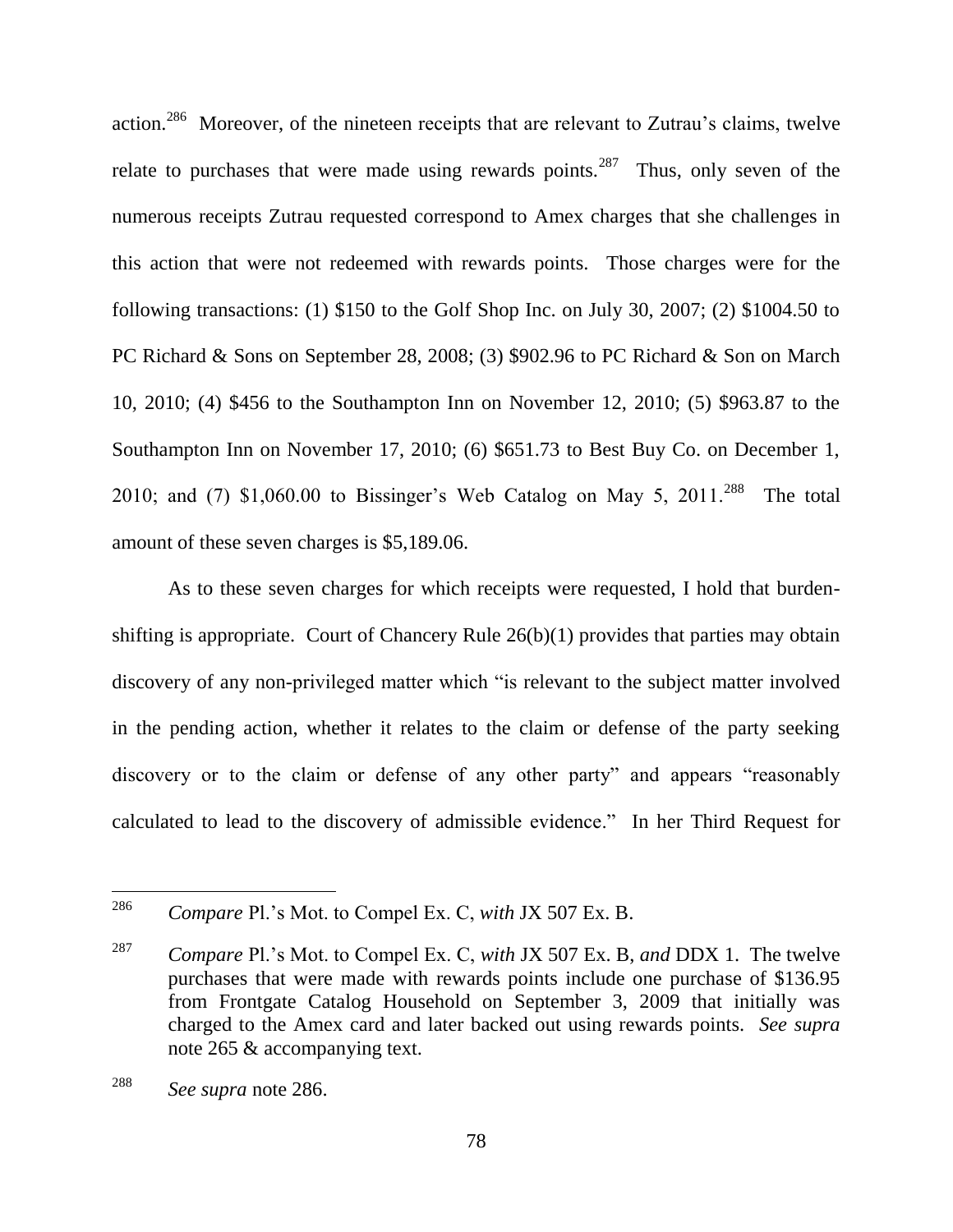Production, Zutrau requested receipts for the seven disputed charges enumerated above. I find her requests for those receipts were reasonably calculated to lead to the discovery of admissible evidence. Jansing's objections that the receipts were duplicative and unnecessary in light of the Amex statements, which provide only general information as to the date and amount of the purchases and the relevant vendors, is unpersuasive. I also reject Jansing's objection that production of the receipts would have been overly burdensome. The receipts relevant to the Amex charges were kept in ICE's records along with the Amex statements.<sup>289</sup>

Thus, Jansing should have provided Zutrau with at least the seven requested receipts now at issue. Under these circumstances, I consider shifting the burden of proof as to the seven underlying purchases to be an appropriate equitable sanction for Jansing's failure to comply with his discovery obligations. As to those seven purchases, I therefore conclude that Jansing has the burden "to account for [his] disposition of those funds, *i.e.*, to establish the purpose, amount, and propriety of the disbursements. $1290$ 

Jansing has failed to meet this burden. To prove the propriety of the contested Amex charges, Jansing relies almost entirely upon the demonstrative exhibit he presented at trial, which lists the challenged Amex charges and the purported business purposes for the charges that Jansing asserts were proper.<sup>291</sup> A demonstrative exhibit is not

<sup>289</sup> Henriksen N.Y. Dep. 74.

<sup>290</sup> *Technicorp Int'l II, Inc. v. Johnston*, 2000 WL 713750, at \*16 (Del. Ch. May 31, 2000).

<sup>291</sup> *See* DDX 1.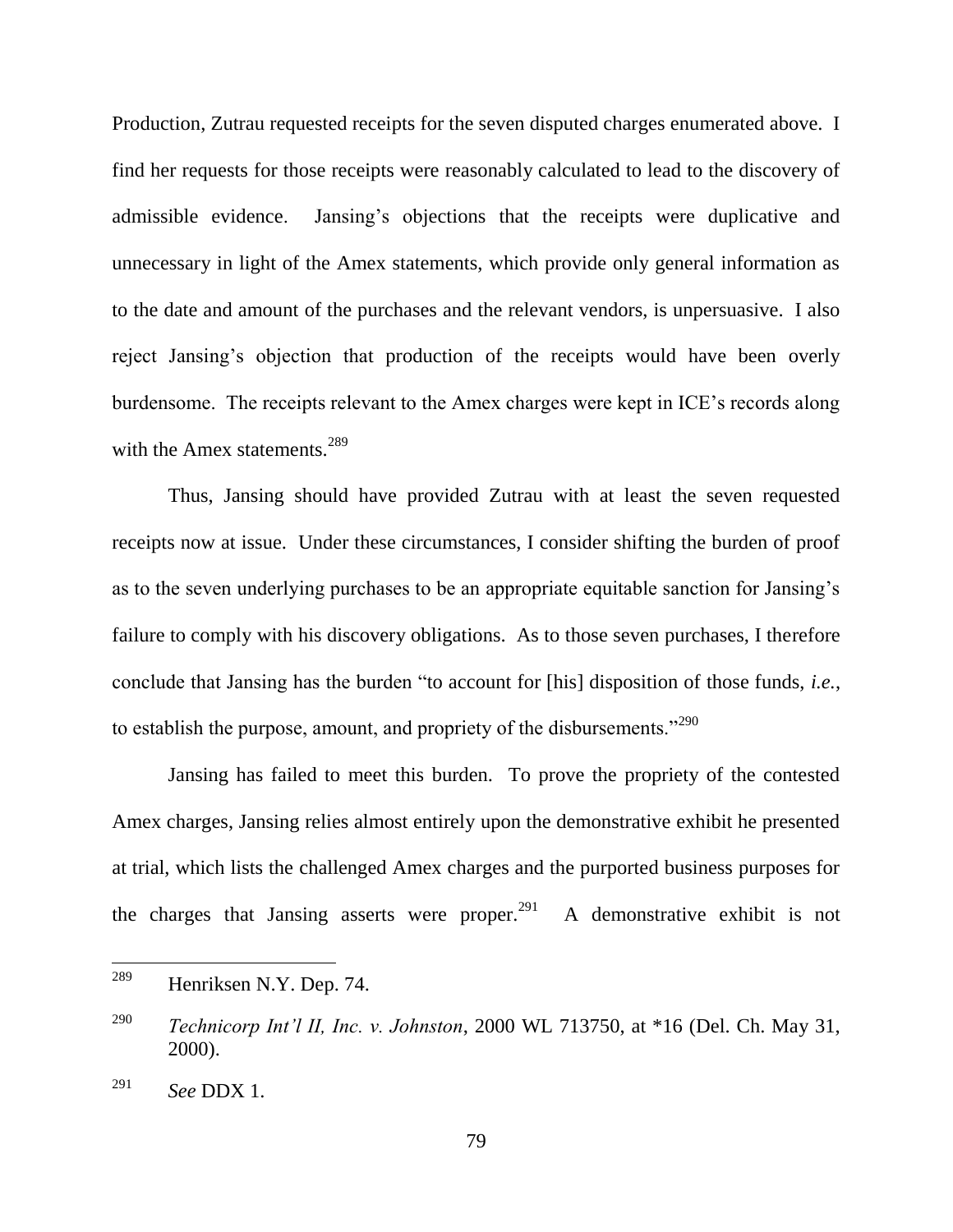substantive evidence, however, and Jansing provided no particularized testimony as to the contested charges or documentation to support the business purposes listed on the demonstrative. Thus, Jansing has failed to meet his burden as to those charges and will be deemed to have improperly charged the Company for an additional \$5,189.06.

Jansing's use of his Amex card to make the remaining contested purchases, totaling \$22,683.26, is protected by the business judgment rule. As to these, Zutrau has presented no substantive evidence sufficient to overcome the business judgment presumption. Jansing is presumed, therefore, to have made those purchases in accordance with his fiduciary duties. In sum, I conclude that Jansing improperly charged the Company for \$14,388.86 out of the \$50,992.42 in purchases that Zutrau challenges. To that extent, Jansing breached his duty of loyalty.

# **b. Zutrau's remaining claims that Jansing improperly caused ICE to pay for personal expenditures**

In addition to challenging Jansing's use of his Amex card, Zutrau claims that Jansing improperly caused ICE to pay for several other personal expenses, including interest on funds that he withdrew from the Credit Line as well as various personal tax, legal, and accounting expenses. $^{292}$ 

<sup>292</sup> Earlier in this litigation, Zutrau questioned the propriety of annual charitable contributions that Jansing caused ICE to make to the Jansing Cook Foundation, a charitable trust of which he is a trustee. *See* Tr. 93-94 (Zutrau); JX 507 Ex. C. Zutrau did not address those contributions in her post-trial briefing, however. I, therefore, consider any claims based upon them to be waived. *See Emerald P'rs v. Berlin*, 726 A.2d 1215, 1224 (Del. 1999).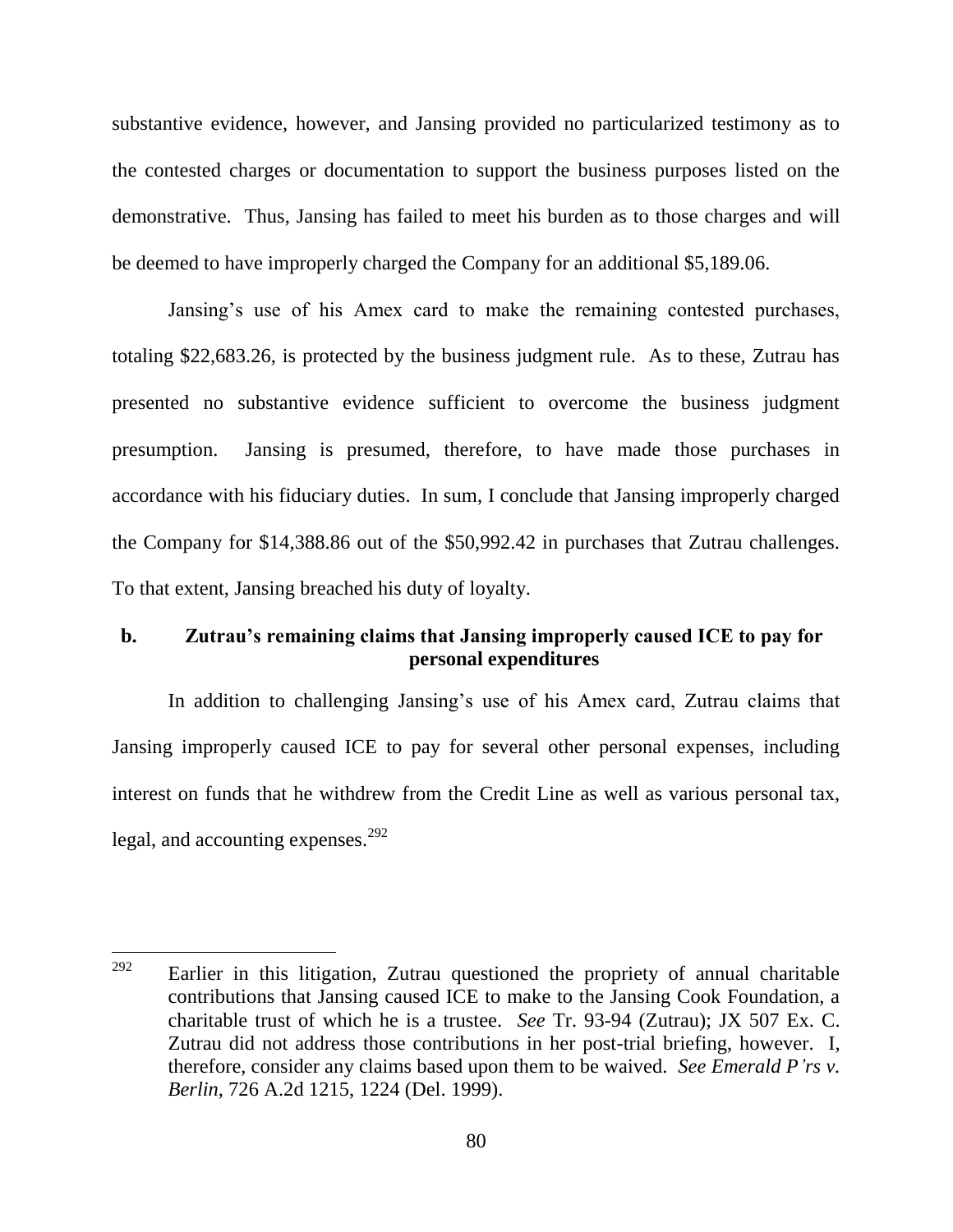Most significantly, Zutrau questions Jansing's withdrawal of \$250,000 from the Credit Line on June 19, 2007, the day before her termination, and placement of that money in his personal Citibank account. At various times over the course of this litigation, Zutrau has suggested that Jansing withdrew the money to help him make the \$271,000 down payment he made on his new home in Southampton, New York, two days after she was fired. The amount and timing of the down payment is suspicious. The record developed at trial, however, shows that Jansing used separate funds to make that down payment and kept the available balance in his Citibank account at approximately \$250,000 until he later used the funds from that account to repay the principle balance on the Credit Line on November 27, 2007.

Nonetheless, it is undisputed that Jansing caused ICE to pay the interest on the Credit Line during the five months that the borrowed sum of \$250,000 was in his personal account. The total interest that ICE paid on the Credit Line as a result of Jansing's withdrawal was  $$9,919.52$ <sup>293</sup> Jansing argues that he should not be liable for this amount, because he withdrew the balance of the Credit Line in reliance on his banker's advice that he should keep those funds in his personal account until such time as ICE could obtain a new credit line. I do not find Jansing's testimony regarding his reliance on his banker's advice to be exculpatory, however, because Jansing never applied for a new credit line. Rather, in October 2008, approximately one year after he

*See* JX 484; JX 346 at ISI 001819 (Interest Paid/Payable).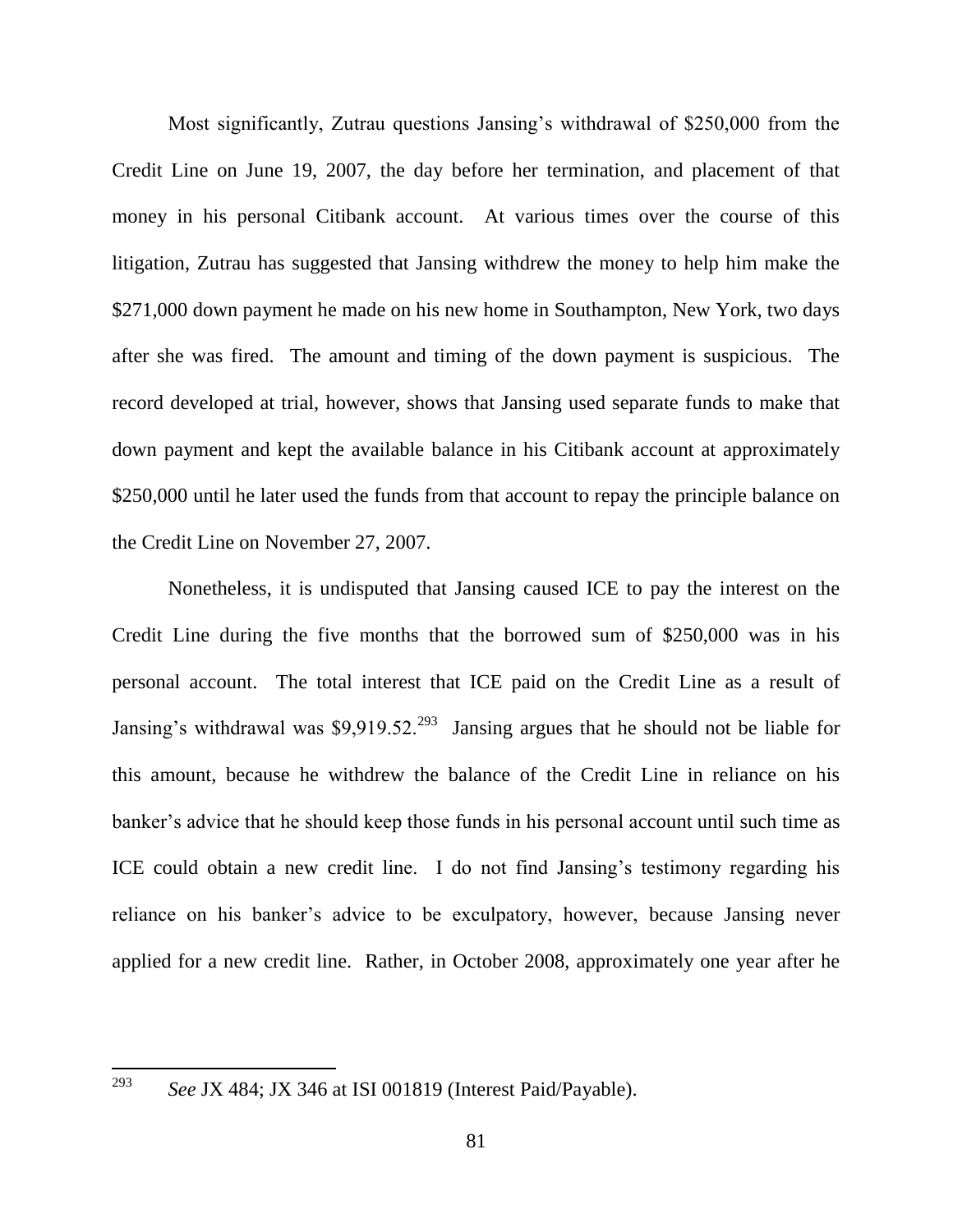repaid the balance on the Credit Line and about a year and a half after Zutrau's termination, Jansing applied for an extension of the existing Credit Line.

Thus, Jansing has articulated no legitimate business justification for his withdrawal of the \$250,000. Rather, the evidence suggests that Jansing took the challenged actions to facilitate his own efforts to keep the Credit Line in place without having to confront the possibility that Zutrau would remove her name as co-guarantor and create a risk that ICE would lose the Credit Line. The record indicates that if Zutrau had withdrawn her guarantee immediately, there was a material risk that the Credit Line would be revoked. In that regard, Jansing has admitted that, due to his poor credit, ICE would not have been able to obtain the Credit Line in the first place without the benefit of Zutrau's creditworthiness.<sup>294</sup> I also note that, in connection with Zutrau's termination, Jansing removed Zutrau's name and signatory power from all Company bank accounts, a credit card account, and a retirement benefits administration account, but conspicuously left Zutrau's name on the Credit Line as a co-guarantor until sometime after he repaid the \$250,000 he had withdrawn.

In these circumstances, I find that Jansing intentionally withdrew \$250,000 from the Credit Line so that ICE's minority stockholder, Zutrau, would have no choice but to remain financially responsible for that amount as a co-guarantor. Thus, Jansing also acted to serve his own purposes in terms of his efforts to sever his ties with Zutrau without giving her any notice and without having to negotiate with her about matters such

<sup>294</sup> Tr. 572-73; *see also* Tr. 33-34 (Zutrau).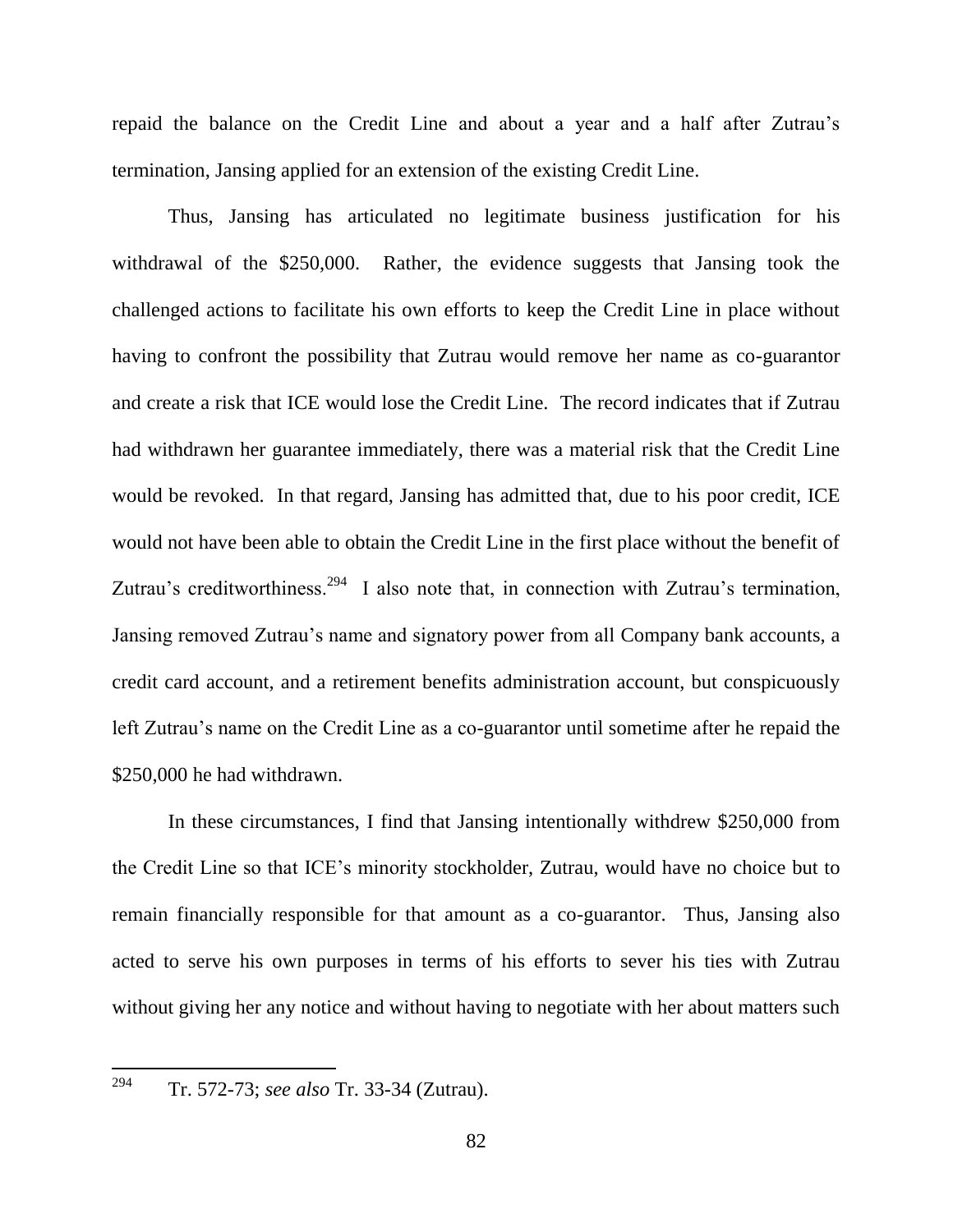as her guarantee on the Credit Line, and not to further any legitimate business purpose of ICE. Jansing's conduct amounted to a breach of his duty of loyalty, which warrants holding him liable for the interest that ICE paid on that withdrawal. Although Jansing claims that he repaid a portion of the interest,  $295$  he adduced no credible evidence as to the amount of any such repayment. Therefore, I find that the Company has a legitimate claim against Jansing for the full amount of the interest that it paid, or \$9,919.52.

Zutrau also alleges that, in December of 2007, Jansing caused ICE to pay \$12,315 of his personal income taxes and wrote it off as an expense of ICE. As to this claim, I credit Kalaygian's trial testimony that the \$12,315 constituted ICE's portion of the taxes due on Jansing's income, not Jansing's own tax liability.<sup>296</sup>

In addition, Zutrau claims that Jansing improperly used ICE's corporate funds to pay for personal legal and accounting work and caused ICE to reimburse him for various out of pocket expenses that were personal in nature. Zutrau failed to pursue these claims at trial, however, and proffered no probative evidence in support of them or any related damages. Thus, she has failed to prove this aspect of her claims for inappropriate payment of personal expenditures.

## **5. Zutrau's claim that Jansing failed to replace Zutrau with someone who could provide oversight**

Zutrau claims that Jansing breached his duties of care and loyalty by choosing to keep the position of Treasurer vacant after her termination and by failing to replace her

<sup>&</sup>lt;sup>295</sup> Tr. 508-09 (Jansing).

 $^{296}$  Tr. 691.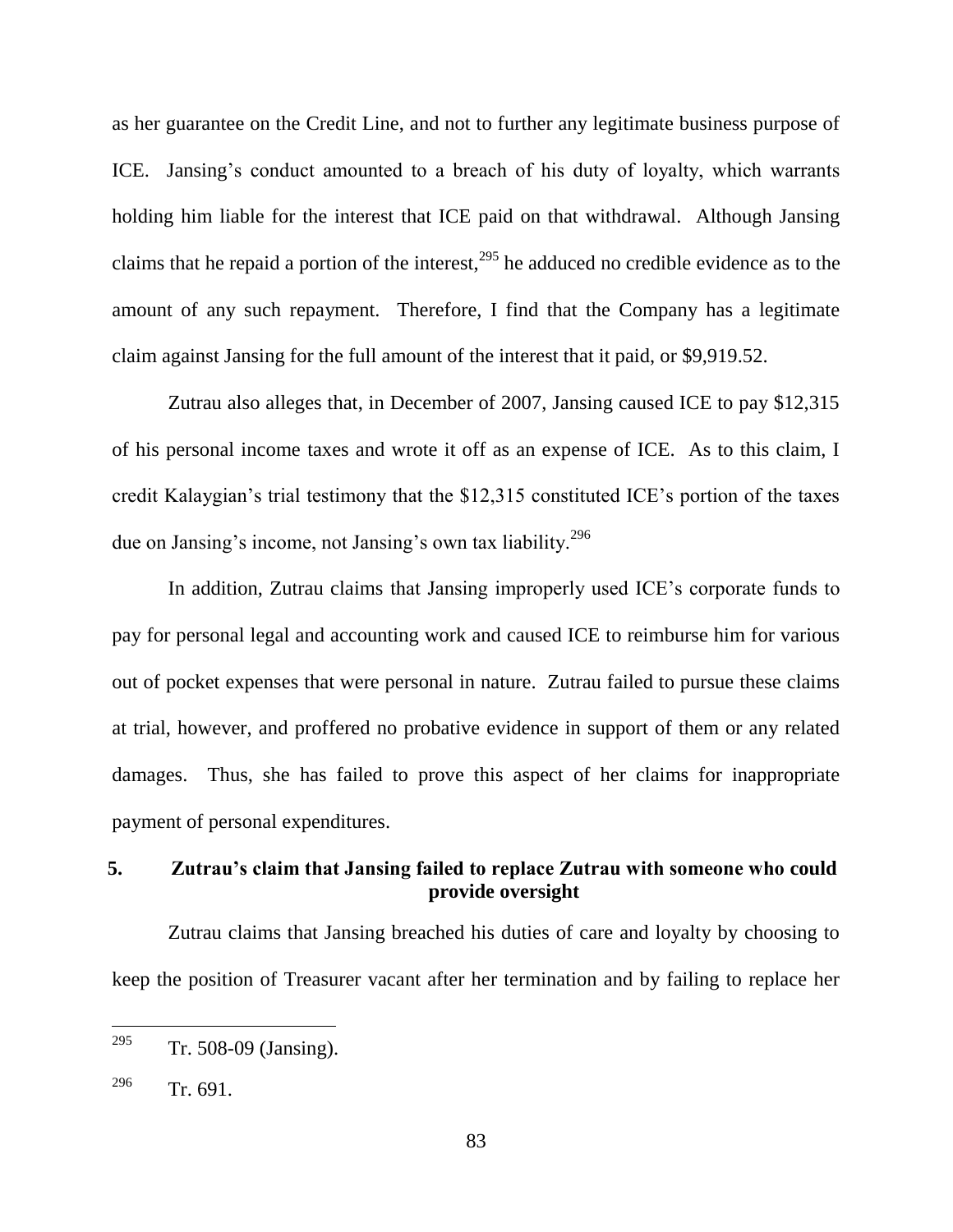with anyone who could provide competent financial oversight of the Company, all so that he could use ICE's assets for his own personal benefit and engage in unchecked selfdealing. In that regard, Zutrau criticizes Jansing's appointment of Henriksen to serve as Controller and his retention of Kalaygian to assist with the Company's financials. She alleges that they were unable to fill the oversight void left by her termination because both Henriksen and Kalaygian are unqualified for their positions and are beholden to Jansing.

Jansing's business decision not to appoint a new Treasurer and, instead, to hire Henriksen and Kalaygian to replace Zutrau and perform most of the functions that she previously performed at ICE is entitled to the presumption of the business judgment rule.<sup>297</sup> Thus, the burden is on Zutrau to prove that Jansing breached his fiduciary duties in making that decision. Zutrau has failed to do so.

As to the duty of loyalty, I find that Zutrau's claim that Jansing failed to replace her with people competent to provide oversight in order to facilitate his own self-dealing fails, as a matter of fact and law, because Zutrau—who was a minority stockholder and officer, but not a director of ICE, like Jansing—never had the authority to oversee or prevent the few instances of inappropriate self-dealing by Jansing that she has proven.<sup>298</sup> The two examples of self dealing by Jansing that have been shown in the six year period

<sup>297</sup> <sup>297</sup> *See Aronson v. Lewis*, 473 A.2d 805, 812 (Del. 1984).

<sup>&</sup>lt;sup>298</sup> *See* JX 196  $\degree$  2 (Stipulation by Zutrau in the New York Action, stating: "My work at ICE was at all times under the control of Jansing, who was the Company's majority owner, President, and sole Director.").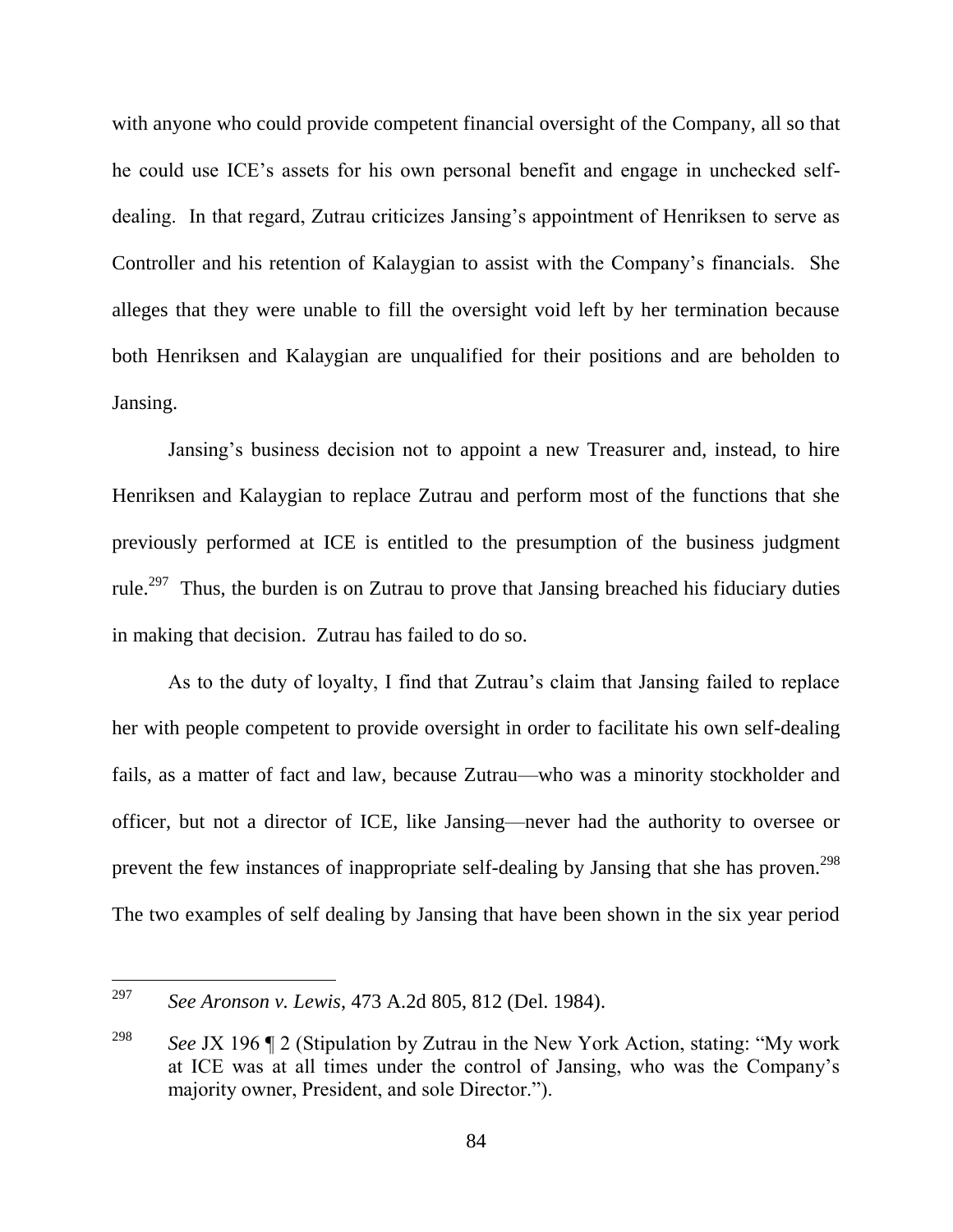following Zutrau's termination are: (1) that Jansing paid himself excessive compensation; and (2) that Jansing improperly charged certain personal expenses to his Amex card.<sup>299</sup>

As to the first example, Jansing always has been responsible for setting employee compensation at ICE, including his own, and Zutrau adduced no evidence that she ever had the authority to overrule those determinations.<sup>300</sup> As Zutrau averred in a stipulation in the New York Action, "Jansing set the compensation for all Company employees, including raises and bonuses, and I had no authority to do so."<sup>301</sup> Turning to the second example, although it is undisputed that Zutrau successfully had prompted Jansing to reimburse the Company for certain personal expenses charged to his Amex card in the past, she would not have had the authority to overrule him if Jansing insisted that a given charge be treated as a business expense.<sup>302</sup> Furthermore, even if Zutrau's questioning of Jansing's Amex charges may have inconvenienced or annoyed him, I find it implausible that Jansing would have fired Zutrau and appointed Henriksen and Kalaygian as her replacements to facilitate his ability to charge his personal expenses more freely to the Company. Therefore, Zutrau has failed to prove a breach of the duty of loyalty in connection with this claim.

<sup>299</sup> I also concluded that Jansing's withdrawal of \$250,000 from the Credit Line was done in bad faith in that Jansing sought to serve his own interests rather than the best interests of ICE. That action, however, was not self-dealing in the traditional sense. In any event, Zutrau at no time had the authority to prevent Jansing from making such a unilateral withdrawal. *Id.*

<sup>300</sup> Tr. 485 (Jansing).

 $301$  JX 196 | 5.

<sup>302</sup> *See id.* ¶ 2.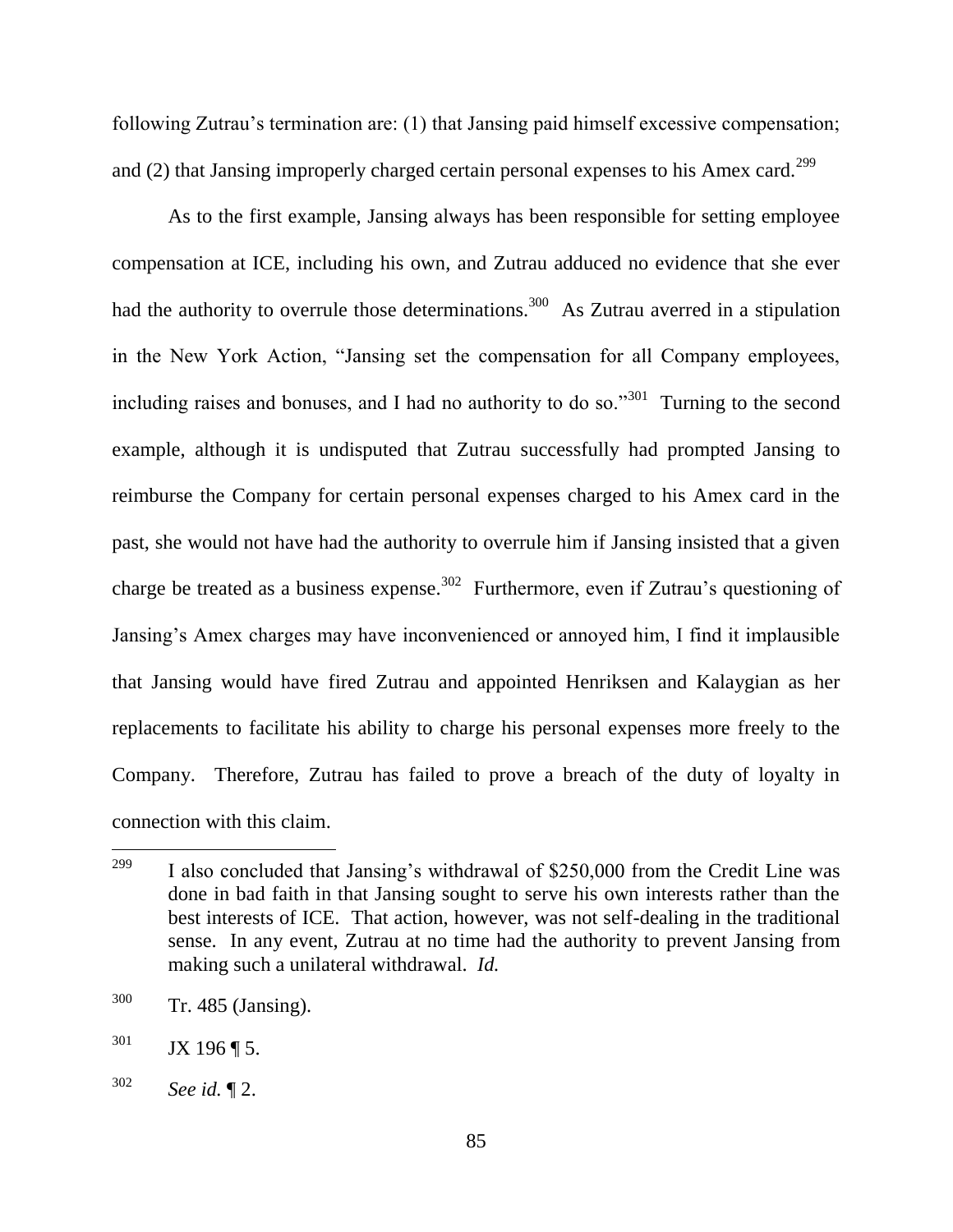As to the duty of care, Zutrau has neither alleged nor presented evidence suggesting that Jansing failed to inform himself properly before deciding to terminate her and hire her replacements, nor has she proven any other deficiencies in Jansing's decision-making process that would support a claim for breach of that duty. Thus, Zutrau has failed to demonstrate that Jansing breached his duty of care by terminating her employment and replacing her with Henriksen and Kalaygian.

I also note that to the extent that Zutrau's claim can be interpreted as challenging Jansing's own failure to exercise proper oversight over the Company, she has not proffered evidence of the type of "sustained or systematic failure" needed to succeed on such a claim. $303$ 

Having addressed the merits of each of Zutrau's derivative claims against Jansing for breach of his fiduciary duties, I now turn to her direct claims challenging the Reverse Stock Split.

### **D. Claims Challenging the Reverse Stock Split**

Sections 242 and 155 of the DGCL authorize a corporation to effect a reverse stock split via a charter amendment that may result in stockholders with fractional interests being cashed out of the corporation.<sup>304</sup> Section 242 provides that a corporation may amend its COI to "subdivid[e] or combin[e] the outstanding shares of any class  $\dots$ 

303 <sup>303</sup> *Stone v. Ritter*, 911 A.2d 362, 369 (Del. 2006) (quoting *In re Caremark Int'l Inc. Deriv. Litig.*, 698 A.2d 959, 971 (Del. Ch. 1996)).

<sup>304</sup> *See Reis v. Hazelett Strip-Casting Corp.*, 28 A.3d 442, 455 (Del. Ch. 2011).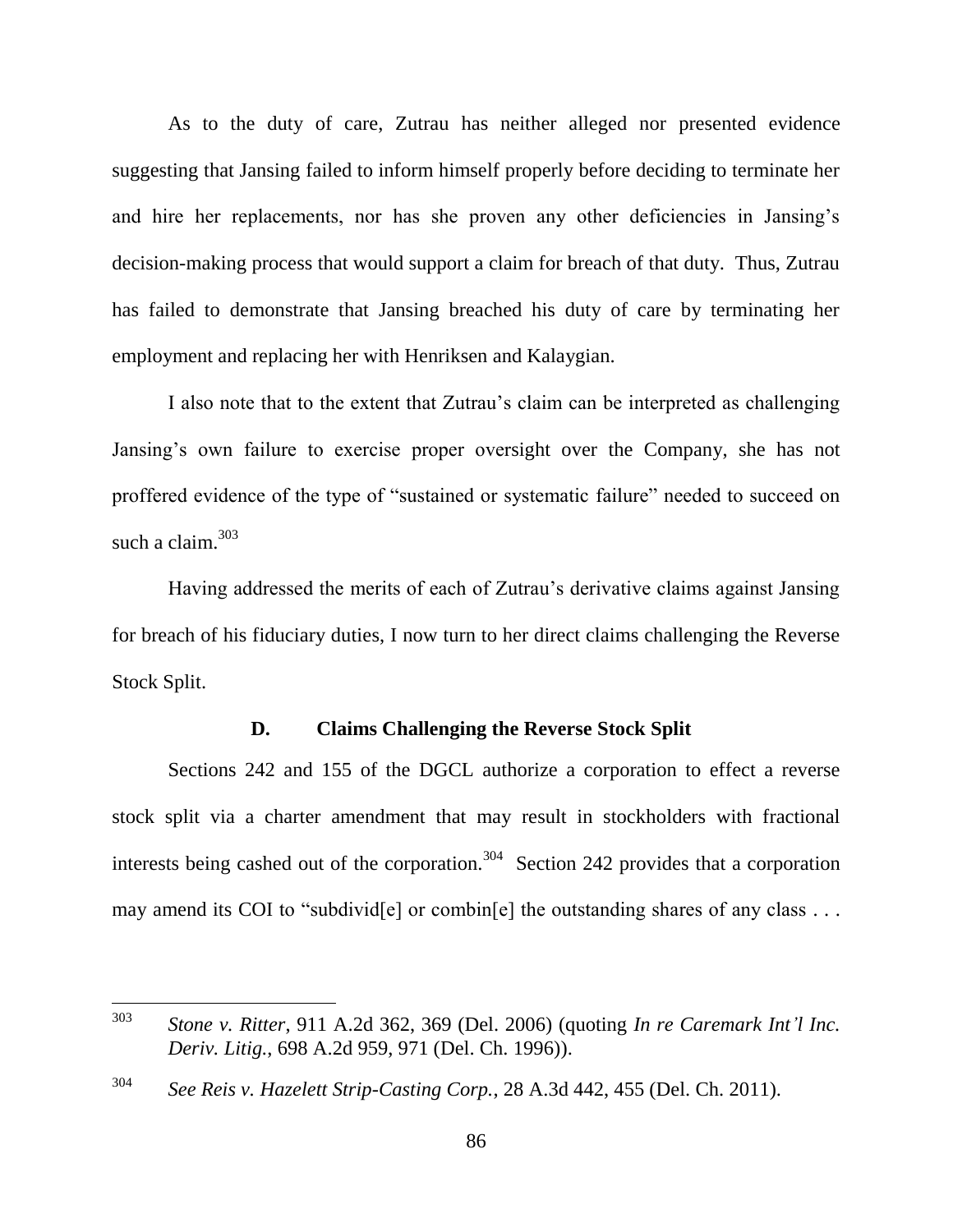of shares into a greater or lesser number of outstanding shares,"<sup>305</sup> which may result in some stockholders getting fractional interests. Under Section 155 of the DGCL, if a corporation effects a transaction that results in fractional interests, it may opt to compensate stockholders in lieu of issuing fractional shares, in which case it must "pay in cash the fair value of fractions of a share as of the time when those entitled to receive such fractions are determined." $306$ 

On June 11, 2012, Jansing filed an amendment to ICE's COI and thereby effecting the Reverse Stock Split, at a ratio of one share for every 62.5 outstanding shares.<sup>307</sup> The amendment to the COI provided that, following the split, any stockholders holding less than one share of ICE stock would be cashed out in lieu of receiving fractional shares. As a result of the Reverse Stock Split, Jansing's 125 shares of ICE stock (representing about 78% of the outstanding equity) were converted into two shares, and Zutrau's 36 shares of ICE stock (representing about 22% of the outstanding equity) were converted into .576 shares.<sup>308</sup> In connection with the Reverse Stock Split, Jansing notified Zutrau by letter that she was no longer a stockholder of ICE and provided her with a check for  $$495,778.81$ , which Jansing described as "the fair value for your fractional shares."<sup>309</sup> Zutrau never deposited the check.

 $307$  JX 681.

<sup>305</sup> <sup>305</sup> 8 *Del. C.* § 242(a)(3).

<sup>306</sup> 8 *Del. C.* § 155.

<sup>308</sup> *See id.*; JX 501.

 $309$  JX 501.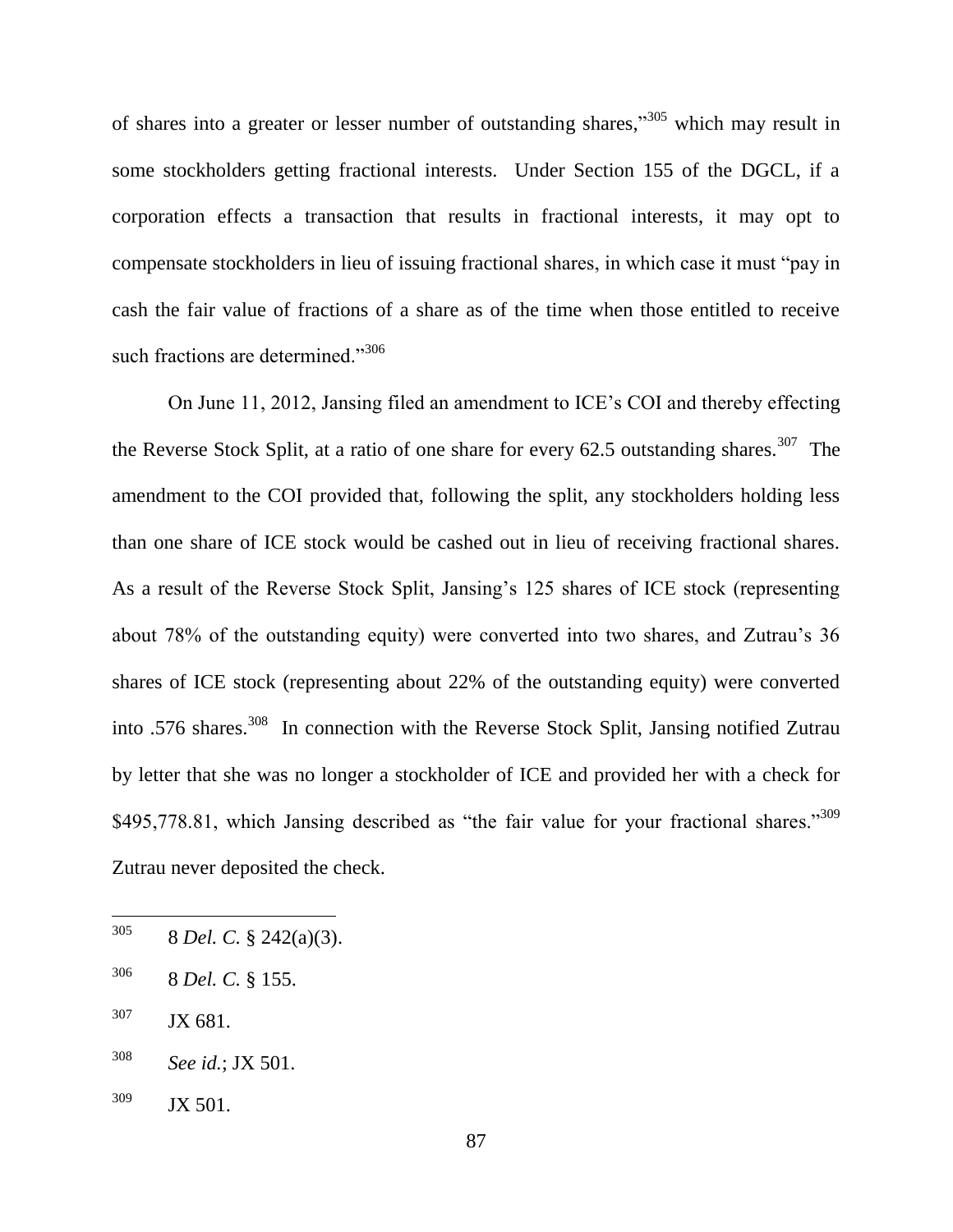Zutrau challenges the Reverse Stock Split on two principal grounds. First, she argues that Jansing effected the Reverse Stock Split for the sole purpose of depriving her of standing to pursue her derivative claims, in breach of his fiduciary duties. Second, she contends that she received inadequate consideration for her fractional shares, in breach of Jansing's fiduciary duties as well as the "fair value" requirement of Section 155. By way of relief as to both grounds, Zutrau seeks to have the Reverse Stock Split rescinded and to be reinstated as an ICE stockholder.

When, as here, "a controlling stockholder uses a reverse split to freeze out minority stockholders without any procedural protections, the transaction will be reviewed for entire fairness with the burden of proof on the defendant fiduciaries."<sup>310</sup> This is because "[a] reverse split under those circumstances is the functional equivalent of a cash-out merger.<sup>311</sup> As previously noted,<sup>312</sup> "[t]he concept of fairness has two basic aspects: fair dealing and fair price.<sup>313</sup> I address both of Zutrau's challenges to the Reverse Stock Split in the context of analyzing the transaction's entire fairness.

### **1. Fair dealing**

For purposes of assessing fair dealing, a brief review of the factual background leading up to the Reverse Stock Split is necessary. Zutrau was terminated from ICE in June 2007. In the first half of 2008, she commenced a books and records action against

<sup>313</sup> *Weinberger v. UOP, Inc.*, 457 A.2d 701, 711 (Del. 1983).

<sup>310</sup> <sup>310</sup> *Reis v. Hazelett Strip-Casting Corp.*, 28 A.3d 442, 460 (Del. Ch. 2011).

<sup>311</sup> *Id.* (internal quotation marks omitted).

<sup>312</sup> *See supra* notes [226-](#page-59-0)[229](#page-59-1) and accompanying text.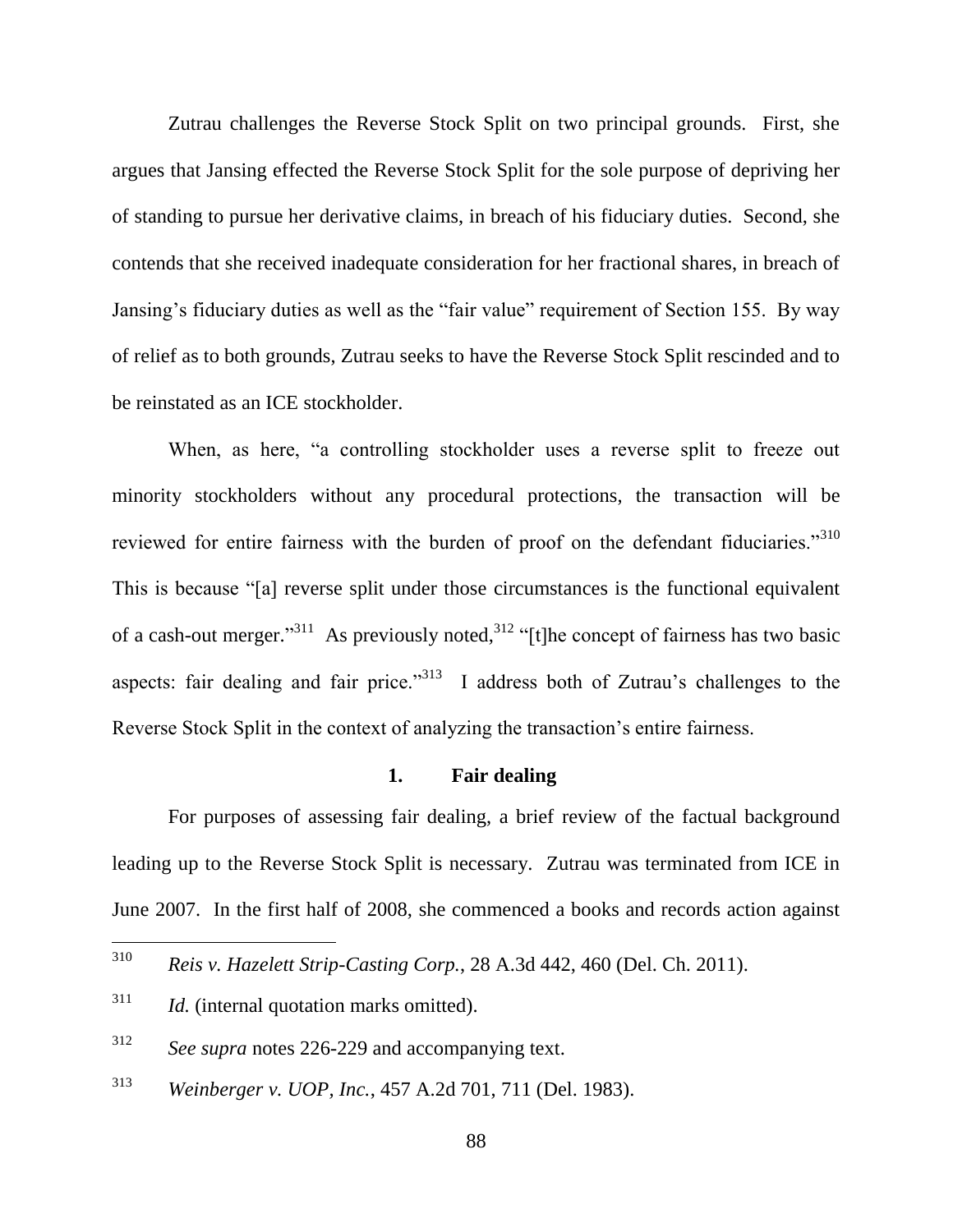Jansing and ICE in the New York Court. On August 1, 2008, the New York Court ordered Jansing to produce ICE's books and records.

In September 2009, Zutrau commenced the New York Action by filing a complaint against Jansing and ICE, asserting, among other things, derivative claims challenging numerous actions taken by Jansing in the course of running the Company. In October 2011, the New York Court issued an opinion that, among other things, dismissed Zutrau's derivative claims without prejudice, holding that they could not be pursued in New York but could be asserted in a separate action.<sup>314</sup>

In December 2011, before the commencement of this action, Jansing retained Farrell Fritz, P.C. as counsel to advise him regarding how to accomplish a reverse stock split. On January 13, 2012, Jansing, through counsel, engaged Duff & Phelps for the purpose of "estimating [the] Fair Value of 100 percent of the Shareholders' Equity of ICE Systems as of a current date to be provided by [Farrell Fritz]. $^{315}$ 

On April 25, 2012, Zutrau commenced this litigation by filing a verified complaint against Jansing in which she effectively reasserted the derivative claims that had been dismissed from the New York Action. Jansing was served on May 11, 2012, and later requested a 30-day extension to file a responsive pleading. The Court granted a 20-day extension, giving Jansing until June 20, 2012 to respond to the Complaint.<sup>316</sup>

<sup>314</sup> <sup>314</sup> *Zutrau v. Ice Sys., Inc*., 2011 WL 5137152, at \*4 (N.Y. Sup. Ct. Oct. 28, 2011).

 $315$  JX 497.

<sup>316</sup> D.I. No. 10.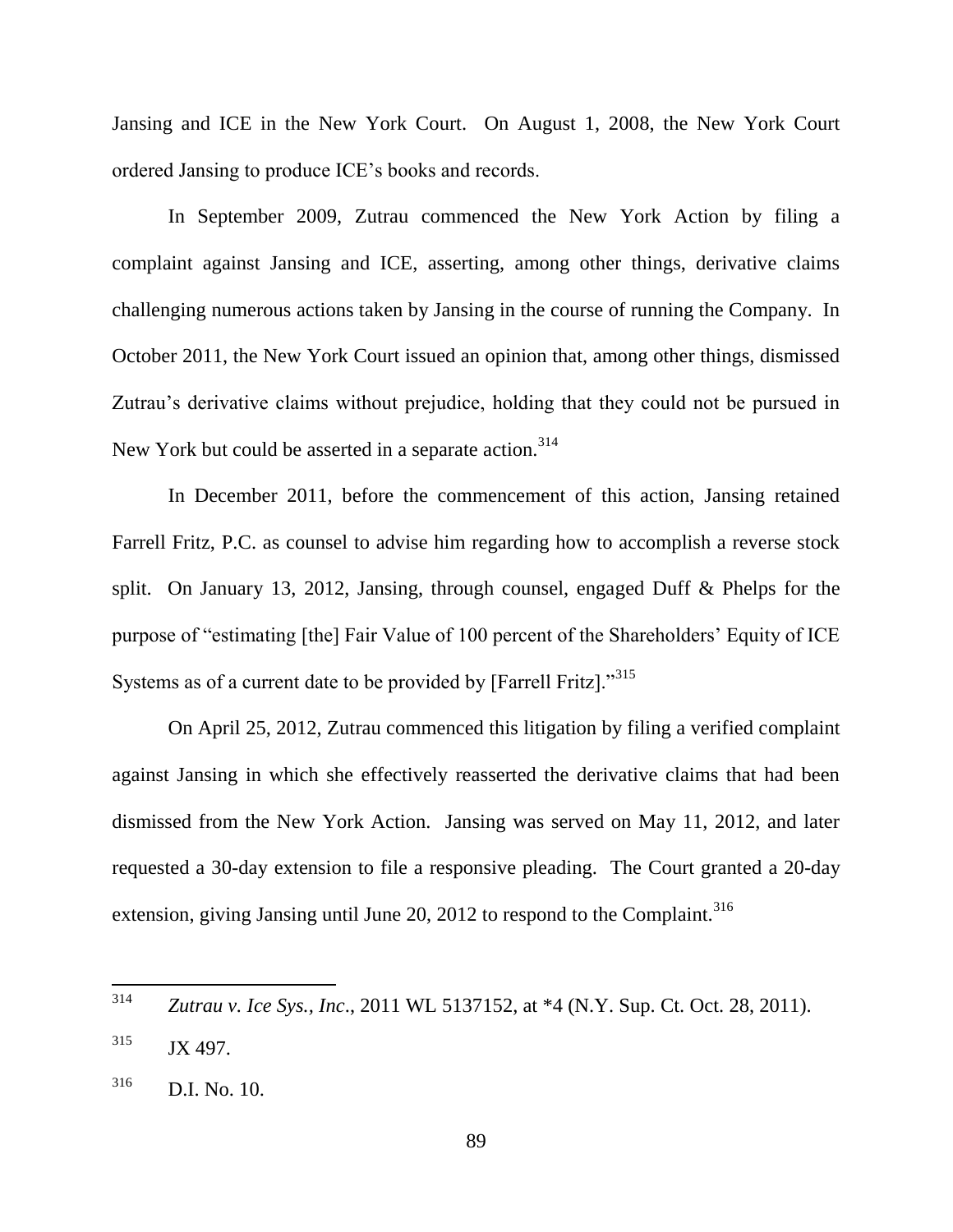On June 11, 2012, Duff & Phelps issued a valuation report, estimating the fair market value of 100% of the equity in the Company as of June 5, 2012 as being \$2,217,233. That same day, Jansing filed the amendment to ICE's COI that implemented the Reverse Stock Split. Jansing utilized the Duff & Phelps report to value Zutrau's 22% interest in the Company at \$495,779, which reflects her *pro rata* share of the Duff & Phelps valuation with no minority discount.

Recognizing that it is ultimately Jansing's burden to demonstrate entire fairness, I pause initially to consider Zutrau's main challenge to the validity of the Reverse Stock Split. Based on its timing, Zutrau argues that it is self-apparent that Jansing effectuated the Reverse Stock Split "for the sole, fraudulent, and faithless purpose of eliminating Plaintiff's standing to maintain the derivative claims originally brought in the New York action and re-filed in Delaware on April 25, 2012. $\frac{317}{10}$  In support of that view, Zutrau asserts that Jansing has not "offer[ed] any conceivable, legitimate business purpose that would justify his approval of the Reverse Stock Split, other than to deprive Plaintiff of derivative standing."<sup>318</sup> Based on my review of the record developed at trial, I disagree with Zutrau and find that depriving Zutrau of derivative standing was not a primary motivation for the Reverse Stock Split. This finding is informed by three primary considerations.

<sup>317</sup> Pl.'s Opening Br. 30.

<sup>318</sup> *Id.* at 31.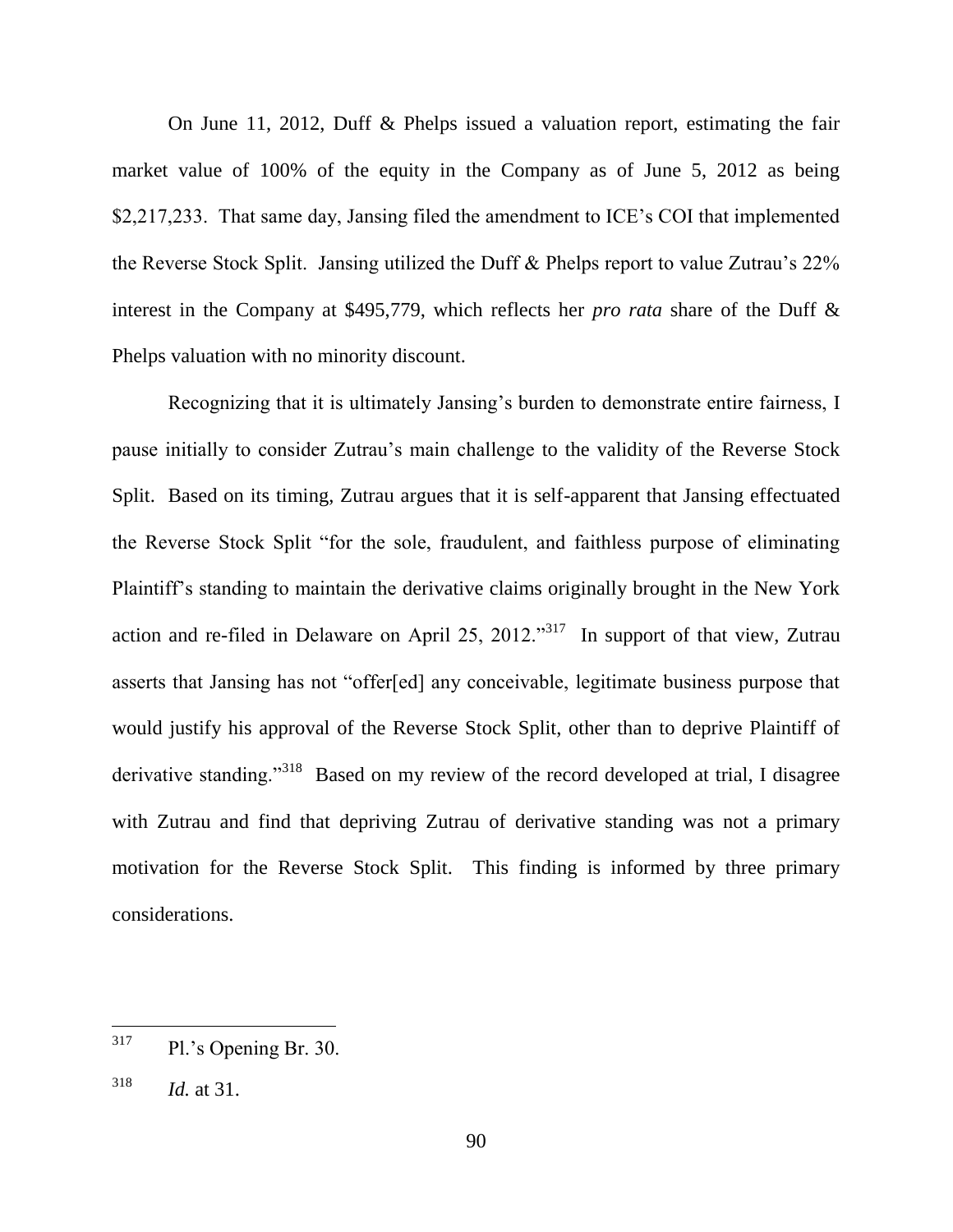First, Jansing has articulated a credible business justification for the Reverse Stock Split. By the time of the Reverse Stock Split in June 2012, the parties had been embroiled in contentious litigation for over four years in two different states. Jansing testified that people in the industry in which ICE operates were aware of the litigation between ICE's stockholders and that it was a cause for concern among some of ICE's clients.<sup>319</sup> After "years of withering litigation," Jansing claimed that his decision to implement the Reverse Stock Split was motivated by "the desire to have everybody get on with their lives" and to "mov[e] the company forward and hav[e] everybody go on their separate ways."<sup>320</sup> Based on the contentiousness I have observed in this litigation and the parties' sharply divergent concepts of how the Company should be run, I accept Jansing's testimony that the primary purpose of the Reverse Stock Split was to bring an end to the turbulent relationship between the parties and to allow both of them and the Company to move on.

Second, although the timing of the Reverse Stock Split on its face is suspicious, the process that led to it began before the filing of this action. Specifically, Jansing engaged both Farrell Fritz and Duff & Phelps after the New York Court's decision to sever the derivative claims, but before Zutrau filed her complaint in Delaware. At that time, there were no outstanding derivative claims against Jansing and it was unclear when

<sup>319</sup> Tr. 547.

 $^{320}$  *Id.* at 546-47.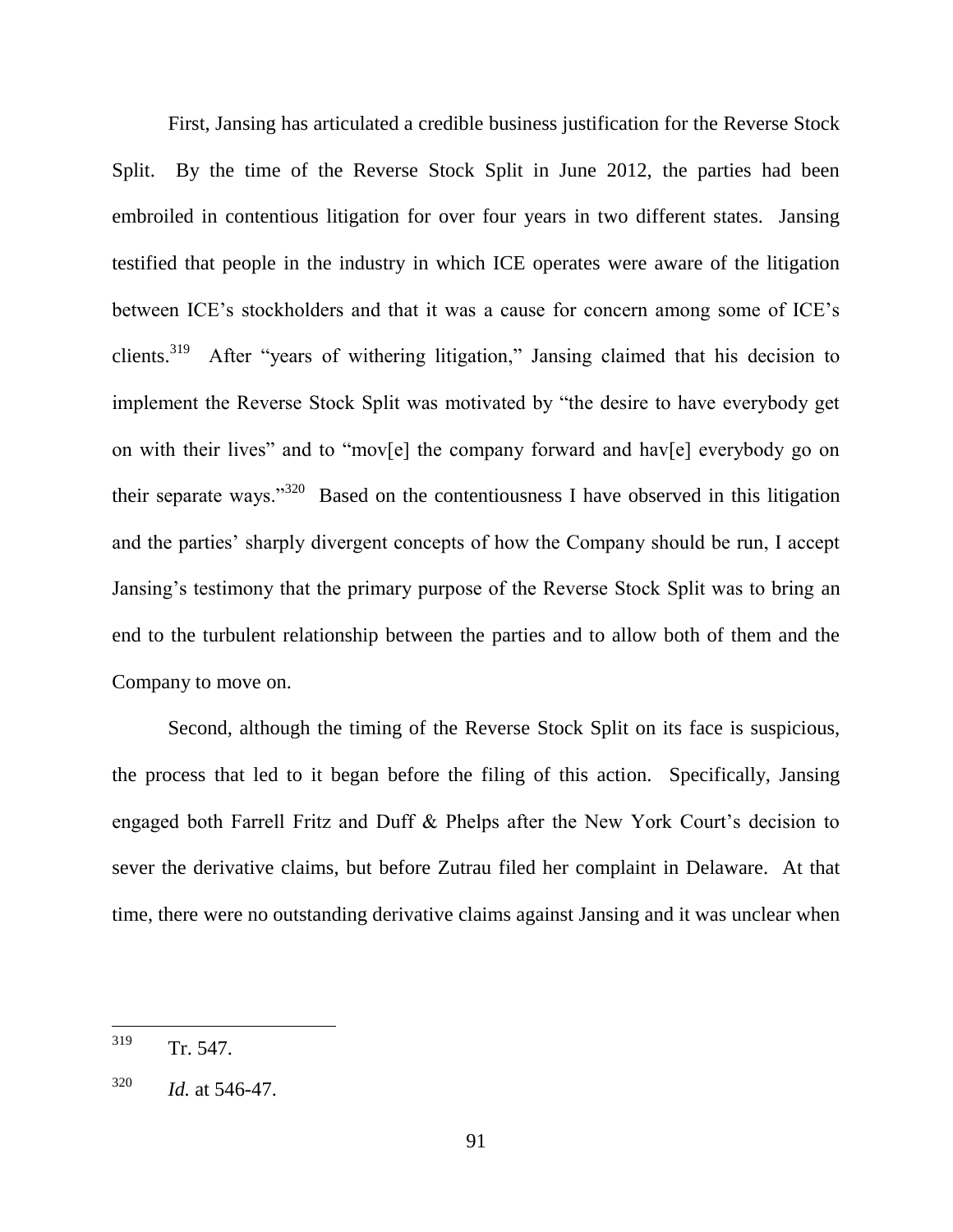or whether Zutrau would reassert those claims.<sup>321</sup> Jansing testified that the Reverse Stock Split was the culmination of a process being led by Farrell Fritz, and that the timing was unrelated to the filing of the derivative claims in this action.<sup>322</sup> That may be an overstatement, but, in any event, I find that Jansing would have implemented the Reverse Stock Split whether or not Zutrau filed this action.

Third, and most significantly, while Jansing previously has argued that Zutrau lacks standing to assert her derivative claims independently of the other claims in this action, he consistently has stated that he has no objection to Zutrau effectively litigating her derivative claims for purposes of valuing her interest in ICE in connection with the Reverse Stock Split.<sup>323</sup> In that regard, Jansing has suggested that Zutrau would be entitled, as additional consideration, to 22% of the value (based on her percentage equity ownership) of any derivative claims that ICE had against Jansing at the time of the Reverse Stock Split.<sup>324</sup> This approximates, at least in part, the monetary relief that Zutrau could have obtained if she still had standing to assert the derivative claims.

For the foregoing reasons, I conclude that Jansing did not implement the Reverse Stock Split for the sole or primary purpose of depriving Zutrau of derivative standing. That fact alone, however, does not establish fair dealing, and other factors undermine the fairness of the process that culminated in the Reverse Stock Split. For one thing, Jansing

 $324$  Def.'s Opening Br. 58.

<sup>321</sup> *Id.* at 661-62 (Jansing).

<sup>322</sup> *Id.* at 658-59.

<sup>323</sup> Def.'s Opening Br. 58; *see* Tr. 549, 661-62.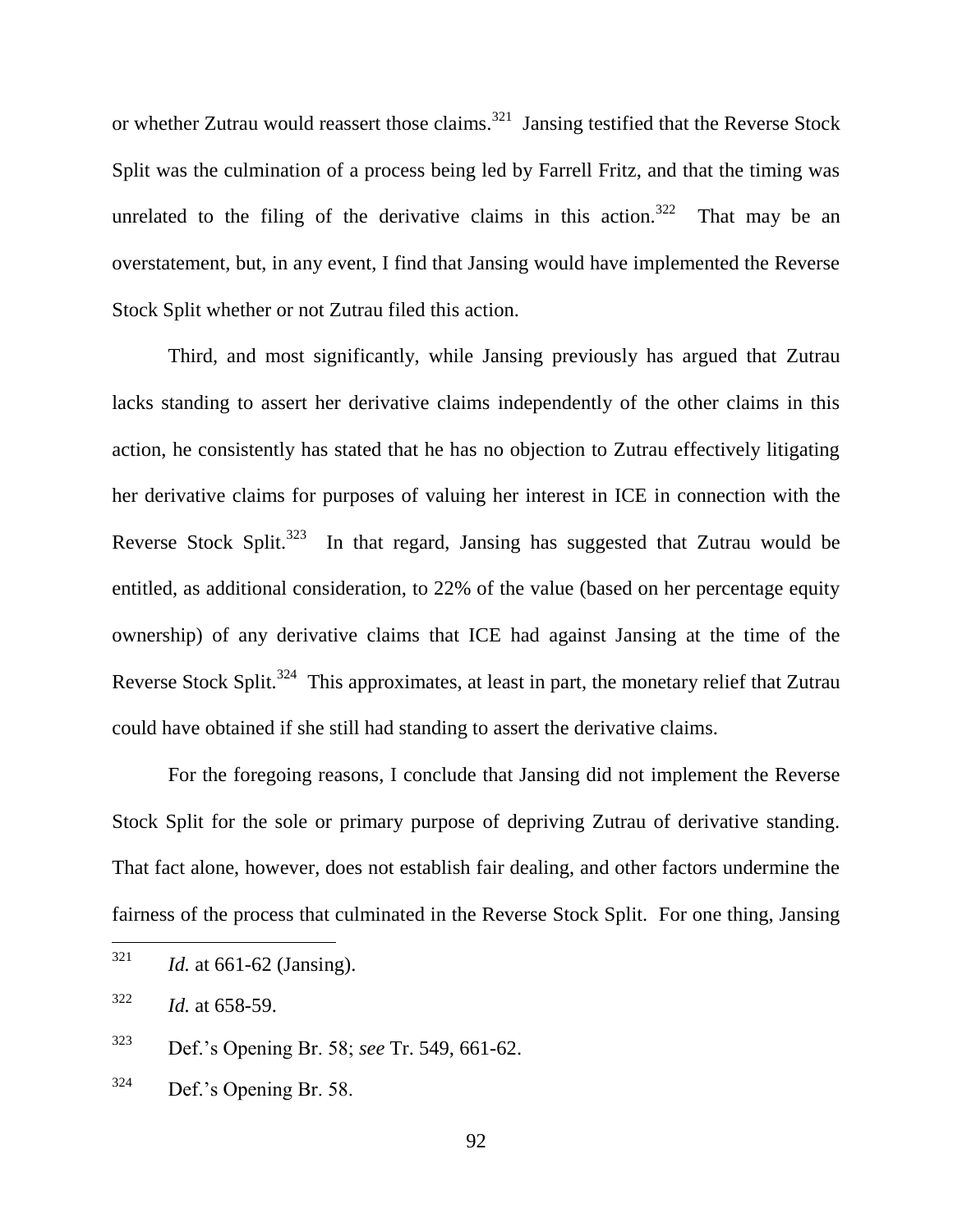failed to implement any procedural protections in connection with the Reverse Stock Split, other than retaining his own (and ICE's) legal counsel and investment advisor. He did not, for example, form a special committee or otherwise arrange for anyone to bargain on behalf of or with the minority stockholder. Indeed, it does not appear that Zutrau was consulted about the Reverse Stock Split at any time before its execution. Furthermore, although Jansing relied on a contemporaneous valuation of the Company in determining the fair value of Zutrau's shares, that valuation was produced by a valuation consulting firm, Duff & Phelps, that essentially was working for Jansing and knew that its valuation was to be used for purposes of a transaction by which Jansing, through ICE, would buy out ICE's minority stockholder.<sup>325</sup> For all of these reasons, I conclude that Jansing failed to prove that the Reverse Stock Split was the product of fair dealing.<sup>326</sup>

## **2. Fair price / Fair value**

As recently clarified by this Court in *Reis v. Hazelett Strip-Casting Corp.*, <sup>327</sup> the fair price standard of entire fairness and the fair value standard applicable to compensation for fractional interests under Section 155(2) of the DGCL call for equivalent economic inquiries.<sup>328</sup> For both, the appropriate test, as in the appraisal

 $325$  Tr. 735 (D'Almeida).

<sup>326</sup> *See Reis v. Hazelett Strip-Casting Corp.*, 28 A.3d 442, 460 (Del. Ch. 2011) (finding lack of fair dealing where majority shareholder effected reverse stock split without procedural protections and without engaging in good faith negotiations with minority shareholders).

 $327$  28 A.3d 442.

<sup>328</sup> *See id.* at 461-64.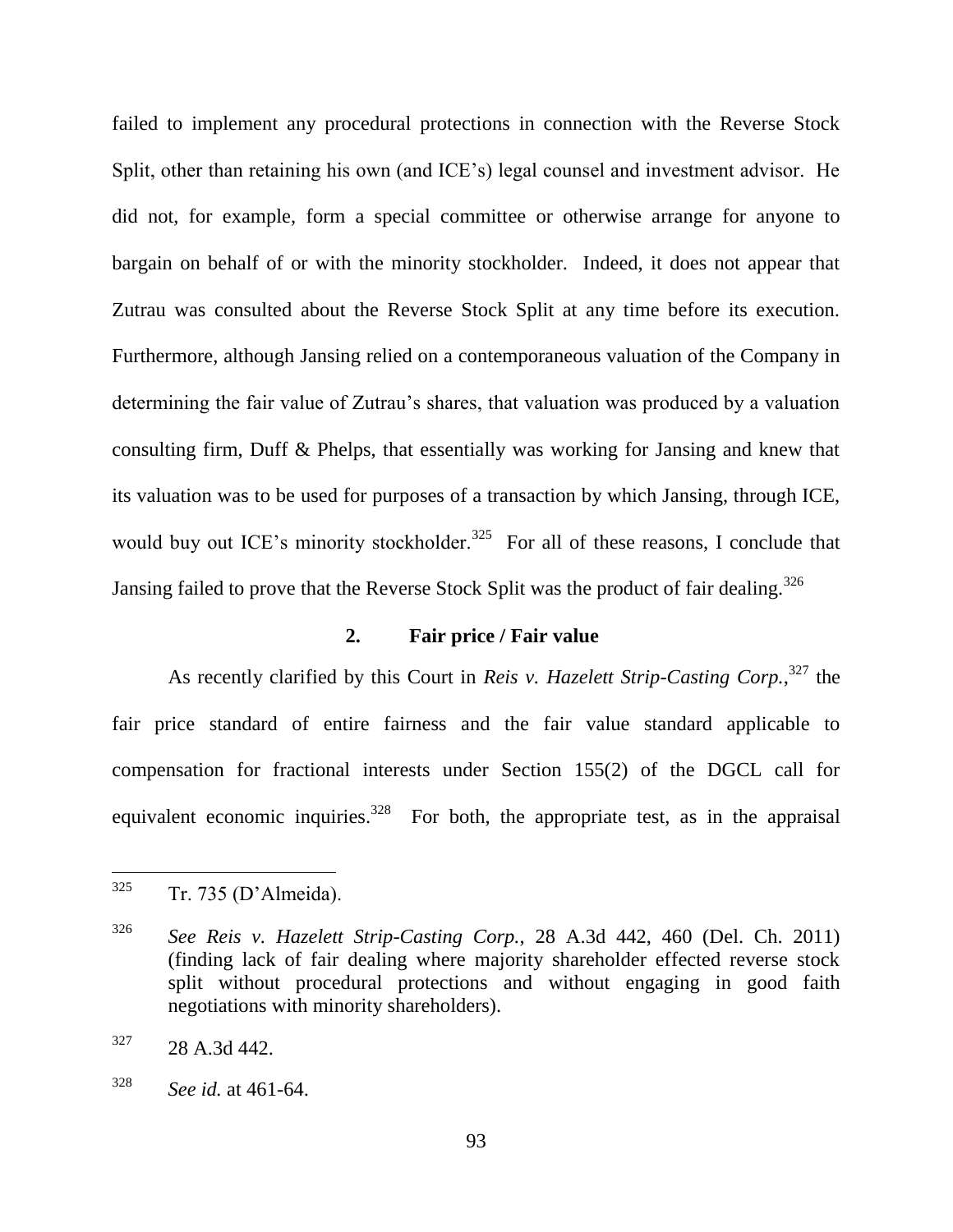context, is whether the "minority stockholder shall receive the substantial equivalent in value of what he had before.<sup>329</sup> In assessing the value of the shares that were held before the relevant transaction, the Court must consider "all relevant factors," including "assets, market value, earnings, future prospects, and any other elements that affect the intrinsic or inherent value of a company's stock. $1330$ 

### **a. The Duff & Phelps report**

Jansing used the Duff & Phelps valuation report as his basis for valuing Zutrau's shares. I therefore begin my analysis of fair price by assessing the merits of that report. Jaime D'Almeida, a Director at Duff & Phelps, was the principal author of the Duff & Phelps report and was called by Jansing as an expert witness at trial. Duff & Phelps utilized three valuation methods in valuing ICE: the discounted cash flow (DCF) method, the comparable companies method, and the comparable transactions method.<sup>331</sup> The DCF method produced a fair market valuation for ICE of \$2,217,233; the comparable companies method produced a valuation of \$2,012,003; and the comparable transactions method produced a valuation of \$1,328,965.<sup>332</sup> Duff & Phelps ultimately concluded that, due to ICE's lack of similarity to the most comparable companies that could be identified, the comparable companies and comparable transactions valuation methods did

<sup>329</sup> *Id.* at 462 (quoting *Sterling v. Mayflower Hotel Corp.*, 93 A.2d 107 (Del. 1952)).

<sup>330</sup> *Weinberger v. UOP, Inc.*, 457 A.2d 701, 711 (Del. 1983).

<sup>331</sup> Tr. 723-24 (D'Almeida); JX 500 Schedule 1.

 $332$  JX 500 Schedule 1.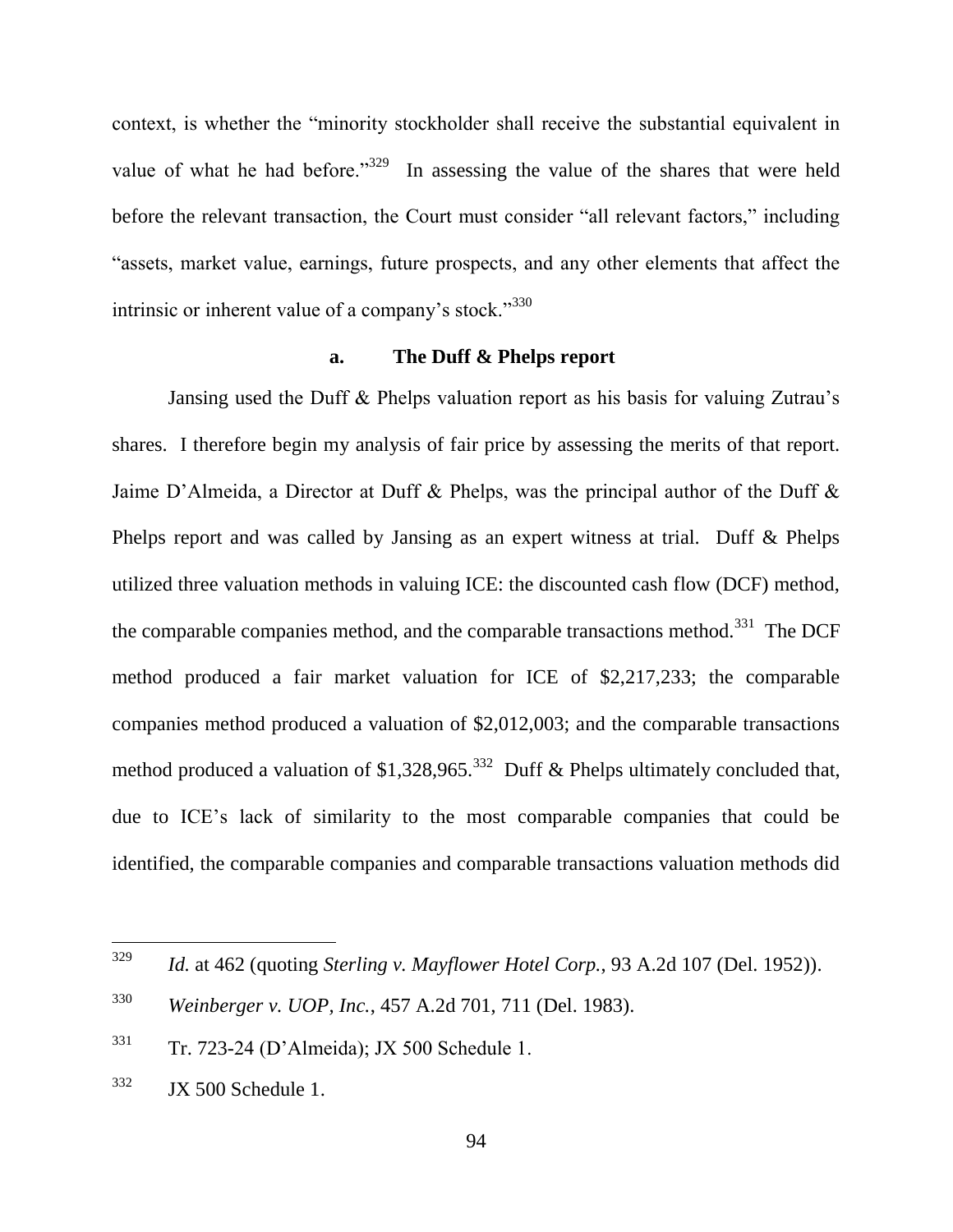not produce reliable estimates of ICE's value.<sup>333</sup> It therefore assigned a 100% weight to the results of the DCF method, which produced the highest valuation of the three methods utilized.<sup>334</sup>

As an initial matter, I concur with Duff & Phelps that the DCF method should be given exclusive weight in valuing ICE. The utility of a comparable, or market-based, approach to valuation "depends on actually having companies that are sufficiently comparable that their trading multiples provide a relevant insight into the subject company's own growth prospects."<sup>335</sup> In that regard "[r]eliance on a comparable companies or comparable transactions approach is improper where the purported ‗comparables' involve significantly different products or services than the company whose appraisal is at issue, or vastly different multiples.<sup>336</sup> Because ICE operates in what is effectively a two player market, and its direct competitor is significantly larger and has a 99% market share, the comparable companies and transactions methods are not likely to yield reliable estimates of ICE's value.

By contrast, the DCF method provides an effective way to measure ICE's fair market value. Delaware Courts frequently have applied the DCF method in valuing

<sup>336</sup> *Id.*

<sup>333</sup> Tr. 727-28 (D'Almeida).

<sup>334</sup> *Id.* at 729; JX 500 at 38.

<sup>335</sup> *In re Orchard Enters., Inc.*, 2012 WL 2923305, at \*10 (Del. Ch. July 18, 2012), *aff'd,* 2013 WL 1282001 (Del. 2013) (ORDER).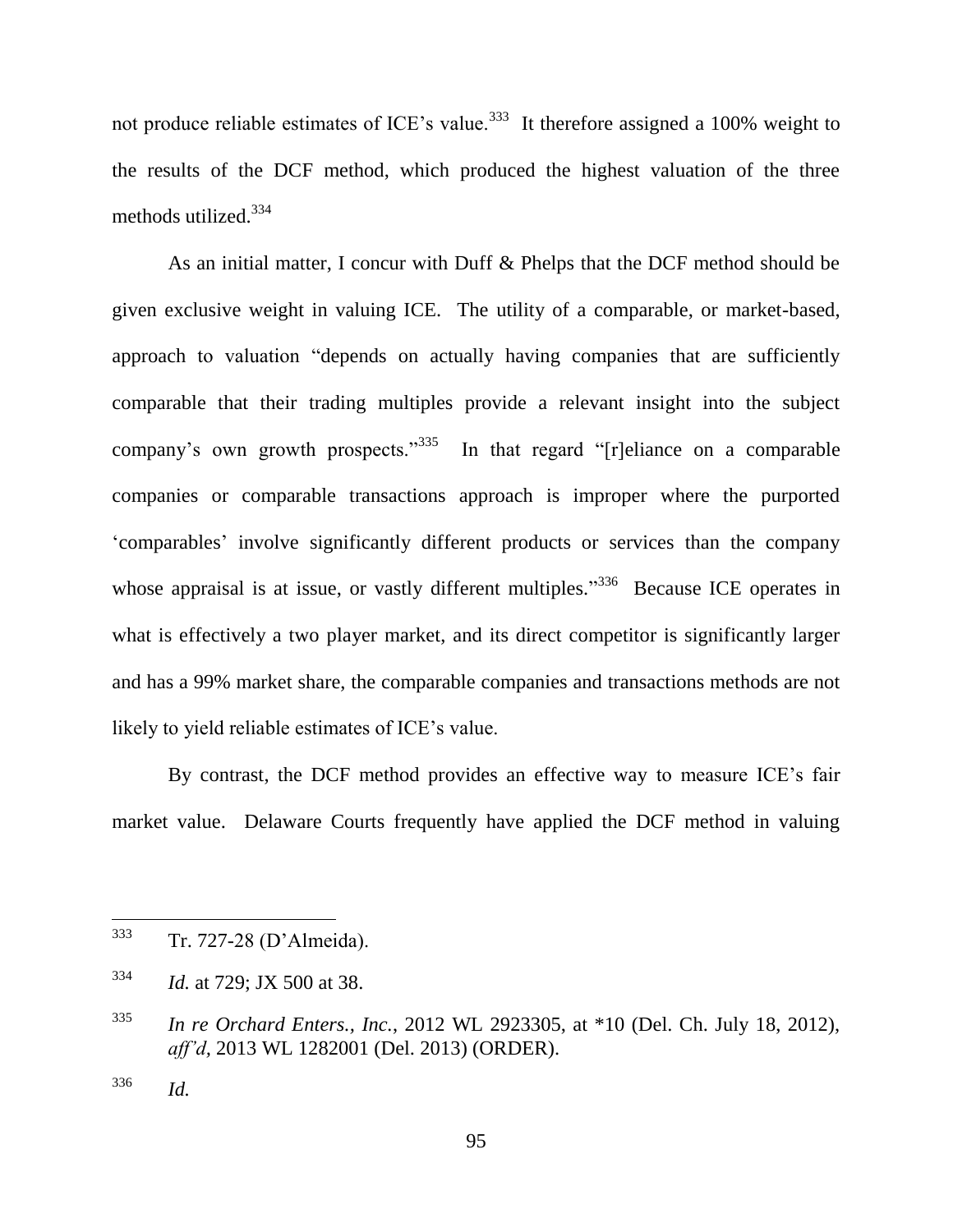companies and have described it as "in theory the single best technique to estimate the value of an economic asset." $337$  As this Court has noted,

> [t]he basic premise underlying the DCF methodology is that the value of a company is equal to the value of its projected future cash flows, discounted at the opportunity cost of capital. Put simply, the DCF method involves three basic components: (i) cash flow projections; (ii) a terminal value; and (iii) a discount rate. $338$

Setting aside for the moment the existence of Jansing's fiduciary breaches and the impact of those breaches on the fair value of Zutrau's shares at the time of the Reverse Stock Split, I consider first whether the Duff & Phelps DCF analysis can be regarded as an accurate estimate of ICE's value in light of its historical performance up to that point.

In June of 2012, when the Duff & Phelps report was done, management of ICE did not have any projections for ICE's future performance.<sup>339</sup> Duff & Phelps, therefore, independently analyzed ICE's historical performance from fiscal year 2007 through the first half of 2012 (the "historical period") to project future cash flows for the remainder of 2012 through to fiscal year 2014.<sup>340</sup> Duff & Phelps used ICE's average revenues during the historical period as its revenue baseline. To assess ICE's expected rate of revenue growth, Duff  $\&$  Phelps looked to the forecasted growth rate of the "transaction" publishing" segment of the "strategic document outsourcing industry," which is the

<sup>337</sup> <sup>337</sup> *Cede & Co. v. Technicolor, Inc.*, 1990 WL 161084, at \*7 (Del. Ch. Oct. 19, 1990).

<sup>338</sup> *In re Orchard Enterprises, Inc.*, 2012 WL 2923305, at \*10.

 $339$  JX 500 at 30.

<sup>340</sup> *Id.*; Tr. 724 (D'Almeida).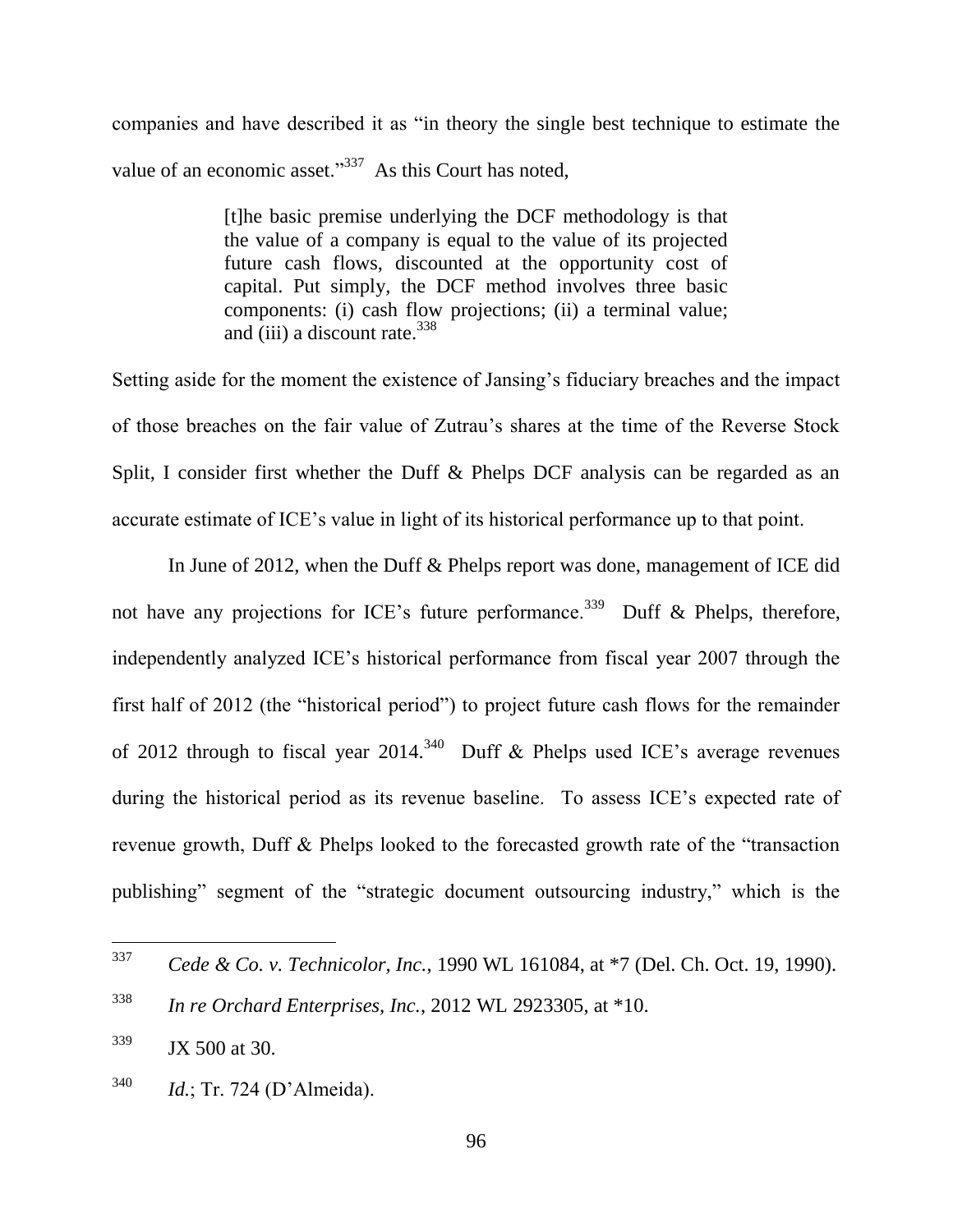business segment in which Duff & Phelps concluded ICE operates.<sup>341</sup> The strategic document outsourcing industry "is comprised of service providers that assist companies in customer and investor communications through document processing and scanning and high volume transaction printing."<sup>342</sup> The core competencies of transaction publishing include "transaction documents, transpromo document production, content versioning, and response analysis."<sup>343</sup> The forecasted growth rate of the transaction publishing segment between 2010 and 2015 was 1.6 percent.<sup>344</sup> In light of ICE's "first mover advantage" in the proxy processing space, however, Duff  $\&$  Phelps concluded that a higher revenue growth rate of 2.1 percent was appropriate. That rate equaled the forecasted long-term U.S. inflation rate.<sup>345</sup>

Duff & Phelps projected that ICE's operating expenses would remain constant as a percentage of sales, based on the average operating expenses as a percentage of sales during the historical period. Duff & Phelps made three normalizing adjustments in order to remove non-operating or non-recurring expenses from ICE's projected future expenses.<sup>346</sup> Specifically, Duff & Phelps removed from expenses the cost of Jansing's annual charitable contributions, certain non-recurring bank fees, and legal costs that it

<sup>346</sup> Tr. 724-25 (D'Almeida); JX 500 at 31.

<sup>341</sup> JX 500 at 20.

<sup>342</sup> *Id.*

<sup>343</sup> *Id.*

<sup>344</sup> *Id.* at 21.

<sup>345</sup> *Id.* at 30-31; Tr. 724 (D'Almeida).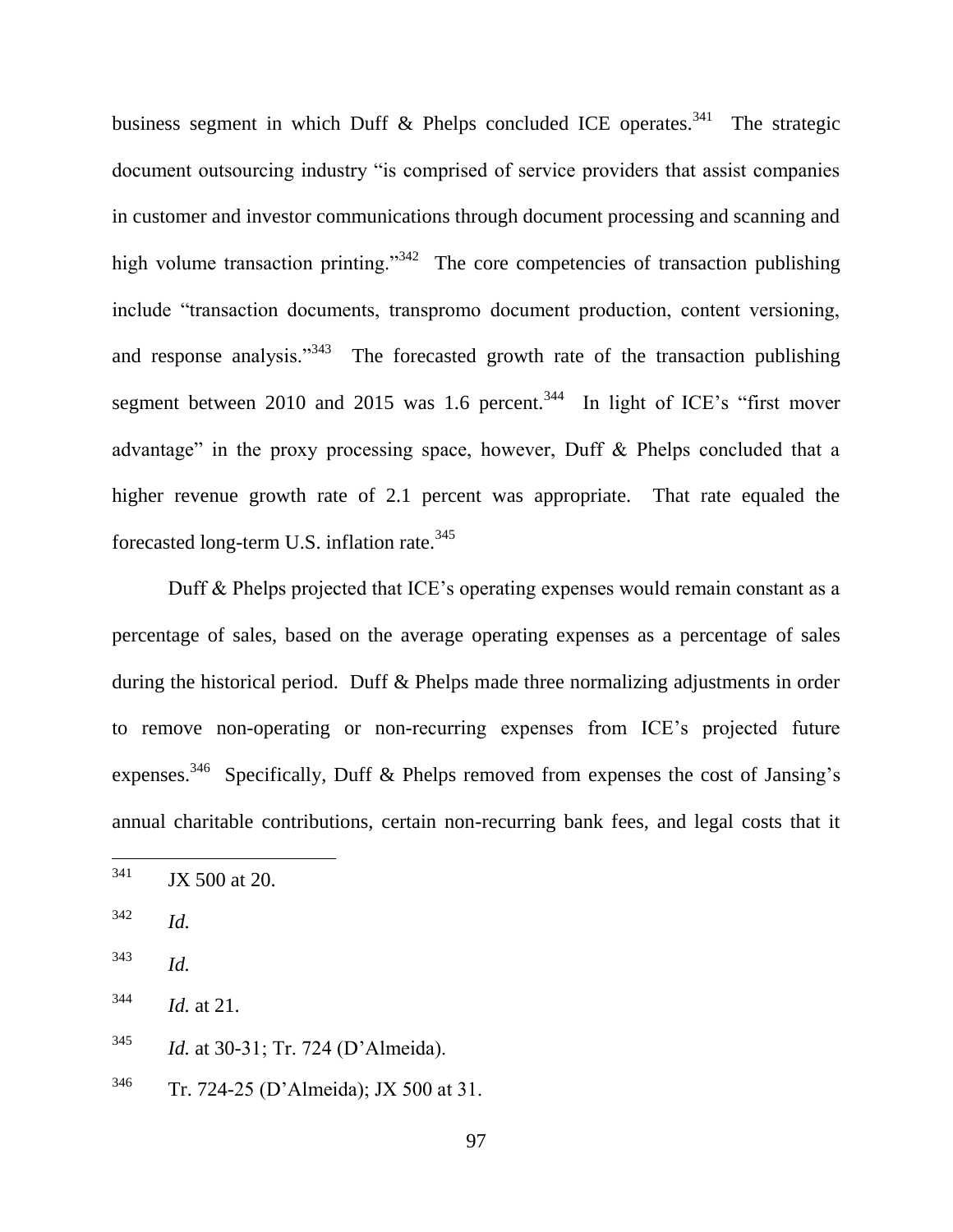determined most likely would be non-recurring.<sup>347</sup> Although ICE is an S corporation and such corporations are not taxed at the entity level, Duff & Phelps, following this Court's practice in *Delaware Open MRI Radiology Associates, P.A. v. Kessler*, <sup>348</sup> estimated an "equivalent, hypothetical 'pre-dividend' S corporation tax rate"<sup>349</sup> of 28.8 percent, which it applied to ICE's projected operating cash flows.<sup>350</sup>

To determine the applicable discount rate to apply to future cash flows, Duff  $\&$ Phelps used the well-established Capital Asset Pricing Model (CAPM), which measures the required rate of return of equity capital based on the relative risk of the investment, as well as the time value of money. $351$ 

Based on that approach, Duff & Phelps calculated a cost of capital, and thus a discount rate, of 12.9 percent. Discounting its free cash flow projections for the latter half of 2012, 2013, and 2014, Duff & Phelps calculated the present value of the free cash

<sup>347</sup> Tr. 724-25 (D'Almeida); JX 500 at 31.

<sup>348</sup> 898 A.2d 290, 336-30 (Del. Ch. 2006).

<sup>349</sup> *Id.* at 330.

 $350$  JX 500 at 32-33. This hypothetical rate is the corporate tax rate that a C corporation would have to have in order to achieve the same amount of income available after dividends as the S corporation. *See Delaware Open MRI Radiology Assoc., P.A.*, 898 A.2d at 330. In calculating this rate, Duff & Phelps assumed that ICE's shareholders are taxed at a personal tax rate of 39.5%, accounting for Federal and New York state personal tax rates. JX 500 at 33.

 $351$  Tr. 725-26 (D'Almeida); JX 500 at 28. Because ICE's capital structure is 100 percent equity, Duff & Phelps did not need to estimate the required return on debt. JX 500 at 28. For a more detailed description of the CAPM calculation, see *In re Orchard Enters., Inc.*, 2012 WL 2923305, at \*18 (Del. Ch. July 18, 2012) (citing Richard A. Brealey, Stewart C. Myers & Franklin Allen, *Principles of Corporate Finance* 214 (9th ed. 2008)).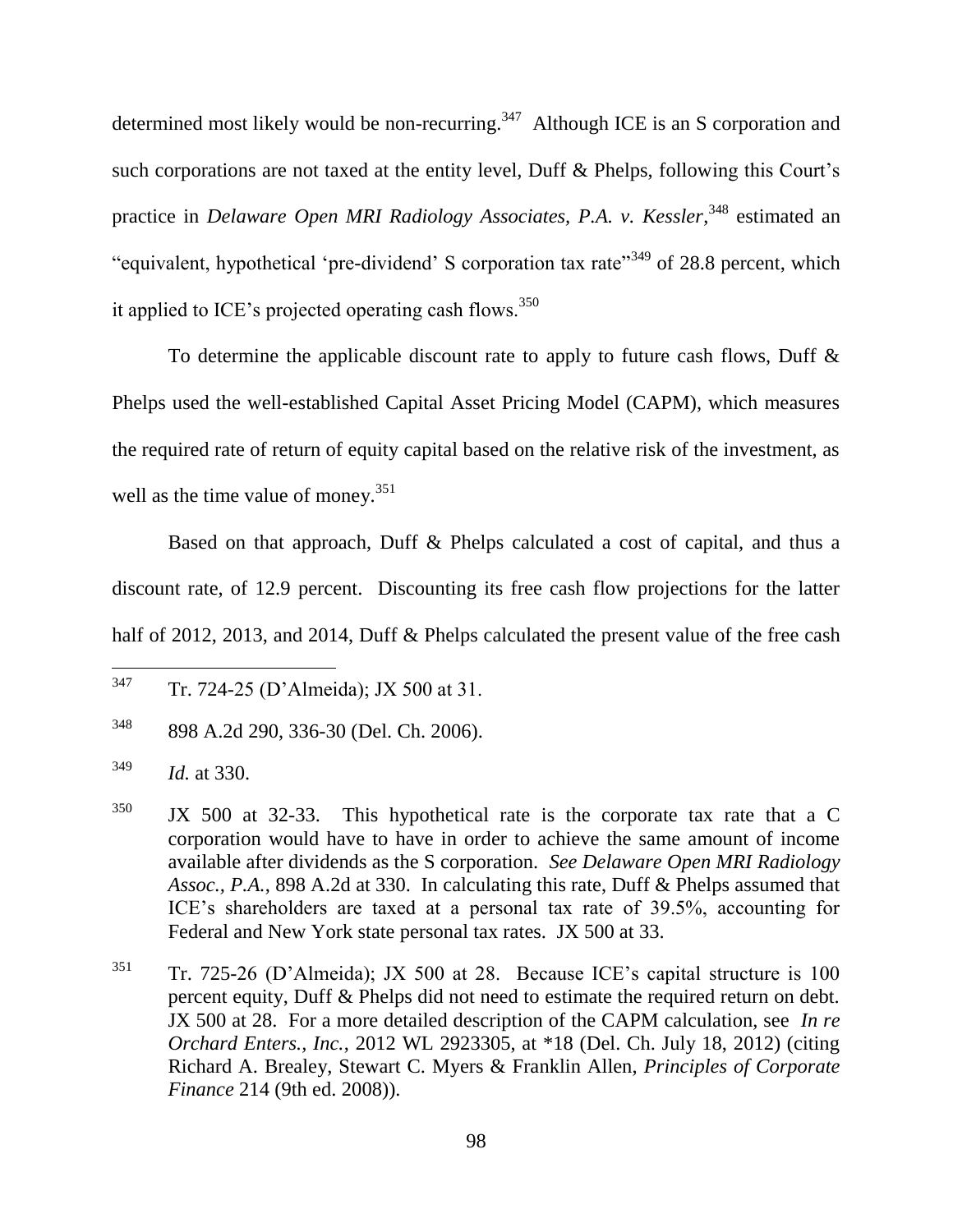flows from those years to be \$309,029, \$159,267, and \$144,011, respectively, for a total of \$612,307.<sup>352</sup>

To calculate the terminal value, Duff & Phelps used the Gordon Growth Model.<sup>353</sup> The terminal year cash flow was then capitalized using a rate calculated by subtracting the long-term expected growth rate of 2.1 percent from the CAPM discount rate of 12.9 percent. The present value of the capitalized terminal year cash flow was calculated to be \$1,359,397.<sup>354</sup>

The total present value of the free cash flows from the projection years and the terminal period, *i.e.*, ICE's "enterprise value," was thus \$1,971,704.<sup>355</sup> To this, Duff & Phelps added ICE's non-operating assets, including \$100,000 in outstanding investments and \$145,527 in funds that were owed to the Company by Jansing.<sup>356</sup> Accounting for fractional dollar amounts, this led to a total fair market valuation for ICE of \$2,217,233, which is the number on which Jansing relied in valuing Zutrau's shares.<sup>357</sup>

Having reviewed the Duff & Phelps report in detail, I conclude that it accords with valuation practices endorsed by Delaware Courts and provides an appropriate baseline

 $353$  JX 500 at 33.

<sup>354</sup> *Id.* Schedule 1.

<sup>355</sup> *Id.*

 $357$  JX 500 Schedule 1.

<sup>352</sup> JX 500. Schedule 1. The estimated present value of the free cash flows for the second half of 2012 were elevated, because ICE collects most of its revenues in the second half of the year. *Id*. at 23.

<sup>356</sup> *Id.* at 34; Tr. 726 (D'Almeida).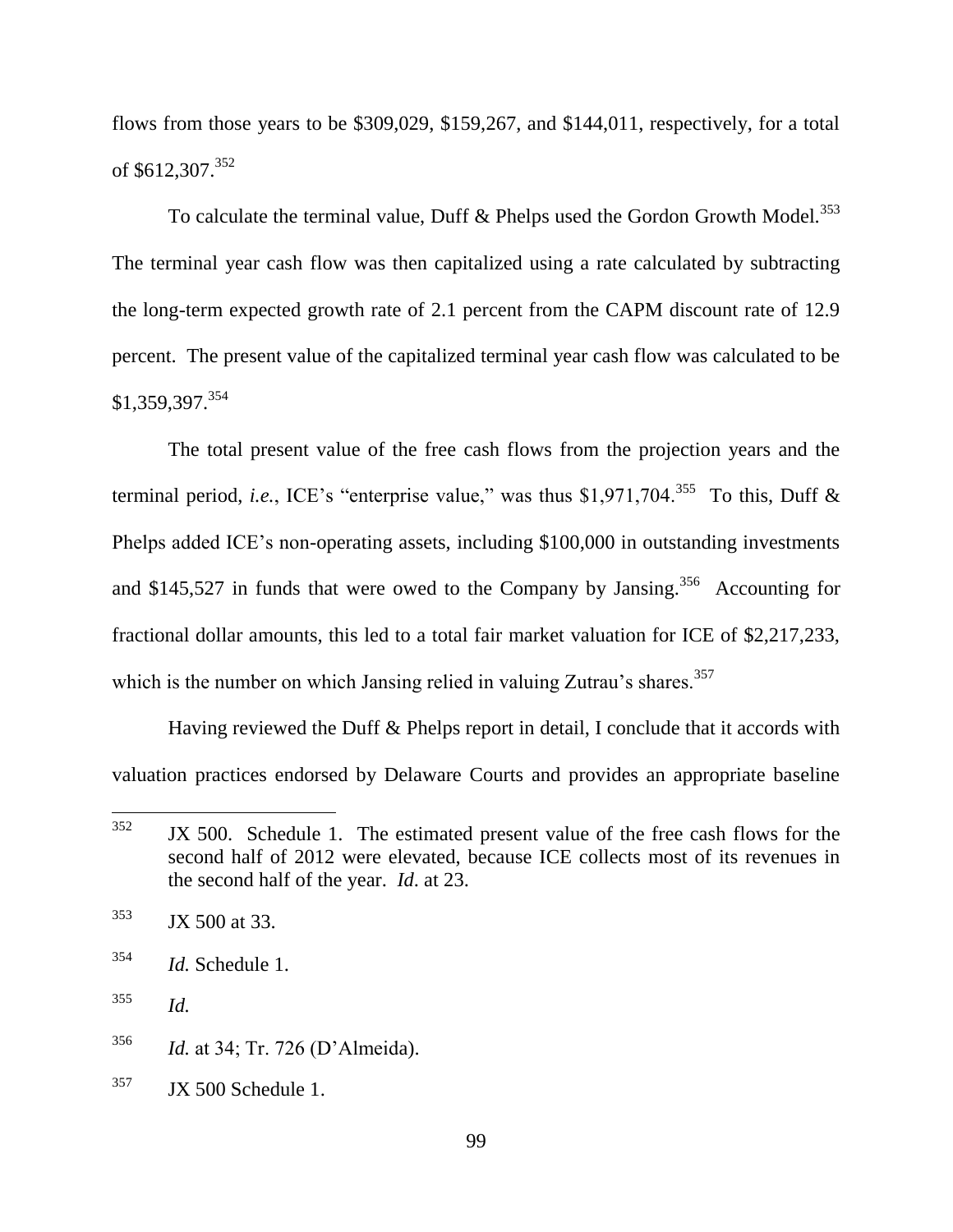estimate of the fair market value of ICE, not accounting for Jansing's fiduciary breaches or the effect of those breaches on the financial performance of the Company. In other words, if one were to assume that, at the time of the Reverse Stock Split, the Company had no outstanding derivative claims and that ICE's financial performance during the historical period reflected the performance of a company whose principals were acting in accord with their fiduciary duties, the Duff & Phelps report appropriately would reflect the fair value of the Company. In that regard, I note that Plaintiff's own valuation and damages expert, Roy D'Souza, used the Duff & Phelps valuation as his baseline valuation for the Company in calculating damages and stated that he would have no objection to that valuation were it not for Jansing's fiduciary breaches.<sup>358</sup>

Apart from noting its failure to account for Jansing's breaches of fiduciary duty, Zutrau raised only two objections to the Duff & Phelps report, neither of which is persuasive. First, she argues that the report uses an unreasonably low growth rate to project ICE's future revenues, on the grounds that the growth rate Duff & Phelps used was garnered from statistical industry data sources only remotely related to ICE. The transaction publishing segment of the strategic document outsourcing industry may not precisely correspond to the proxy services sector in which ICE operates. Nevertheless, I find that it is closely related enough to serve as a useful reference point in estimating ICE's growth rate. Moreover, Duff & Phelps ultimately assumed that ICE could be expected to grow at a rate that is above the forecasted growth rate for the transaction

<sup>358</sup> *See* Tr. 426-27; D'Souza Dep. 33-34.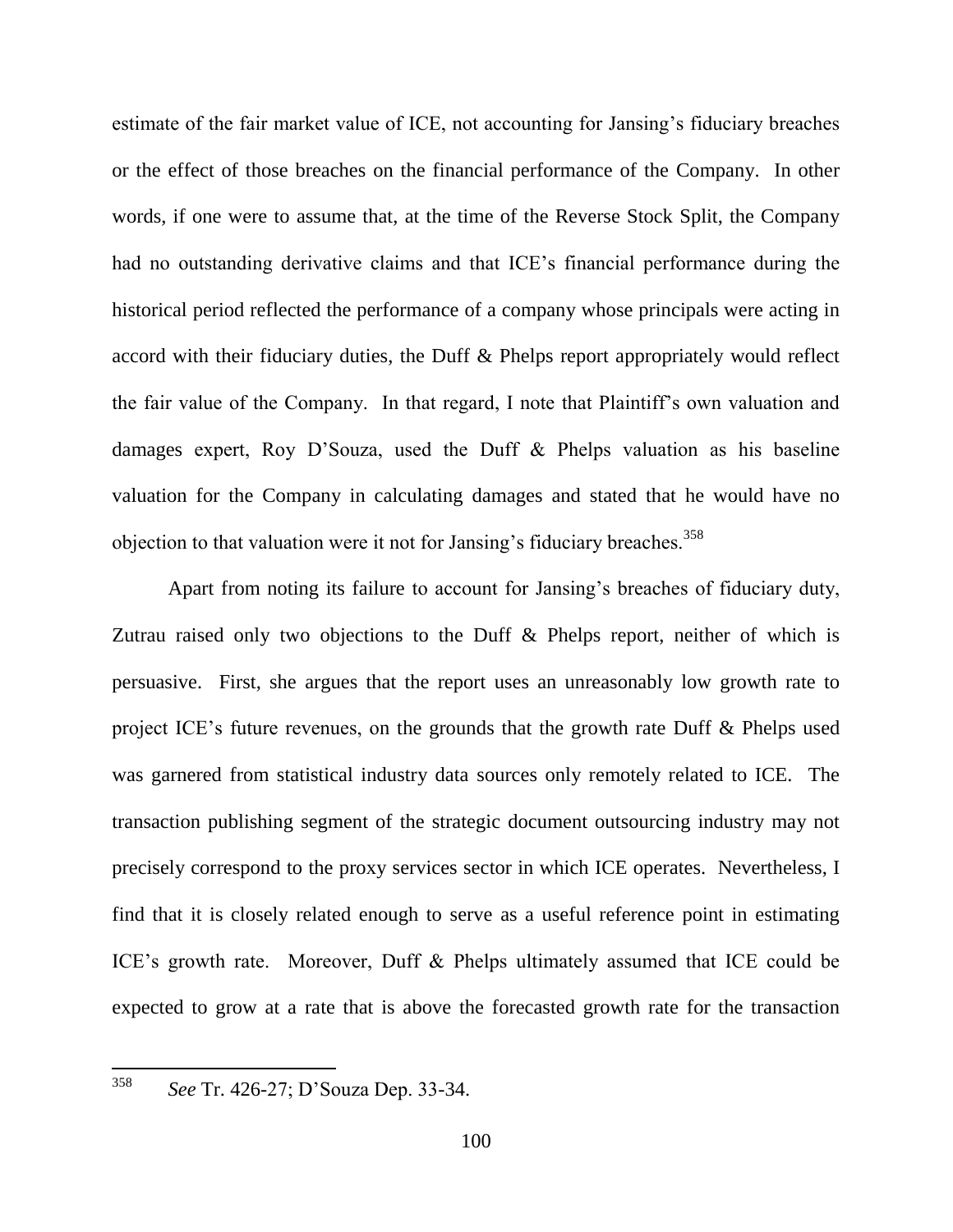publishing segment (1.6 percent) and equivalent to the forecasted long-term U.S. inflation rate (2.1 percent). Given the highly competitive and saturated nature of the market in which ICE operates, I conclude that Jansing has shown by a preponderance of the evidence that a higher growth rate would not be justified.

Second, Zutrau contends that the Duff & Phelps valuation does not "faithfully" respect the third-party interest ICE received."<sup>359</sup> Although ICE engaged in several acquisition discussions with ISS and Computershare in the past, most of those discussions failed to result in any firm offer to acquire ICE. The one documented acquisition offer that ICE received, namely, ISS's non-binding offer in 2009 to acquire the Company for \$2.5 million, with a maximum earnout potential of \$4 million, does not differ from the Duff & Phelps valuation so significantly as to throw its reliability into question.

Thus, I find that the Duff & Phelps report provides a methodologically sound valuation of the Company as of the time of the Reverse Stock Split, except for the fact that it does not account for the existence of Jansing's breaches of fiduciary duty or the impact of those breaches on the performance of the Company. That exclusion is significant, however, and, as a result of it, the Duff & Phelps valuation ultimately fails to capture the fair value of ICE at the time of the Reverse Stock Split. I next consider how properly accounting for Jansing's breaches of fiduciary duty would impact the valuation of the Company.

 $^{359}$  Pl.'s Opening Br. 49.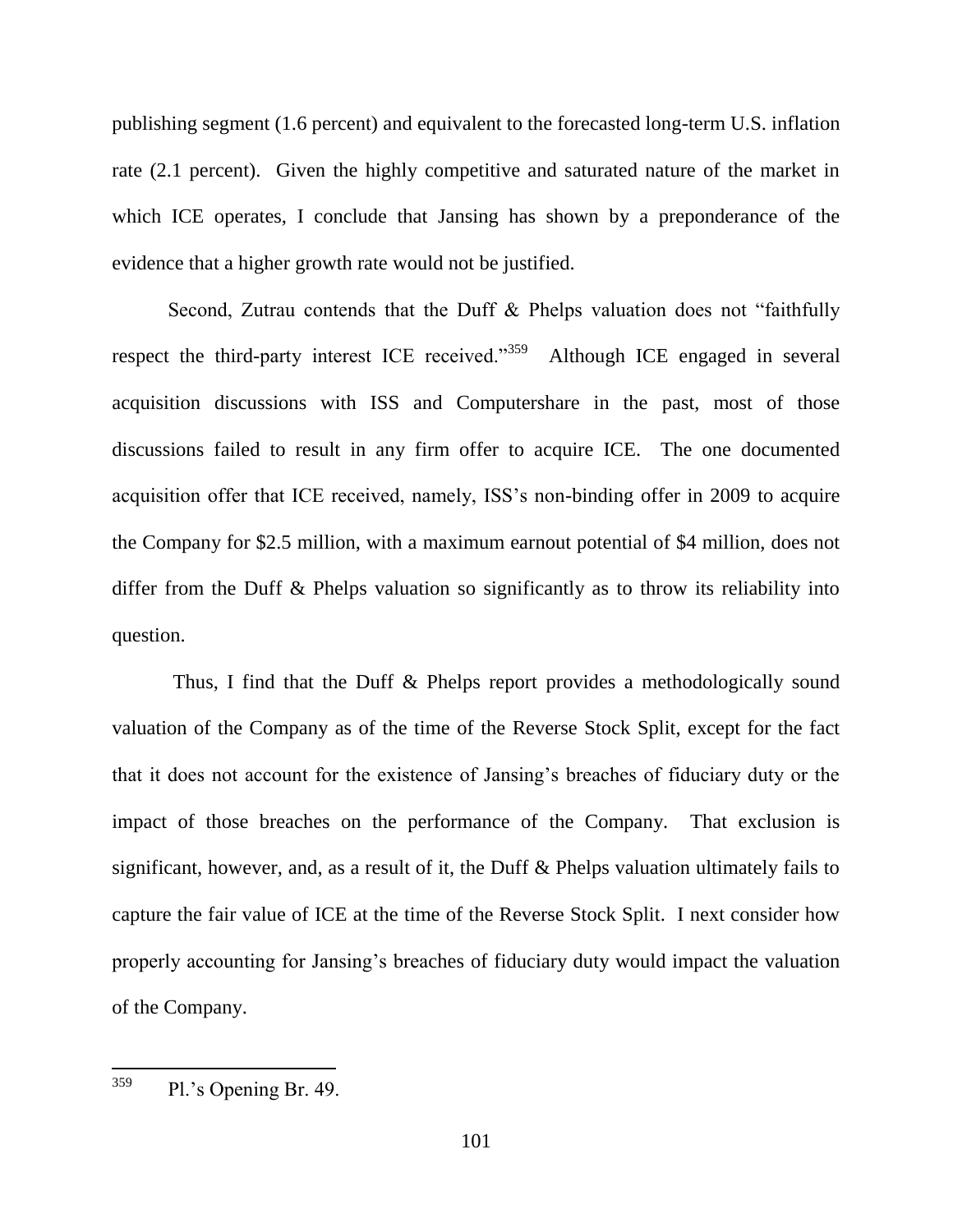### **b. The effect of Jansing's fiduciary breaches on the valuation**

I find that Jansing's breaches of fiduciary duty require that the Duff & Phelps DCF valuation be modified in two ways to arrive at the fair value of the Company at the time of the Reverse Stock Split.

First, the monetary value of the outstanding breach of fiduciary duty claims against Jansing must be added. This Court has determined that Jansing breached his fiduciary duties to the Company in the time period between Zutrau's termination in June 2007 and the Reverse Stock Split in June 2012. The Company therefore had claims against him for those breaches at the time of the Reverse Stock Split. As this Court has acknowledged in other contexts, $360$  and as Jansing has expressly conceded, $361$  those claims can be thought of as non-operating corporate assets the value of which should be added to that of the Company in determining fair value.

The Company had a claim against Jansing for personal expenses that he charged to his Company-issued Amex card that had a value of  $$15,000.<sup>362</sup>$  The Company also had a claim against Jansing for \$9,919.52 in interest that he improperly caused the Company to pay on the Credit Line after he withdrew the full balance of that line and placed it in his

<sup>360</sup> See supra note 198.

<sup>361</sup> Def.'s Opening Br. 60-61.

<sup>362</sup> This value reflects the \$14,388.86 in personal expenses Jansing improperly charged to the Company during the period from June 2007 to June 2012 rounded to \$15,000 to account for the addition of a reasonable amount of prejudgment interest. Because the individual expenditures were relatively small and numerous and spanned a period of several years, it is impracticable to compute a precise interest figure.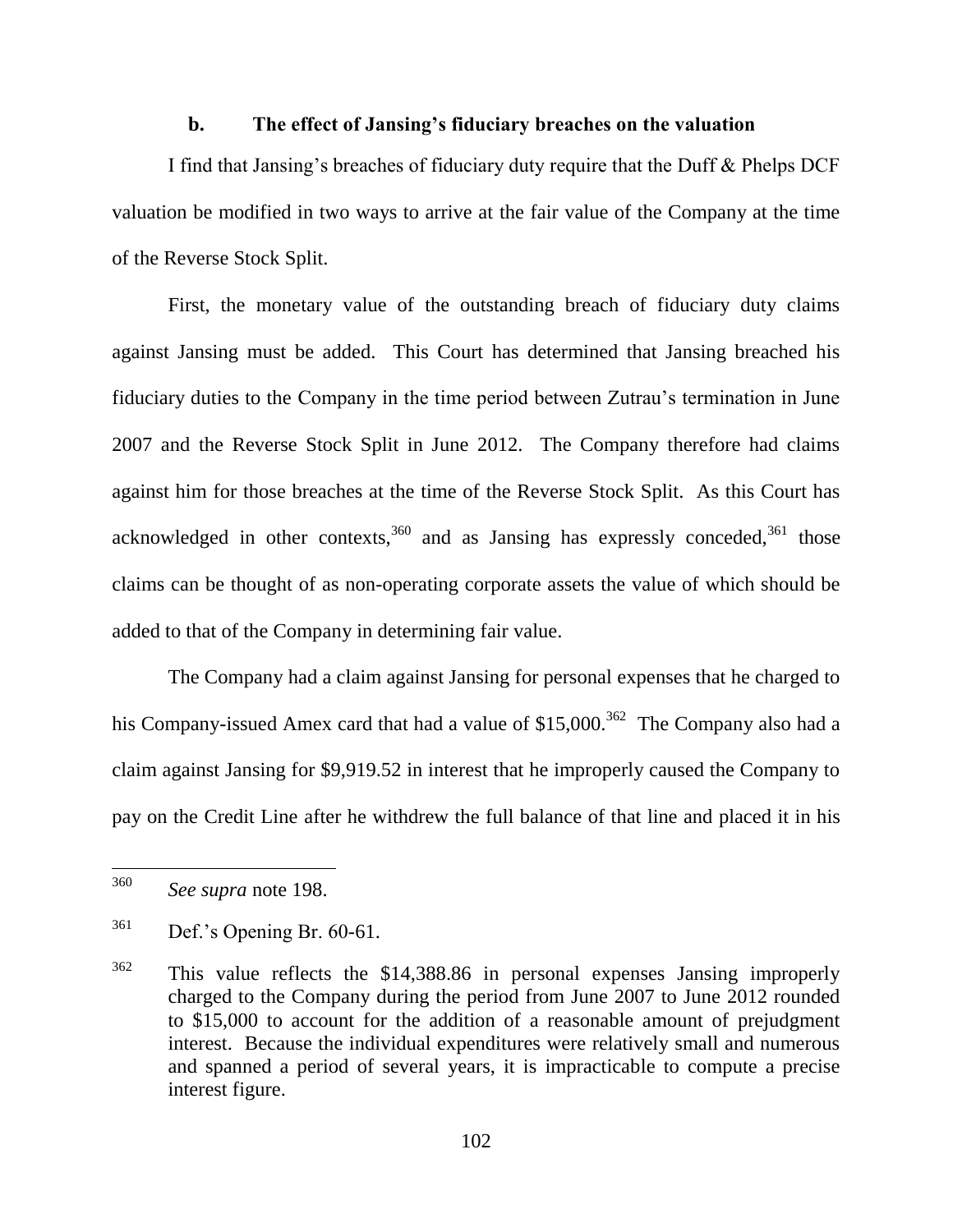personal bank account. The value of that claim is \$9,919.52 plus pre-judgment interest at the legal rate of 5.75% from November 27, 2007, the date the Credit Line was repaid, until June 11, 2012. Lastly, the Company had valid claims against Jansing, as of June 11, 2012, for paying himself excessive compensation in the following amounts: \$190,080 in 2007; \$121,000 in 2009; \$75,680 in 2010; and \$120,061.04 in 2011.<sup>363</sup> The collective value of these claims is \$506,821.04 plus pre-judgment interest on those claims through June 11, 2012.<sup>364</sup> The value of each of the foregoing claims must be added to the Duff  $\&$ Phelps valuation as a non-operating asset for it to reflect the fair value of the Company at the time of the Reverse Stock Split.

A second modification to the Duff & Phelps valuation is also required. Duff & Phelps' cash flow projections for ICE were based on the revenues and expenses of the

<sup>363</sup> <sup>363</sup> As discussed *supra*, Plaintiff presented evidence regarding an alleged excessive bonus at the end of 2012. Using the same rationale as applied for the years from 2007 through 2011, the amount of the excess bonus for the calendar year 2012 would have been \$79,275.68. I have not used that figure, however, in determining the appropriate remedy in this action for at least two reasons. First, the wrong evidently did not occur until December 2012 or later. Thus, that bonus could not have formed the basis of a derivative claim ICE would have had as of June 11, 2012, immediately before the Reverse Stock Split. Thus, that purported claim could not have given rise to the equivalent of a non-operating corporate asset. And second, based on the way in which Duff & Phelps projected expenses for 2012 in its DCF analysis, only the excess bonuses for the period ending before December 31, 2011 would have been relevant.

<sup>&</sup>lt;sup>364</sup> To compute the pre-judgment interest on the excess bonus payments, I direct the parties to apply an interest rate of 5.75%, which was the legal rate of interest during most of the relevant period, compounded quarterly to each of the four excess bonus amounts from December 31 of the year corresponding to each bonus. Thus, for example, the interest on the excess bonus of \$121,000 in 2009 will be computed from December 31, 2009 to June 11, 2012.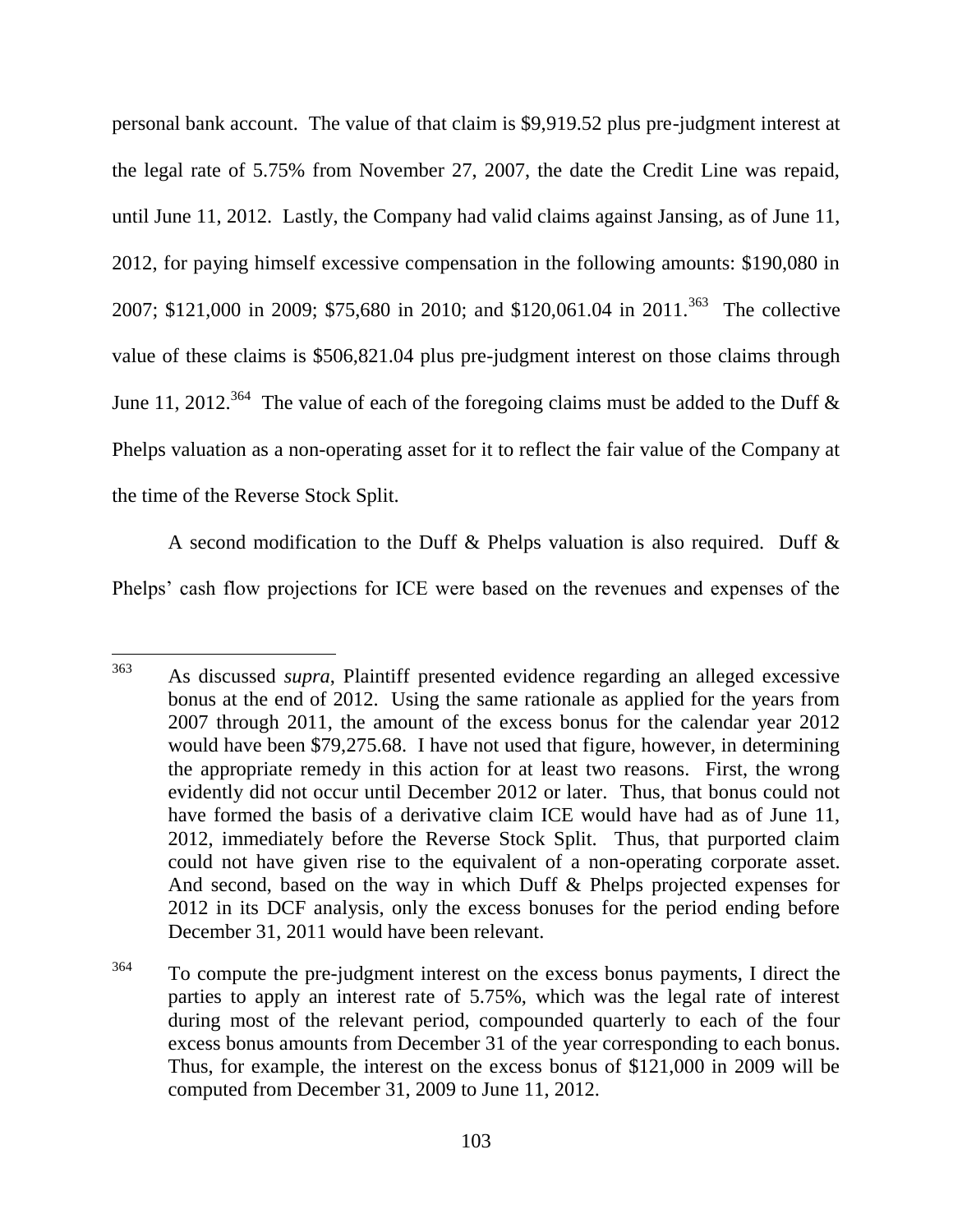Company during the historical period. As to expenses specifically, Duff & Phelps projected that ICE's operating expenses would remain constant as a percentage of sales, based on the average operating expenses as a percentage of sales during the historical period (2007 to 2011). Payroll expenses during the historical period, however, were improperly inflated as a result of Jansing's self-payment of excessive bonuses. Thus, projecting that same level of inflated payroll expenses is, in effect, valuing the Company on the presumption of improper self-dealing continuing into the future. The fair value of the Company, however, is its going concern value without such self-dealing. For this reason, a normalizing adjustment is required to the Duff & Phelps model, removing the expenses attributable to Jansing's receipt of excessive compensation from the historical payroll expenses that served as the basis for projecting ICE's payroll expenses into the future.<sup>365</sup> At trial, D'Almeida acknowledged that such an adjustment would be appropriate if the Court concluded that Jansing paid himself excessive compensation.<sup>366</sup>

Accepting at face value the payroll expenses attributable to Jansing's compensation, Duff & Phelps calculated payroll expenses during the historical period to be, on average, 49.5% of revenues. If the excessive bonus compensation is removed, however, average payroll expenses as a percentage of revenues during the historical period decreases to approximately 46%. When that lowered percentage is projected into

<sup>365</sup> <sup>365</sup> *Reis v. Hazelett Strip-Casting Corp.*, 28 A.3d 442, 472 (Del. Ch. 2011) ("Delaware law on fair value  $\ldots$  empower[s] a court to make normalizing adjustments to account for expenses that reflect controller self-dealing when the plaintiff/petitioner provides an adequate evidentiary basis for the adjustment.").

<sup>366</sup> Tr. 755-56 (D'Almeida).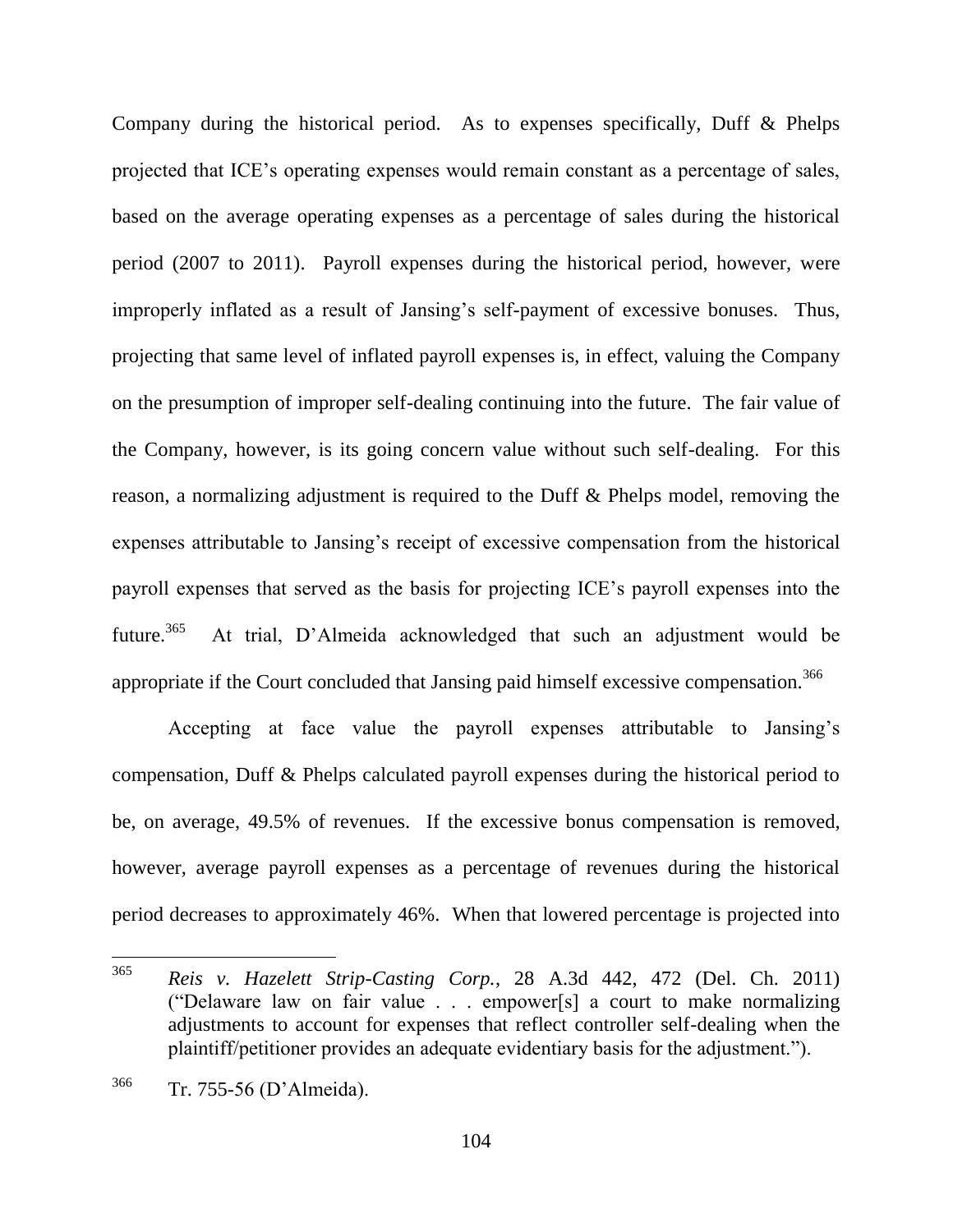the future, it produces a corresponding and significant increase in the projected free cash flows for the years 2012 to 2014 and the terminal period. I will direct Jansing, presumably with the assistance of Duff & Phelps, to compute the present value of those normalized cash flows for 2012, 2013, and 2014 and for the terminal period, and to share those figures with Zutrau's counsel before submitting them to the Court. The sum of those amounts will be the fair enterprise value of ICE. To calculate the total fair market value of ICE, its non-operating assets must be added to the enterprise value, including \$100,000 for ICE's investments, \$145,527 for funds owed to the Company by Jansing, and the value of the derivative claims, inclusive of pre-judgment interest on those claims through June 11, 2012, as described above.

As the Duff & Phelps report did not account for Jansing's breaches of fiduciary duty, the Duff & Phelps valuation did not reflect the fair value of the Company, and the Reverse Stock Split was executed at an unfair price. I therefore conclude that that transaction was not entirely fair to Zutrau, as ICE's minority stockholder. In that respect, the Reverse Stock Split did not comply with 8 *Del. C*. § 155(b) and the price for Zutrau's fractional shares must be recalculated in accordance with this Opinion.

Finally, I note that I have considered and reject as unpersuasive Zutrau's expert's proposed valuations of the Company.<sup>367</sup> D'Souza modeled three "but-for" scenarios, which he referred to as the "less conservative" scenario, the "conservative" scenario, and

<sup>367</sup> JX 293.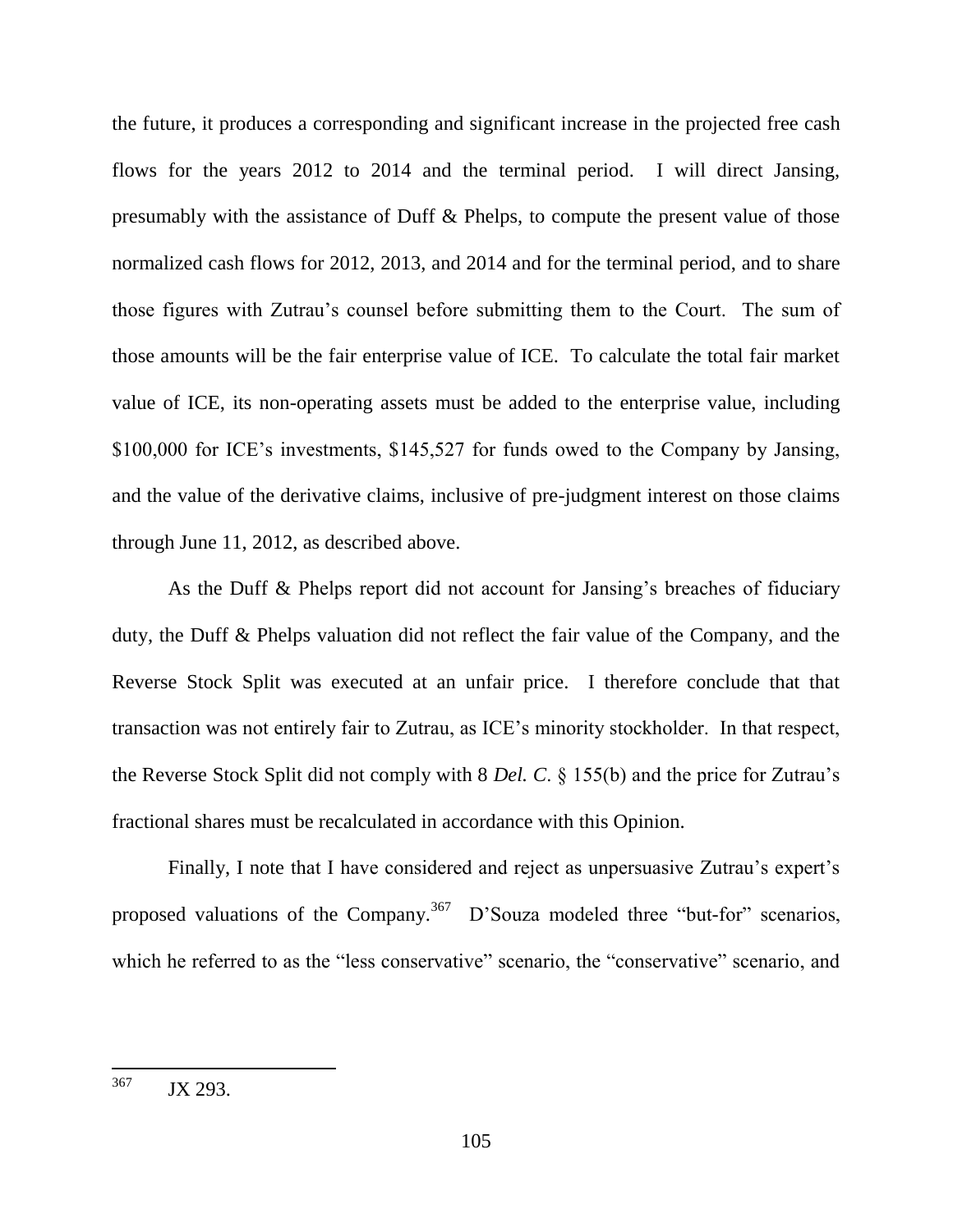the "extremely conservative" scenario.<sup>368</sup> Under these scenarios, he estimated that the Company would have had a fair market value of \$20,100,000, \$18,300,000, and \$7,300,000, respectively, but-for Jansing's breaches of fiduciary duty.<sup>369</sup> Each of the butfor scenarios analyzed by D'Souza, however, relied on highly unjustified assumptions. D'Souza's two more liberal valuations are based on the premise that, but for Jansing's fiduciary breaches, the Company would have successfully signed one or more of the large banking clients with whom ICE had been having discussions before Zutrau's termination, leading to dramatically increased revenues in every year since.<sup>370</sup> I find, however, that this premise is unsupported by the evidence and not related to any breach that has been proven. D'Souza's alternative, "very conservative" estimate is equally unavailing. That valuation essentially attributes all increases in numerous of ICE's expense categories since 2006 to Jansing's alleged fiduciary breaches, and makes several other unwarranted assumptions.<sup>371</sup> Zutrau failed to prove many of the claims for breach of fiduciary duties that underlie her expert's report. Thus, I reject the report of her damages expert as a method for ascertaining the effect of Jansing's fiduciary breaches on the value of the Company.

- <sup>370</sup> *Id.* at 20-26; Tr. 409-10 (D'Souza).
- $371$  JX 293 at 26-28.

<sup>368</sup> *Id.* at 36.

<sup>369</sup> *Id.*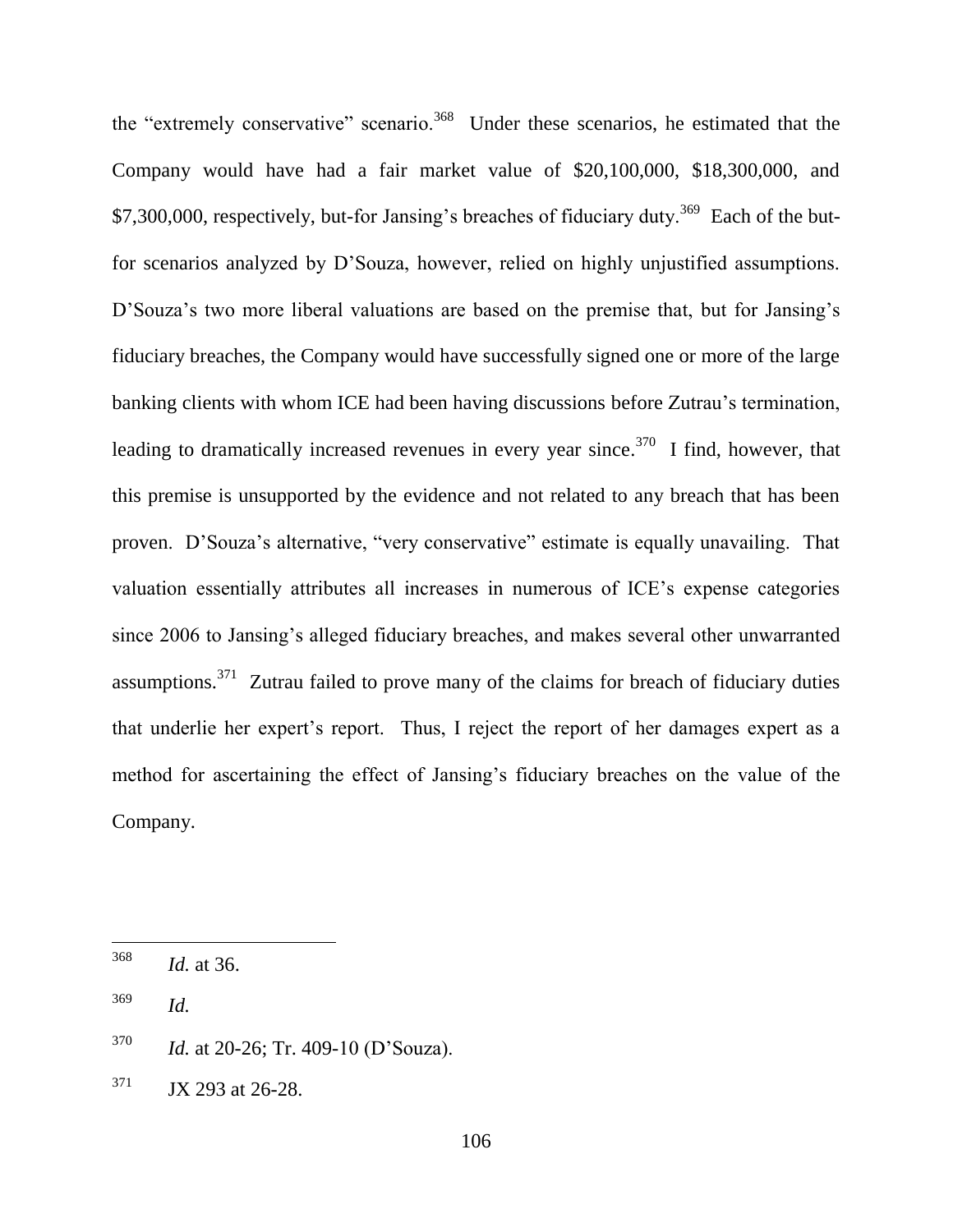### **c. Remedy**

"In determining damages, the powers of the Court of Chancery are very broad in fashioning equitable and monetary relief under the entire fairness standard as may be appropriate, including rescissory damages." $372$  Among the factors a Court will consider in determining an appropriate remedy is whether there is evidence of "fraud, misrepresentation, self-dealing, deliberate waste of corporate assets, or gross and palpable overreaching. $^{373}$ 

Under the facts of this case, I consider an award of fair value to be the appropriate remedy. Contrary to Zutrau's assertions, I have found that Jansing did not execute the Reverse Stock Split to deprive her of derivative standing. Moreover, Jansing relied on a credible and largely independent valuation in determining the value of Zutrau's shares. In that regard, Zutrau has not shown that Jansing acted with a conscious intent to deprive her of the fair value of her shares, or deny her access to the benefits of pending corporate opportunities. The Reverse Stock Split was a self-interested transaction that I ultimately have concluded was achieved at an unfair price. It was not, however, the result of deliberate misconduct, fraud, or gross and palpable overreaching. In light of all relevant factors, therefore, I conclude that an award of fair value to Zutrau on the basis described in this Opinion will provide the appropriate remedy in this dispute. Zutrau also is entitled

<sup>372</sup> <sup>372</sup> *Int'l Telecharge, Inc. v. Bomarko, Inc.*, 766 A.2d 437, 440 (Del. 2000).

<sup>373</sup> *Weinberger v. UOP, Inc.*, 457 A.2d 701, 714 (Del. 1983).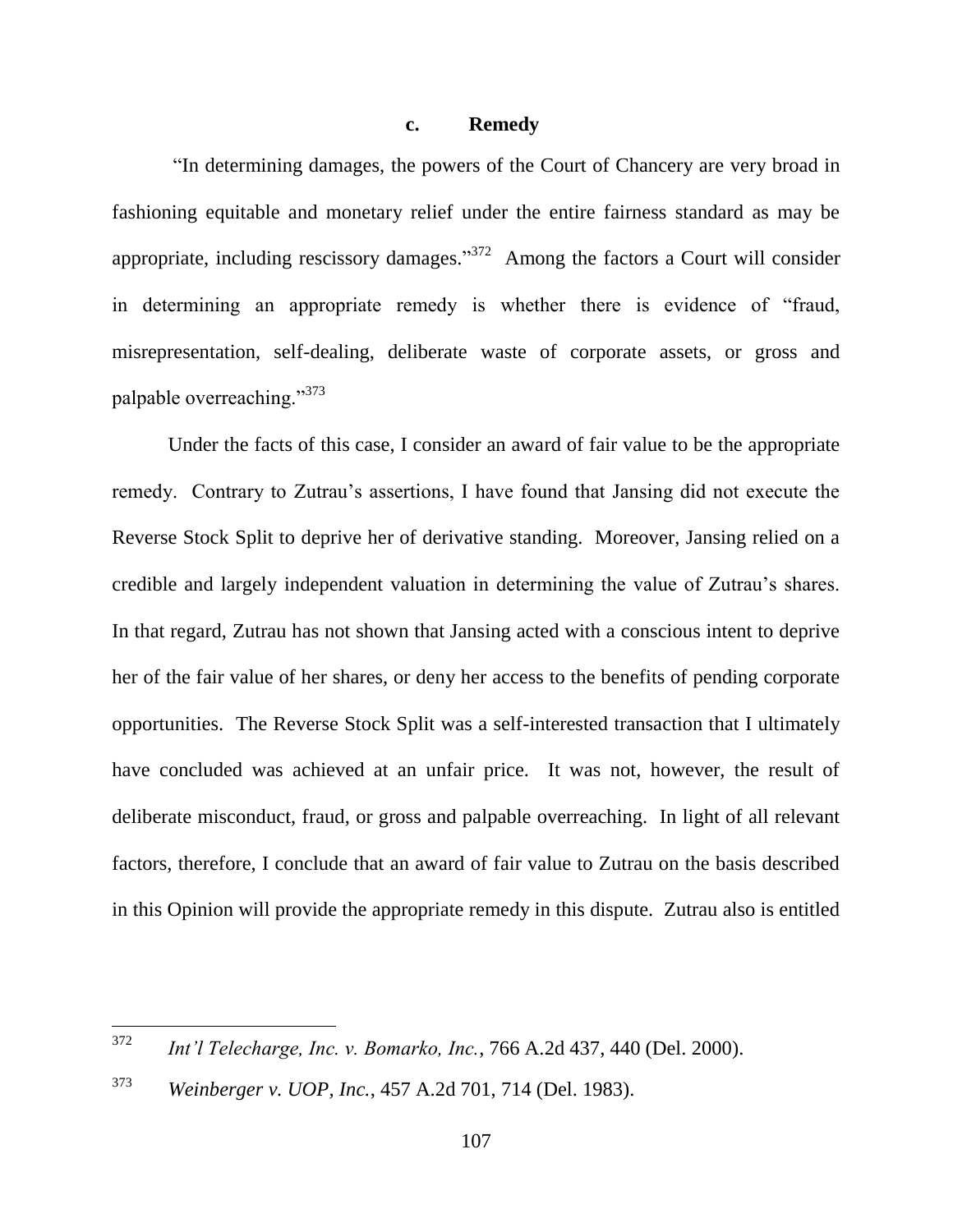to prejudgment interest at the legal rate on the adjusted fair value of her fractional shares compounded quarterly from June 11, 2012 determined in accordance with this Opinion.

In reaching this conclusion, I also reject Zutrau's claim for rescission of the Reverse Stock Split and dissolution of ICE. Rescission is an equitable remedy and for the reasons discussed above, I am convinced that the equities attendant to Jansing's implementation of the Reverse Stock Split do not warrant undoing that transaction.<sup>374</sup>

## **E. Jansing's Counterclaim Asserting that the New York Judgment Should be Deducted from Amount Owed to Zutrau**

In its post-trial decision, the New York Court determined that Zutrau was entitled to a judgment of \$60,307, representing the positive balance of her ICE capital account. Jansing asserts a counterclaim in this action, arguing that the amount of the judgment in the New York Action should be setoff from any amounts owed to Zutrau in connection

<sup>374</sup> In connection with her claim for rescission, Zutrau also sought an order from the Court to dissolve ICE. Because I reject Zutrau's claim for rescission, she no longer is an ICE stockholder and lacks standing to bring a dissolution action against the Company. Even assuming, however, that she could bring such a claim, I reject it on the merits. As Zutrau recognized in her post-trial briefing, "for a court to order a dissolution or liquidation of a solvent corporation, the proponents must show a failure of corporate purpose, a fraudulent disregard of the minority's rights, or some other fact which indicates an imminent danger of great loss resulting from fraudulent or absolute mismanagement." Pl.'s Opening Br. 56 (quoting *Warshaw v. Calhoun*, 221 A.2d 487, 491 (Del. 1966)). Moreover, "[t]he Court exercises this power to dissolve a solvent corporation with great restraint and only upon a strong showing." *Id.* (quoting *Carlson v. Hallinan*, 925 A.2d 506, 543 (Del. Ch. 2006)). Zutrau has failed to show that any of the factors specified in *Warshaw* are present here. In addition, Zutrau has made no showing, let alone a strong showing, that there are any reasonable grounds to dissolve ICE, a solvent corporation. Therefore, I also deny with prejudice Zutrau's claim that ICE should be dissolved.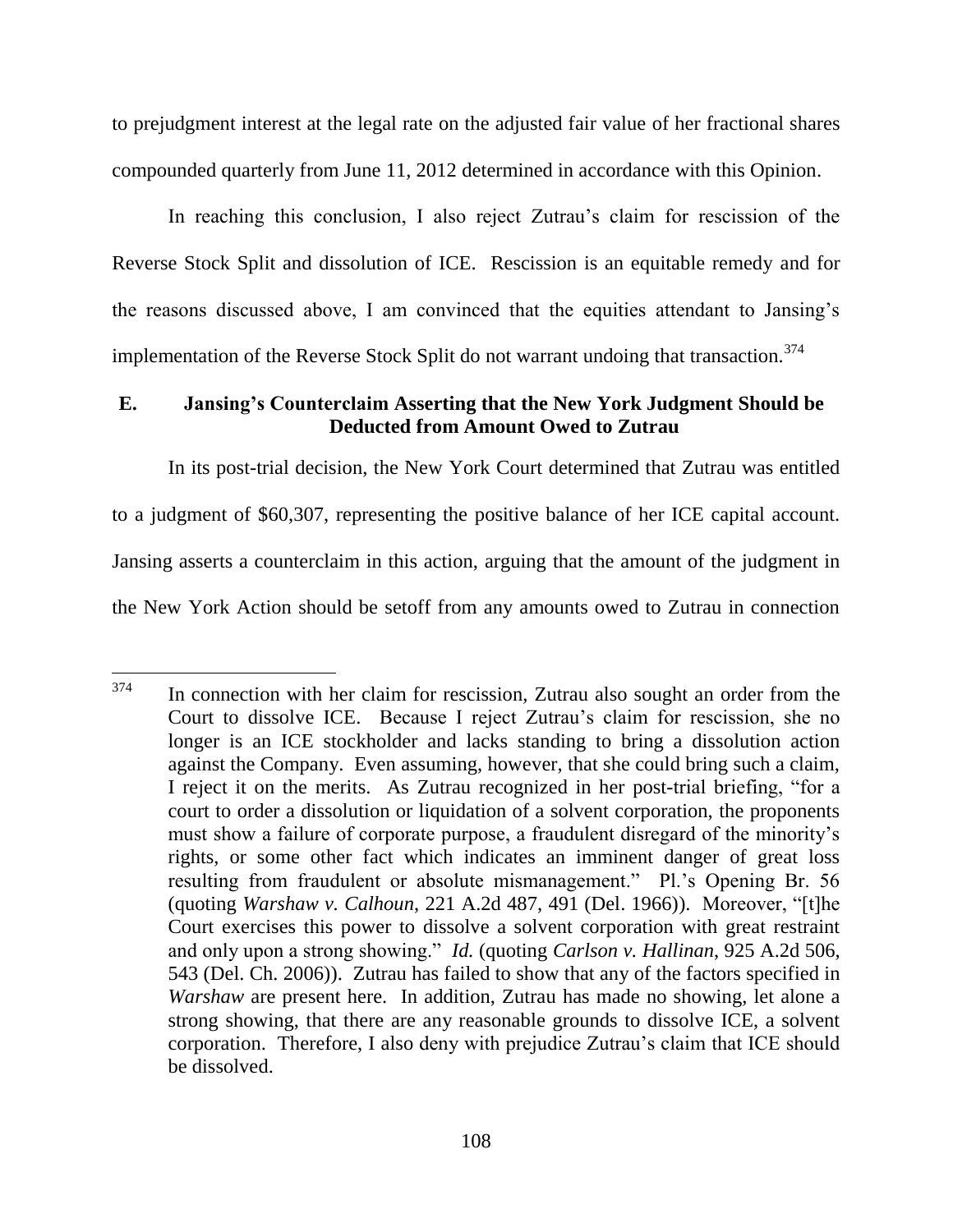with the Reverse Stock Split, because the amount remaining in her capital account effectively was included already in the initial \$495,788.81 valuation of her fractional shares. I reject this counterclaim as barred by collateral estoppel.

―The doctrine of collateral estoppel essentially prohibits a party who has litigated one cause of action from relitigating in a second cause of action matters of fact that were, or necessarily must have been, determined in the first action.<sup>375</sup> Collateral estoppel applies if: (1) the same issue is presented in both actions; (2) the issue was litigated and decided in the first action; and (3) the determination was essential to the prior judgment.<sup>376</sup>

By the time of trial in the New York Action, Jansing had effected the Reverse Stock Split and issued Zutrau a check for \$495,788.81. In arguing in the New York Action against Zutrau's claim that she was entitled to the \$60,307 in her ICE capital account, Jansing made the same factual argument that he now advances in this Court, namely, that the \$60,307 already was included in the amount tendered to Zutrau in connection with the Reverse Stock Split. In rejecting that argument, the New York Court held as follows:

> The record reveals that the plaintiff received a check in June 2012 for \$495,778.71, which represented the value of her ICE stock. Although Jansing testified that he believed the \$60,307 was included in that amount, he presented no evidence of how the \$495,778.71 was computed. Accordingly, the court finds

<sup>375</sup> <sup>375</sup> *Sanders v. Malik*, 711 A.2d 32, 33 (Del. 1998)

<sup>376</sup> *Id.* at 33-34.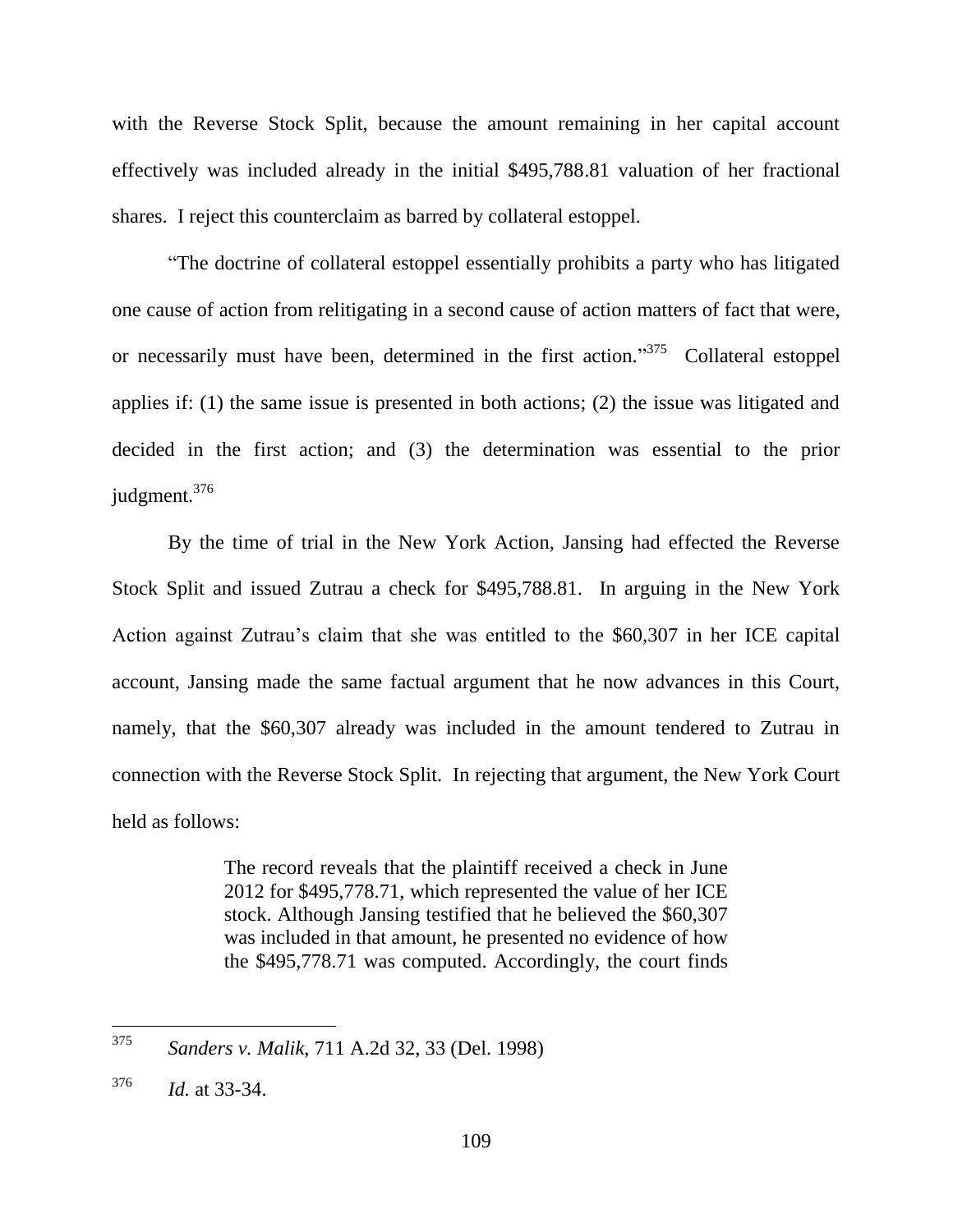that the plaintiff is entitled to a judgment in the amount of  $$60,307.<sup>377</sup>$ 

In other words, the Court held that Jansing had failed to meet his burden of proof to show that the amount tendered to Zutrau in connection with the Reverse Stock Split included the amount remaining in her capital account and decided that factual issue adversely to him. That decision appears to have been necessary to the New York Court's judgment. The court presumably would not have awarded Zutrau \$60,307 in damages if it had accepted Jansing's argument that that amount already had been tendered to her. I therefore deny Jansing's counterclaim for an offset in the amount of \$60,307.

## **F. Costs**

Under Court of Chancery Rule  $54(d)$ , costs "shall be allowed as of course to the prevailing party unless the court otherwise directs."<sup>378</sup> Under Rule 54(d), the "prevailing" party is a party who successfully prevails on the merits of the main issue or the party who prevailed on *most* of her claims.<sup>379</sup> Courts interpret the term "prevailing" to mean that a party need not be successful on all claims, but rather must succeed on a

 $378$  For the purposes of Rule 54(d), costs include "expenses necessarily incurred in the assertion of a right in court, such as court filing fees, fees associated with service of process or costs covered by statute. . . . [I]tems such as computerized legal research, transcripts, or photocopying are not recoverable." *See FGC Hldgs. Ltd. v. Teltronics, Inc.,* 2007 WL 241384, at \*17 (Del. Ch. Jan. 22, 2007).

<sup>377</sup> Zutrau v. Ice Sys., Inc., 2013 WL 1189213, at \*8 (N.Y. Sup. Ct. Mar. 20, 2013).

<sup>379</sup> *See id; Brandin v. Gottlieb,* 2000 WL 1005954, at \*27.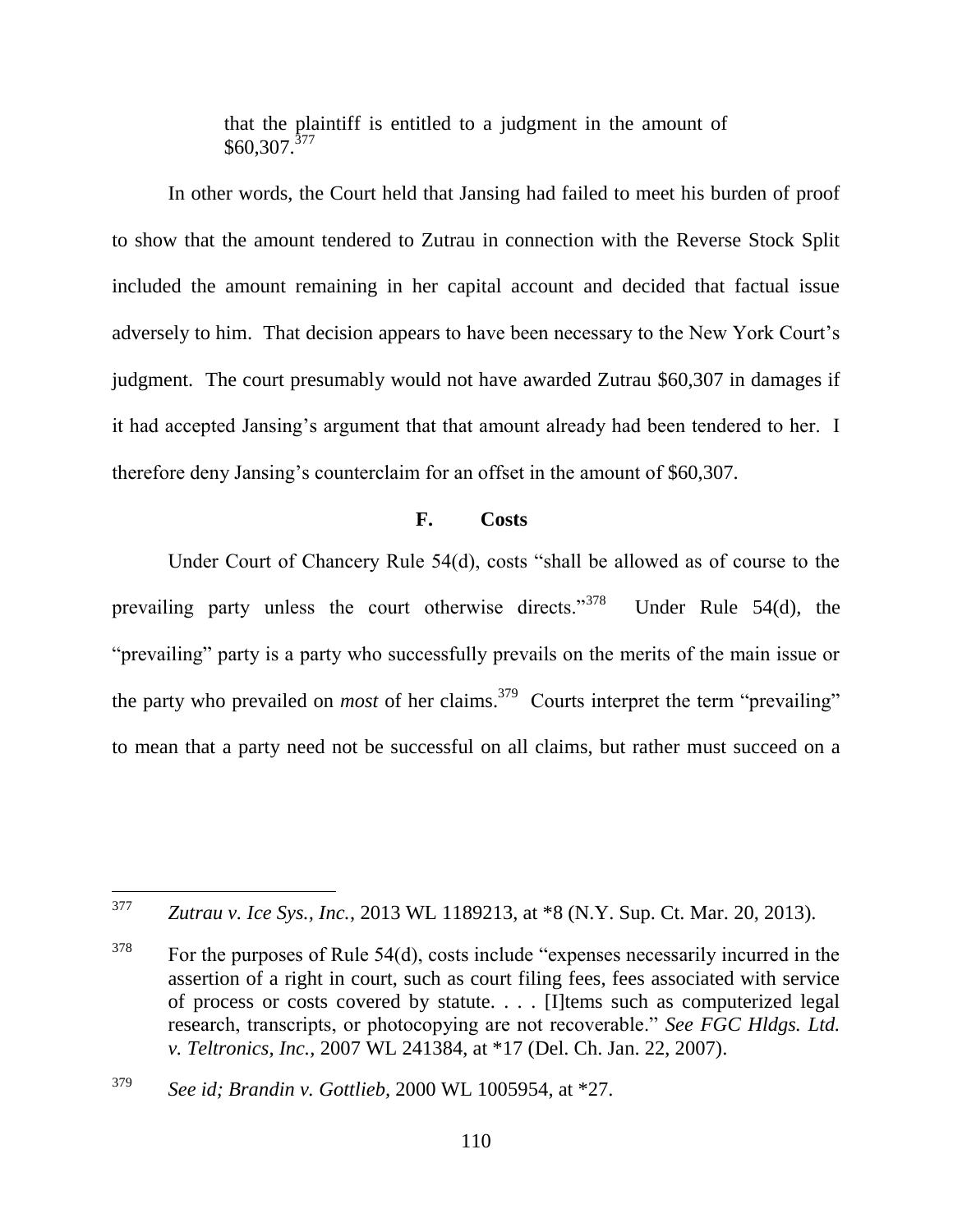general majority of claims.<sup>380</sup> Because Zutrau succeeded on important aspects of several of her claims, I award Zutrau her costs under Rule 54(d).

## **III. CONCLUSION**

For the reasons stated in this Opinion, I reach the following conclusions.

Count I of the Complaint asserts a derivative claim for breach of fiduciary duty against Jansing, challenging his running of the Company after Zutrau's termination. Although Zutrau ultimately failed to demonstrate a basis for asserting derivative standing in this case, the merits of her derivative breach of fiduciary duty claims were nonetheless relevant to her remaining claims based on the impact the value of those derivative claims might have on the fair value of ICE at the time of the Reverse Stock Split. As to the merits of the derivative claims, Zutrau succeeded in demonstrating that Jansing breached his fiduciary duties to ICE by causing ICE to pay interest on amounts that he withdrew from ICE's Credit Line and placed into his personal bank account, by charging certain personal expenses to his Company-issued credit card, and by paying himself excess compensation. Zutrau did not prove any other breaches of fiduciary duty in connection with Count I.

Count II of the Complaint asserts a direct claim for breach of fiduciary duty against Jansing, alleging that he effected the Reverse Stock Split for the improper purpose of depriving Zutrau of derivative standing and at an inadequate price. Count III similarly asserts that Jansing violated 8 *Del. C*. § 155 by failing to provide fair value for

 $\overline{a}$ 

<sup>380</sup> *See FGC Hldgs.,* 2007 WL 241384, at \*17.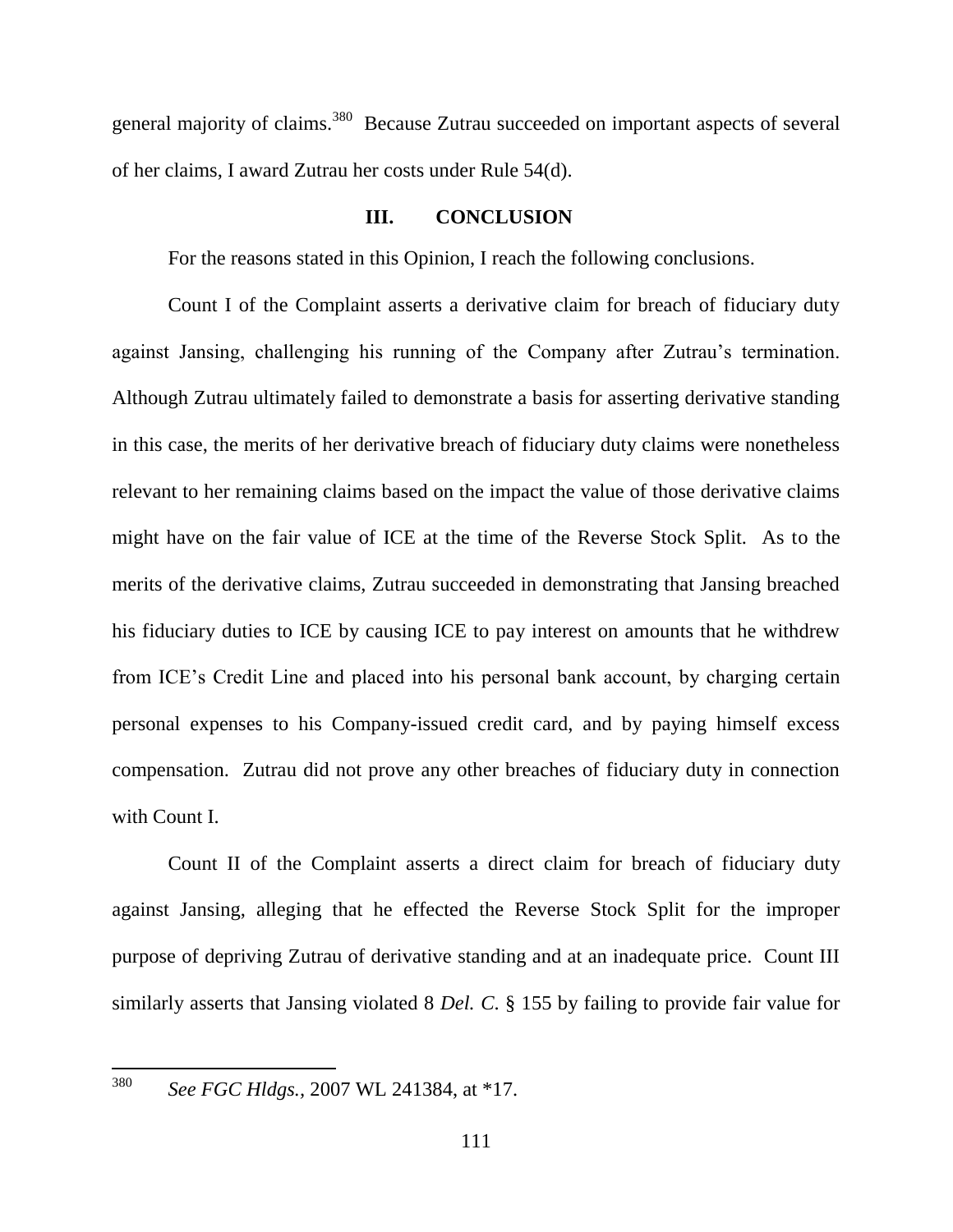Zutrau's fractional shares in the Reverse Stock Split. I deny Zutrau's claim that Jansing executed the Reverse Stock Split for the bad faith purpose of depriving her of derivative standing and dismiss that aspect of Count II with prejudice. I further hold that the Reverse Stock Split was not entirely fair and violated 8 *Del. C*. § 155, because the Duff & Phelps valuation that Jansing relied upon in valuing Zutrau's shares did not account for Jansing's pre-existing breaches of fiduciary duty and therefore did not provide Zutrau with the fair value of her shares. As a remedy, Zutrau is entitled to receive that fair value.

As detailed in this Opinion and in the Order being entered concurrently with it, estimating the fair value of ICE at the time of the Reverse Stock Split requires making two modifications to the Duff & Phelps valuation. First, a normalizing adjustment to the payroll expenses during the historical period must be made to eliminate the effect of expenses attributable to Jansing's excess compensation on the projections for years 2012 to 2014 and the Terminal Year. Second, the value of the breach of fiduciary duty claims that ICE had against Jansing at the time of the Reverse Stock Split, including prejudgment interest, must be added to the value of the Company. Zutrau is entitled to 22% of the value of that revised fair value of the Company, plus pre and post-judgment interest at the legal rate, compounded quarterly.

I also hold that Zutrau failed to prove the claim asserted in Count IV of the Complaint for equitable fraud and negligent misrepresentation against Jansing. In terms of relief, I deny Zutrau's request for rescission of the Reverse Stock Split and for dissolution of ICE based on Jansing's breaches of fiduciary duty and other alleged